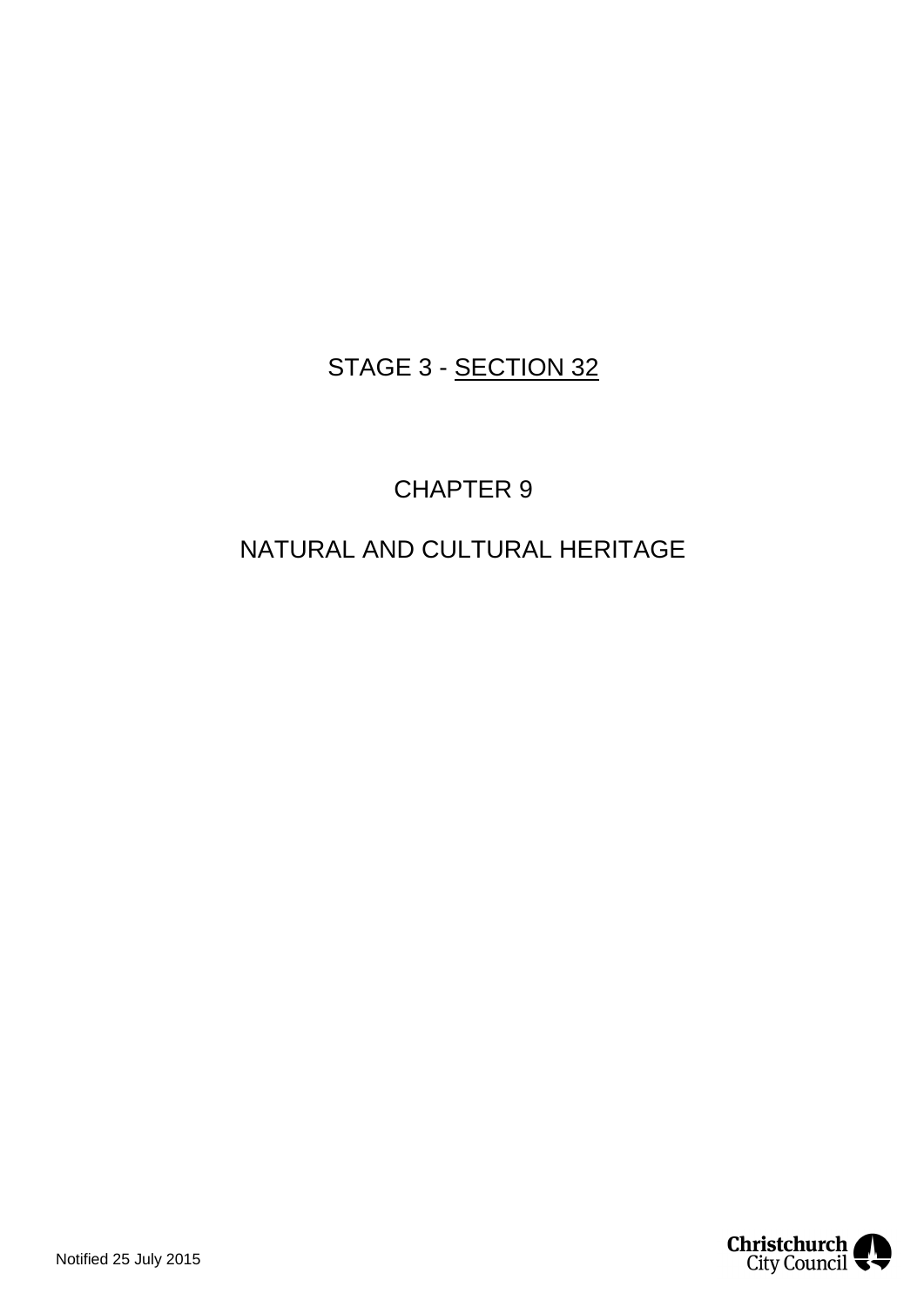## **Contents**

|                                                              | 1 INTRODUCTION AND STRATEGIC CONTEXT                                                                                                                                                                                                                                                                                                                                                                                                                     | 3                                                    |
|--------------------------------------------------------------|----------------------------------------------------------------------------------------------------------------------------------------------------------------------------------------------------------------------------------------------------------------------------------------------------------------------------------------------------------------------------------------------------------------------------------------------------------|------------------------------------------------------|
| 1.1<br>1.2<br>1.3<br>1.4<br>1.5<br>1.6                       | <b>INTRODUCTION</b><br>PURPOSE AND SCOPE OF THE NATURAL AND CULTURAL HERITAGE CHAPTER<br>PROPOSED CHRISTCHURCH REPLACEMENT DISTRICT PLAN REVIEW: OVERVIEW AND SYNOPSIS<br><b>RESEARCH</b><br><b>STAKEHOLDER DISCUSSIONS AND CONSULTATION</b><br>TE RŪNANGA O NGĀI TAHU, MAHAANUI KURATAIO LIMITED AND THE RŪNANGA FOCUS WORKING GROUP                                                                                                                    | 3<br>$\overline{4}$<br>6<br>$\overline{7}$<br>8<br>9 |
|                                                              | 2 RESOURCE MANGEMENT ISSUES                                                                                                                                                                                                                                                                                                                                                                                                                              | 10                                                   |
| 2.1<br>2.2<br>2.3<br>2.4<br>2.4.1<br>2.4.2<br>2.4.3<br>2.4.4 | <b>ISSUE IDENTIFICATION</b><br><b>STRATEGIC PLANNING DOCUMENTS</b><br><b>ORDER IN COUNCIL</b><br><b>RESOURCE MANAGEMENT ISSUES</b><br>Resource management issues - Indigenous Biodiversity and Ecosystems<br>Resource management issues - Landscapes and Natural Character<br>Resource management issues - Historic Heritage<br>Resource management issues - Trees                                                                                       | 10<br>10<br>12<br>12<br>12<br>14<br>16<br>20         |
|                                                              | SCALE AND SIGNIFICANCE EVALUATION                                                                                                                                                                                                                                                                                                                                                                                                                        | 23                                                   |
| 2.5<br>2.6<br>2.7<br>2.8<br>2.9<br>2.10                      | INTRODUCTION TO SCALE AND SIGNIFICANCE EVALUATION<br><b>OBJECTIVES, POLICIES AND RULES</b><br>SCALE AND SIGNIFICANCE EVALUATION - INDIGENOUS BIODIVERSITY AND ECOSYSTEMS<br>SCALE AND SIGNIFICANCE EVALUATION - LANDSCAPES AND NATURAL CHARACTER<br>SCALE AND SIGNIFICANCE EVALUATION - HISTORIC HERITAGE<br>SCALE AND SIGNIFICANCE EVALUATION - TREES                                                                                                   | 23<br>23<br>24<br>25<br>28<br>32                     |
|                                                              | 3 EVALUATION OF PROPOSED OBJECTIVES                                                                                                                                                                                                                                                                                                                                                                                                                      | 33                                                   |
| 3.1<br>3.2<br>3.3<br>3.4                                     | EVALUATION OF PROPOSED OBJECTIVE - INDIGENOUS BIODIVERSITY AND ECOSYSTEMS<br>EVALUATION OF PROPOSED OBJECTIVES - LANDSCAPES AND NATURAL CHARACTER IN THE COASTAL ENVIRONMENT<br><b>EVALUATION OF PROPOSED OBJECTIVE - HISTORIC HERITAGE</b><br><b>EVALUATION OF PROPOSED OBJECTIVE - TREES</b>                                                                                                                                                           | 33<br>35<br>41<br>43                                 |
|                                                              | 4 EVALUATION OF PROPOSED POLICIES, RULES AND METHODS                                                                                                                                                                                                                                                                                                                                                                                                     | 45                                                   |
| 4.1<br>4.2<br>4.3<br>4.4<br>4.5                              | <b>SUMMARY OF POLICY OPTIONS</b><br><b>EVALUATION OF PROPOSED PROVISIONS - INDIGENOUS BIODIVERSITY AND ECOSYSTEMS</b><br>EVALUATION OF PROPOSED PROVISIONS - LANDSCAPE AND NATURAL CHARACTER IN THE COASTAL ENVIRONMENT<br><b>EVALUATION OF PROPOSED PROVISIONS - HISTORIC HERITAGE</b><br><b>EVALUATION OF PROPOSED PROVISIONS - TREES</b>                                                                                                              | 45<br>45<br>51<br>62<br>87                           |
|                                                              | 5 CONCLUSIONS - INCLUDING RESPONSE TO STATEMENT OF EXPECTATIONS                                                                                                                                                                                                                                                                                                                                                                                          | 91                                                   |
| 5.1<br>5.2                                                   | <b>RESPONSE TO STATEMENT OF EXPECTATIONS</b><br><b>OVERALL CONCLUSION</b>                                                                                                                                                                                                                                                                                                                                                                                | 91<br>92                                             |
|                                                              | 6 BIBLIOGRAPHY                                                                                                                                                                                                                                                                                                                                                                                                                                           | 93                                                   |
| <b>7 APPENDICES</b>                                          |                                                                                                                                                                                                                                                                                                                                                                                                                                                          | 95                                                   |
| 7.1<br>7.2<br>7.3<br>7.3.1<br>7.3.2<br>7.3.3<br>7.3.4        | <b>APPENDIX 1 - LINKAGES BETWEEN PROVISIONS</b><br><b>APPENDIX 2 - TECHNICAL REPORT FOR SITES OF ECOLOGICAL SIGNIFICANCE</b><br><b>APPENDIX 3 - LANDSCAPE TECHNICAL REPORTS</b><br>Appendix 3.1 - Technical Landscape Overview Report<br>Appendix 3.2 - Te Pātaka o Rākaihautū / Banks Peninsula Landscape Review Addendum Report<br>Appendix 3.3 - Ōtautahi / Christchurch Landscape Study<br>Appendix 3.4 - Banks Peninsula Landscape Study - May 2007 | 95<br>95<br>95<br>95<br>95<br>95<br>95               |

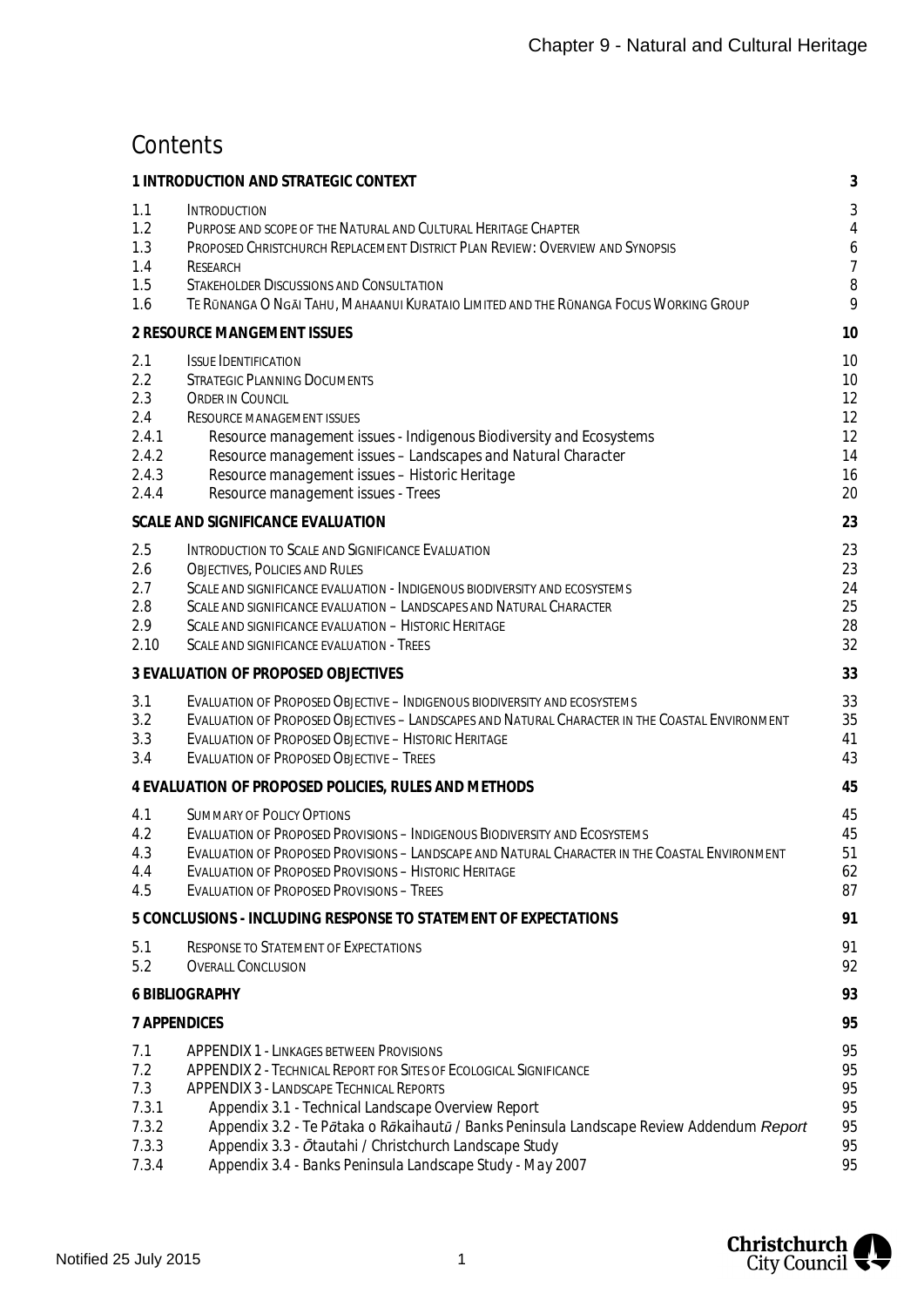| 7.3.5 | Appendix 3.5 - Te Pātaka o Rākaihautū / Banks Peninsula Landscape Study - Ngāi Tahu Values      |    |
|-------|-------------------------------------------------------------------------------------------------|----|
|       | Addendum                                                                                        | 95 |
| 7.3.6 | Appendix 3.6 - Central City Technical Landscape Overview Report                                 | 95 |
| 7.4   | <b>APPENDIX 4 - TECHNICAL REPORT - HERITAGE</b>                                                 | 95 |
| 7.5   | <b>APPENDIX 5 - HISTORIC HERITAGE – APPENDICES</b>                                              | 95 |
| 7.5.1 | Appendix 5.1 - Historic Heritage Summary Data Analysis                                          | 95 |
| 7.5.2 | Appendix 5.2 - Summary of Historic Heritage Non-regulatory Methods and Proposed Heritage        |    |
|       | Protection Activity Management Plan under the Local Government Act                              | 95 |
| 7.6   | <b>APPENDIX 6 - SIGNIFICANT TREES TECHNICAL REPORT</b>                                          | 95 |
| 7.7   | APPENDIX 7 - SITES OF ECOLOGICAL SIGNIFICANCE – STATEMENTS OF SIGNIFICANCE                      | 95 |
| 7.8   | <b>APPENDIX 8 - SIGNIFICANT HISTORIC HERITAGE PLACES - STATEMENTS OF SIGNIFICANCE</b>           | 95 |
| 7.8.1 | Heritage Statements of Significance - Banks Peninsula                                           | 95 |
| 7.8.2 | Heritage Statements of Significance - Christchurch                                              | 95 |
| 7.8.3 | Heritage Statements of Significance - Central City                                              | 95 |
| 7.9   | <b>APPENDIX 9 - SIGNIFICANT TREES - STATEMENTS OF SIGNIFICANCE</b>                              | 95 |
| 7.9.1 | Statements of Significance Significant Trees- Banks Peninsula and Christchurch                  | 95 |
| 7.9.2 | Statements of Significance Significant Trees- Central City                                      | 95 |
| 7.9.3 | Statements of Significance Significant Trees- Groups of Trees                                   | 95 |
| 7.10  | APPENDIX 10 - THE ECONOMICS OF NATURAL AND CULTURAL HERITAGE ASSETS: RECOMMENDATIONS FOR POLICY |    |
|       | <b>DEVELOPMENT</b>                                                                              | 95 |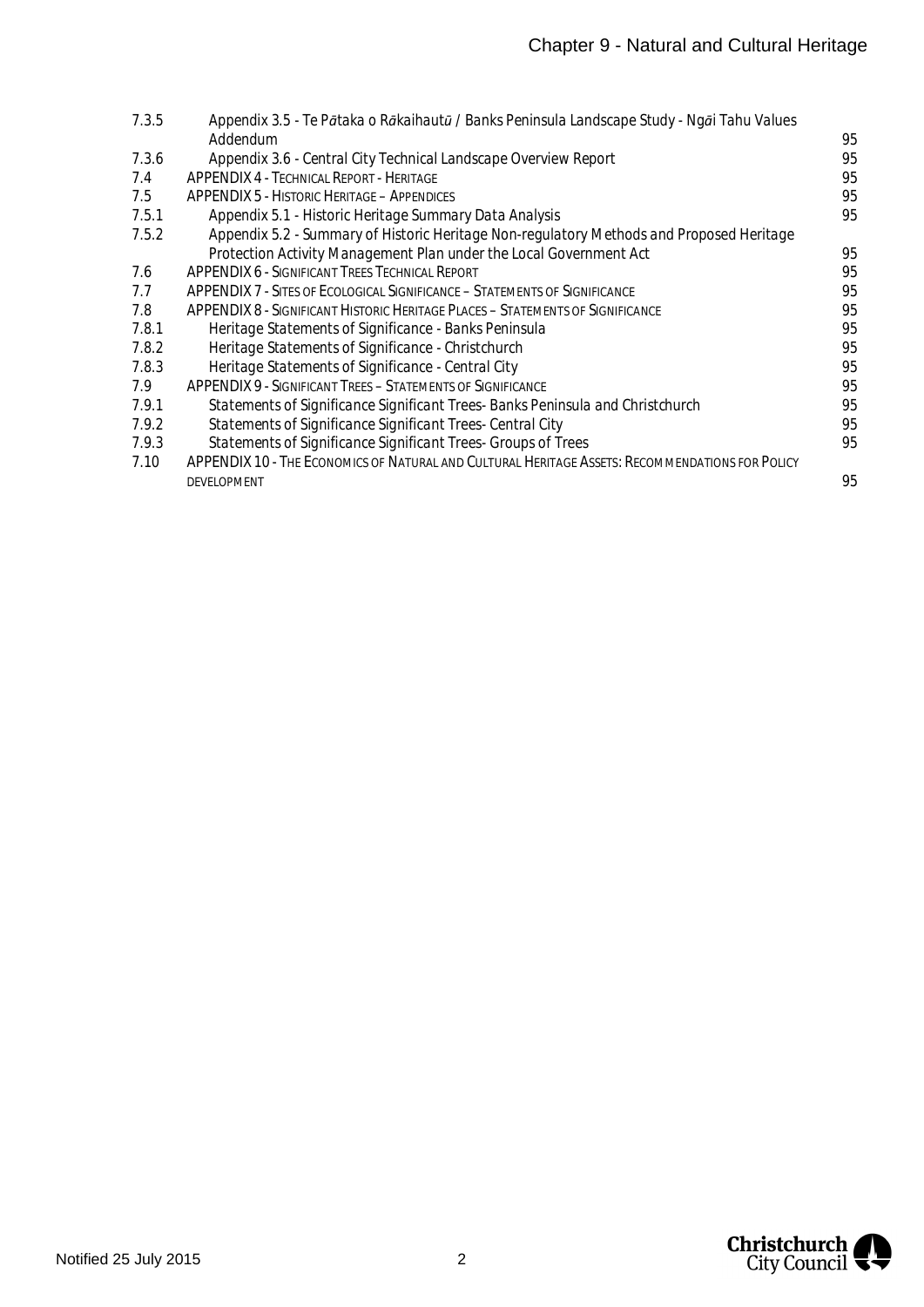## <span id="page-3-2"></span><span id="page-3-0"></span>**1 INTRODUCTION AND STRATEGIC CONTEXT**

#### <span id="page-3-1"></span>**1.1 Introduction**

This Section 32 evaluation report has been prepared for the proposed provisions of the Natural and Cultural Heritage Chapter (Chapter 9) for the review of the proposed Christchurch Replacement District Plan (pRDP). The evaluation should be read together with the proposed Chapter 9 provisions, and be considered in the context of the other proposed provisions which are occurring over Stage 1, Stage 2 and Stage 3 of the District Plan Review (DPR). This chapter forms part of the proposed provisions of Stage 3 of the DPR.

The district comprises two distinctive broad types of landscapes - the city plains and the Banks Peninsula volcanic landscape. The district's coastal environment extends from Kaitorete barrier beach in the south to the Waimakariri river mouth in the north, and with diversity between, of sheltered estuary and harbours to the isolated, rugged, impressive coastal cliffs of Banks Peninsula.

Given the variety in nature and size and its coastal setting, there are more open and vast features and landscapes through to more tightly woven places and into the more densely populated city environment. With respect to natural and cultural features this equates to variety in nature and size; from smaller, discreet features (which are site specific, often tied to a particular individual land parcel, such as heritage buildings and trees), through to features which cover much larger stretches of land and cover multiple sites. Many of these places within the district are important for their significant values, which can be tangible and intangible values, and these places often intersect both geographically, and in terms of their social, cultural, economic and environment values.

The chapter is based on four broad topic areas of: indigenous biodiversity and ecosystems; landscapes and natural character in the coastal environment; historic heritage; and trees. Chapter 9 is a 'values based' chapter. The district has a range of important natural and cultural heritage resources in relation to these topic areas, and they are valued by Ngāi Tahu, communities and visitors. The resources contribute to social, economic and cultural well-being, and the district's sense of identity. This chapter covers the full extent of the district, including the Central City.

The drivers from higher order documents, and the particular regional and local context, including the significance of the recovery environment, has had a major role in influencing the scope and overall approach (the particular objectives and provisions) for Chapter 9. The chapter has been developed with consideration of the range of options available to manage the natural and cultural resources, including non-regulatory methods, and drawing on the provisions of other zones and overlays.

The report begins with introductory sections covering the purpose and scope of the chapter, the strategic context, and resource management issues. The strategic context includes outlining the research undertaken, and consultation undertaken in the development of the proposed draft Chapter 9 provisions. Following this is a scale and significance assessment, and an evaluation of the proposed chapter objectives and chapter provisions.

Wherever appropriate and relevant, alternative options are considered and their appropriateness is discussed. Concluding the report is a response to the chapter with respect to the Statement of Expectations in the Order in Council.

While the chapter covers a range of topics, it should be recognised, that there are often inter-linkages between these topics and the report should be read in its entirety. This assists in gaining a more comprehensive overview of the proposed provisions, both on their own (per topic) and as 'a package'. This

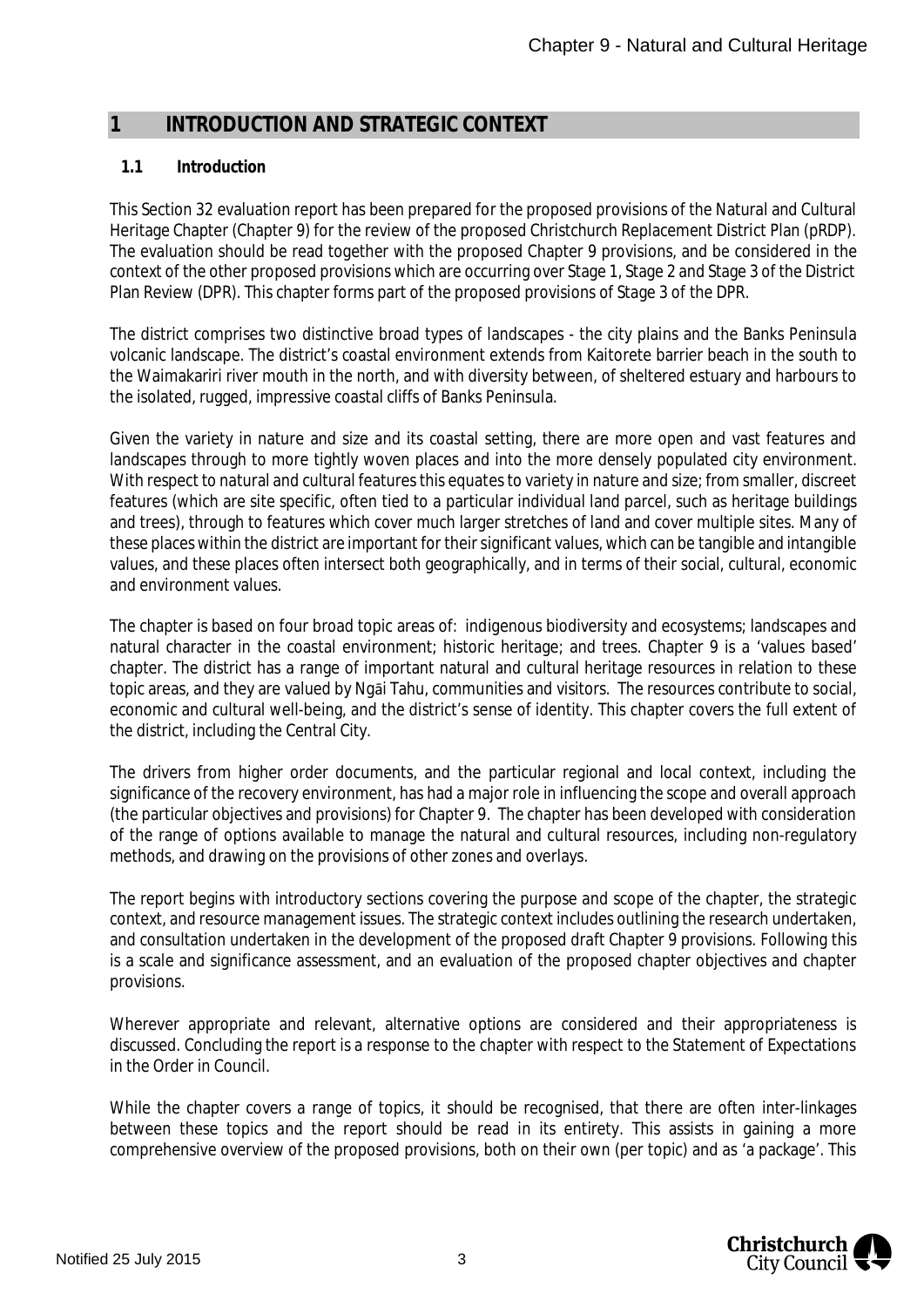report draws on a number of technical (expert) reports which are appended to the Section 32, together with a report on the economics of natural and cultural heritage assets.

<span id="page-4-0"></span>**1.2 Purpose and scope of the Natural and Cultural Heritage Chapter**

The purpose of the Natural and Cultural Heritage Chapter (hereafter, referred to as the 'Heritage Chapter' or Chapter 9') is to address a range of topics which all have a focus on special 'values'. The topics broadly cover:

- a. Indigenous Biodiversity and Ecosystems
- b. Landscapes and Natural Character in the Coastal Environment
- c. Historic Heritage
- d. Trees

The associated resource management issues apply over multiple sites and areas throughout the district. An example is a site of ecological significance and an outstanding natural landscape (ONL). They may have significant values for a range of reasons and need to be recognised and management appropriately. A further example is a significant tree, which could be located in a heritage setting or within an ONL.

The places and resource management issues also overlay and connect to the zones and activities based provisions within the proposed Plan (covered in other proposed chapters). The diagram within the Technical Landscape Overview Report at Appendix 3.1 further illustrates this point with respect to overlays of landscapes and coastal natural character, and the Rural Chapter (Chapter 17).

At an over-arching level, the purpose and scope of Chapter 9 is to ensure the Council's statutory responsibilities in undertaking the DPR, including higher level policy directions, are reflected in the chapter provisions. This includes provision of appropriate objectives and supporting provisions (policies and rules) concerning the natural and cultural heritage features of the district. This chapter has a considerable focus on matters of national importance in section 6 of the Resource Management Act (RMA), and sections 7 and 8 of the RMA are also of particular relevance. How each of these Part 2 RMA sections is relevant to the topic areas is discussed throughout this report. A key matter for informing the scope, purpose and overall approach has been the strong direction to recognise and provide for certain natural and cultural heritage features as required under the RMA.

The chapter scope and development of provisions has been guided with respect to higher order documents, including national, regional and local policies and plans. This includes the New Zealand Coastal Policy Statement 2010 (NZCPS), the Canterbury Regional Policy Statement 2013 (CRPS), and the Mahannui Iwi Management Plan 2013. The chapter is developed in response to both the requirements of the RMA for preparing proposed plans together with particular attention been given to the local recovery context notably the Order in Council 2014, (including the Statement of Expectations) under the Canterbury Earthquake Recovery Act 2011 (CER Act), and recovery Plans, including the Land Use Recovery Plan (LURP), and the Christchurch Central Recovery Plan (CCRP).

Direction on the nature and focus of objectives and policies, and how decisions will be made are set out in the Statement of Expectations. How this has informed the chapter provisions is discussed throughout this report, including an overall response to the Statement of Expectations in the final section. The Statement of Expectations has an emphasis on removing unnecessary regulatory controls as well as providing direction on how provisions are drafted, and this has been most recently directly reflected in the Independent Hearings

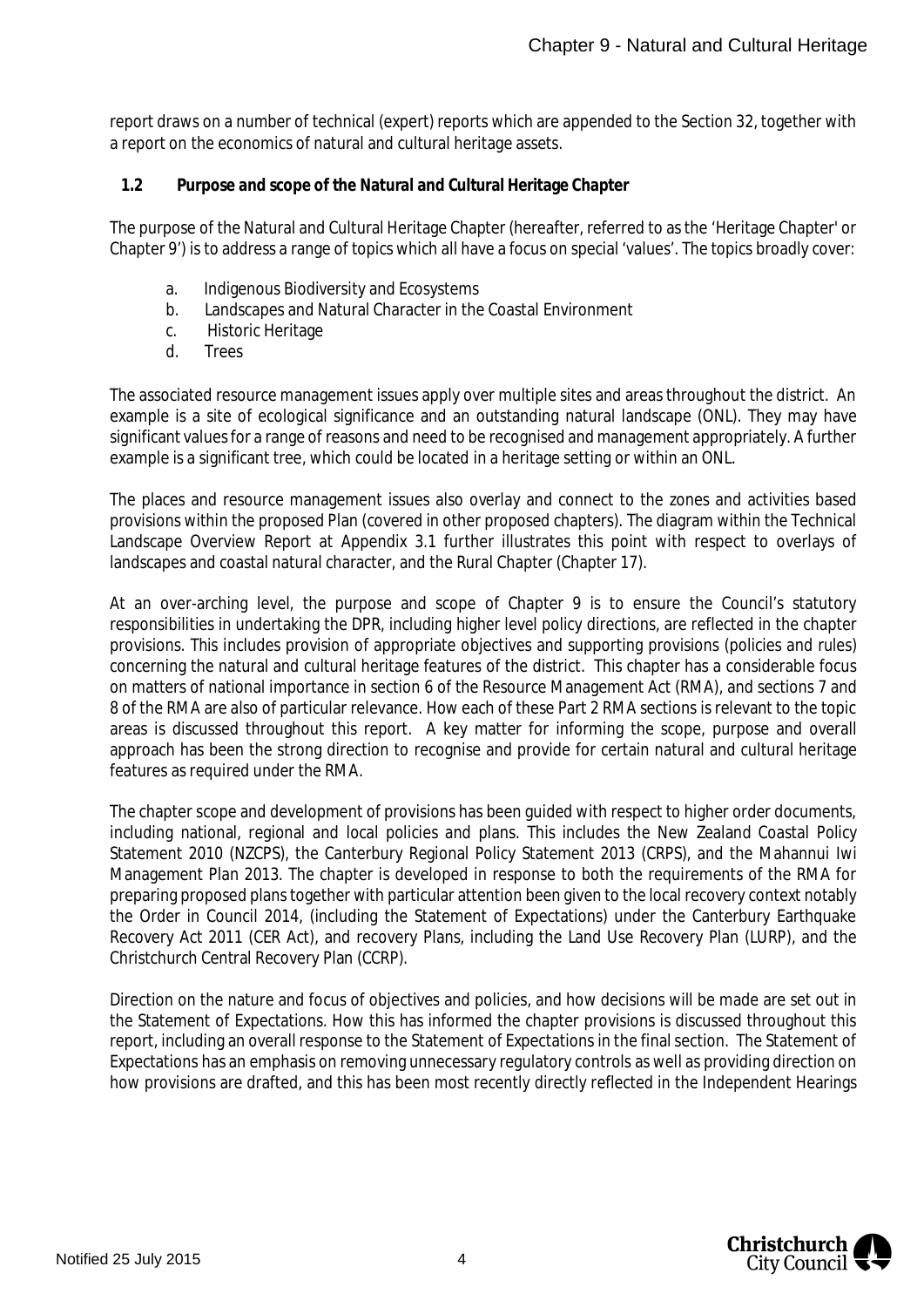Panel decision of February 2015 in Strategic Objective 3.3.2. The decision on Strategic Directions has furthermore, informed the development of this chapter.

The development of the scope and overall approach of the chapter has been informed by other plans and strategies and from drawing on known issues, and experience (such as ascertained through resource consents). In addition, and as discussed in sections 1.5 and 1.6 of this report, through working with the Rūnanga Focus Working Group (RFWG) and the Collaborative Advisory Group (CAG).

The Operative Christchurch City District Plan (City Plan) and the Banks Peninsula District Plan (BPDP) contain a large and broad suite of objectives and policies in relation to the topics covered within Chapter 9. Early in the development of the proposed provisions, a number of changes were identified that would assist with better identification and management of these natural and cultural resources. In particular, this was to refocus the objectives and policies so they specifically recognise and respond to the requirements of legislation and higher order documents – including reflecting the direction of, and give effect to relevant statutory documents, in particular the LURP, the NZCPS, CRPS, and the Order in Council. Associated with this, was to then update the plan provisions to give effect to the same documents. There was also a need to streamline the provisions wherever possible to avoid unnecessary overlap of provisions, both this chapter and other chapters.

Alongside understanding the wider strategic policy framework for developing the purpose and scope and then detailed provisions, a primary, or important 'first step' is to identify those natural and cultural heritage resources which merit a level of regulatory protection through a district plan. A range of desk top and field work assessment, including drawing on existing information sources, has been undertaken, and is discussed throughout this report, with a brief overview provided in Section 1.4 Research, below. For this chapter, this has been undertaken through expert assessment which has included the application of consistent, robust assessment methodologies to identify significance features, places or areas for listing in the plan (for example, heritage items, and significant trees). How this work has been undertaken is set out in the expert reports which are appended to this Section 32. For a large proportion of the proposed heritage listings - i.e. those places to be afforded protection (for the broad topic areas outlined above), an individual Statement of Significance (i.e. per site/feature) has been prepared. This information also forms part of the Section 32 Report. For the landscape studies, the recommendations are contained in a series of reports, which are also appended to this report<sup>[1](#page-5-0)</sup>.

The focus of the chapter within the broad topic areas above is to identify and manage, through appropriate objectives and provisions, the following:

- i. Sites of ecological significance
- ii. Outstanding natural landscapes and features
- iii. Significant features and landscapes
- iv. Areas of outstanding and at least high natural character in the coastal environment
- v. Significant historic heritage
- vi. Significant trees

When focusing on how to manage these important features and places, the scope and principle of approach to the provisions is to 'appropriately' manage them. This takes into account the available options, including alternative options which involve regulatory intervention, and alternative approaches to regulation (i.e. use of non-regulatory methods). In most instances the benefits of the use of a package of methods - including

<span id="page-5-0"></span><sup>&</sup>lt;sup>1</sup> This Section 32 documentation will provide a resource for district plan implementation for resource consents and plan changes, and in addition for use outside of the district plan, such as for education and advice, and for heritage items to inform assessments for allocation of grants.

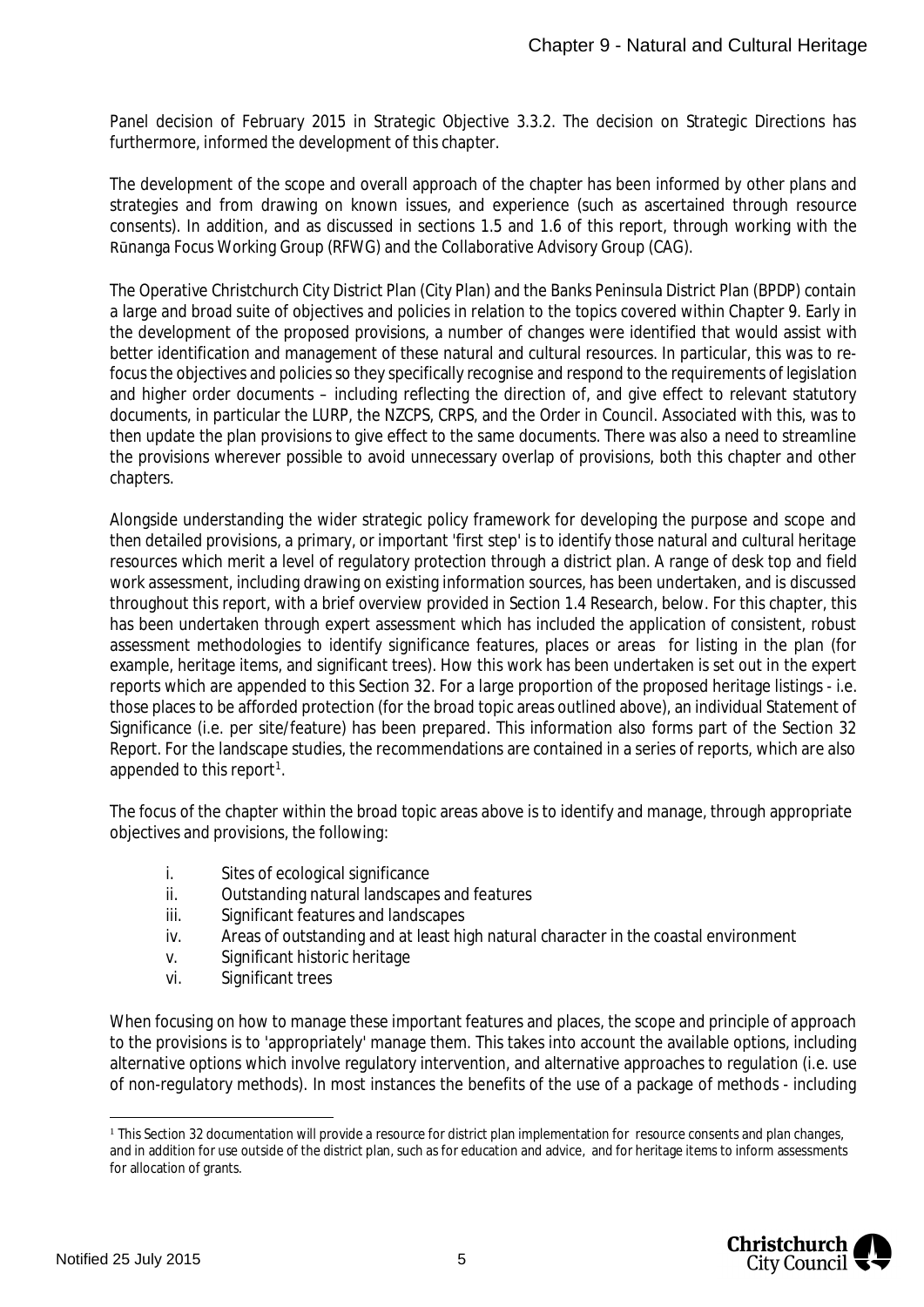both regulatory and non-regulatory methods is necessary. It also includes, where applying regulatory intervention, to consider the appropriate application of activity status, from permitted activities (with no standards or a set of standards) through to requiring consent at differing levels, such as restricted discretionary or non-complying.

Certainty and clarity in identification of the natural and cultural heritage resource to be protected is important for those persons using the plan, and for land owners, and, accordingly for implementation of the provisions. In this respect, proposing lists of features (i.e. district plan schedules) and identification on the planning maps is important, and has informed the development of these parts of the plan. In the case of heritage items and settings (including for example heritage buildings and the area surrounding them which is of significance, i.e. their settings) this has included detailing the heritage item, and heritage setting on aerial maps with these being directly included in the Plan, in the Chapter 9 Appendices. The reason for this approach for this type of natural and cultural heritage feature (as opposed to other features) is explained in the provisions evaluation of this report.

As well as specifically defined features, (i.e. in the schedules and planning maps), the chapter has also been developed to protect, through other methods in the Plan the protection of other natural and cultural features of significance, including areas of significant indigenous vegetation and significant indigenous fauna. As discussed in the indigenous biodiversity section later in this report, this is through management of the clearance of indigenous vegetation. Trees in the street corridor, parks and reserves and open spaces (in Council ownership) are also proposed to be protected through the plan, through the policy framework and provisions, but not through specific identification in a schedule or in the planning maps.

Providing a policy framework to support future identification work, including detailed assessments, working with stakeholders and consultation, is an important component of the chapter, and this has been considered in setting up a policy framework to provide a good basis for future plan change work for the following:

- i. Sites and landscapes of significance to Ngāi Tahu, including wāhi tapu
- ii. Other important landscapes, including historic heritage and historic cultural landscapes
- iii. Historic heritage areas
- iv. Further natural and cultural features (not already identified through Chapter 9) in for sites of ecological significance, historic heritage places, and significant trees.
- <span id="page-6-0"></span>**1.3 Proposed Christchurch Replacement District Plan Review: Overview and Synopsis**

The review for Chapter 9, as set out above covers four broad topic areas. It focuses on the identification and management of natural and cultural heritage features and to a large extent builds on the use of natural and cultural schedules (or overlays) as was the approach under the Operative Plans. Many of the features listed in the Operative Plans (e.g. trees, heritage buildings, and landscape features, e.g. ONFLs) continue to be proposed for listing in the pRDP. There have been amendments to the schedules, including additions, or removals, and for some topic areas a new type of listing or overlay is proposed. For other topic areas a policy framework is proposed to provide for future work in subsequent plan changes.

The features proposed for inclusion in the district plan, are included in the schedules to Chapter 9. Some other features (not specifically individually identified in the schedules) are also proposed to be afforded a level of protection, albeit via a different regulatory method than specific 'listing' in the Chapter schedules.

The proposed features (to be recognised for protection) have been arrived at through technical assessment work. This is based on updated assessment methodologies, and is discussed in detail in the respective technical reports which form part of the Section 32 evaluation.

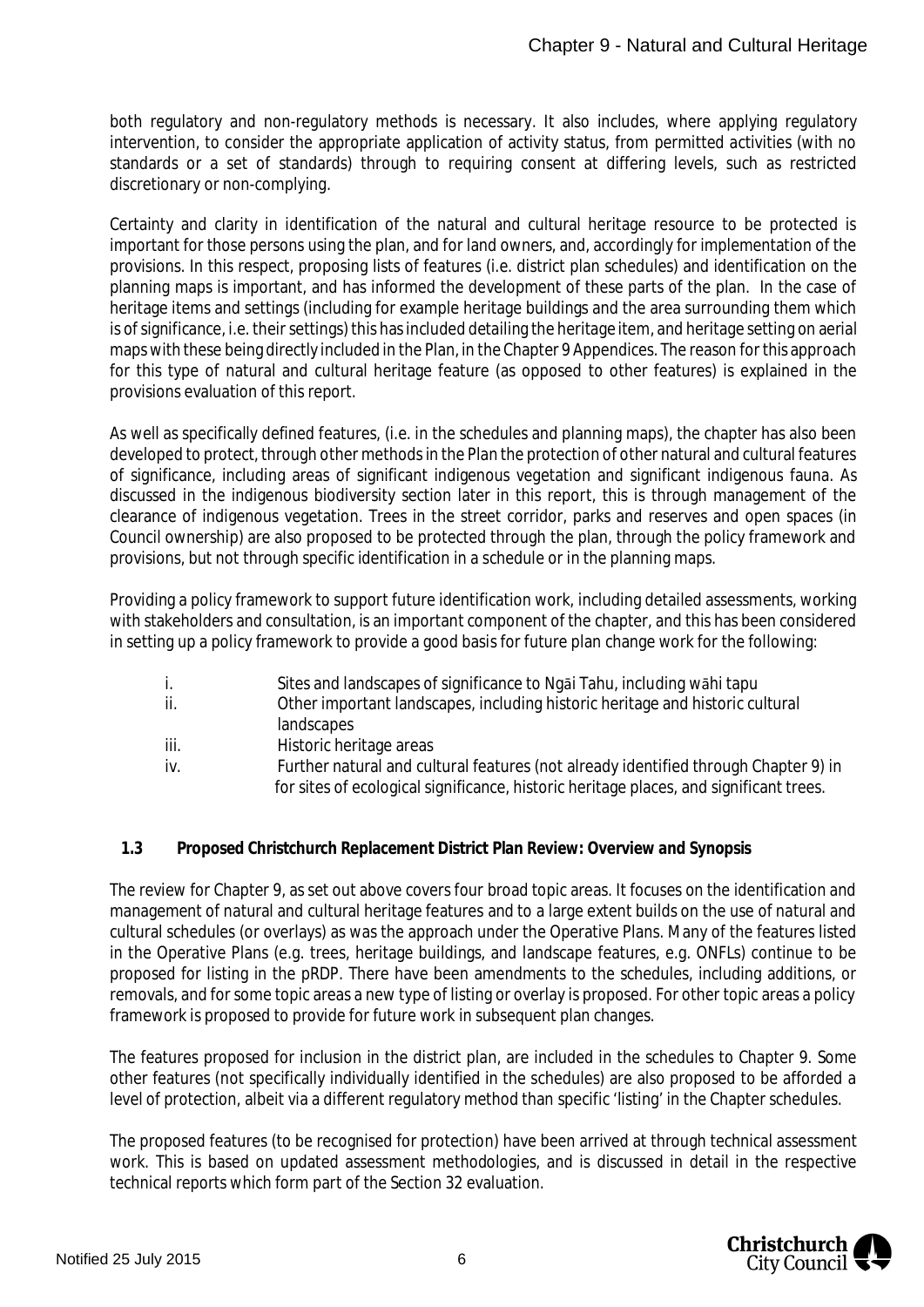The activity based model for the pRDP has resulted in some new and amended definitions and the reformatting of rules to provide certainty for how the natural and cultural features will be managed. This is through a range in type of regulatory intervention (e.g. permitted with standards, through to non-complying activities).

The provisions have been evaluated against the relevant components of Section 32 of the RMA in the subsequent sections of this report, and are structured under the four broad topic areas which make up this chapter. The chapter objectives and provisions have been drafted with respect to the relevant resource management issues, and in particular the recovery environment. Specific attention has been given to the requirements of the Statement of Expectations of the Order in Council.

Initially, the proposed Strategic Directions chapter, and more recently the decision of the Independent Hearings Panel on Strategic Directions (of 26 February 2015), has informed the further development of Chapter 9. This is within the wider strategic context of recognising and providing for natural and cultural heritage values, for which is specifically provided in Strategic Directions objectives, and as discussed in later sections of this report, and considering those objectives which have been given primacy in the decision.

A total of six objectives are proposed, three of which sit within the landscapes and natural character section. This reflects the inclusion of an objective per topic area of ONFL and Significant Feature and Landscapes, and moreover, the inclusion of the topic of natural character in the coastal environment topic sitting directly with Chapter 9 (as opposed to within the Coastal Chapter).

Chapter 9 does not contain any objectives specifically for the recognition and management of water; however, there are some provisions which do relate to the natural features or overlays within this chapter, such as rivers in Christchurch (e.g. the Otakaro /Avon River) and Te Waihora/Lake Ellesmere. The provisions have been drafted considering jurisdictional considerations for district /local authority in management of this resource, compared to those of the regional authority.

A set of policies relate to each of the proposed objectives, and these are outlined below. Whilst separated into broad topic areas there are linkages between objectives and provisions. The associated rules, definitions, matters of control and matters of discretion range from permitted (with standards), through to the use of restricted discretionary and discretionary activities. A non-complying activity status is proposed for activities which are not anticipated to occur, and are to be avoided. A controlled activity status is proposed for some activities relating to historic heritage, such as heritage upgrade works and reconstruction.

The rules need to be read in conjunction with the relevant definitions and the planning maps and schedules. These assist in providing certainty and clarity on proposed heritage listings covered by the rules and the applicable regulatory controls. Other 'general' type rules do apply, such as for the clearance of indigenous vegetation, for which there also are associated definitions and specific rules and policy direction.

It should be noted that a number of the rules proposed in the chapter will have immediate legal effect when the proposal is publicly notified. This is in accordance with Section 86(B)(3) of the RMA. Those which have immediate legal effect are specified in the proposed chapter.

#### <span id="page-7-0"></span>**1.4 Research**

In undertaking this review the Council has carried out (or commissioned) a significant level of technical / expert work. This has been carried out by both internal and external experts.

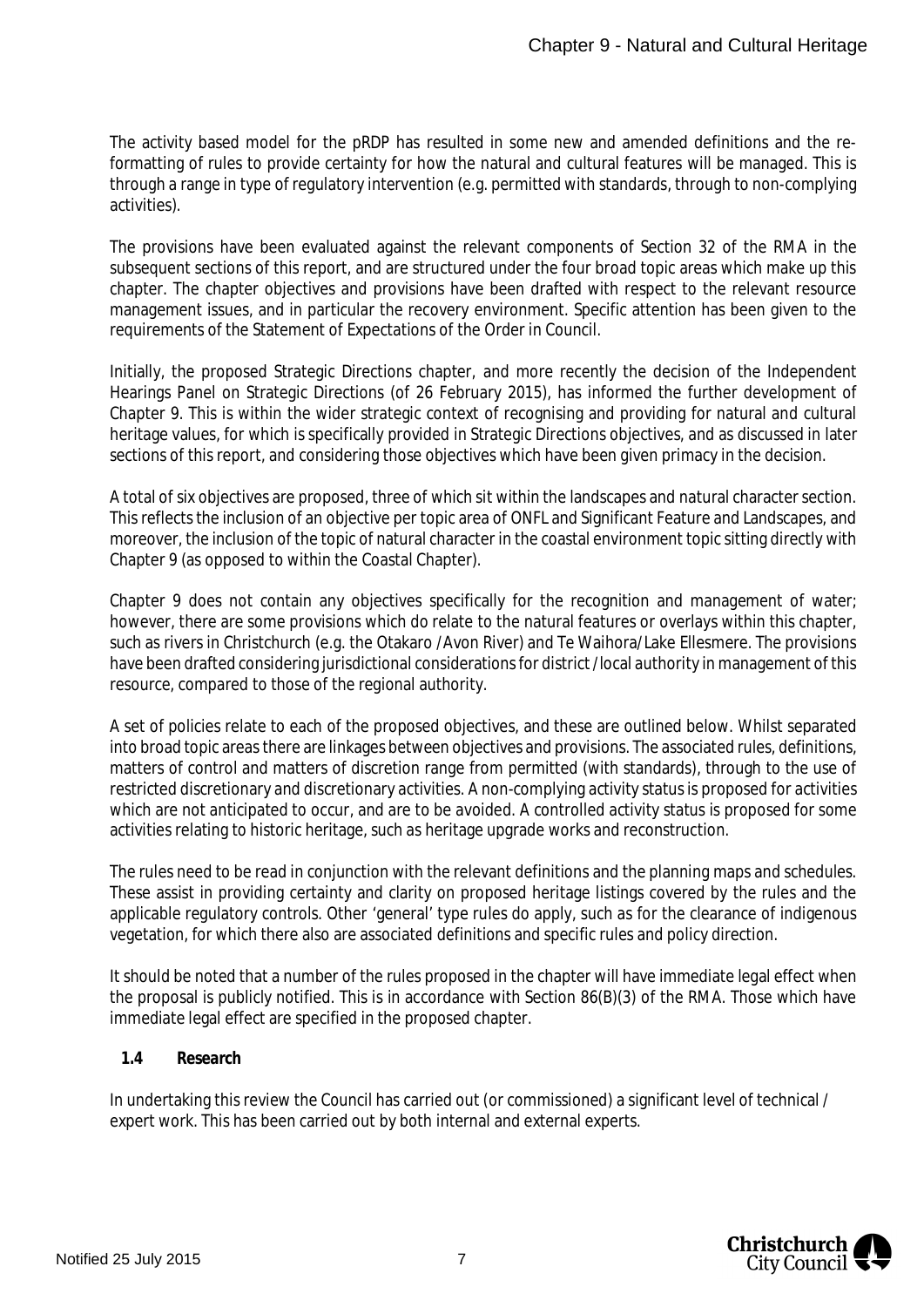A summary is provided below, and detail is provided in the evaluative sections of the report and the specific technical reports. The individual technical reports should be referred to directly for a full understanding per topic area of:

- a. Explanation of the topic areas, including context and background
- b. Issues and overall approach
- c. Work which has been undertaken to propose natural and cultural heritage listings (including the particular methodologies applied, information sources relied on, including prior work /studies undertaken).
- d. Recommendations to inform planning provisions
- e. Recommendation for future work, e.g. through subsequent plan changes

A report on the Economics of Natural and Cultural Heritage at Appendix 10 relates to all of the topics in Chapter 9.

The following are the main technical reports prepared for the Section 32 (provided separately as Appendices). For points 1, 3, and 4, these reports are also supported by sets of 'Statements of Significance' relating to specific features/places within these topic areas. These are also contained in the Section 32:

- 1. A report for Sites of Ecological Significance
- 2. Landscape Technical Reports (5 separate reports refer to the Overview report at Appendix 3.1 for explanation of the various work undertaken and what is comprised in reach report)
- 3. Heritage technical report (with a focus primarily on topics relating to the definition of 'historic heritage' in the RMA, but also relating in part to one of the sub topics in the landscape topic, i.e. other important landscapes).
- 4. A Technical Report relating to Significant Trees
- 5. A report on the Economics of Natural and Cultural Heritage Assets: Recommendations for Policy Development.
- <span id="page-8-0"></span>**1.5 Stakeholder Discussions and Consultation**

In preparation of the draft chapter, stakeholder discussions have been held with statutory partners and a range of other stakeholders. This is outlined below. A separate section relating to the work Council has undertaken with Te Rūnanga o Ngāi Tahu, Mahaanui Kurataio Limited (MKT), and the Rūnanga Focus Group is also outlined below.

The CAG comprising representatives of the Canterbury Regional Council, Selwyn District Council, Waimakariri District Council, Canterbury Earthquake Authority, New Zealand Transport Agency, Te Rūnanga o Ngāi Tahu, and the Ministry for Environment (in an advisory role) has provided feedback throughout 2014 and until March 2015, on the scope of the chapter, the issues and overall approach, and on draft provisions.

For a number of the CAG meetings, invitations were extended to a range of other organisations or groups. This has included (amongst others), Heritage New Zealand Pouhere Taonga, the Department of Conservation (representatives of which regularly attended the CAG meetings), and Forest and Bird.

Regular meetings and workshops have been held throughout 2014 with the Banks Peninsula Steering Group. These meetings related (broadly) to the chapter topic of indigenous biodiversity and ecosystems. These meetings (and workshops) were a continuation of an already established working group. Further detail is provided in the Sites of Ecological Significance Technical Report at Appendix 2.

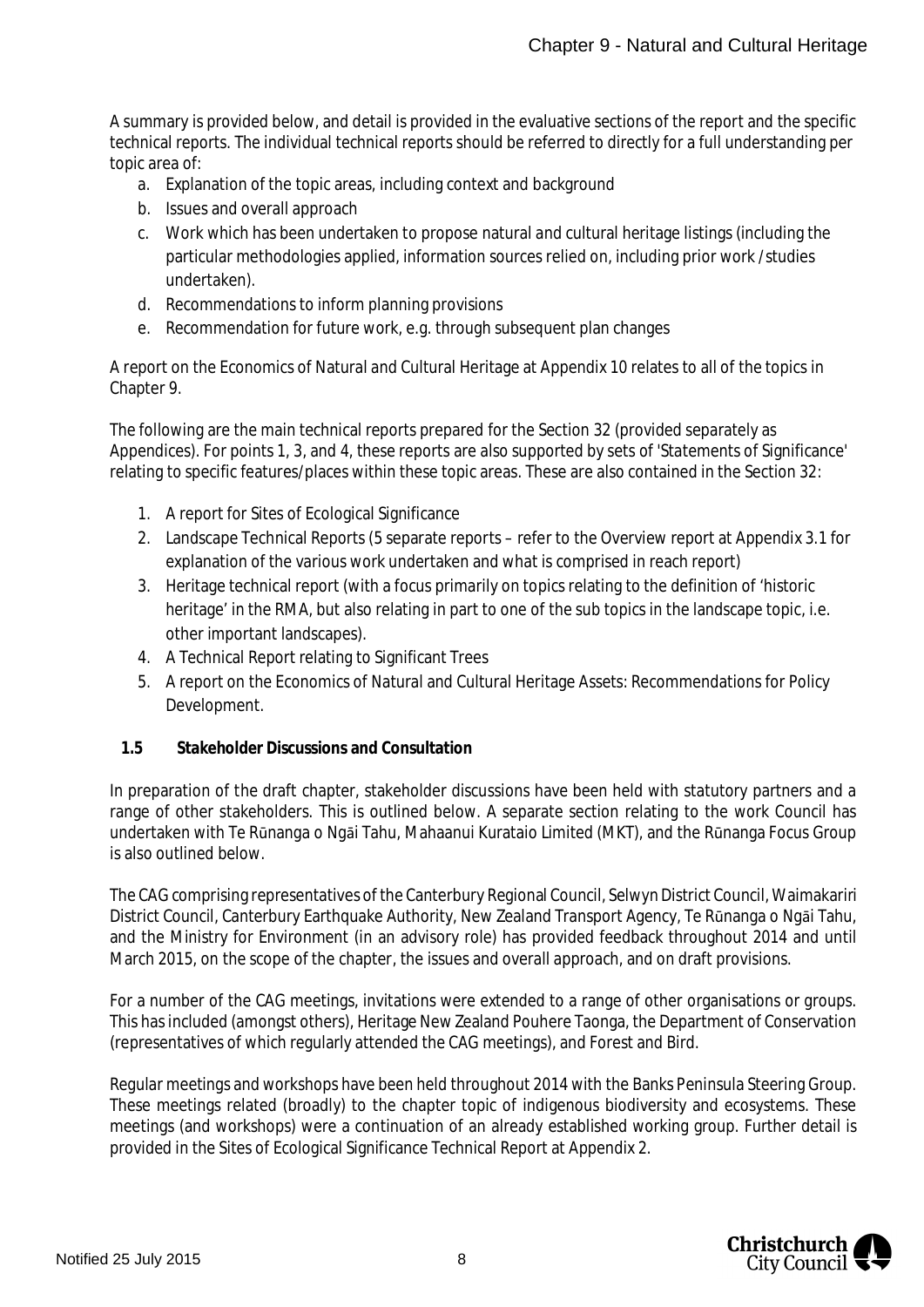No further discretionary consultation was undertaken subsequent to the Council decision to adopt a truncated process (from February 2015). Statutory consultation was undertaken following this date, through a meeting with the CAG to which Ministers of the Crown were also invited.

<span id="page-9-0"></span>**1.6 Te Rūnanga O Ngāi Tahu, Mahaanui Kurataio Limited and the Rūnanga Focus Working Group**

Development of this chapter has been undertaken through working with MKT, Te Rūnanga o Ngāi Tahu and the Rūnanga Focus Working Group. This is in addition to the CAG meetings and workshops as identified above, which have involved a representative of MKT to provide input for Ngāi Tahu.

Meetings and workshops were held with MKT and Ngāi Tahu and the Rūnanga Focus Group throughout 2014 and into early 2015. The following summarises the main meetings or workshops:

- Meetings during 2014 with the RFWG and Council officers. The purpose of these meetings varied; including outlining the broad approach for the chapter; updates on technical assessment work (progress); and on drafting of chapter planning provisions. Regular feedback was sought, including provision of a draft chapter in December 2014, and landscape reports provided for consideration and feedback, together with workshops on the landscape topic area.
- Two workshops on the Christchurch Landscape Study with RFWG and Council officers and a meeting to discuss the Addendum report for Banks Peninsula. Further detail is provided in the Landscape Technical Report (at Appendix 3) on the focus of these workshops.
- Meetings with officers from MKT and council officers held from September 2014 concerning the significant trees topic. This was for the purpose of the RFWG to contribute to the technical assessment work and chapter provisions relating to tānagta whenua values associated with trees. This was used to inform the development of this chapter topic and technical work (wherever practicable within the timeframes).
- September 2014 Meeting with Council officers and representatives for Ngāi Tahu and from MKT concerning primarily sites or places of cultural significance and cultural landscapes. This was to discuss a preferred approach to understand and progress identification (and thereby future mapping and management) of wāhi tapu and wāhi taonga and cultural landscapes. As part of the meeting, the need for consideration of different ways to provide for wāhi tapu and wāhi taonga in the Plan was discussed. This is due to the important and sensitive nature of this aspect of historic heritage. The need for a project brief (to assist in preparing a process / project plan to undertake the work) would support this. On the basis of the discussion at the meeting on 12/09/2014 and subsequent correspondence /meetings, Council officers are of the understanding that a project brief would be drafted and provided to Council. This would form the basis of a starting point for discussion to set out a programme of work.
- December 2014 Meeting with Council officers and representative Ngāi Tahu and MKT, which included a topic of developing an appropriate approach to identifying and manage places of cultural significance to Ngāi Tahu. Through discussion it was recognised that a comprehensive approach is necessary and suitable time afforded (outside of the DPR) with a need for some work to be undertaken through a future work programme. Thereby the approach sought was; proceed with a process policy within the DPR with work on the sites (for wāhi tapu and wāhi taonga) to start in 2016. The need to proceed with a process policy for cultural landscapes was also discussed. The difference in the extent of the silent file areas boundaries (refer next point) was discussed and a subsequent meeting was set up.
- Meeting in January 2015 with a representative from MKT and Council officers, regarding sites of Ngāi Tahu cultural significance, including Silent File areas. This concerned which layers to use (those within the Mahaanui Iwi Management Plan 2013 or those in the BPDP). This was recognising the difference

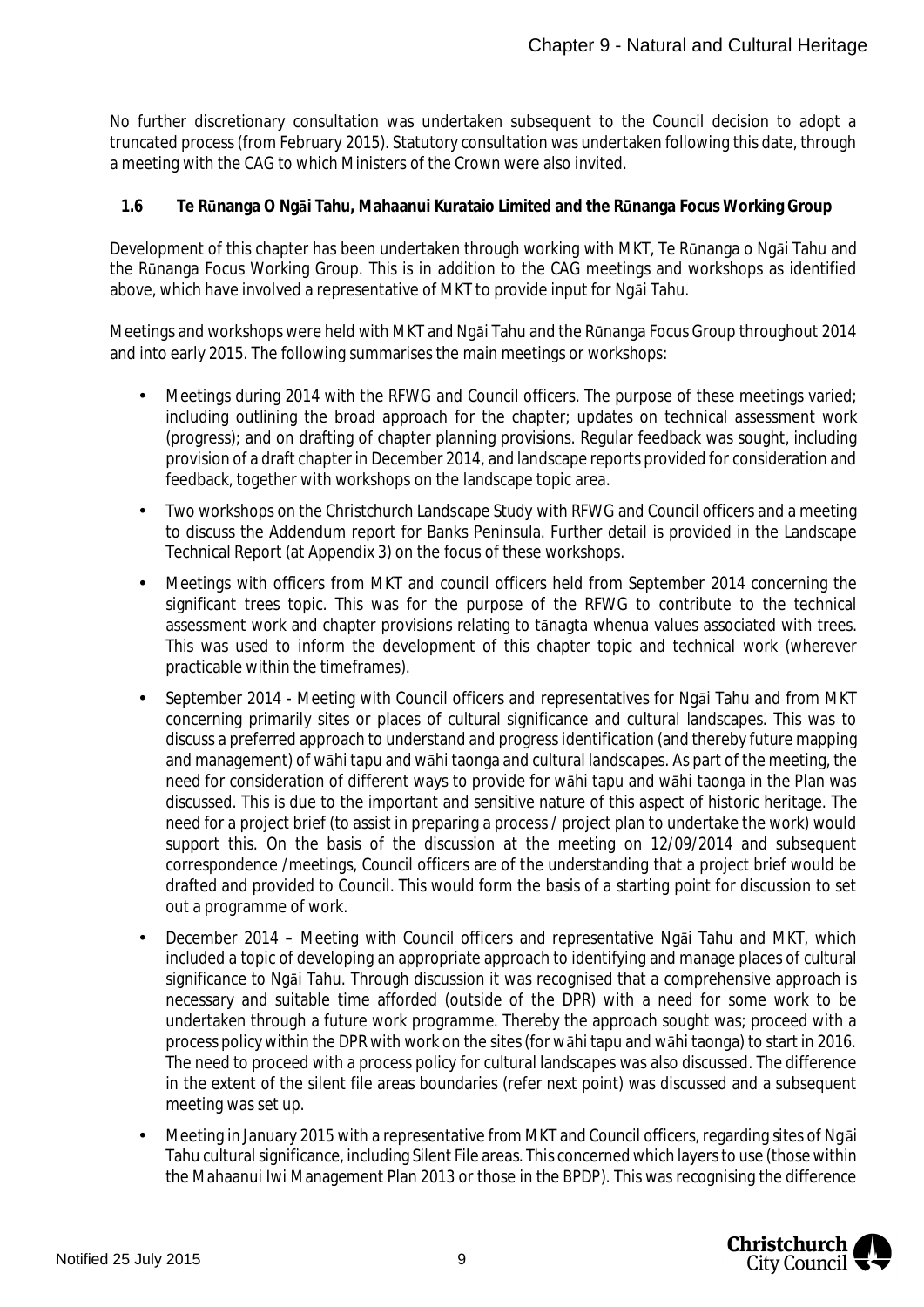in the extent of boundaries of Silent File areas in the Operative BPDP and within the Mahaanui Iwi Management Plan 2013.

### <span id="page-10-0"></span>**2 RESOURCE MANGEMENT ISSUES**

#### <span id="page-10-1"></span>**2.1 Issue Identification**

The resource management issues set out in this section have been identified using sources of information including (but not limited to) the following:

- a. Primary and secondary research
- b. Monitoring and review of current district plans
- c. Issues identified in other documents and plans, including within the CRPS<sup>[2](#page-10-3)</sup>, and in the Mahaanui Iwi Management Plan (IMP) 2013.
- d. Matters raised in various forums by statutory partners and key stakeholder(s)/advisory groups, such as through the CAG, the Banks Peninsula Steering Group and through working with Ngāi Tahu and the RFWG.
- e. Input from experts involved in assessing and processing resource consents, such as heritage experts and the city's Arborist. This includes drawing on their experience in emergency response phase and recovery phases.
- f. Through on-site assessment work and survey work.
- g. Work undertaken in preparation for plan changes prior to the Canterbury earthquakes.<sup>[3](#page-10-4)</sup>
- <span id="page-10-2"></span>**2.2 Strategic Planning Documents**

The strategic planning documents broadly identify the resource management issues for the district and provide the higher level policy direction to resolve these issues. Those strategic provisions that have been taken into account in the Natural and Cultural Heritage Chapter are summarised in Table 1 below.

The Strategic Directions chapter contains higher order objectives to reflect the outcomes sought in strategic planning documents. An assessment of these objectives and policies is contained within the Section 32 Strategic Directions report. The Independent Hearings Panel decision on the Strategic Directions chapter has been considered in the further preparation of the chapter objectives and provisions.

*Table 1 – Higher order and guiding documents to the Natural and Cultural Heritage Chapter*

<span id="page-10-4"></span><sup>3</sup> Including preparatory work on drafting plan changes on Sites of Ecological Significance (SES) and for historic heritage. This included for SES, working with the Banks Peninsula Steering Group, and for heritage (amongst a range of matters) consultation in 2006 on an Issues and Options paper.



<span id="page-10-3"></span><sup>2</sup> Particularly the following chapters of the CRPS: Chapter 2 - Issues of Resource Management Significance to Ngāi Tahu; Chapter 8 the Coastal Environment, Chapter 9 - Ecosystems and Indigenous Biodiversity; Chapter 12 - Landscape, Chapter 13 - Historic Heritage,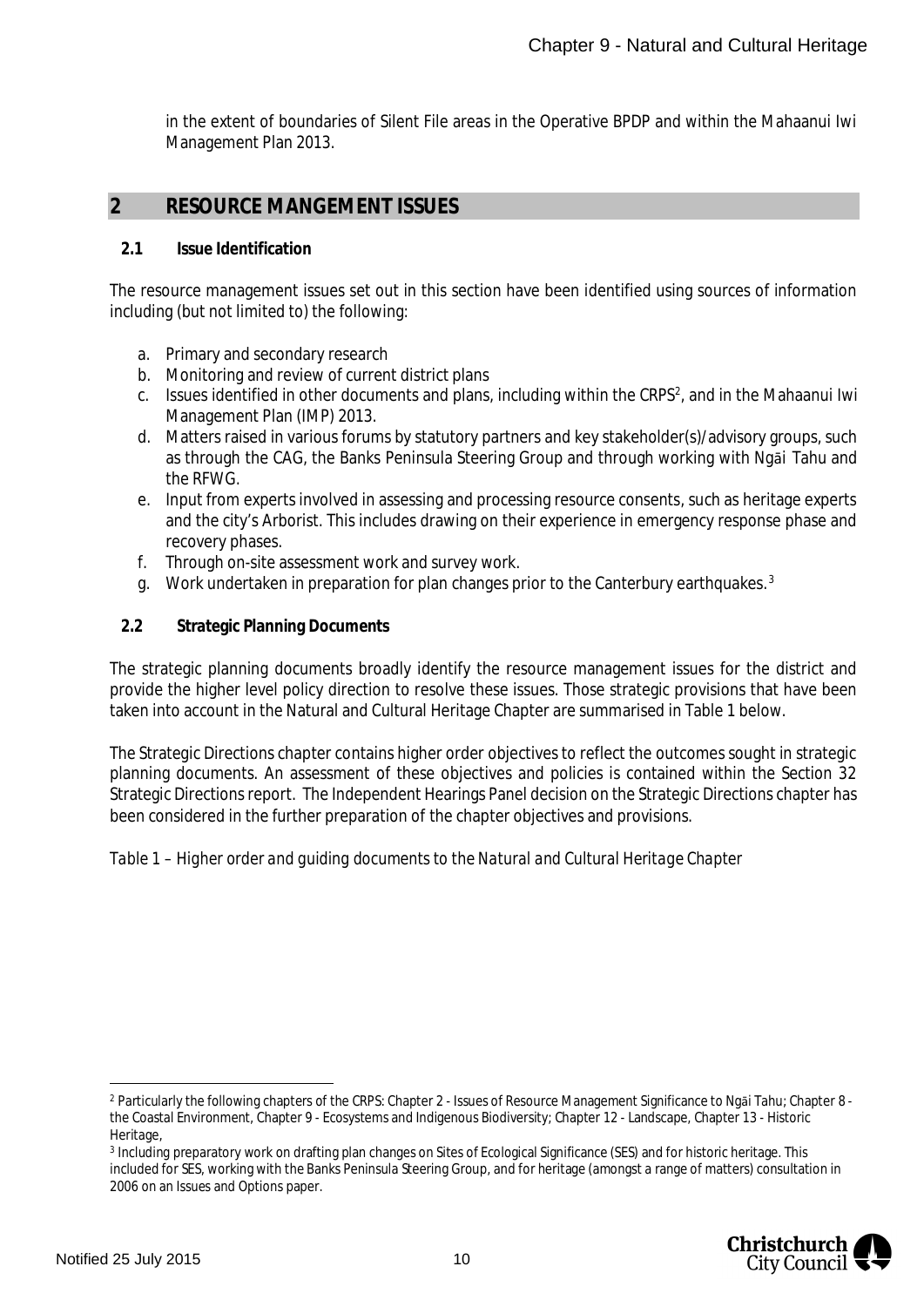| Document<br>(Statutory<br>obligation in italics)                                                                                                                                        | Relevant provisions the Chapter is required to take into account/give<br>effect to. $4$                                                                                                                                                  |
|-----------------------------------------------------------------------------------------------------------------------------------------------------------------------------------------|------------------------------------------------------------------------------------------------------------------------------------------------------------------------------------------------------------------------------------------|
| New Zealand Coastal Policy                                                                                                                                                              | NZCPS directs the preservation of the natural character of the coastal                                                                                                                                                                   |
| Statement 2010 (NZCPS) -                                                                                                                                                                | environment and protection of natural features and landscapes. A                                                                                                                                                                         |
| proposed District Plan must                                                                                                                                                             | number of relate provisions are of relevance as discussed in later                                                                                                                                                                       |
| give effect to.                                                                                                                                                                         | section of the report.                                                                                                                                                                                                                   |
| The CRPS - must give effect                                                                                                                                                             | A number of provisions in various chapters of the CRPS are relevant,                                                                                                                                                                     |
| to                                                                                                                                                                                      | including those within Chapter 2, 8, 9, 12 and 13.                                                                                                                                                                                       |
| The Recovery Strategy for<br>Christchurch<br>Greater<br>Mahere Haumanutanga o<br>Waitaha 2012 - must not be<br>inconsistent with                                                        | The Recovery Strategy sets out six components of recovery with<br>associated goals. The natural and cultural environment (Section 14 -<br>Cultural recovery, and Section 17 - Natural Environment Recovery) are<br>particularly relevant |
| The LURP - must not be                                                                                                                                                                  | Action 45 directs the District Plan review to reduce consenting and                                                                                                                                                                      |
| inconsistent with                                                                                                                                                                       | notification requirements.                                                                                                                                                                                                               |
| (& for Central City (refer                                                                                                                                                              | Although not directly required to be taken into account for Chapter 9,                                                                                                                                                                   |
| separately the) Chapter 13                                                                                                                                                              | the provisions of the CCRP have also been considered in the                                                                                                                                                                              |
| the Christchurch Central                                                                                                                                                                | preparation of the chapter given the chapters 9 and 13 broadly cover                                                                                                                                                                     |
| Recovery Plan 2012.                                                                                                                                                                     | the same topic areas.                                                                                                                                                                                                                    |
| The Christchurch                                                                                                                                                                        | Relevant for all Natural and Cultural Heritage matters, particular given                                                                                                                                                                 |
| Central                                                                                                                                                                                 | changes were made to the Operative District Plan as a result of the                                                                                                                                                                      |
| Recovery Plan                                                                                                                                                                           | CCRP.                                                                                                                                                                                                                                    |
| Mahaanui<br><b>The</b><br>Iwi<br>Management Plan 2013 -<br>must take into account                                                                                                       | Directs the participation and particular interests of Ngai Tahu and<br>Papatipu Rūnanga are recognised and provided for in development<br>and use of resources.                                                                          |
| Adjoining<br>district<br>Plan<br>provisions - Selwyn District<br>Council, and Waimakariri<br>District Council - shall have<br>regard to.                                                | Includes relevant cross boundary issues are identified in adjoining<br>district plans.                                                                                                                                                   |
| Relevant entry on the New<br>Zealand<br>Heritage<br>List/Rārangi<br>Körero<br>required by the Heritage<br><b>New</b><br>Zealand<br>Pouhere<br>Taonga Act 2014 - shall have<br>regard to | Council to have regard to any relevant entry. This relates primarily to<br>the historic heritage topic of this chapter.                                                                                                                  |

<span id="page-11-0"></span>\*This table outlines main documents. Other documents and plans have been considered, including Regional Plans, as well as Strategies, such as Council's Open Space Strategy.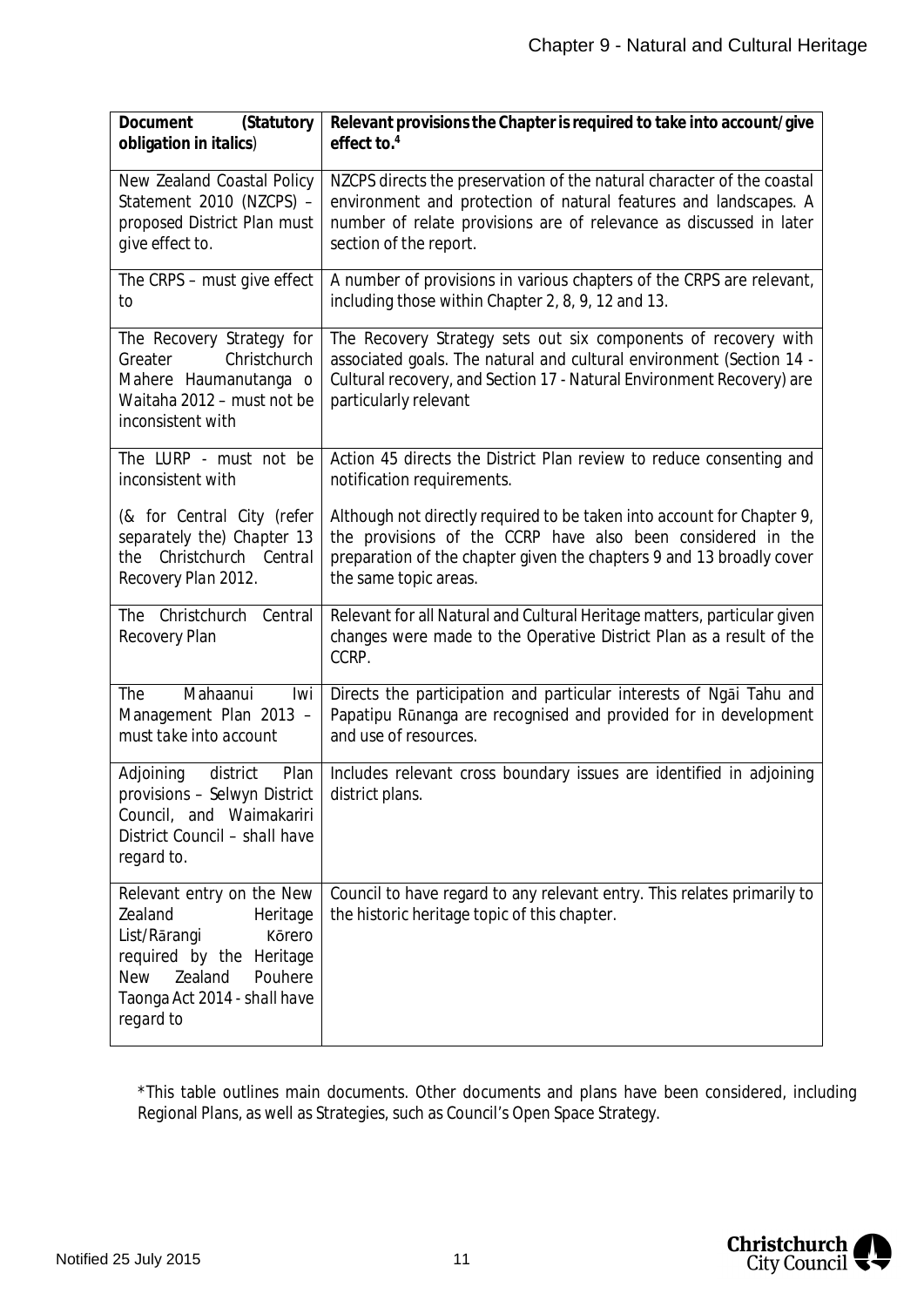#### <span id="page-12-0"></span>**2.3 Order in Council**

The process for the DPR is prescribed by the Canterbury Earthquake (Christchurch Replacement District Plan) Order 2014. The Order modifies the provisions and application of the RMA in relation to the review of the Christchurch district plans and preparation of a replacement District Plan. The Order states that the Council must have particular regard to the Statement of Expectations (Schedule 4 of the Order).

The particularly relevant expectations for Chapter 9 - Natural and Cultural Heritage from the Statement of Expectations include the following clauses:

- *a. clearly articulates how decisions about resource use and values will be made, which must be in a manner consistent with an intention to reduce significantly (compared with the existing district plans) —*
	- *(i) reliance on resource consent processes; and*
	- *(ii) the number, extent, and prescriptiveness of development controls and design standards in the rules, in order to encourage innovation and choice; and*
	- *(iii) the requirements for notification and written approval:*
- *b. contains objectives and policies that clearly state the outcomes that are intended for the Christchurch district*
- *…*
- *i. uses clear, concise language and is easy to use*

An overall response of how the chapter responds to the Statement of Expectations is set out in the final section of this report.

- <span id="page-12-1"></span>**2.4 Resource management issues**
	- **2.4.1 Resource management issues Indigenous Biodiversity and Ecosystems**

<span id="page-12-2"></span>**RESOURCE MANAGEMENT ISSUE - INDIGENOUS BIODIVERSITY AND ECOSYSTEMS – ISSUE 1** Loss and modification of indigenous vegetation, habitat and wildlife through inappropriate development or activity and the spread of animal and plant pests.

The RMA identifies the protection of areas of significant indigenous vegetation and significant habitats of indigenous fauna as being a matter of national importance. This is reflected in the NZCPS and the CRPS.

In many cases, the only reason that ecological values remain is due to the care of the landowner of the property on which those values are located, in conjunction with the work of groups such as the Banks Peninsula Conservation Trust. These values are still, however, vulnerable to land use change (for example, financial pressures on landowners which may lead to the clearance of indigenous vegetation to increase the area of productive land available) and the process of identifying and protecting areas containing these values is necessary in ensuring the these areas are protected for future generations.

<sup>4</sup> With more detailed attention given to provisions in these documents throughout this section evaluation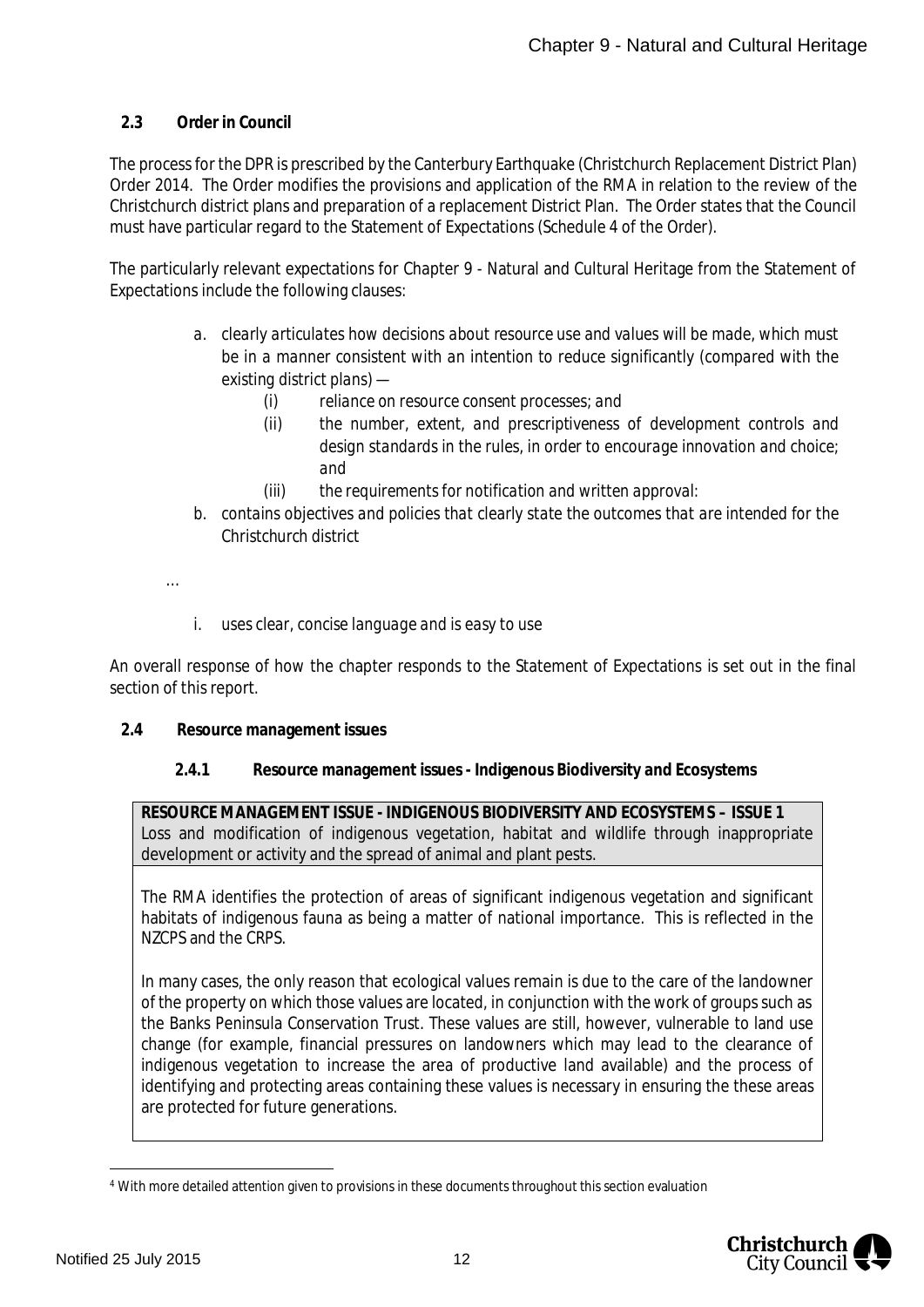Pest plant and weed management is an issue with significant cost implications, and continued or expanded protection is dependent on the economic capability of landowners and society to sustain the management costs long term. In the case of pest management many years of beneficial pest control can be quickly undone by lack of funding continuity.

#### **RESOURCE MANAGEMENT ISSUE - INDIGENOUS BIODIVERSITY AND ECOSYSTEMS - ISSUE 2** Identification and management of indigenous biodiversity of significance in Christchurch District

As a matter of national importance the protection of areas of significant indigenous vegetation and significant habitats of indigenous fauna from activities and development that can diminish the identified values is imperative. The need for consistent assessment of these areas is more straightforward now than in the past and there are best practice standards, and particularly the CRPS and NZCPS set out the criteria to be used within the Canterbury Region for such evaluation.

Within urban Christchurch and the plains, and even on Banks Peninsula, very few habitats are ecologically the same as those that occurred in pre-human or even pre-European times. A good understanding of ecosystem process and its interaction with land uses combined with management flexibility (adaptive management) is required to manage ecological systems sustainably in the district. (Places such as Pūtarikamotu/Riccarton Bush, Hays Bush at Pigeon Bay, some sites at McLeans Island, and the pīngao dunes of Kaitōrete Spit have been identified as examples of ecosystems that represent a pre-human or even pre-European natural state.

Other ecosystems such as the Port Hills and Banks Peninsula short tussock grasslands only exist and are held in a transitional state because of human inputs. These systems need to be managed in an appropriate way to protect ecological values. This, however, presents a number of ecological and farm management challenges including protection of native species palatable to stock<sup>[5](#page-13-0)</sup>, stock health, fire risk and weed control.

In some special cases native species are now reliant on totally modified ecosystems. For example the New Brighton dune system retains a reasonably large number of endemic native invertebrates but few native plants. In these places ecosystems are functioning using different assemblages of species from the pre-human state but still have biodiversity values.

For these reasons, it is important that objectives, policies and rules place considerable reliance on site based management plans and other targeted site management methods in order to achieve ecological and biodiversity resource management objectives for the district.

<span id="page-13-0"></span><sup>5</sup> Palatable native species are indigenous plant species which are palatable to stock, and which therefore, may need protection from grazing as appropriate.

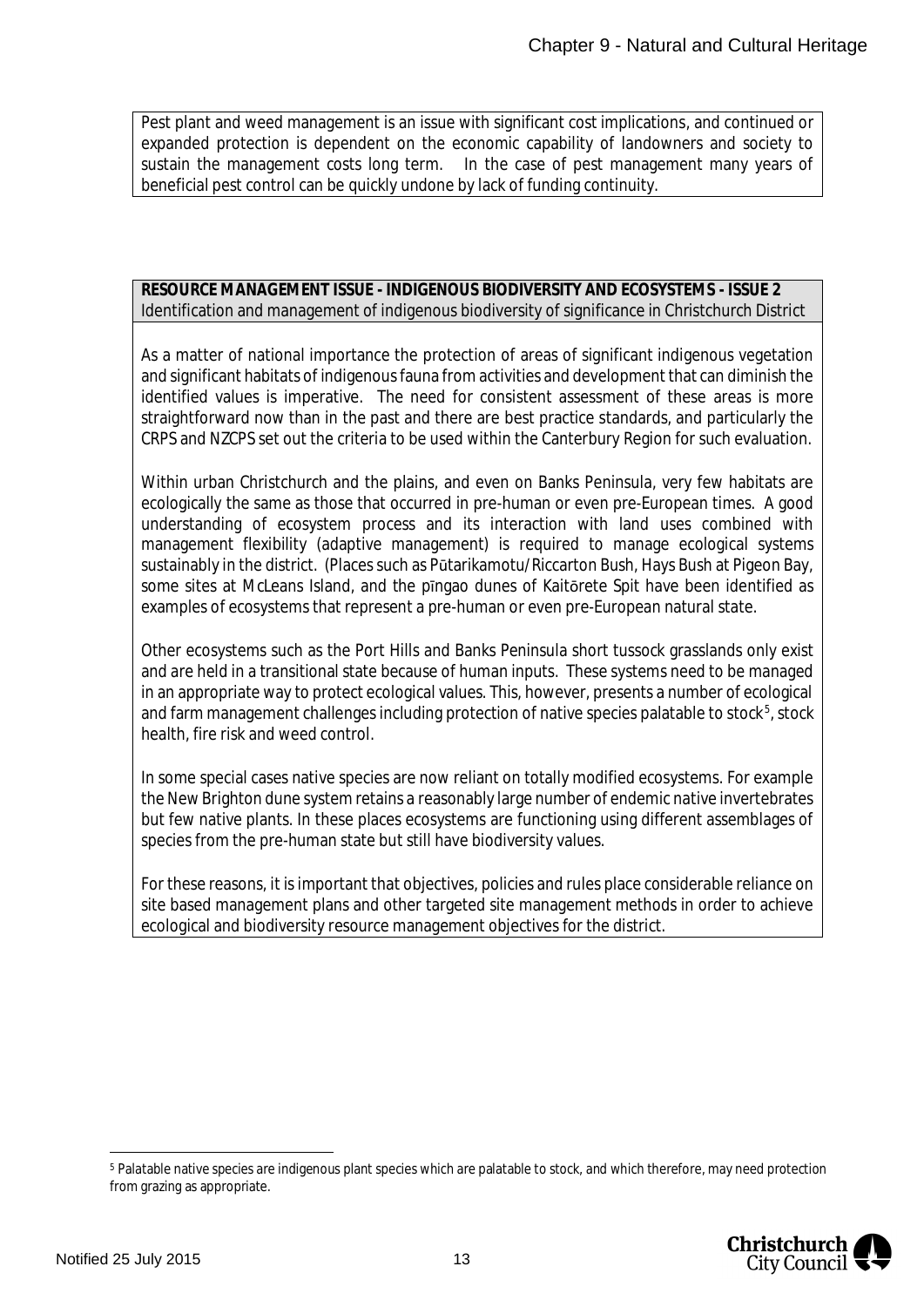#### <span id="page-14-0"></span>**2.4.2 Resource management issues – Landscapes and Natural Character**

#### **RESOURCE MANAGEMENT ISSUE - LANDSCAPE ISSUE 1**

Need to identify the qualities (or values) which make the district's landscapes and features outstanding and significant.

The district comprises two highly distinctive broad types of landscapes - the city plains and the Banks Peninsula volcanic landscape. This juxtaposition provides benefits to the district where two contrasting landscapes bring diversity, interest, and opportunities - economic, social, cultural, and environmental.

In recent years under the operative BPDP and the City Plan the focus of regulatory controls, education and awareness of the district's landscapes has been on the visual qualities, although even these visual qualities could be better recognised across parts of the district.

There is a need to better recognise and provide for the multiple values which make these places especially important to the district, including for instance their natural attributes, visual qualities, how a person perceives /experiences the landscapes and cultural values. The special relationship of Ngāi Tahu and their culture and traditions with their ancestral lands, water, sites, wāhi tapu, and other taonga is an important part of landscape assessment.

Lack of depth of understanding and recognition of the range of qualities which make landscapes and features outstanding and significant can undermine their integrity and future management. In Christchurch some of these landscapes and features include the last remaining remnants of pre-European landscapes and are particularly important in representing the city's natural and cultural heritage.

While Banks Peninsula landscapes have been well documented in the Banks Peninsula Landscape Study (2007), Christchurch's distinctive landscapes have not been identified to date. The need for up to date analysis and associated recognition of places within Christchurch has led to the Otautahi/Christchurch Landscape Study (2014)<sup>[6](#page-14-1)</sup>. These two studies, as well as a further study undertaken for Banks Peninsula<sup>[7](#page-14-2)</sup>, form the basis of the identification of the qualities which make landscapes and features outstanding and significant.

Within the regulatory framework there is a need to better define the values of particular landscapes. This will assist in identifying the activities that can appropriately continue and threats that need to be managed.

#### **RESOURCE MANAGEMENT – LANDSCAPE ISSUE 2**

Inappropriate development can adversely impact on the qualities of Outstanding and Significant Natural Features and Landscapes

Inappropriate subdivision, use and development can adversely impact on the qualities of Outstanding and Significant Natural Features and Landscapes, including their biophysical, sensory, and associative values.

<span id="page-14-1"></span><sup>6</sup> Refer Appendix 3.3

<span id="page-14-2"></span><sup>7</sup> Refer Appendices listed under Appendix 3 for all landscape studies undertaken for Chapter 9.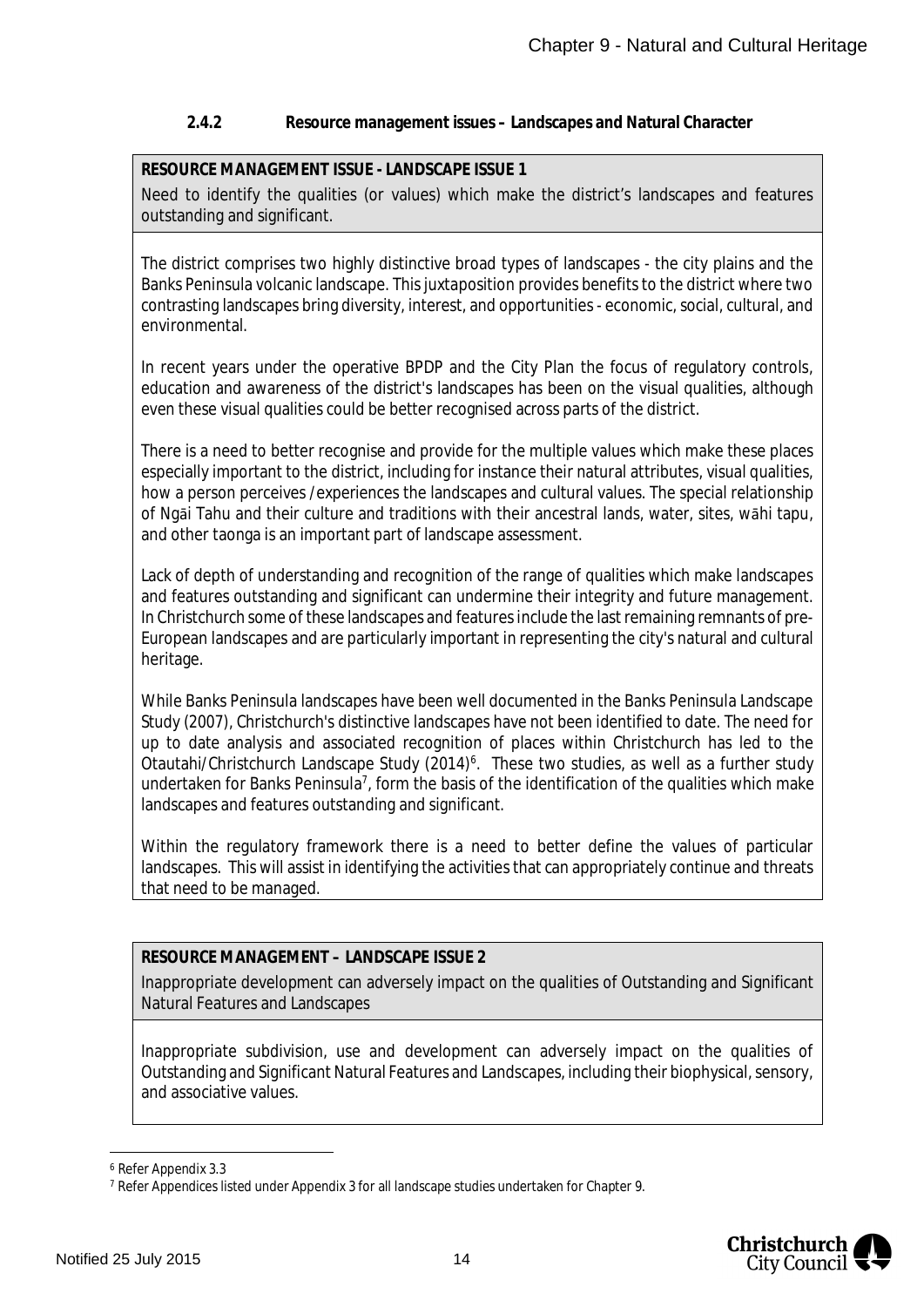These landscapes and features are distinctive within the district, especially for their naturalness which often contrasts with the highly modified urban context/surrounding environments. Their natural and cultural values are valued by people and communities and need to be afforded a commensurate level of protection and enhanced where possible. The protection afforded is tiered relative to status – Section 6 of the RMA in respect of ONL's and ONF's and Section 7 in respect of significant features and landscapes (including Banks Peninsula Rural Amenity Landscape)<sup>[8](#page-15-0)</sup>.

Outstanding and Significant Natural Features and Landscapes are sensitive to adverse effects from many kinds of development. Development can impact on openness, naturalness, interrupt views, damage a landform or result in partial or complete loss of a feature. Examples of activities include new buildings and structures, residential development, forestry, quarrying, earthworks, new access tracks, and roads. There is, nonetheless, a need in to allow for some flexibility over the nature and extent of use and development within these areas (and regulatory intervention levels) so that people and communities can still provide for their economic, cultural and social well-being, such as for farming, conservation, tourism and recreational activities.

**RESOURCE MANAGEMENT – LANDSCAPE ISSUE 3 –**

Inappropriate development can adversely affect the natural character in the coastal environment.

The natural and recreational attributes of the coast and its attraction as a place to live and visit places pressure on the coastal environment. Inappropriate activities in areas of natural character in the coastal environment can undermine landscape qualities and detract from the natural character of the coastal environment.

Some parts of the district's coastal area are currently identified as a Coastal Natural Character Landscape under the BPDP.

There is a need to update and refine this assessment of areas of natural character in accordance with the directions of the NZCPS including to a level which distinguishes areas of outstanding, and at least areas of high natural character (Policy 13 – Preservation of natural character).

**RESOURCE MANAGEMENT - LANDSCAPE ISSUE 4** Need to recognise cultural landscapes

The qualities of cultural landscapes are yet to be assessed and formally recognised in the Plan.

Cultural landscapes may be recognised, maintained and appropriately managed (including enabling people and communities to provide for their economic, cultural and social well-being). These may be important to people and communities especially to tangata whenua. Inappropriate subdivision, use and development have the potential to adversely impact on the values and integrity of these landscapes.

There is little guidance on the criteria or methodology for recognising some types of landscapes and it is an evolving issue around the country. The CRPS sets an expectation for the recognition

<span id="page-15-0"></span> $^{\rm 8}$  Other sections of Part 2 of the RMA are also relevant given the multiple and often overlapping values concerning these features and landscapes. Relevant sections are discussed in subsequent sections of this report.

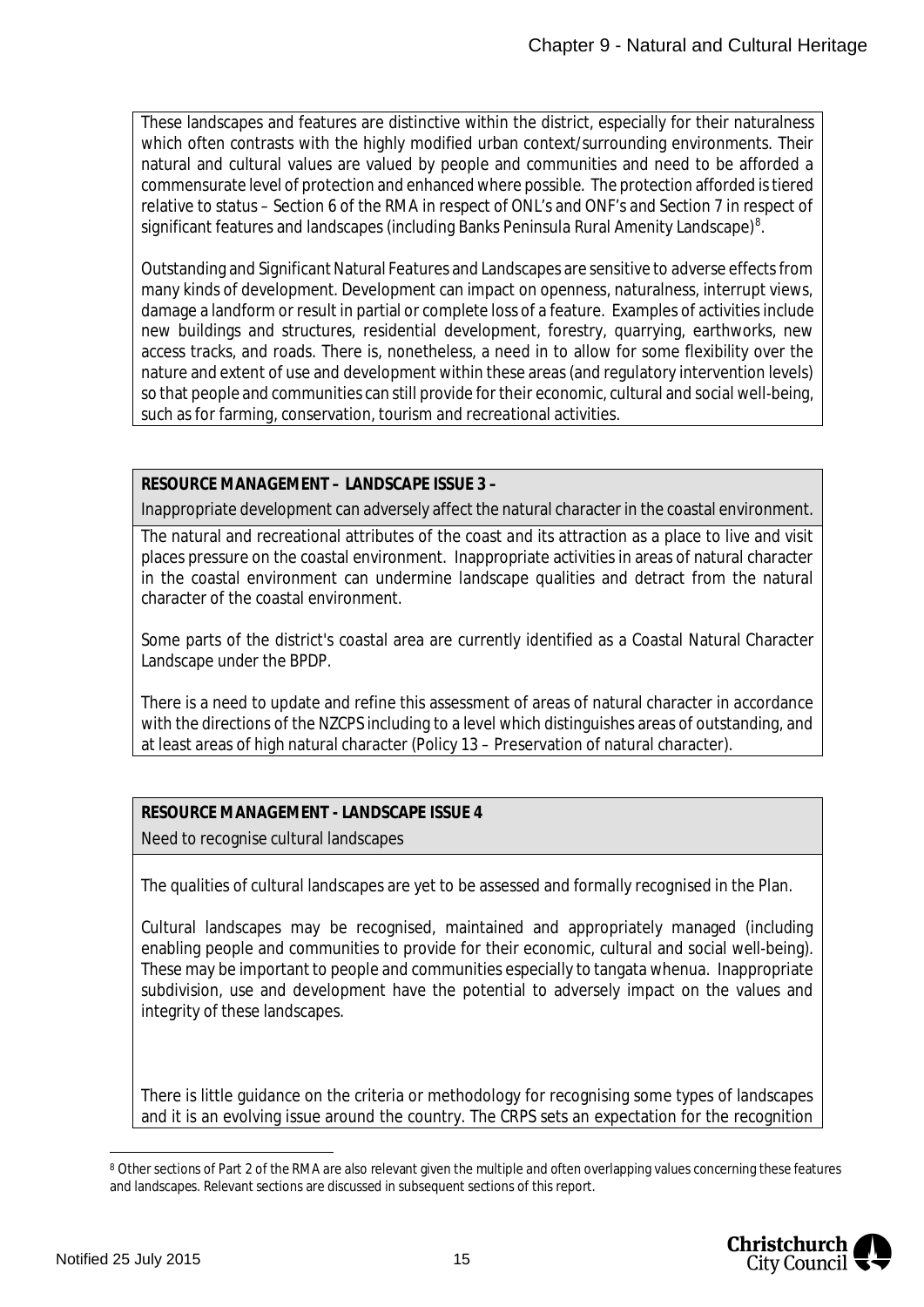and management of such areas (refer Chapters 12 - Landscape, and Chapter 13 - Historic Heritage). However, there is some uncertainty of how to achieve this, in particular concerning cultural landscapes (referred to in Chapter 13 as Historic Heritage and Historic Cultural Landscapes). This is in contrast to the significant features and landscape work undertaken for this review (and as discussed in the landscape report) for which a methodology has been utilised to determine 'significant' through this work being closely aligned to the process of identification of ONFLs, albeit the resultant significance being determined as significant rather than outstanding.

There is a need for future decisions to be made on the methodology and approach for cultural landscapes so that it is clear how they will be assessed and proposed for future inclusion in the district plan.

#### <span id="page-16-0"></span>**2.4.3 Resource management issues – Historic Heritage**

**RESOURCE MANAGEMENT – HISTORIC HERITAGE ISSUE 1** Significant loss of heritage items impacts on district identity

Historic heritage is as a matter of national importance under section 6(f) of the RMA. This importance is reflected in the CRPS. The district's heritage places are valued by the community and have a role in economy, social and cultural well-being, including contributing to the district's character and sense of identity.

The high loss of heritage places as a result of the earthquakes has highlighted the extent to which heritage places function as cultural anchors in a modified built environment, and the importance of protecting the heritage values of the district's remaining heritage resource. The role of historic heritage in the cultural recovery of the district following the Canterbury Earthquakes of 2010-2011 is recognised in the Canterbury Earthquake Recovery Authority's Recovery Strategy for Greater Christchurch Mahere Haumanutanga o Waitaha 2012.[9](#page-16-1)

There has been a very high loss of listed heritage items as a result of the earthquakes <sup>[10](#page-16-2)</sup>. Detail on the extent of loss is set out in the Appendices to this section, including in the Technical Report - Heritage at Appendix 4 and in Appendix 5.1. These documents also detail the extent of proposed heritage listings.

Heritage places which are not protected, or are inadequately protected in the District Plan (for example, due to the way they are represented in the schedule or on the planning maps), may be lost through subdivision and development.

The City Plan and BPDP, notified in 1995 and 1997 respectively, contain two different approaches to heritage listing and different policy and rules frameworks. With respect to the assessment methodology utilised for evaluating heritage significance, and how this has needed to be updated is set out in the Technical Report Heritage - Appendix  $4<sup>11</sup>$  $4<sup>11</sup>$  $4<sup>11</sup>$ . It should be noted that as a result of this assessment a number of currently listed heritage items no longer meet the revised threshold for 'significance'.

<span id="page-16-3"></span><sup>11</sup> Refer to Figure 1 of the Heritage Technical Report for a summary of the heritage assessment methodology undertaken.



<span id="page-16-1"></span><sup>&</sup>lt;sup>9</sup> Refer to Section 3.5 Scale and Significance for historic heritage for further detail. In addition, the report by Market Economics at Appendix 10 - The Economics of Natural and Cultural Heritage Assets: Recommendations for Policy development discusses heritage value and the role in recovery.

<span id="page-16-2"></span><sup>10</sup> The highest loss has been in the Central City (43% of listed heritage demolished since the earthquakes). Approximately one third of the listed heritage items in the Christchurch City Plan have been demolished. Ten percent of the heritage items (listed in the BPDP) have been lost, and approximately one quarter of the listings in the Lyttelton urban area have been lost.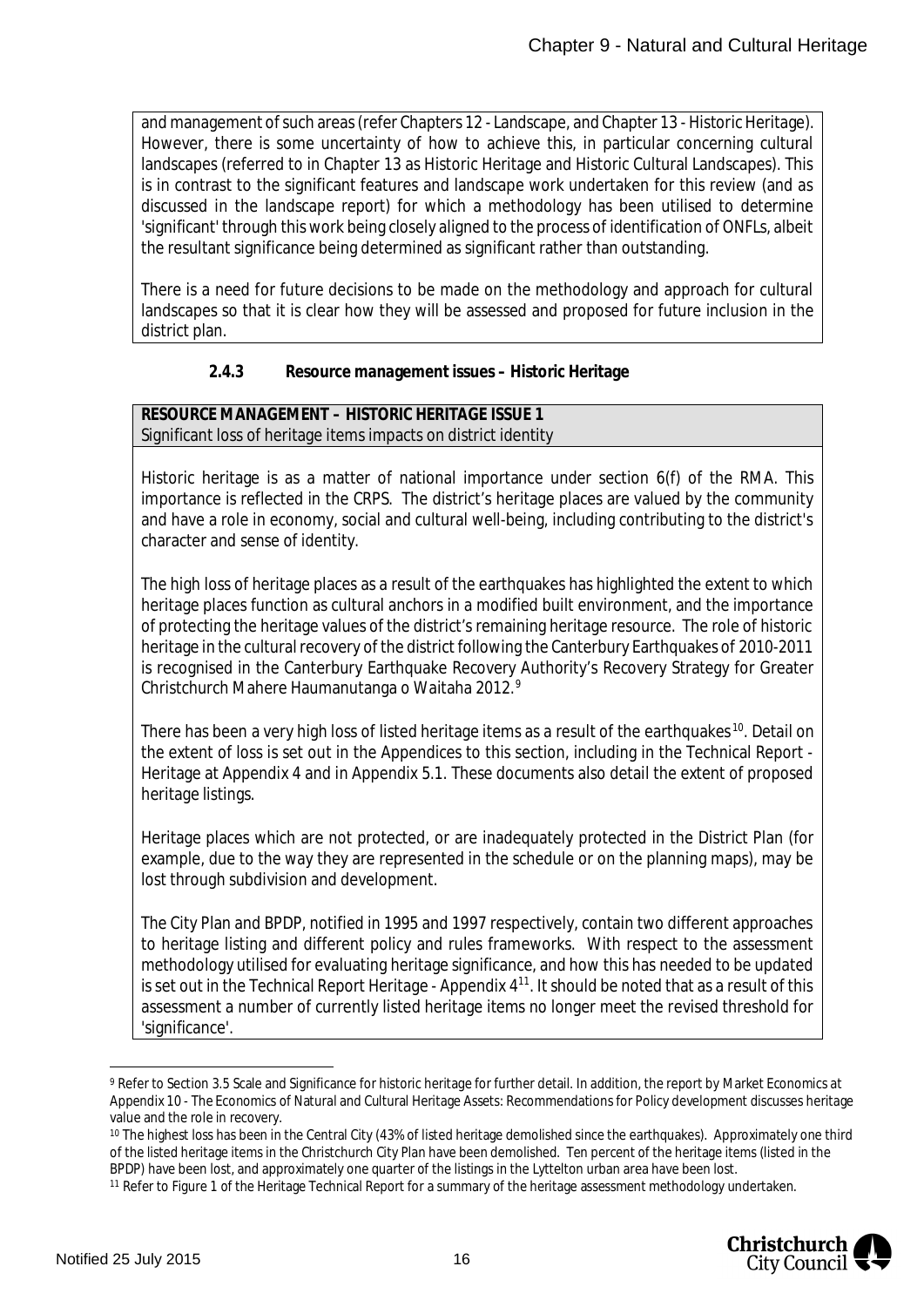The settings of heritage items reflect the contextual values of the heritage item and contribute to significance, but few are protected in the Operative Plans. Many heritage places are likely to meet the threshold for listing of heritage items but are not currently protected. Other potential heritage items have not yet been identified and these are at the greatest risk of loss to the district through inappropriate subdivision, use and development.

Thematic research programmes for both Christchurch and Banks Peninsula heritage have identified gaps in the range of aspects of the district's heritage and types of the district's heritage protected in the district plans. These deficiencies are able to be addressed through the DPR to a limited extent with a programme of future plan changes to work towards a more comprehensive schedule of heritage places will be required.

Since 1995, and prior to the September 2010 Canterbury Earthquake, 23 heritage items in the City Plan were lost from the heritage schedule as a result of relocation (five items – comprising all Group 3 and 4 items), and as a result of demolition (18 – four Group 2, 14 Group 3 and 4). The lower protection of Groups 3 and 4 as illustrated in the descriptions in the City Plan of Group 3 (protection "important") and Group 4 (protection "desirable"), compared with Group 1 (protection "essential") and Group 2 (protection "very important"), played a role in this, coupled with associated policy framework and activity status. The four group classification system and supporting planning provisions, is problematic in the maintaining heritage.

The schedule for heritage places in the City Plan is divided on a geographical basis, with items of international or national significance afforded higher levels of protection than those of regional and metropolitan significance. The BPDP has a two group classification with 'protected' items on the Heritage New Zealand Pouhere Taonga List in a higher group than 'notable' items of importance to the local community. Issues with a highly tiered approach to classifying heritage items in the Heritage Schedules together with the way the Plan prescribes the management sets of these significant places has been highlighted by the lower prioritisation of Group 3 and 4 and Notable items in the CERA process to address dangerous buildings in the immediate postearthquake context. It is noted that following the 13 June 2011 earthquake Council's input on proposals (considered via CERA) for make safe, partial or full demolition was on Group 1 and Group 2 and protected buildings only.

#### **RESOURCE MANAGEMENT – HISTORIC HERITAGE ISSUE 2** Loss of heritage fabric and values through inappropriate subdivision, use and development

The district's significant heritage items need to be protected from inappropriate activities and development. A level of change to heritage places will be necessary to retain, maintain and adapt significant heritage places for ongoing, viable use in an earthquake recovery context. Heritage conservation principles, processes and practices need to be applied to ensure that change protects heritage fabric, values and significance to the highest extent possible.

A number of the heritage items which do not meet the revised significance threshold and are not proposed to be carried over from the operative plans. This can be attributed for a number of reasons, including to the cumulative effects of inappropriate alterations over the years impacting on heritage values (Refer Appendix 4 - Technical Report – Heritage, Section 6 for discussion on evaluating significance).

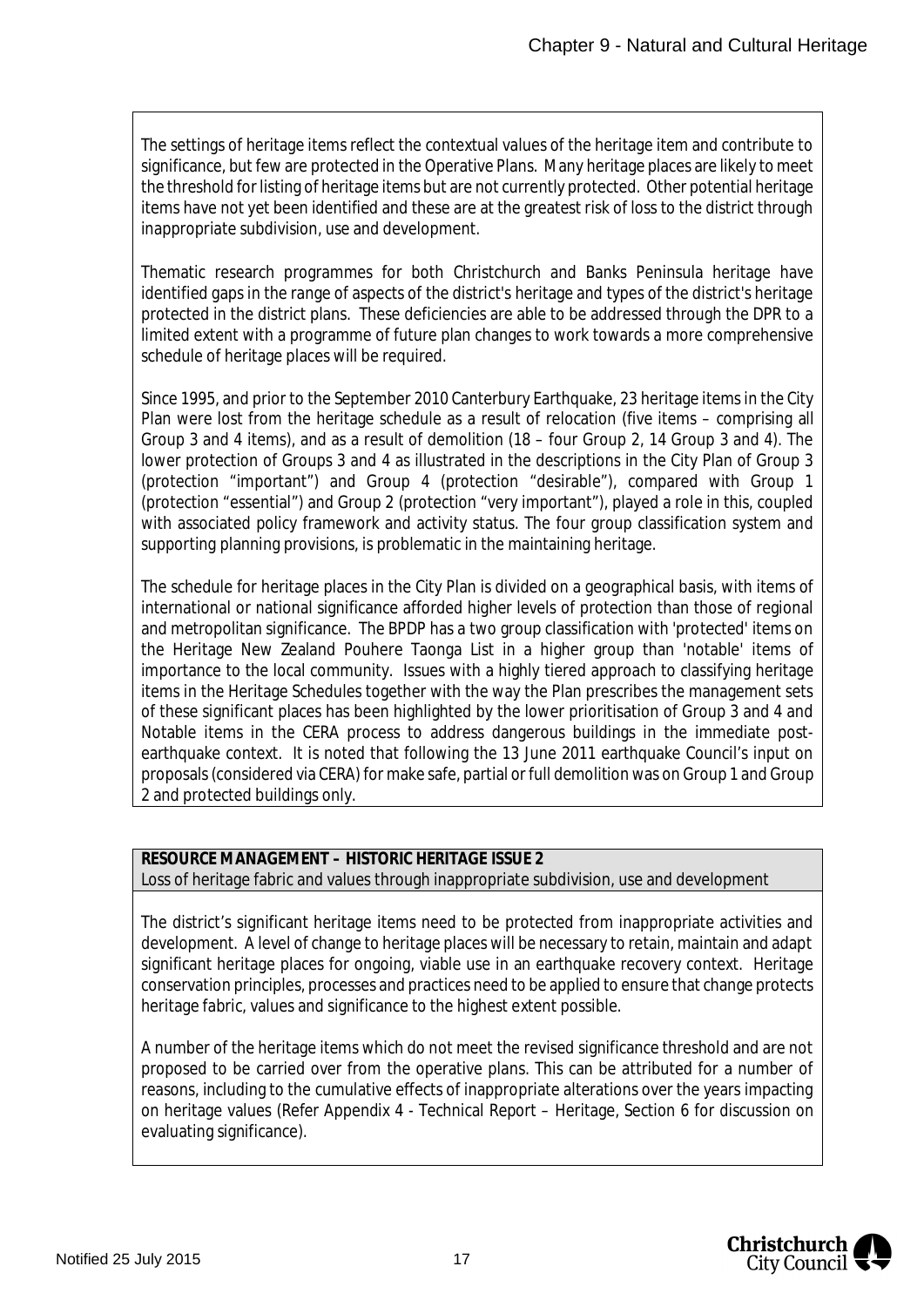A large scale single alteration proposal can also have significant effects on heritage fabric and values. Alterations or work to achieve Building Code compliance may result in unnecessary loss of heritage fabric, or impact adversely on heritage fabric, where alternative solutions to meet the Building Code are available. Additions may, for example, inappropriately contrast with the heritage fabric and values in form, scale and materials, where they could have been designed in sympathy. It is important that upgrade works can be carried out. However, adverse effects of these proposals need to be controlled, particularly for places of high importance to the district.

Relocation of heritage items may have significant impacts on heritage values - both to an item and to a setting, such as the loss of contextual significance. Relocation beyond the heritage setting is a last resort, but where there is no feasible alternative, does provide for the future opportunity to relocate to an appropriate context, or in some instances to an original context. Demolition has significant environmental effects where it results in the complete loss, or almost complete loss, of heritage fabric and values and should be avoided<sup>[12](#page-18-0)</sup>.

Activities relating to heritage items and settings are controlled differently in the two plans. While the operative plans control new buildings on the 'site' of heritage items, the extent of the contextual values of the heritage item (its setting) are not recognised directly in either plan for most heritage items.

Rules applying specifically to the Central City were inserted by the Christchurch Central Recovery Plan (CCRP) 2012 during the post-earthquake recovery phase. These provisions should be aligned across the district (where appropriate) with provisions for Chapter 9, to provide for the consistent protection of heritage fabric and values, and in addition to reflect the recovery context.

Under the CCRP repairs to heritage items were made permitted. Repairs are permitted in the BPDP, but in the City Plan they have been treated as 'alterations' to control the potential effects from use of inappropriate methodologies. The subsequent evaluative sections of this report cover the proposed provisions of repairs and maintenance to be a permitted activity (subject to standards).

Interior heritage fabric is currently protected in the City Plan and restoration works controlled (including Central City), but not in the BPDP. The emphasis in the BPDP has been on protecting the character of the streetscape. The Akaroa Historic Area (listed by Heritage New Zealand Pouhere Taonga) is currently recognised in the BPDP by controls limited to streetscape rules. Notable heritage buildings (Appendix V, BPDP) in the Town Centre and Residential Conservation zones are subject to the same design and appearance rules of all buildings in those zones. In the City Plan, the emphasis of the heritage rules has been on protecting all heritage fabric including interior fabric.

**RESOURCE MANAGEMENT – HISTORIC HERITAGE ISSUE 3** Under representation of some types of historic heritage from the historic heritage schedules.

The relationship of Māori and their culture and traditions with their ancestral lands, water, sites, wāhi tapu and other taonga is a matter of national importance under section 6(e) of RMA. Historic cultural and historic heritage landscapes are required by the CRPS to be protected from inappropriate subdivision, use and development in the District Plan. The NZCPS requires

<span id="page-18-0"></span><sup>&</sup>lt;sup>12</sup> Later sections of this report consider the issues concerning particular activities and development to heritage items and settings.

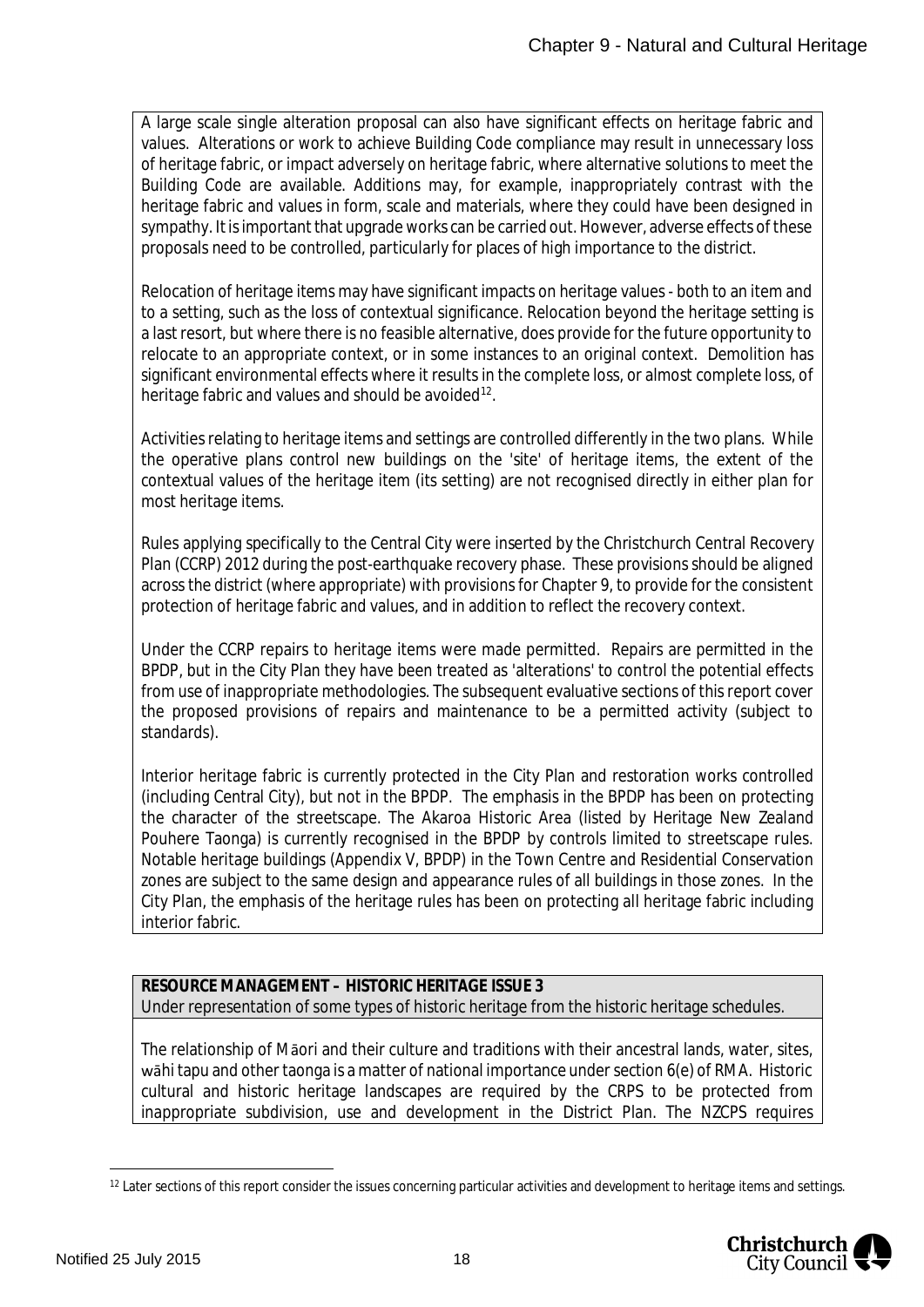identification, protection and integrated management of coastal heritage (refer in particular to Policy 17, NZCPS).

Historically, sites and landscapes of Ngāi Tahu cultural significance (of significance to the iwi which has manawhenua in the district) have not been comprehensively managed in the district plans. Approaches have been limited in both understanding and access to information. A partnership approach is needed with Te Rūnanga o Ngāi Tahu and Papatipu Rūnanga to recognise and identify wāhi tapu and wāhi taonga, and landscapes of Ngāi Tahu cultural significance for protection in the District Plan.

Cultural landscapes are not currently protected in the district plans. The focus of cultural landscapes is generally on identification and protection of a broad range of natural as well as tangible and intangible cultural heritage values. In the New Zealand context, the emphasis is on cultural heritage values which reflect both tangata whenua and European values.

As a new type of heritage for the District Plan, cultural landscapes have not been identified and do not have established criteria. In this respect, they will require a carefully considered approach. Cultural landscapes are likely to be large areas, and so multiple property owners will be affected. Cultural landscapes need to be assessed collaboratively and identified, in conjunction with Ngāi Tahu, and stakeholders, and for protection in the district plan. This also needs to be undertaken with consideration of the use of other non-regulatory methods. Refer to the landscapes issues section above for further discussion about other significant landscapes.

Heritage areas are distinctive and relatively intact areas in the district made up of multiple buildings and features and collectively they are of significance to the district's heritage, character, sense of place and identity. They have a range of tangible and intangible heritage values. Heritage areas affect multiple property owners (on a smaller scale than cultural landscapes), and need to be identified in a collaborative manner with stakeholders, and assessed for protection in the District Plan. As for other types of heritage this assessment should be undertaken in conjunction with considering the use of non-regulatory methods. (Refer Appendix 4 - Technical Report – Heritage, Section 10 for further detail on heritage areas and cultural landscapes).

Heritage areas (under the DPR) would fall primarily within the definition of 'historic heritage' in the RMA, which is required to be protected as a matter of national importance from inappropriate subdivision, use and development in accordance with s6(f) the RMA, and through the CRPS. There are no Heritage Areas (with a strongly 'historic heritage' focus, including the applicable provisions) in the operative district plans. The Council has undertaken a number of studies to define what a heritage area is, to establish criteria and a methodology, and to identify and assess potential areas, but these need to be updated to reflect changes in the post-earthquake environment. This is proposed to be provided for at the policy level, with area specific identification and management to follow as a future programme of work after the DPR.

Archaeological values are required to be protected as they also fall under the definition of 'historic heritage' in the RMA. The Heritage New Zealand Pouhere Taonga Act 2014 (HNZPT Act) controls modification of pre-1900 archaeological sites. The BPDP lists archaeological sites, whereas no archaeological sites are listed in the City Plan. There are issues, however, with accuracy of data and these impacts on an appropriate approach to identifying and managing archaeological sites. (Refer Appendix 4 - Technical Report – Heritage, Section 10 for further detail on available data).

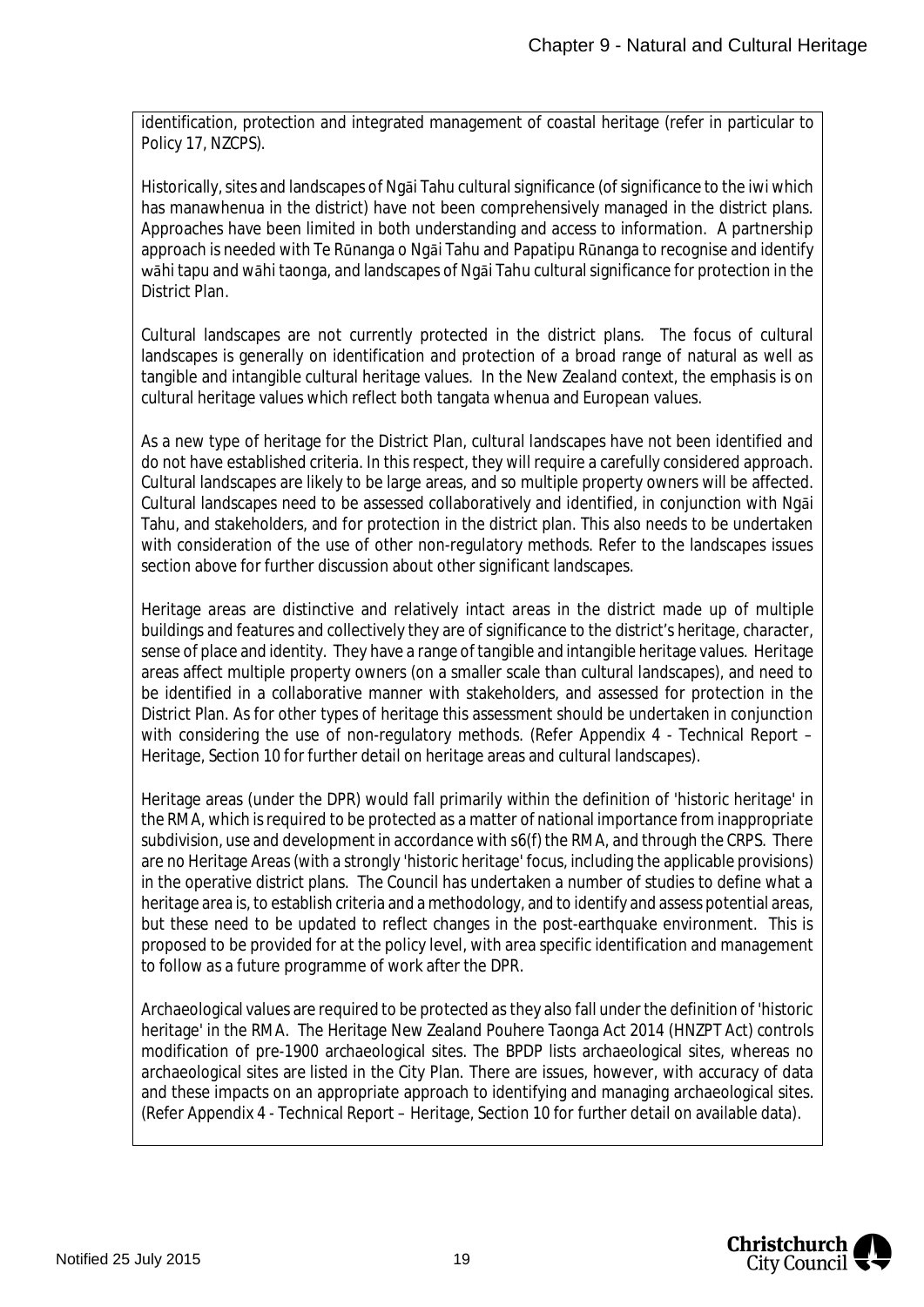The identification (and listing within the Plan) of sites and landscapes of Ngāi Tahu cultural significance, other cultural landscapes, and heritage areas will need to be undertaken through a future plan change, when this work can be carried out in a comprehensive manner.

#### <span id="page-20-0"></span>**2.4.4 Resource management issues - Trees**

#### **RESOURCE MANAGEMENT – TREES ISSUE 1**

The removal of significant trees can impact on the character, amenity and environmental qualities of the district's urban and rural areas and the district's natural and cultural heritage.

Trees are an important natural resource, providing many community services, including contributing to the amenity and character of urban and rural environments, providing important environmental and ecological services, and having special historical and cultural values.

Section 7 of the RMA requires that councils are to have particular regard to a range of 'other matters' when managing the use, development and protection of natural and physical resources. Of relevance to significant trees are:

- S7(c) the maintenance and enhancement of amenity values; and
- S7(f) maintenance and enhancement of the quality of the environment.

Section 6(e) of the RMA is also relevant. It relates to the relationship of Maori and their culture and traditions with their ancestral lands, water, sites, waahi tapu, and other taonga. Many tree and plant species have traditionally been used for food, art, or medicine and the plan needs to recognise this.

With regard to 7(c), Christchurch is internationally recognised as the Garden City, an image derived from the district's trees and gardens. The district's trees provide colour and visual amenity to urban areas, providing shade, shelter and privacy and contributing towards the character of neighbourhoods. Trees also create a sense of vertical scale to a city that is largely built on a flat plain, and contribute towards shaping and defining the character of rural landscapes.

While a section of the Plan specifically addresses sites of ecological significance, it is recognised that trees outside of these areas can also be ecologically significant and contribute to biodiversity values, in addition to containing significant indigenous species.

With regard to section 7(f), trees assist with maintaining and enhancing the quality of the environment in a range of ways. These include purification of air and rainwater (by removing gaseous chemical and particulate pollutants and releasing oxygen), carbon storage and recycling nutrients, reducing heat island effects and unwanted growth in streams by cooling of cityscapes and waterways, maintaining outdoor comfort by providing shade and shelter, storm water and erosion management by absorbing ground and rainwater and stabilising slopes, traffic calming, enhancing natural features outstanding landscapes or buildings, providing habitats and food for wildlife and encouraging biodiversity throughout the city.

Some of the district's trees also have important cultural and historical associations. Individual trees, groups of trees or particular species of tree can have particular meaning to local communities, either by virtue of the tree(s) commemorating a person, an event, or having significance as a particularly rare or indigenous species.

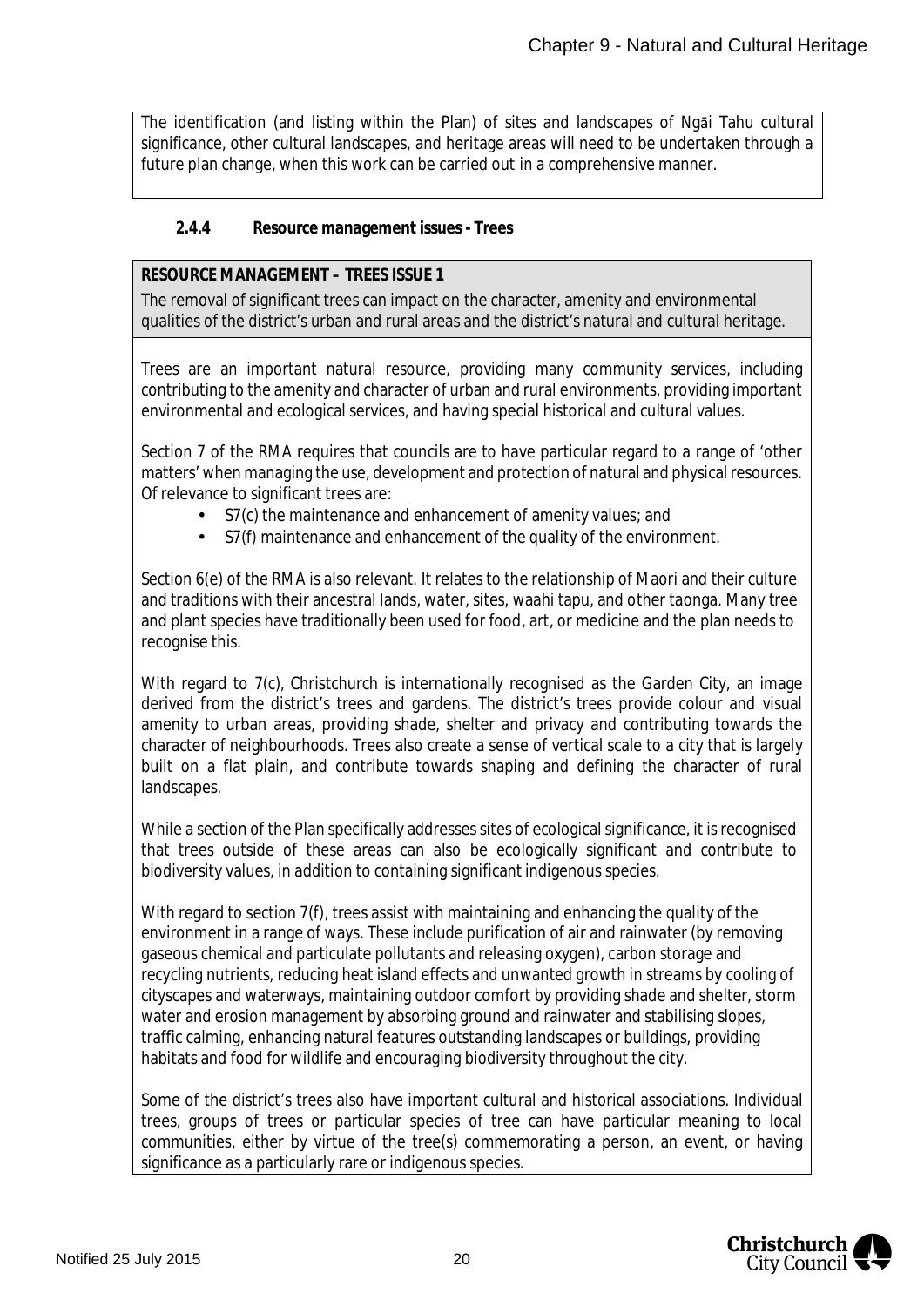Whilst some tree services are acknowledged, the wider range of services is not generally well recognised and significant trees may be viewed negatively where they restrict works or development on private and/or public property. Significant trees may also be viewed as a nuisance where they cause shade, debris (leaf fall) or damage to infrastructure buildings or other property, or in some cases, may be a threat to human health. In these cases, significant trees may be viewed as a burden to the owner, occupier or neighbour rather than a benefit to the district as a whole, which can lead to their removal.

Changes in social and economic conditions can also impact on the value, and therefore, the retention of trees, for example in urban areas where residential intensification is proposed, or the development of new neighbourhoods. This places pressure on public spaces (streets/public open space) to provide trees and other vegetation that was once provided for on private land.

There are issues associated with pressure to remove trees and this applies to individual trees on private property, as well as within streets and public open space. The loss of significant trees can be irreversible: rare species and trees with cultural and historical values in particular are difficult to replace.

For other species it can take years for replacement trees to achieve a similar stature and visual/physical prominence as the tree that has been removed, particularly in Canterbury where the growth rates are much slower than in other areas, such as Auckland. The loss of significant trees can have major impacts on both the appearance and amenity of an individual property, as well as the cumulative effects upon the district's environment and the character and amenity of urban areas, and rural landscapes.

It is often those who own or manage the land containing significant trees that protect the values inherent to the specimens, but are the most affected by any regulation placed on the tree(s). It can be difficult to balance the desires and expectations of the wider community in the preservation and enhancement of significant trees, with the direct impacts upon the landowner.

Section 76(4A) of the RMA requires that urban tree protection rules in district plans are applied in ways that provide certainty for landowners and district plan users about what, if any, tree protection rules affect their properties. Accordingly, there is the requirement for significant individual and groups of trees on urban environment allotments, to be scheduled, where councils wish to proactively protect significant trees from removal, or inappropriate works/maintenance. Trees located in areas that fall outside the definition of an urban environment allotment (in s76(5)), such as streets and reserves, can be protected, where appropriate to do so, by planning provisions.

It is noted that the Central City Recovery Plan removed protection of street trees in the Central City. The council considers the Central City to be land within the four avenues (therefore, street trees in the four avenues can be protected).

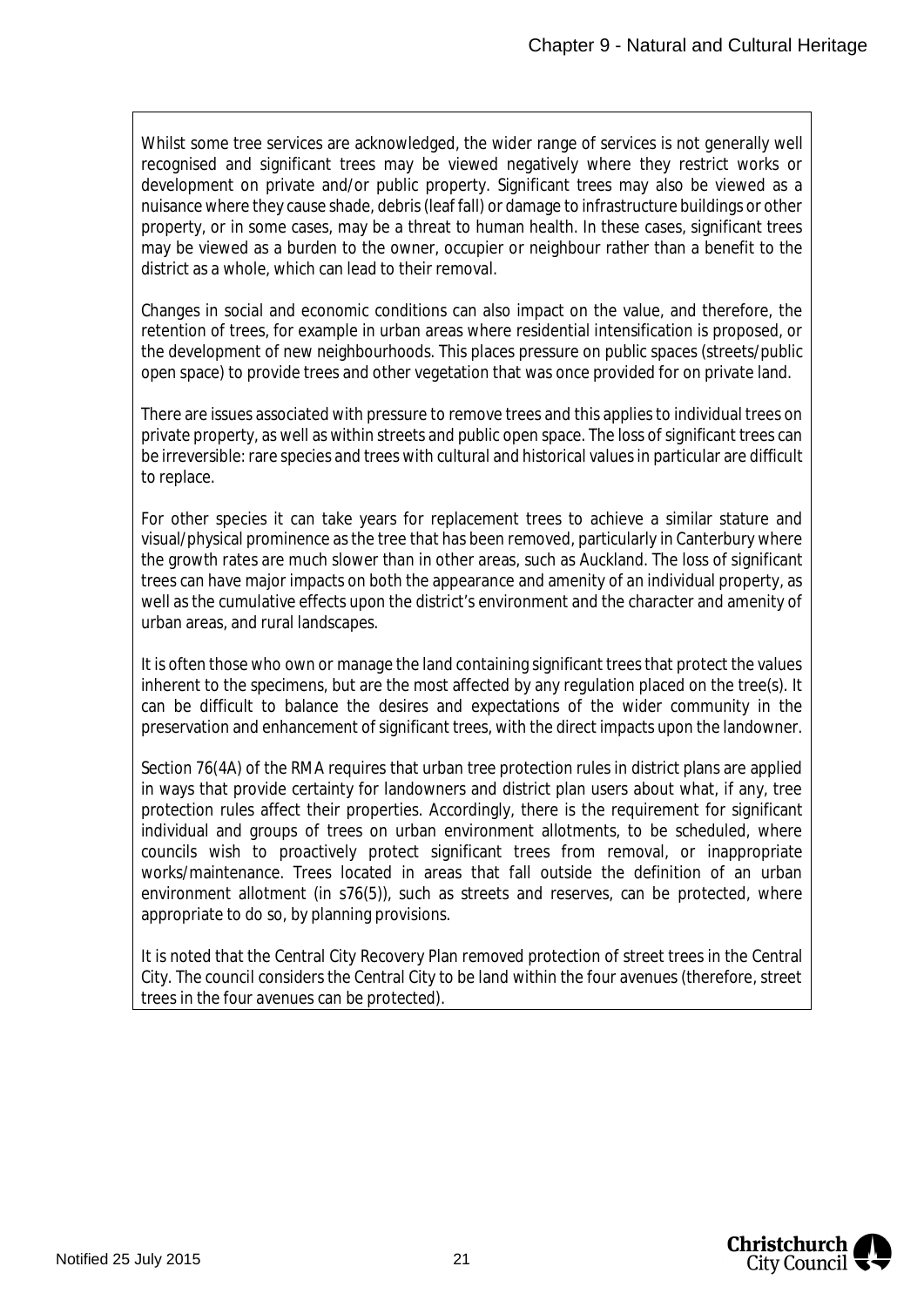#### **RESOURCE MANAGEMENT – RESOURCE MANAGEMENT – TREES ISSUE 2**

Damage caused by inappropriate pruning and maintenance and works within the drip-lines of significant trees can adversely affect their health and structural integrity, which can result in the loss of environmental and amenity values both to the immediate neighbourhood and the district.

Activities and development undertaken to a significant tree, or in close proximity to it, can be irreversible and can significantly affect its health and structural integrity.

Significant trees located in both public and private property can be vulnerable to degradation through inappropriate maintenance (pruning/trimming) and/or works being undertaken in close proximity to the tree (e.g. excavation, filling, chemical spills, soil compaction etc).

Significant trees located within streets are often at greatest risk from damage due to the nature of the street environment and its multiple and competing uses. Works involving underground utilities and other infrastructure such as footpaths, kerb and channel, roads etc can be particularly damaging to significant trees, when undertaken either within, or in close proximity to, the root system of the tree. Such damage often takes a number of years to become apparent and it is, therefore, difficult to prove who/when the damage was caused, and to claim any reimbursement for the loss of the tree and its associated community services.

The potential for damage to significant trees through underground and above ground works is especially pertinent in the Christchurch district-wide urban context. Extensive rebuilding of horizontal and vertical infrastructure has and will take place over the coming years, on both public and private land, in response to the major damage caused by the Canterbury earthquakes, along with the city wide installation of the ultra-fast broadband network.

While it is acknowledged that provision must be given for the installation, repair, maintenance and operation of network utilities and built infrastructure, in addition to the pruning of significant trees, these activities need to be carefully managed on both public and private property, so as not to adversely affect the health and structural integrity of significant trees and to protect their inherent values (amenity, character, environmental and ecological services and cultural/historical associations).

#### Other Methods:

A Christchurch City Council tree policy is being drafted. If adopted, it will provide direction relating to the care and removal of trees on Council land to allow for consistent district-wide decision making and consistency in the approaches used by Council and its contractors.

The Council must also ensure that trees within reserves created under the Reserves Act 1977 are managed or approved in accordance with that Act.

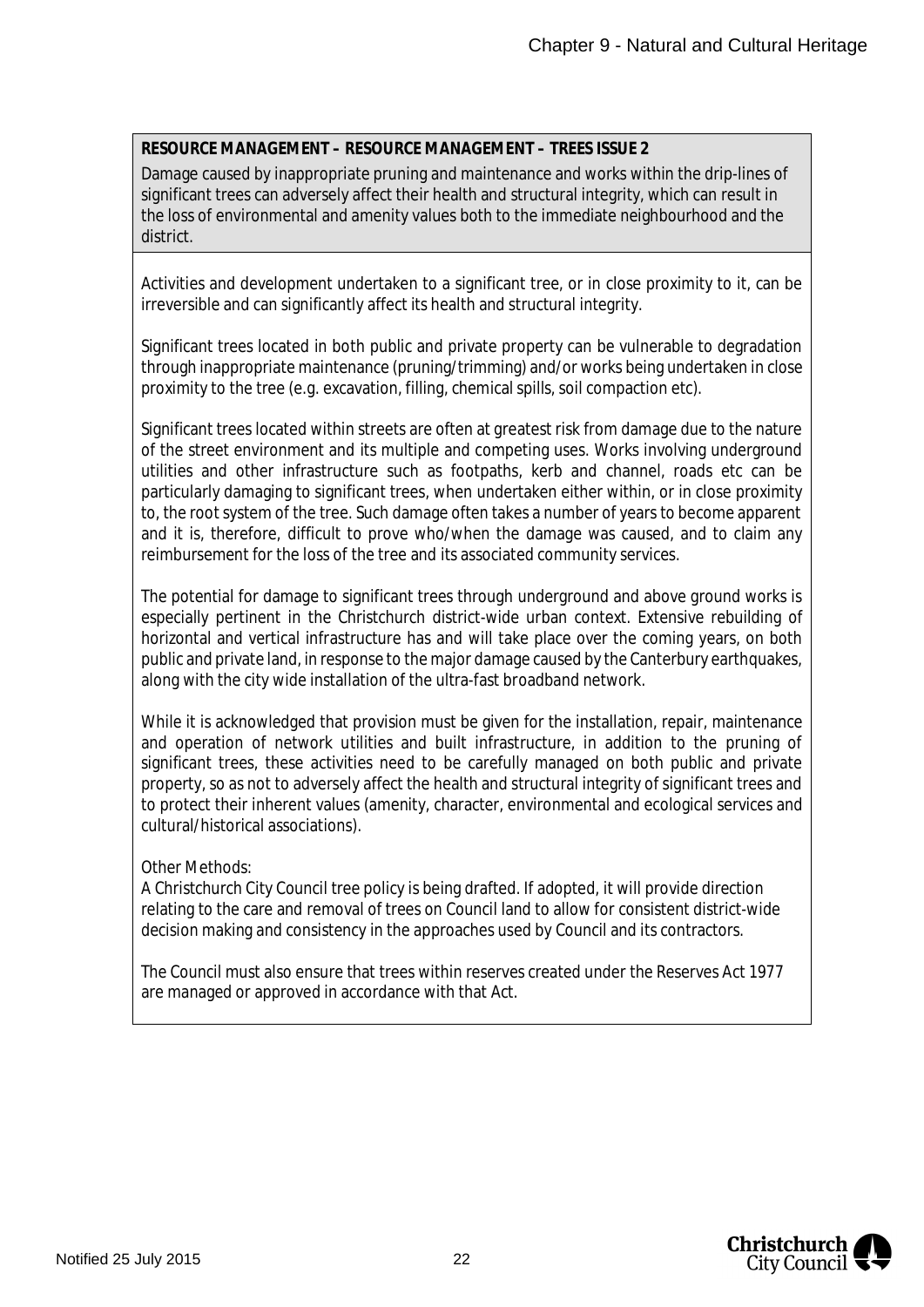### <span id="page-23-0"></span>**SCALE AND SIGNIFICANCE EVALUATION**

#### <span id="page-23-1"></span>**2.5 Introduction to Scale and Significance Evaluation**

The level of detail undertaken for the evaluation of the proposed District Plan provisions has been determined by an assessment of the scale and significance of the implementation of the proposed District Plan objectives and provisions. The scale and significance assessment considers the environmental, economic, social and cultural effects of the provisions. In making this assessment regard has been had to the following, namely whether the objectives and provisions:

- a. are of regional or city wide significance;
- b. impede the city's recovery;
- c. adversely affect people's health and safety;
- d. result in a significant change to the character and amenity of local communities;
- e. have effects on resources that are considered to be a matter of national importance in terms of Section 6 of the Act;
- f. adversely affect those with particular interests including Māori;
- g. limit options for future generations to remedy effects;
- h. relate to matters that have been considered by higher order documents; and
- i. include regulations or other interventions that will impose significant costs on individuals or communities.

As part of this, consideration was given to the extent of certainty of effects based on the availability of information to assess benefits and costs.

The Section 32 evaluation will continue to be updated in response to recommendations from the Minister for the Canterbury Earthquake Recovery and Minister for the Environment, and submissions from the community and stakeholders.

#### <span id="page-23-2"></span>**2.6 Objectives, Policies and Rules**

The evaluation of the policies and rules in this Chapter has focused on the objectives and those provisions that will result in a substantial change to the management of land and are of greatest importance, for example, to ensure the objectives of the Chapter are achieved. Some objectives, policies and rules have been evaluated as a package, as together address a particular issue and seek to meet a specific objective. Some rules may implement more than one policy.

The following is a summary of scale and significance undertaken to justify a more comprehensive evaluation of the proposed provisions.

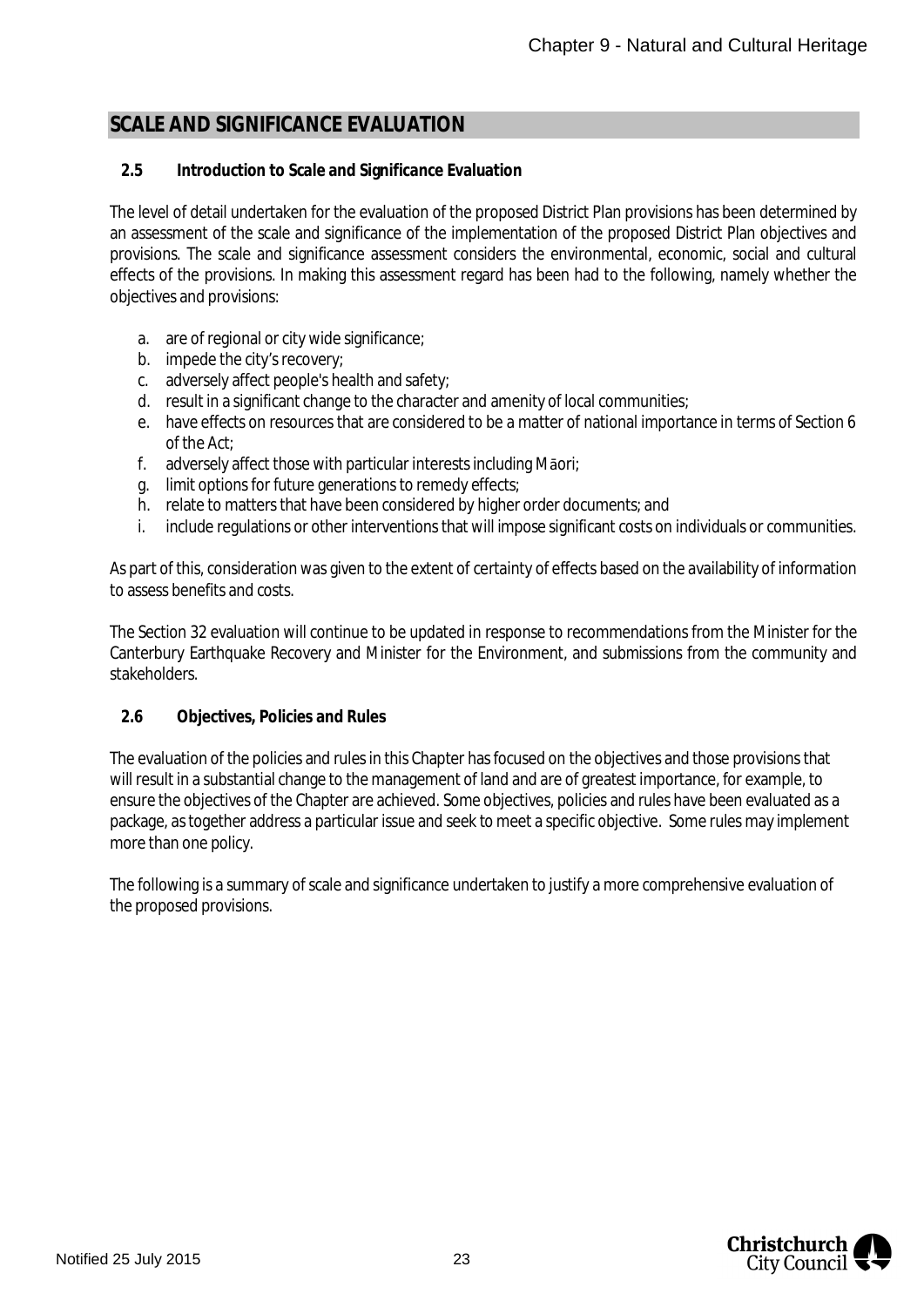| <b>Issue</b>                                                                                              | Objective and                                                                                                                                                                                                                                                                                                                                                                                                                                                                                | Scale and significance reasoning                                                                                                                                                                                                                                                                                                                                                                                                                                                                                                                                                                                                                                                                                                                                                                                                                                                                                                                                                                                                                                                                                                                                                                                                                                                                                                                                                                                                                                                                                    |
|-----------------------------------------------------------------------------------------------------------|----------------------------------------------------------------------------------------------------------------------------------------------------------------------------------------------------------------------------------------------------------------------------------------------------------------------------------------------------------------------------------------------------------------------------------------------------------------------------------------------|---------------------------------------------------------------------------------------------------------------------------------------------------------------------------------------------------------------------------------------------------------------------------------------------------------------------------------------------------------------------------------------------------------------------------------------------------------------------------------------------------------------------------------------------------------------------------------------------------------------------------------------------------------------------------------------------------------------------------------------------------------------------------------------------------------------------------------------------------------------------------------------------------------------------------------------------------------------------------------------------------------------------------------------------------------------------------------------------------------------------------------------------------------------------------------------------------------------------------------------------------------------------------------------------------------------------------------------------------------------------------------------------------------------------------------------------------------------------------------------------------------------------|
| Areas of<br>significant<br>indigenous<br>vegetation and<br>significant<br>habitats of<br>indigenous fauna | Provisions evaluated<br>Objective 9.3.1 - Indigenous<br>biodiversity is maintained and<br>enhanced and areas of<br>significant indigenous<br>vegetation and significant<br>habitats of indigenous fauna<br>are identified and protected.<br>Policies 9.1.1.1.1 - 9.1.1.1.5;<br>Rules 9.1.2;<br>Matters of discretion 9.1.3;<br>Relevant definitions, including<br>the following key definitions:<br>Indigenous vegetation;<br>Indigenous biodiversity<br>Indigenous vegetation<br>clearance; | The objective and provisions of the pRDP that<br>relate to areas of indigenous vegetation and<br>ecosystems are considered to be of a substantial<br>scale and significance for the reasons set out<br>below.<br>a. Areas of significant indigenous vegetation<br>have significant community value and are<br>considered to be important at both a regional<br>and district level.<br>They have been identified in the RMA (section<br>b.<br>as being a matter of national<br>6(c)<br>importance, and within other higher order<br>documents (particularly the CRPS, within<br>Chapter 9 Ecosystems and<br>Indigenous<br>Biodiversity) as being of regional and district<br>importance, and recognised as an important<br>matter within the NZCPS.<br>Areas of significant indigenous vegetation<br>С.<br>incorporate significant cultural values and are<br>of significant interest to Ngai Tahu.<br>If areas of significant indigenous vegetation<br>d.<br>are not adequately identified and provided<br>for, there is the potential for adverse effects<br>to occur that cannot be remedied and would<br>loss of values for future<br>the<br>cause<br>generations.<br>The use of provisions to protect significant<br>е.<br>indigenous vegetation may impose costs on<br>individuals or reduce the ability to use private<br>land in the way that the owner would prefer.<br>This is balanced against the opportunity to<br>achieve<br>community<br>benefits<br>but<br>demonstrates unequal application of costs |
| Indigenous                                                                                                | Objective 9.3.1 - Indigenous                                                                                                                                                                                                                                                                                                                                                                                                                                                                 | and benefits as is common with value based<br>issues.<br>The objective and provisions of the pRDP that                                                                                                                                                                                                                                                                                                                                                                                                                                                                                                                                                                                                                                                                                                                                                                                                                                                                                                                                                                                                                                                                                                                                                                                                                                                                                                                                                                                                              |
| biodiversity and<br>ecosystems<br>generally                                                               | biodiversity is maintained and<br>enhanced<br>and<br>areas<br>0f<br>significant<br>indigenous<br>vegetation<br>significant<br>and<br>habitats of indigenous fauna are<br>identified and protected.<br>Policies $9.1.1.1.1 - 9.1.1.1.5$ ;                                                                                                                                                                                                                                                     | relate to areas of indigenous vegetation and<br>ecosystems generally are considered to be of a<br>very important scale and significance for the<br>reasons set out below.<br>These areas are likely to have some<br>a.<br>significance on a district wide basis and such<br>areas are identified in the CRPS (Chapter 9)<br>as a matter to recognise and manage,                                                                                                                                                                                                                                                                                                                                                                                                                                                                                                                                                                                                                                                                                                                                                                                                                                                                                                                                                                                                                                                                                                                                                    |
|                                                                                                           | Rules 9.1.2;<br>Matters of discretion 9.1.3;                                                                                                                                                                                                                                                                                                                                                                                                                                                 | although there is little guidance of how to<br>achieve this in Chapter 9.                                                                                                                                                                                                                                                                                                                                                                                                                                                                                                                                                                                                                                                                                                                                                                                                                                                                                                                                                                                                                                                                                                                                                                                                                                                                                                                                                                                                                                           |

### <span id="page-24-0"></span>**2.7 Scale and significance evaluation - Indigenous biodiversity and ecosystems**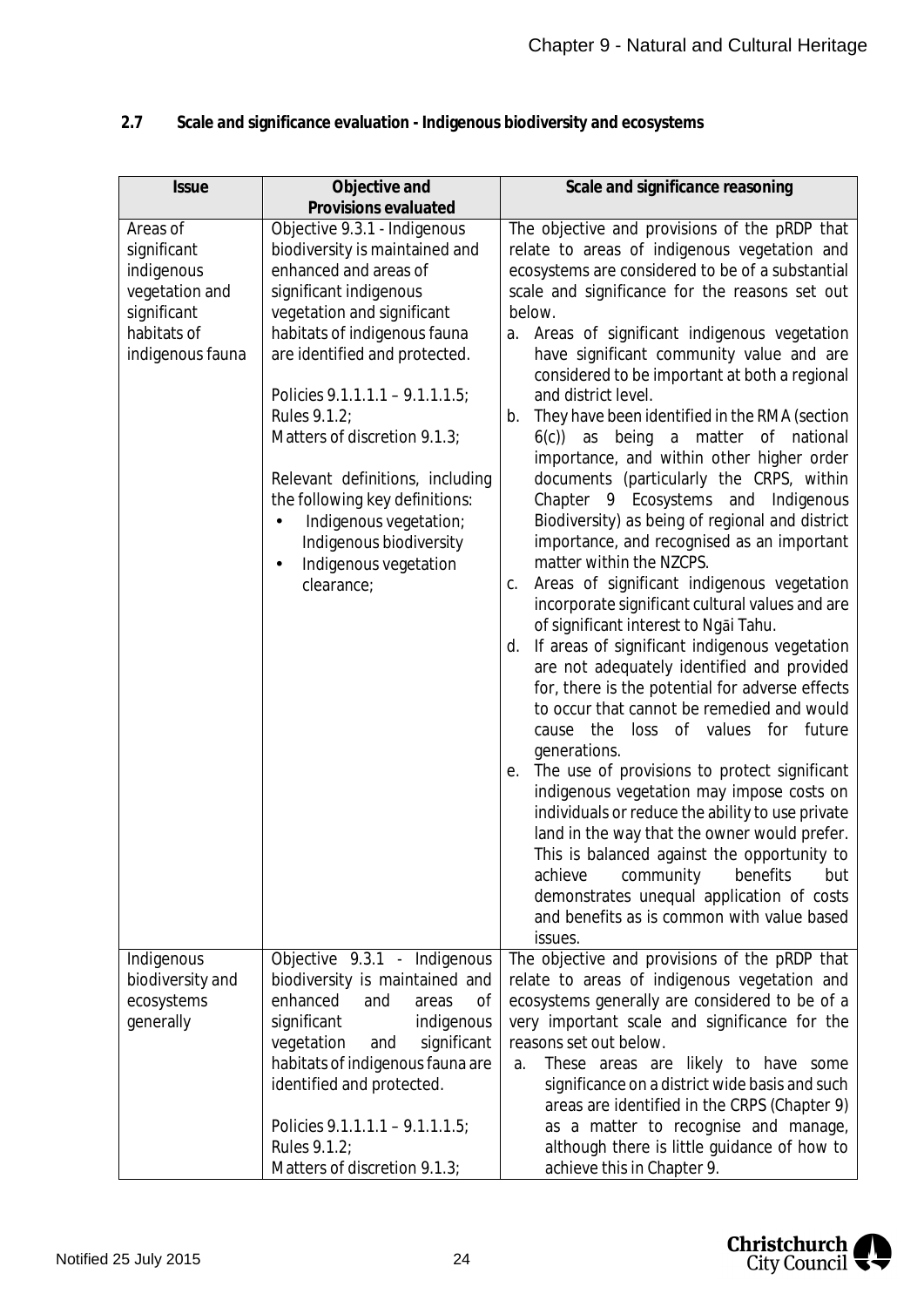| <i><b>Issue</b></i> | Objective and<br>Provisions evaluated                                                                                                                                   | Scale and significance reasoning                                                                                                                                                                                                                                                                                                                                                                                                                                                                |
|---------------------|-------------------------------------------------------------------------------------------------------------------------------------------------------------------------|-------------------------------------------------------------------------------------------------------------------------------------------------------------------------------------------------------------------------------------------------------------------------------------------------------------------------------------------------------------------------------------------------------------------------------------------------------------------------------------------------|
|                     | Relevant definitions, including<br>the following key definitions:<br>Indigenous vegetation;<br>٠<br>Indigenous biodiversity<br>Indigenous vegetation<br>٠<br>clearance: | b. Identification and management of these<br>areas may improve the environment,<br>particularly on a social and cultural basis.<br>If indigenous biodiversity generally is not<br>C.<br>adequately identified and provided for,<br>there is the potential for adverse effects to<br>occur that cannot be remedied and would<br>cause the loss of values for future<br>generations.<br>Future provisions to manage such areas may<br>d.<br>have financial costs to individuals or<br>landowners. |

#### <span id="page-25-0"></span>**2.8 Scale and significance evaluation – Landscapes and Natural Character**

| <b>Issue</b>               | Objectives and<br>Provisions evaluated | Scale and significance reasoning                        |
|----------------------------|----------------------------------------|---------------------------------------------------------|
| Need to identify the       | Proposed Objectives:                   | The objectives and provisions of the pRDP that relate   |
| qualities (or values)      | 9.2.1.1 Objective -                    | to areas of ONFLs and Natural Character in the          |
| which make the             | <b>Outstanding Natural</b>             | Coastal Environment are considered to be a              |
| district's landscapes      | Features and                           | substantial scale and significance, and for SFLs a very |
| and features               | Landscapes                             | important scale and significance for the reasons set    |
| outstanding and            | 9.2.1.2 Objective -                    | out below.                                              |
| significant.               | Significant Features and               | Landscapes, landscape features and natural<br>a.        |
|                            | Landscapes                             | character in the coastal environment have               |
| Inappropriate              | 9.2.1.3                                | significant community and environmental value           |
| development can            | Objective - Natural                    | and are important at a regional and district level.     |
| adversely impact on        | Character in the                       | They incorporate significant cultural values,           |
| the qualities of           | <b>Coastal Environment</b>             | including cultural values to Ngai Tahu.                 |
| Outstanding and            |                                        | The preservation of the natural character of the<br>b.  |
| <b>Significant Natural</b> |                                        | coastal environment and its protection from             |
| Features and               | Policies $9.2.2.1 -$                   | inappropriate subdivision, use and development          |
| Landscapes                 | 9.2.2.10                               | is a matter of national importance under section        |
|                            | Rules 9.2.3.                           | 6(a) of the RMA, and recognised and provided            |
| Inappropriate              | <b>Matters of discretion</b>           | for in higher order documents, including the            |
| development can            | 9.2.4.                                 | NZCPS, and CRPS, primarily at Chapter 8 -               |
| adversely affect the       |                                        | Coastal $13$ .                                          |
| natural character in       | Key related definitions:               | The protection of ONFLs from inappropriate<br>C.        |
| the Coastal                | <b>Naturalness</b>                     | subdivision, use and development is a matter of         |
| Environment.               | Landscape                              | national importance under section 6(b) of the           |
|                            |                                        | RMA, and is, recognised and provided for in             |
| Need to recognise          |                                        | higher order documents, including the NZCPS             |
| other important            |                                        | and the CRPS (Chapter 12 - Landscape) <sup>14</sup>     |
| landscapes and             |                                        | ONFLs and natural character in the Coastal<br>d.        |
| features.                  |                                        | Environment<br>should<br>be<br>recognised<br>in         |

<span id="page-25-1"></span><sup>13</sup> CRPS, Objective 8.2.4 - Preservation, protection and enhancement of the coastal environment.

<span id="page-25-2"></span><sup>14</sup> CRPS, Objective 12.2.1 - Identification and protection of ONF/Ls.

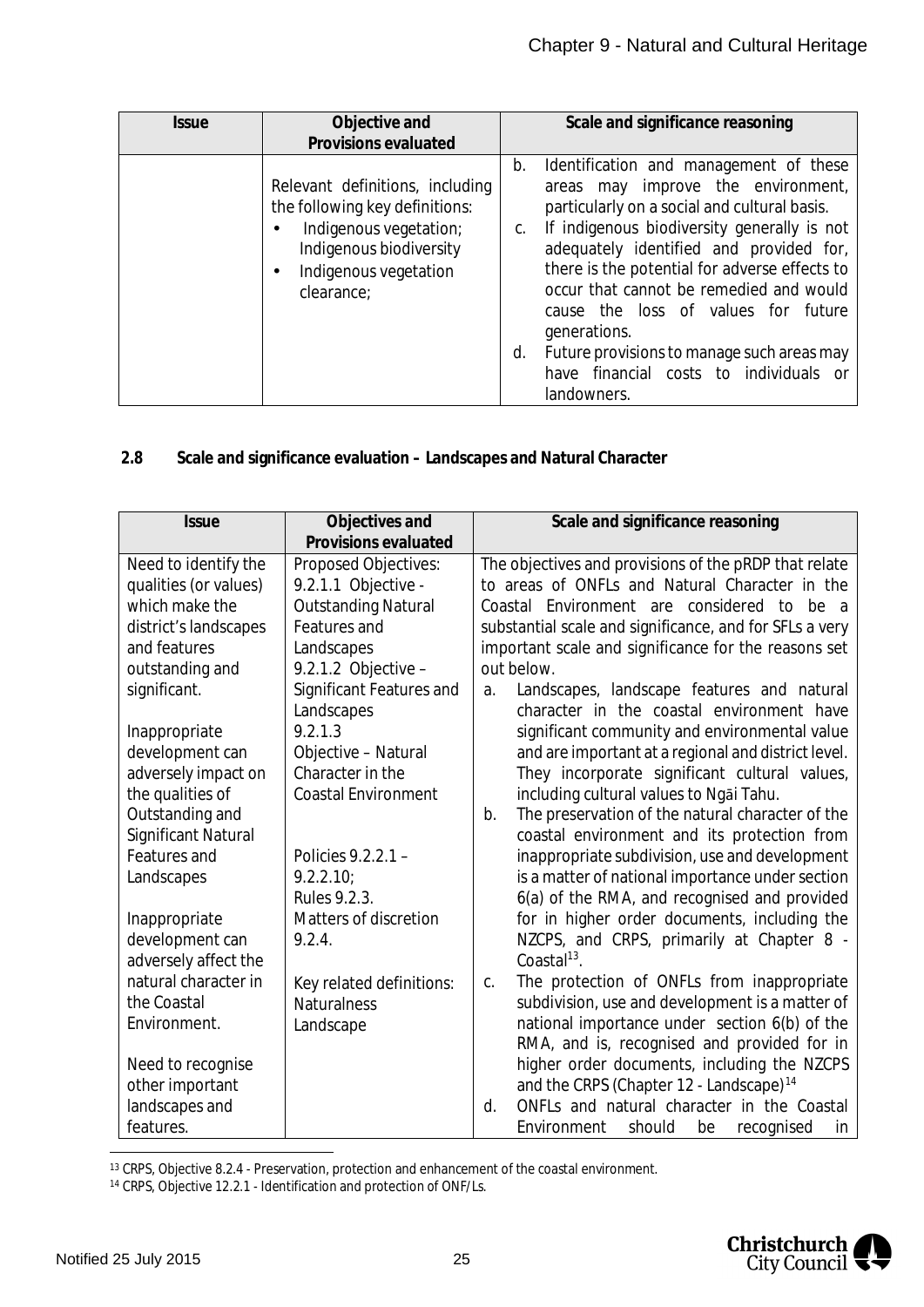| <b>Issue</b> | Objectives and       | Scale and significance reasoning                                                                                                                                                                                                                                                                                                                                                                                                                                                                                                                                                                                                                                                                                                                                                                                                                                                                                                                                                                                                                                                                                                                          |
|--------------|----------------------|-----------------------------------------------------------------------------------------------------------------------------------------------------------------------------------------------------------------------------------------------------------------------------------------------------------------------------------------------------------------------------------------------------------------------------------------------------------------------------------------------------------------------------------------------------------------------------------------------------------------------------------------------------------------------------------------------------------------------------------------------------------------------------------------------------------------------------------------------------------------------------------------------------------------------------------------------------------------------------------------------------------------------------------------------------------------------------------------------------------------------------------------------------------|
|              | Provisions evaluated |                                                                                                                                                                                                                                                                                                                                                                                                                                                                                                                                                                                                                                                                                                                                                                                                                                                                                                                                                                                                                                                                                                                                                           |
|              |                      | accordance with the requirements of the NZCPS.<br>Policies 13 and 14 require identification and<br>management, of areas of natural character in<br>the Coastal Environment. In particular this<br>includes whether an area is of outstanding<br>natural character.<br>The identification and management of other<br>е.<br>landscapes are also provided for in the CRPS<br>both within Chapter 12 - Landscape, and<br>Chapter 13 - Historic Heritage <sup>15</sup> . Section 7(c)<br>which relates to the<br>maintenance<br>and<br>enhancement of amenity values, and section<br>7(f) of the RMA which relates to the<br>maintenance and enhancement of the quality of<br>the environment, provide for recognition and                                                                                                                                                                                                                                                                                                                                                                                                                                     |
|              |                      | management of significant features<br>and<br>landscapes.                                                                                                                                                                                                                                                                                                                                                                                                                                                                                                                                                                                                                                                                                                                                                                                                                                                                                                                                                                                                                                                                                                  |
|              |                      | f.<br>Given the range of values contributing to what<br>makes features and landscapes important there<br>are overlaps with other statutory considerations<br>in the RMA. With respect to ONFLs this includes<br>section 6(a) natural character, section 6(c)<br>significant areas of indigenous vegetation and<br>significant habitats of indigenous fauna, and<br>section 6(f) historic heritage. The same matters<br>of national importance are also relevant in<br>relation to significant features and landscapes,<br>given, for this District Plan review they have<br>been derived from a wider assessment to<br>determine which places are ONFLs (i.e. if they do<br>not meet outstanding status they may still<br>quality as significant). They have been assessed<br>for whether they are outstanding but found to<br>have 'significant' values and not merit meeting<br>the threshold of outstanding. With respect to<br>this DPR, they are been found to be significant<br>features and landscapes and would fall under<br>'other important landscapes' of the CRPS, (for<br>some SFLs, particularly concerning their high<br>amenity values). |
|              |                      | There is an overlap in addition with Section 6(e)<br>g.<br>of the RMA, the relationship of Maori and their<br>culture and traditions with their ancestral lands,<br>water, sites, waahi tapu, and other taonga<br>(section 6(e) is relevant). Section 8 of the RMA is<br>also considered to be relevant, it provides that                                                                                                                                                                                                                                                                                                                                                                                                                                                                                                                                                                                                                                                                                                                                                                                                                                 |

<span id="page-26-0"></span><sup>&</sup>lt;sup>15</sup> CRPS, Chapter 12, Objective 12.2.2 - Identification and management of other landscapes, and Chapter 13, Objective 13.2.2 -Historic cultural and historic heritage landscapes.

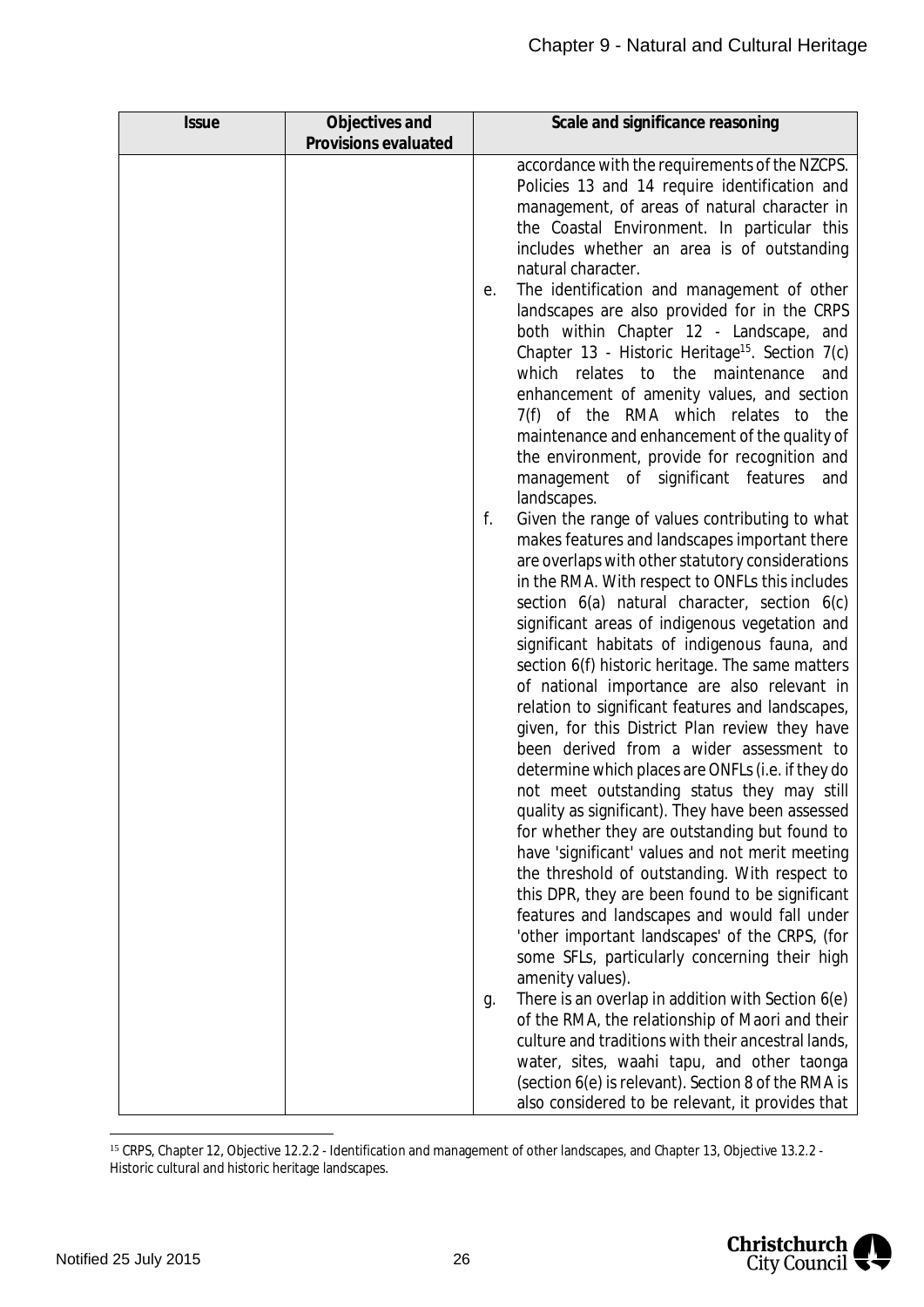| <b>Issue</b> | Objectives and       | Scale and significance reasoning                                                                                                                                                                                                                                                                                                                                                                                                                                                                                                                                                                                                                                                                                                                                                                                                                                                                                                                                                                                                                                                                                                                                                                                                                                                                                                                                                                                                                                                                                                                                                                                                                                                                                                                                                                                                                                                                                                                                                                                                                                                                                                                                                                                                                                                                                                                                                |
|--------------|----------------------|---------------------------------------------------------------------------------------------------------------------------------------------------------------------------------------------------------------------------------------------------------------------------------------------------------------------------------------------------------------------------------------------------------------------------------------------------------------------------------------------------------------------------------------------------------------------------------------------------------------------------------------------------------------------------------------------------------------------------------------------------------------------------------------------------------------------------------------------------------------------------------------------------------------------------------------------------------------------------------------------------------------------------------------------------------------------------------------------------------------------------------------------------------------------------------------------------------------------------------------------------------------------------------------------------------------------------------------------------------------------------------------------------------------------------------------------------------------------------------------------------------------------------------------------------------------------------------------------------------------------------------------------------------------------------------------------------------------------------------------------------------------------------------------------------------------------------------------------------------------------------------------------------------------------------------------------------------------------------------------------------------------------------------------------------------------------------------------------------------------------------------------------------------------------------------------------------------------------------------------------------------------------------------------------------------------------------------------------------------------------------------|
|              | Provisions evaluated |                                                                                                                                                                                                                                                                                                                                                                                                                                                                                                                                                                                                                                                                                                                                                                                                                                                                                                                                                                                                                                                                                                                                                                                                                                                                                                                                                                                                                                                                                                                                                                                                                                                                                                                                                                                                                                                                                                                                                                                                                                                                                                                                                                                                                                                                                                                                                                                 |
|              |                      | 'In achieving the purpose of this Act, all persons<br>exercising functions and powers under it, in<br>relation to managing the use, development, and<br>protection of natural and physical resources,<br>shall take into account the principles of the<br>Treaty of Waitangi (Te Tiriti of Waitaingi)'.<br>Cultural landscapes are recognised as an<br>h.<br>important matter in the IMP. For example,<br>cultural landscapes are in the Issues of<br>Significance sections (refer, for example Ngai<br>Take, Issues of Significance (page, Issue PT1<br>Cultural Landscapes refers to 'The protection of<br>cultural landscape values associated with the<br>southern bays, including wāhi tapu, wāhi<br>taonga, ingoa wāhi and mahinga kai).<br>The Strategic Directions and Strategic Outcomes<br>i.<br>of the Christchurch Replacement District Plan <sup>16</sup><br>overarching<br>provide<br>direction<br>through<br>objectives which have primacy within the plan<br>hierarchy. At the top of this hierarchy are<br>objectives 3.3.1 (enabling recovery and<br>facilitating the future enhancement of the<br>district) and 3.3.2 (clarity of language and<br>efficiently). Objective 3.3.1 and the expedited<br>recovery and future enhance of Christchurch as<br>a dynamic and prosperous and internally<br>competitive city is "in a manner that:  (c)<br>sustains the important qualities and values of<br>the natural environment." In conjunction with<br>objective<br>3.3.9 which<br>provides<br>detailed<br>outcomes for natural and cultural environment<br>the scale and significance of this natural<br>environment issue to the wider community is<br>clearly identified in<br>strategic<br>directions<br>provisions of the Replacement District Plan<br>$(pRDP)$ .<br>If ONFLs, SFLs and areas of natural character are<br>j.<br>not adequately identified there is the potential<br>for adverse effects to occur that cannot be<br>remedied and would cause the loss of the values<br>for future generations. This is of particular<br>concern for these places which have a very high<br>level of significance (i.e. are outstanding in the<br>Christchurch district or, for natural character are<br>of are of outstanding natural character). These<br>areas require an additional level of recognition<br>protection. The Technical<br>and<br>Report - |
|              |                      | Landscape (Overview Report) at Appendix 3.1                                                                                                                                                                                                                                                                                                                                                                                                                                                                                                                                                                                                                                                                                                                                                                                                                                                                                                                                                                                                                                                                                                                                                                                                                                                                                                                                                                                                                                                                                                                                                                                                                                                                                                                                                                                                                                                                                                                                                                                                                                                                                                                                                                                                                                                                                                                                     |

<span id="page-27-0"></span><sup>16</sup> Christchurch Replacement District Plan Independent Hearings Panel, Decision 1, 26 February 2015.

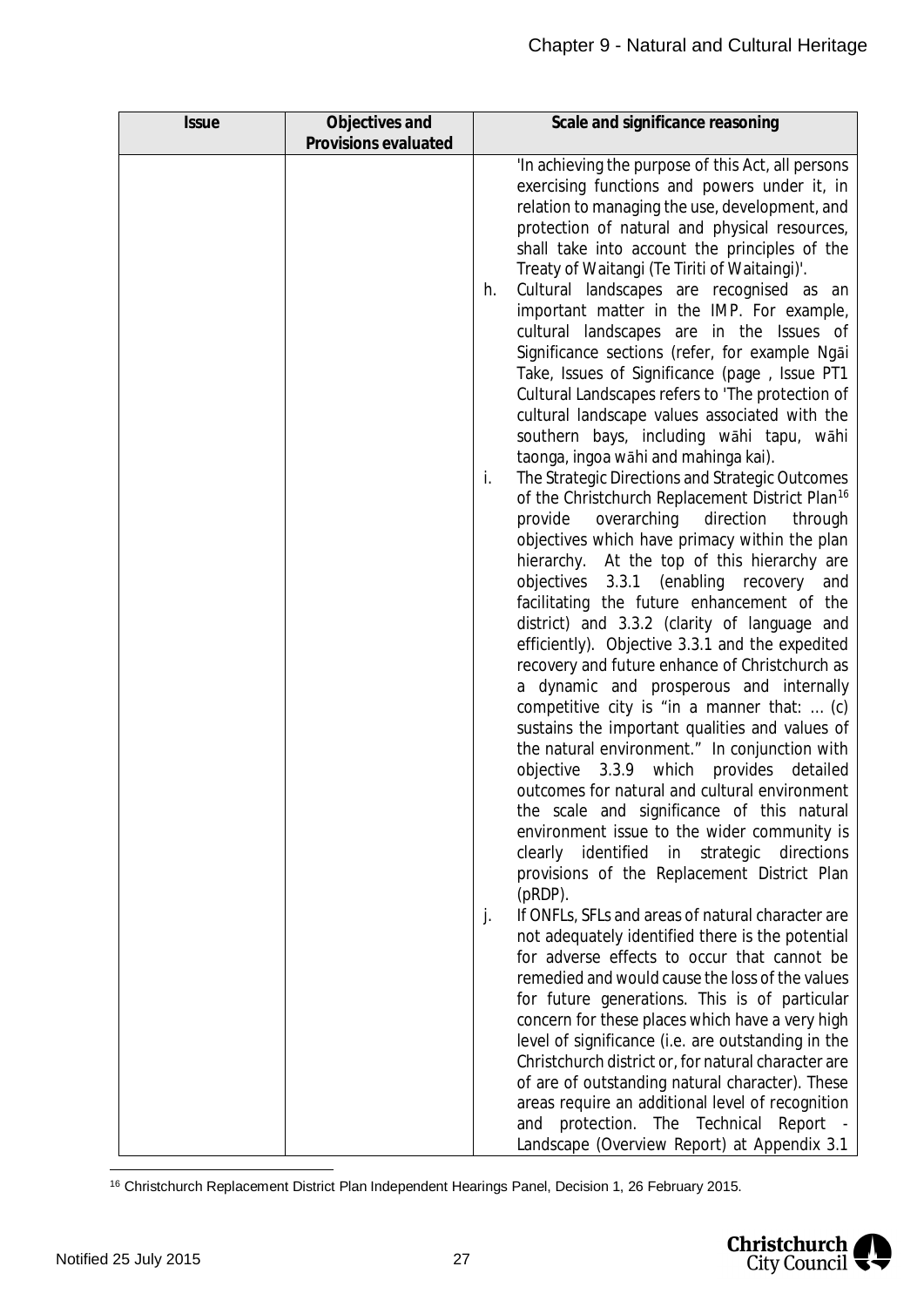| <i><b>Issue</b></i> | Objectives and       | Scale and significance reasoning                                                                                                                                                                                                                                                                                                                                                                                                                                                                                                                                                                                                                                                                                                                                                                                                                                                                                                                                                 |
|---------------------|----------------------|----------------------------------------------------------------------------------------------------------------------------------------------------------------------------------------------------------------------------------------------------------------------------------------------------------------------------------------------------------------------------------------------------------------------------------------------------------------------------------------------------------------------------------------------------------------------------------------------------------------------------------------------------------------------------------------------------------------------------------------------------------------------------------------------------------------------------------------------------------------------------------------------------------------------------------------------------------------------------------|
|                     | Provisions evaluated |                                                                                                                                                                                                                                                                                                                                                                                                                                                                                                                                                                                                                                                                                                                                                                                                                                                                                                                                                                                  |
|                     |                      | describes how (to date) the focus of expert<br>assessment of landscapes has been on Banks<br>Peninsula. It is important that this gap in<br>identification and associated provision of<br>management provisions is addressed. This is<br>especially important given the direction in<br>higher order documents.<br>Identifying and managing other important<br>k.<br>landscapes (beyond those covered above as<br>'significant features and landscapes'), could be<br>for a number of reasons including:<br>natural character,<br>a.<br>b. amenity, and<br>historic and cultural heritage<br>(Refer<br>C.<br>Objective 12.2.2 CRPS).<br>Historic cultural and historic heritage landscapes<br>are defined by the CRPS and provided for in<br>Chapter 13. These landscapes are discussed<br>further in the historic heritage scale and<br>significance section below.<br>Future provisions to manage such areas may<br>also have financial costs to individuals or<br>landowners. |

#### <span id="page-28-0"></span>**2.9 Scale and significance evaluation – Historic Heritage**

| <b>Issue</b>            | Objective<br>and                            | Scale and significance reasoning                        |
|-------------------------|---------------------------------------------|---------------------------------------------------------|
|                         | Provisions evaluated                        |                                                         |
| Significant loss of     |                                             | The objective and provisions of the pRDP that relate to |
| heritage items impacts  | 9.3.1 Objective<br>$\overline{\phantom{0}}$ | historic heritage are considered to be of a substantial |
| on district identity    | Historic heritage                           | scale and significance for the reasons set out below.   |
|                         |                                             |                                                         |
| Loss of heritage fabric | <b>Policies</b>                             | a. Significant historic heritage is important to the    |
| and values through      | $9.3.2.1 - 9.3.2.11$                        | community and visitors, contributing to the             |
| subdivision, use and    |                                             | district's distinctive character and identity, and      |
| development             | <b>Rules 9.3.3</b>                          | having social, economic and cultural benefits to the    |
|                         |                                             | district. Significant historic heritage has historical  |
|                         | Matters of control                          | and cultural values and is of significant interest to   |
|                         | 9.3.4                                       | Ngai Tahu. Protection and maintenance of                |
|                         | Matters of discretion                       | remaining significant historic heritage,<br>and         |
|                         | 9.3.5                                       | continuing to identify and manage it is important,      |
|                         |                                             | particularly in the context of a high number of         |
|                         | Key                                         | earthquake losses.                                      |
|                         | related definitions:                        | b. Historic Heritage is a matter of national importance |
|                         |                                             | under s6(f) of the RMA and is recognised and            |
|                         | Alteration of a heritage                    | provided for in higher order documents. This            |
|                         | item                                        | includes, the identification and protection of          |

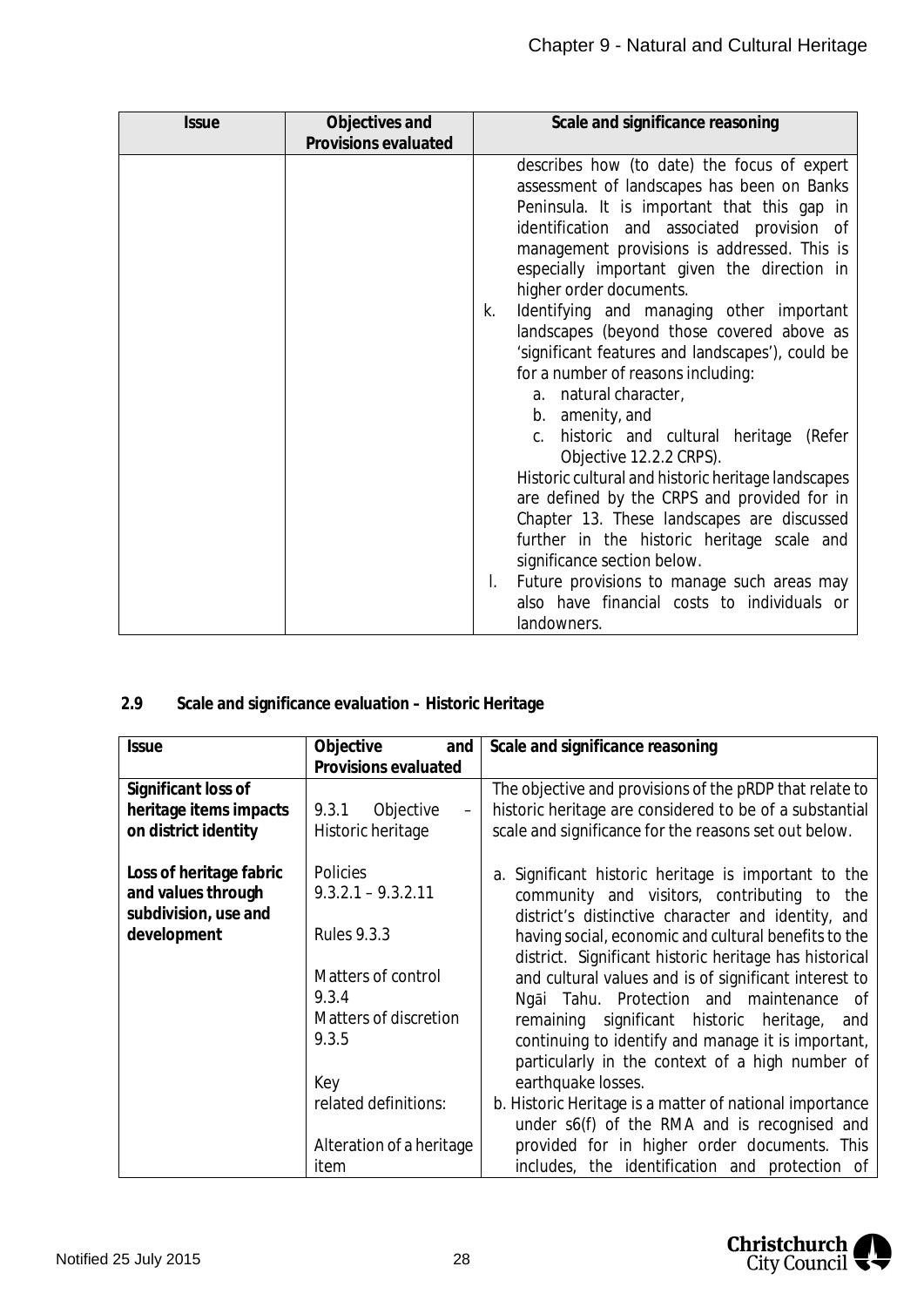| <b>Issue</b> | Objective<br>and                       | Scale and significance reasoning                                                          |
|--------------|----------------------------------------|-------------------------------------------------------------------------------------------|
|              | Provisions evaluated                   |                                                                                           |
|              | Alternation of a                       | significant historic heritage is an Objective within                                      |
|              | heritage setting                       | Chapter 13 of the CRPS <sup>17</sup> .                                                    |
|              | Demolition                             |                                                                                           |
|              | Heritage fabric                        | c. Historic heritage is provided for through Strategic                                    |
|              | Historic heritage                      | Directions Objectives, including in particular under                                      |
|              | Heritage investigative                 | and Cultural Environment Objective<br>Natural                                             |
|              | and temporary works                    | $3.3.9(c)$ .                                                                              |
|              | Heritage item                          |                                                                                           |
|              | Heritage setting                       | d. The role of heritage in the recovery of the district is                                |
|              | Heritage values                        | recognised in the Recovery Strategy for Greater                                           |
|              | Heritage                               | Christchurch Christchurch Mahere Haumanutanga                                             |
|              | upgrade works                          | o Waitaha May 2012 (The Recovery Strategy) <sup>18</sup> , and                            |
|              | Historic heritage place<br>Maintenance | in the Heritage Buildings and Places Recovery                                             |
|              | Reconstruction                         | Programme for Greater Christchurch Ko te Hōtaka                                           |
|              | Relocation of a                        | Haumanu e aro ana ki Ngā Whare me Ngā Wāhi<br>Tuku Iho (The Recovery Programme), November |
|              | heritage item                          | 2014 <sup>19</sup> . Section One of the Recovery Programme                                |
|              | Repairs                                | includes six outcomes, of which Objective 1 is,                                           |
|              | Restoration                            | "Heritage buildings and places contribute to a                                            |
|              | Site of Ngai Tahu                      | strong sense<br>of identity,<br>a quality urban                                           |
|              | cultural significance                  | environment, tourism and economic growth,                                                 |
|              | Silent File Area                       | supporting the recovery of greater Christchurch".                                         |
|              |                                        |                                                                                           |
|              |                                        | e. There has been a substantial loss of heritage places                                   |
|              |                                        | following the earthquakes, through damage and                                             |
|              |                                        | subsequent demolition as set out in the issues                                            |
|              |                                        | section above. The policy framework and rules                                             |
|              |                                        | provide for the identification and management of                                          |
|              |                                        | heritage listings (including a broadened type of                                          |
|              |                                        | significance historic heritage as recommended in                                          |
|              |                                        | the Technical Report - Heritage at Appendix 4)                                            |
|              |                                        | together with a programme of work following the                                           |
|              |                                        | DPR.                                                                                      |
|              |                                        |                                                                                           |



<span id="page-29-0"></span><sup>17</sup> CRPS 2013 , Objective 13.2.1 – Identification and protection of significant historic heritage

<span id="page-29-1"></span><sup>18</sup> Section 15 Cultural Recovery Whakaara Tikanga of The Recovery Strategy refers (page 34) "Greater Christchurch has lost much of the heritage that was one of its defining characteristics. Retention and conservation of restorable heritage buildings, places, archaeological sites and places of cultural significance, and restoration of access to heritage collections, will help recreate that distinctive sense of place and identity that has defined the region and contributed to its economic development".

<span id="page-29-2"></span><sup>19</sup> Section One of The Recovery Programme (page 6-7)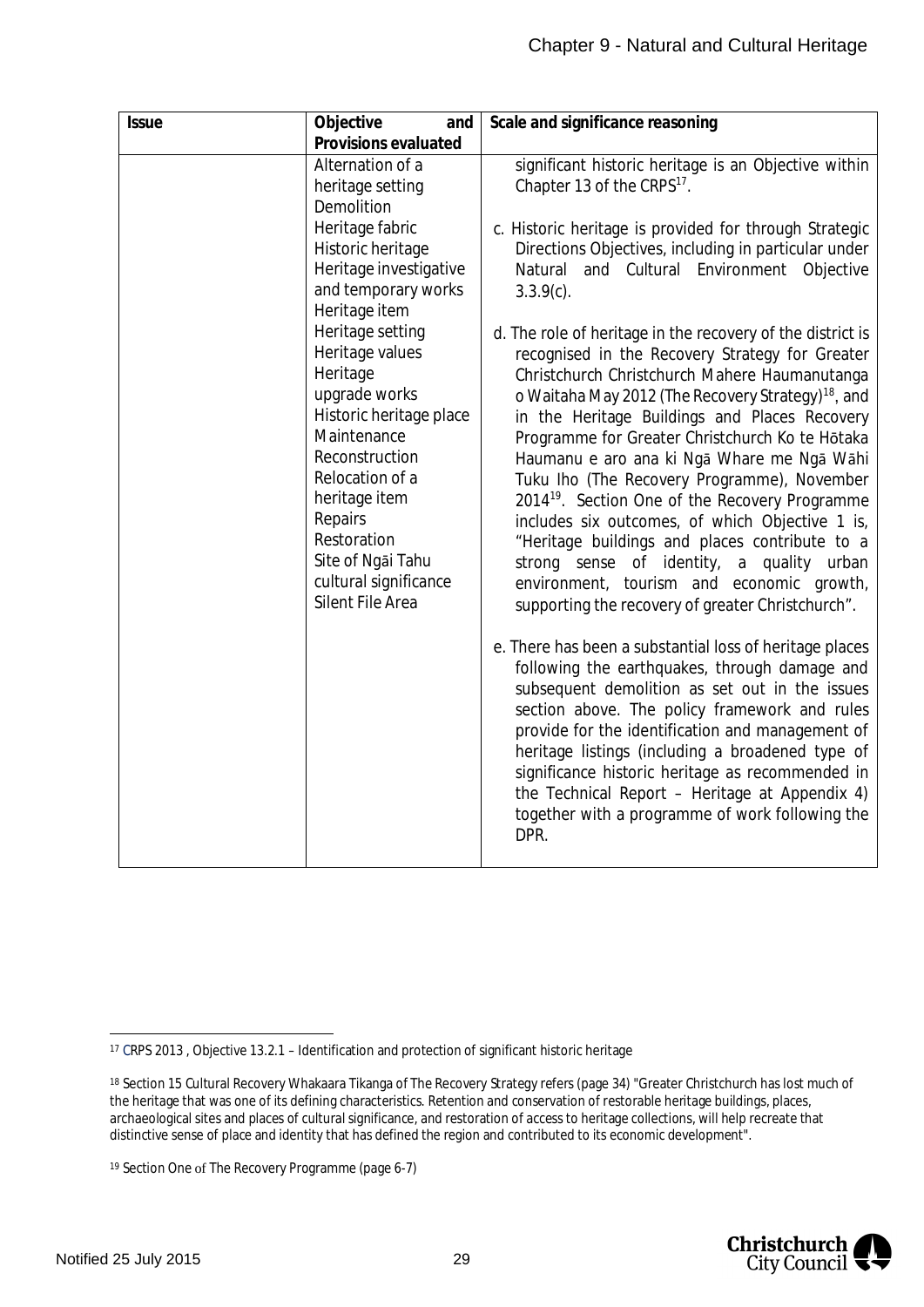| <b>Issue</b>                                         | Objective<br>and                | Scale and significance reasoning                                                                                                                                                                                                                                                                                                                                                                                                                                                                                                                                                                                                                                                                                                                                                                                                                                                                                                                                                                                                                                                                                                                                                                                                                                                                                                                                                                                                                                                         |
|------------------------------------------------------|---------------------------------|------------------------------------------------------------------------------------------------------------------------------------------------------------------------------------------------------------------------------------------------------------------------------------------------------------------------------------------------------------------------------------------------------------------------------------------------------------------------------------------------------------------------------------------------------------------------------------------------------------------------------------------------------------------------------------------------------------------------------------------------------------------------------------------------------------------------------------------------------------------------------------------------------------------------------------------------------------------------------------------------------------------------------------------------------------------------------------------------------------------------------------------------------------------------------------------------------------------------------------------------------------------------------------------------------------------------------------------------------------------------------------------------------------------------------------------------------------------------------------------|
|                                                      | Provisions evaluated            |                                                                                                                                                                                                                                                                                                                                                                                                                                                                                                                                                                                                                                                                                                                                                                                                                                                                                                                                                                                                                                                                                                                                                                                                                                                                                                                                                                                                                                                                                          |
|                                                      |                                 | f. Loss of heritage fabric and values through<br>inappropriate subdivision, use and development,<br>such as alteration, relocation or demolition may<br>lead to impacts on or the loss of the significance of<br>items. Protection is achieved both through<br>identification of places which make a significant<br>contribution to the identity of the district and<br>ensuring appropriate management of these places.<br>This is with respect to the range of works, such as<br>repairs and alterations, through to new buildings in<br>settings and relocation of heritage items. Enabling<br>places to be maintained and adapted over time<br>(and thereby contributing to recovery of the<br>district) is an important component of protecting<br>heritage places providing this is carried out in a<br>manner which maintains heritage values. The<br>importance of enabling works to occur, such as<br>seismic strengthening, and maintenance, together<br>with recognising there are associated economic<br>costs is covered through Objective 13.2.3 of the<br><b>CRPS</b><br>reconstruction,<br>'Repair,<br>seismic<br>strengthening,<br>on-going<br>conservation<br>and<br>maintenance of built historic heritage'. Recognition<br>of the recovery context and enabling works to<br>occur to historic heritage items are contained in the<br>provisions of the CCRP, with historic heritage<br>provisions directly amended as a result, including<br>new policies and rules. |
|                                                      |                                 | Significant adverse effects can arise from how<br>g.<br>historic heritage is identified and managed with the<br>district plan, including the method of how it is<br>identified for protection in the plan. The Schedule<br>of Significant Historic Heritage Places (the<br>Schedule) contains those heritage places such as<br>buildings, bridge and other features which have<br>met a threshold of significance. The Schedule is<br>classified into two Groups, with Significant places in<br>Group 2, and places of 'High Significance' included<br>in Group 1. The Schedule recognises<br>the<br>importance of the surroundings of a heritage item<br>(referred to as the heritage setting).<br>h. Future provisions to manage these places may also<br>have financial costs to individuals or landowners.                                                                                                                                                                                                                                                                                                                                                                                                                                                                                                                                                                                                                                                                           |
| Under<br>representation<br>Οf<br>some<br>types<br>Οf | Policies<br>9.3.2.1<br>9.3.2.4. | a. Significant historic heritage is important to the<br>community and visitors, contributing to<br>the                                                                                                                                                                                                                                                                                                                                                                                                                                                                                                                                                                                                                                                                                                                                                                                                                                                                                                                                                                                                                                                                                                                                                                                                                                                                                                                                                                                   |
| historic heritage from                               |                                 | district's distinctive character and identity, and                                                                                                                                                                                                                                                                                                                                                                                                                                                                                                                                                                                                                                                                                                                                                                                                                                                                                                                                                                                                                                                                                                                                                                                                                                                                                                                                                                                                                                       |

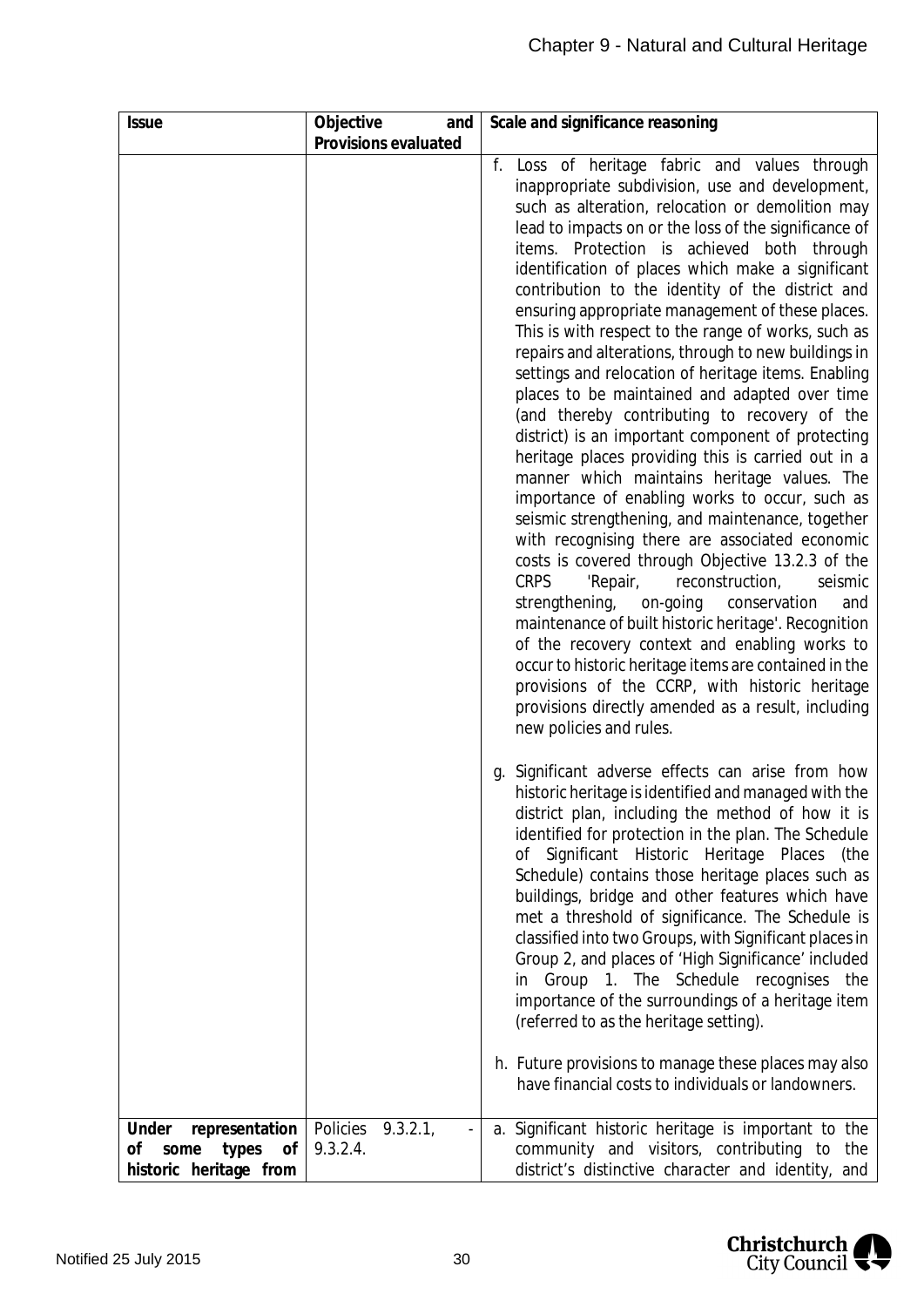| <b>Issue</b>                              | Objective<br>and                                                  | Scale and significance reasoning                                                                                                                                                                                                                                                                                                                                                                                       |
|-------------------------------------------|-------------------------------------------------------------------|------------------------------------------------------------------------------------------------------------------------------------------------------------------------------------------------------------------------------------------------------------------------------------------------------------------------------------------------------------------------------------------------------------------------|
|                                           | Provisions evaluated                                              |                                                                                                                                                                                                                                                                                                                                                                                                                        |
| historic<br>heritage<br>the<br>schedules. | Rule<br>9.3.3.2.4<br>9.3.3.2.5<br>Key<br>related definitions:     | having social, economic and cultural benefits to the<br>district. Significant historic heritage has historical<br>and cultural values and is of significant interest to<br>Ngāi Tahu.                                                                                                                                                                                                                                  |
|                                           | Site of Ngāi<br>Tahu<br>cultural significance<br>Silent File Area | b. More comprehensively recognising and managing<br>the breadth of historic heritage is important with<br>respect to the issues discussion above which<br>discusses the under-representation of types of<br>historic heritage within the Operative Plans.                                                                                                                                                              |
|                                           |                                                                   | c. With respect to places of significance to Ngai Tahu<br>historic heritage is a matter of national importance<br>under s6(f) the RMA, and under s6(e) matter of<br>national importance is 'the relationship of Maori<br>and their culture and traditions with ancestral<br>lands, water, waahi tapu, and other taonga'. Of<br>direct importance in addition are Sections $7(a)$ , $7(f)$<br>and section 8 of the RMA. |
|                                           |                                                                   | c. Historic cultural and historic heritage landscapes,<br>have important values requiring protection. These<br>landscapes are connected to s6)(e) matters of<br>national importance (including sections 6(f) and<br>s6(f)). There are also overlapping matters of<br>relevance in section 7 (including $7(a)(f)$ ) and section<br>8.                                                                                   |
|                                           |                                                                   | d. Protection of 'areas' of historic heritage is a<br>significant matter, given the inclusion of 'heritage<br>areas' with the definition of 'historic heritage' in the<br>RMA. Archaeological values are required to be<br>protected under the RMA (noting this falls within<br>the definition of historic heritage).                                                                                                  |
|                                           |                                                                   | e. The NZCPS requires historic heritage identification<br>and protection, refer in particular to Policy 17(c)<br>'initiating assessment and management of historic<br>heritage in the context of historic landscapes.                                                                                                                                                                                                  |
|                                           |                                                                   | f. The identification and protection of significant<br>historic heritage is an Objective within Chapter 13<br>of the CRPS <sup>20</sup> . The supporting policy 13.3.1(2)<br>includes working with Ngai Tahu to identify items,<br>places or areas of historic heritage significance to<br>them. Policy 13.3.2 is to recognise places of cultural<br>heritage significance to Ngai Tahu. Historic cultural             |

<span id="page-31-0"></span><sup>20</sup> CRPS 2013 , Objective 13.2.1 – Identification and protection of significant historic heritage

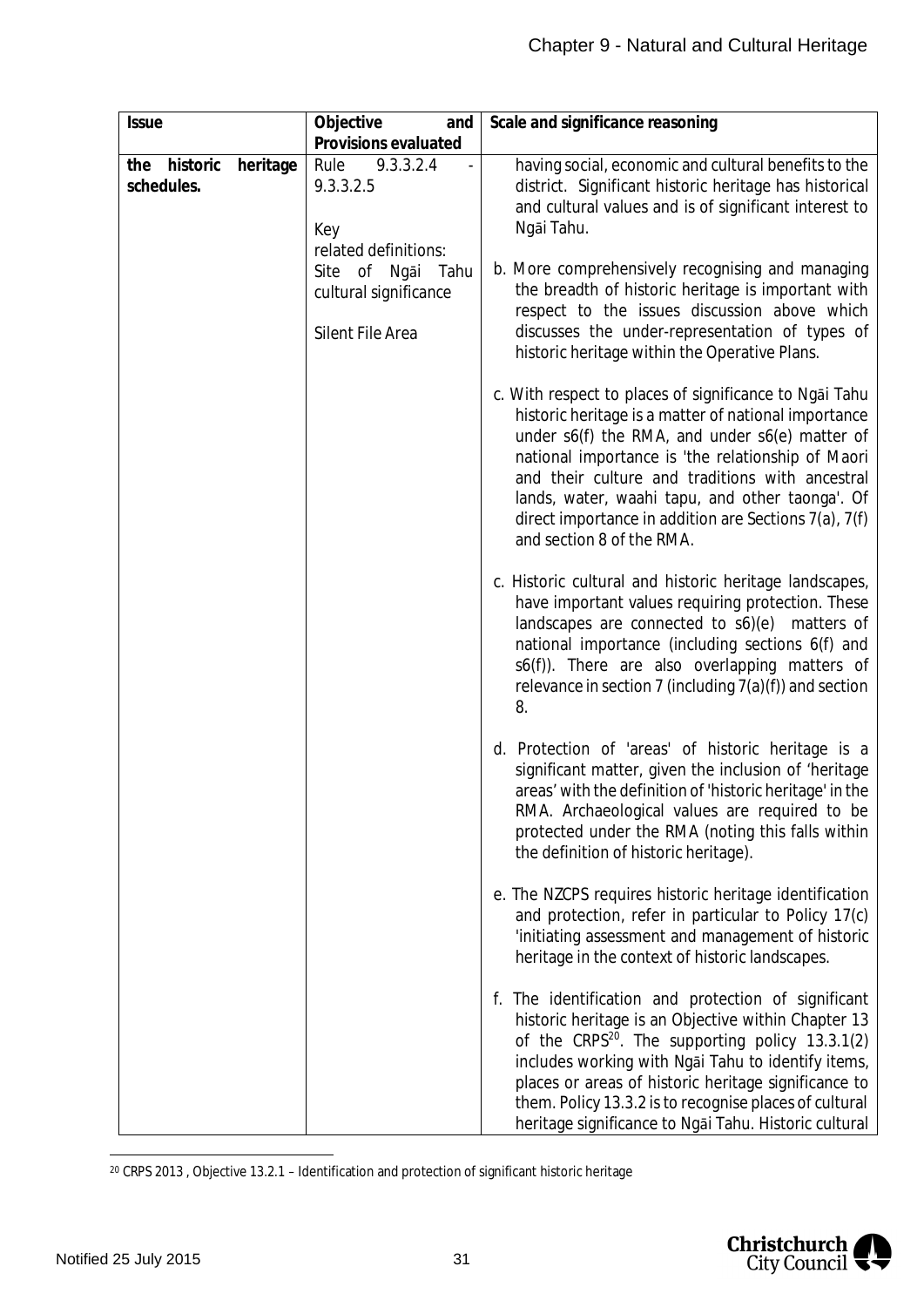| <b>Issue</b> | Objective<br>and     | Scale and significance reasoning                                                                                                                                                                                                                                                                                                                                                                                                                                                                                                                                                                                                                                                                                                                                                                         |
|--------------|----------------------|----------------------------------------------------------------------------------------------------------------------------------------------------------------------------------------------------------------------------------------------------------------------------------------------------------------------------------------------------------------------------------------------------------------------------------------------------------------------------------------------------------------------------------------------------------------------------------------------------------------------------------------------------------------------------------------------------------------------------------------------------------------------------------------------------------|
|              | Provisions evaluated |                                                                                                                                                                                                                                                                                                                                                                                                                                                                                                                                                                                                                                                                                                                                                                                                          |
|              |                      | and historic heritage landscapes are recognised<br>within the CRPS (refer Objective 13.2.2) with<br>policies to implement them at Policies 13.3.3 and<br>Policy 12.3.3. These landscapes are referred as<br>having important values requiring protection from<br>inappropriate use (refer Issue 13.1.2). The<br>Explanation section to Issue 13.1.2 of the CRPS<br>refers, ' While not limited to Māori, cultural<br>landscapes can be particularly important for Ngai<br>Tahu due to specific cultural, traditional or historic<br>associations'. The explanation refers that historic<br>heritage landscapes tend to be tangible, with<br>collections of sites, items, or objectives that<br>contribute to a sense of place for a particular area,<br>or knowledge of New Zealand's historic heritage. |
|              |                      | g. Historic heritage is provided for through Strategic<br>Directions Objectives, in particular under Natural<br>and Cultural Environment Objective 3.3.9(c), and at<br>Objective 3.3.3 Ngai Tahu Manawhenua, including<br>clauses (d) and (e).                                                                                                                                                                                                                                                                                                                                                                                                                                                                                                                                                           |
|              |                      | h. Future provisions to manage these places may also<br>have financial costs to individuals or landowners.                                                                                                                                                                                                                                                                                                                                                                                                                                                                                                                                                                                                                                                                                               |

<span id="page-32-0"></span>**2.10 Scale and significance evaluation - Trees**

| <i><b>Issue</b></i>                       | Objective<br>and                                                                        | Scale and significance reasoning                                                                                                                                                                                                                                                          |
|-------------------------------------------|-----------------------------------------------------------------------------------------|-------------------------------------------------------------------------------------------------------------------------------------------------------------------------------------------------------------------------------------------------------------------------------------------|
|                                           | Provisions evaluated                                                                    |                                                                                                                                                                                                                                                                                           |
| The<br>of<br>removal<br>significant trees | Objective<br>9.4.1<br><b>Trees</b><br>Policies 9.4.12.1<br>9.4.12.4;<br>Rules 9.4.3.2.1 | The objective and provisions of the pRDP that relate<br>to trees are considered to be of very high<br>importance for the reasons set out below.<br>a. Significant trees have significant community<br>value and are considered to be important at<br>both a regional and district level.  |
|                                           | 9.4.3.2.3:<br>Matters of discretion<br>9.4.24                                           | b. Significant trees have been identified as another<br>matter in section 7 of the RMA at subclauses (c)<br>and (f) and are a relevant matter with respect to<br>s6(e) (a relevant consideration in relation to<br>Ngāi Tahu values).                                                     |
|                                           | Key<br>related definitions                                                              | c. Significant trees incorporate historical and<br>cultural values and are of significance to Ngai<br>Tahu, and the community.<br>d. If significant trees are not adequately identified<br>and provided for, there is the potential for<br>effects to occur that cannot<br>adverse<br>-be |

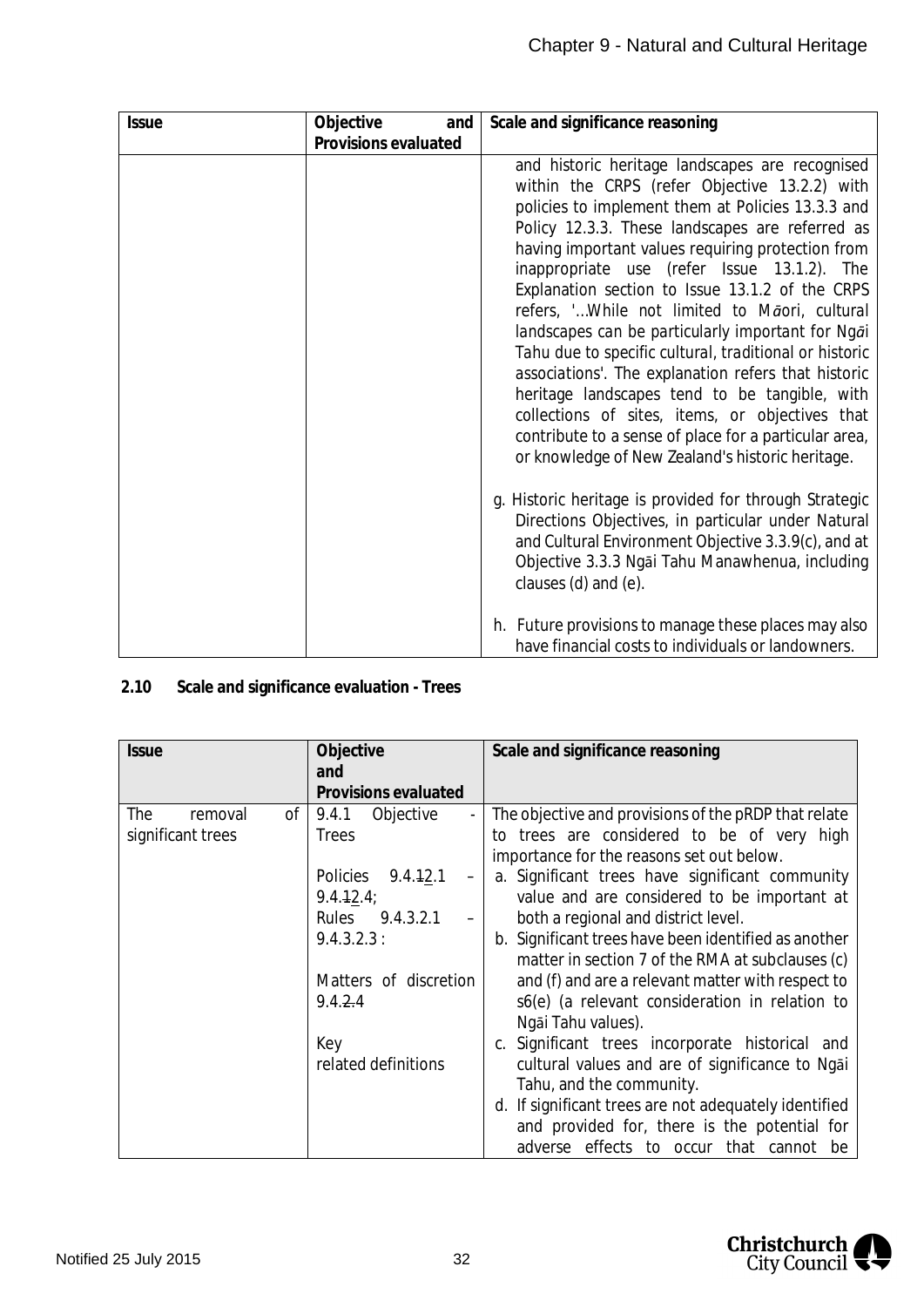| <b>Issue</b>            | Objective              | Scale and significance reasoning                                                               |
|-------------------------|------------------------|------------------------------------------------------------------------------------------------|
|                         | and                    |                                                                                                |
|                         | Provisions evaluated   |                                                                                                |
|                         |                        | remedied and would cause the loss of values for                                                |
|                         |                        | future generations.                                                                            |
|                         |                        | e. Significant change to the character and amenity                                             |
|                         |                        | of areas can occur through tree removal. Where                                                 |
|                         |                        | an appropriate level of protection can be                                                      |
|                         |                        | provided for these areas, improvements in the                                                  |
|                         |                        | environment can be achieved.                                                                   |
| caused<br>Damage<br>by  | Policies 9.4.12.2 and  | The objective and provisions of the pRDP for                                                   |
| inappropriate works and | $9.4.42.3$ :           | pruning or maintenance of significant trees is                                                 |
| maintenance             |                        | considered to be significant for the reasons set out                                           |
|                         | Rules 9.4.3.2.1 P1, P2 | below.                                                                                         |
|                         | and P4                 | a. Significant trees have significant community                                                |
|                         |                        | value and are considered to be important at                                                    |
|                         | Matters of discretion  | both a regional and district level.                                                            |
|                         | 9.4.24                 | b. They are a relevant consideration in relation to<br>maintenance of amenity values in s7(c). |
|                         | Key                    | They are a relevant consideration in relation to<br>C.                                         |
|                         | related definitions    | Ngāi Tahu values in s6(e).                                                                     |
|                         |                        | d. Significant trees incorporate historical and                                                |
|                         |                        | cultural values and are of significance to Ngai                                                |
|                         |                        | Tahu, and the community.                                                                       |
|                         |                        | e. Significant change to the character and amenity                                             |
|                         |                        | of areas can occur where the health and                                                        |
|                         |                        | structural integrity of trees is adversely affected.                                           |
|                         |                        | Where an appropriate level of protection can be                                                |
|                         |                        | provided for these areas, improvements in the                                                  |
|                         |                        | environment can be achieved.                                                                   |

## <span id="page-33-0"></span>**3 EVALUATION OF PROPOSED OBJECTIVES**

Section 32(1)(a) of the RMA requires the Council to evaluate the extent to which the objectives are the most appropriate way to achieve the purpose (Section 5) of the Act.

<span id="page-33-1"></span>**3.1 Evaluation of Proposed Objective – Indigenous biodiversity and ecosystems**

| OBJECTIVE MOST APPROPRIATE WAY TO ACHIEVE THE PURPOSE OF THE RMA                                                                                                                                            |                                                                                                                                                                                                                                                                                      |  |
|-------------------------------------------------------------------------------------------------------------------------------------------------------------------------------------------------------------|--------------------------------------------------------------------------------------------------------------------------------------------------------------------------------------------------------------------------------------------------------------------------------------|--|
| Objective                                                                                                                                                                                                   | Summary of Evaluation                                                                                                                                                                                                                                                                |  |
| 9.1.1.1 Objective: Indigenous                                                                                                                                                                               | Relation to Resource Management Issue<br>1.                                                                                                                                                                                                                                          |  |
| Biodiversity and ecosystems<br>Indigenous biodiversity<br>is<br>maintained and enhanced and<br>areas of significant indigenous<br>vegetation and significant habitats<br>of indigenous fauna are identified | This objective is directly related to the resource management<br>a.<br>issues for Indigenous biodiversity and ecosystems (identification<br>and protection). It flows directly from the need to identify these<br>areas and manage activities and development within these<br>areas. |  |
| and protected.                                                                                                                                                                                              | This objective takes direction from the strategic context and<br>b.<br>purpose of the RMA, and other higher order documents<br>including:                                                                                                                                            |  |

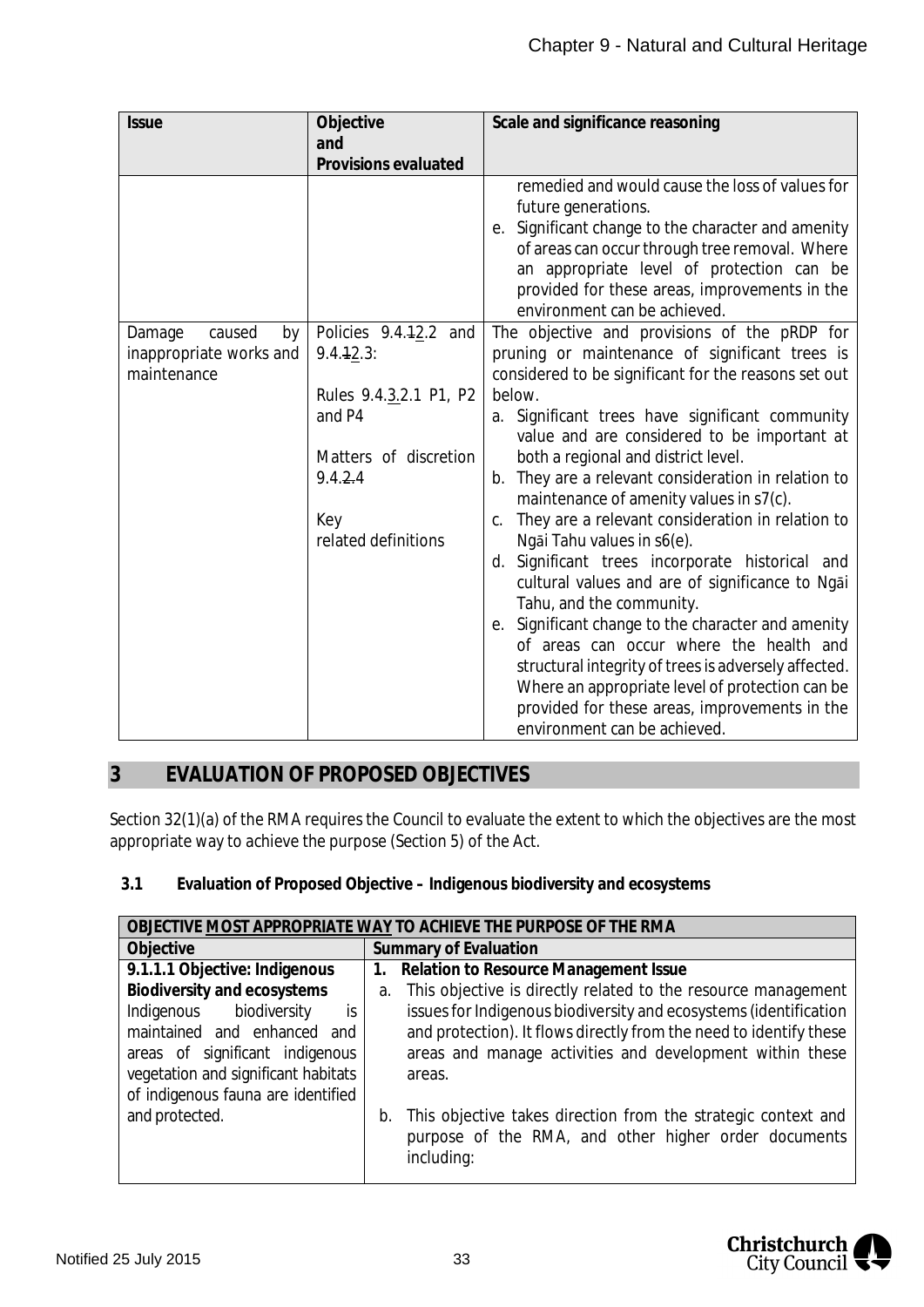| i. Section 5 of the RMA which relates to sustainable<br>management of resources, cultural well-being, and the<br>needs of future generations; |
|-----------------------------------------------------------------------------------------------------------------------------------------------|
| Section 6(c) of the RMA which requires the protection of<br>ii.                                                                               |
| areas of significant indigenous vegetation and significant                                                                                    |
| habitats of indigenous fauna;<br>NZCPS (policy 11 in particular) which requires the protection<br>iii.                                        |
| of indigenous biological diversity (biodiversity) in the coastal                                                                              |
| environment;                                                                                                                                  |
| Chapter 9 of the CRPS which seeks to halt the decline of<br>iv.                                                                               |
| Canterbury's ecosystems and indigenous biodiversity,<br>enhance<br>ecosystems<br>indigenous<br>restore<br>and<br>and                          |
| biodiversity, and protect significant indigenous vegetation                                                                                   |
| and habitat; and                                                                                                                              |
| v. The LURP and the Recovery Strategy.                                                                                                        |
| The objective implements the amended Strategic Directions<br>C.                                                                               |
| Objectives, including:                                                                                                                        |
| 3.3.1(c) which requires recovery activities to 'sustain the<br>i.<br>important qualities and values of the natural environment';              |
| ii.<br>3.3.2 which requires the district plan to minimise costs,                                                                              |
| rules and reliance on consent processes, requirements for                                                                                     |
| notification and written approval; and to set clear<br>objectives and policies; and use clear concise language;                               |
| 3.3.9 (b)(iii) requires the identification and management of<br>iii.                                                                          |
| indigenous ecosystems, significant indigenous vegetation                                                                                      |
| and significant habitats.                                                                                                                     |
| The Order in Council is very similar to strategic direction 3.3.2,<br>d.                                                                      |
| in that it requires the district plan to minimise costs, rules and                                                                            |
| reliance on consent processes, requirements for notification<br>and written approval; and to set clear objectives and policies;               |
| and use clear concise language.                                                                                                               |
| 2. Overall Assessment of the Appropriateness of the Objective                                                                                 |
| Consideration was given as to whether alternative objectives<br>a.                                                                            |
| would more appropriately achieve the purpose of the Act,                                                                                      |
| taking into account circumstances of the district. The objective                                                                              |
| satisfies the Council's statutory obligations under the RMA,<br>NZCPS and CRPS. Therefore, it is considered that the adopted                  |
| objective is the most appropriate way to achieve the purpose of                                                                               |
| the Act and deal appropriately with indigenous biodiversity and                                                                               |
| ecosystems.<br>b. In particular, the objective will enable the sustainable                                                                    |
| management of resources by directing the maintenance and                                                                                      |
| enhancement of indigenous vegetation and habitat, including                                                                                   |
| the identification of sites of ecological significance. It enables<br>section 6(c) in the same manner.                                        |
| In relation to the NZCPS, the objective seeks to 'protect', which<br>C.                                                                       |
| aligns well with the objectives of the NZCPS, specifically:                                                                                   |

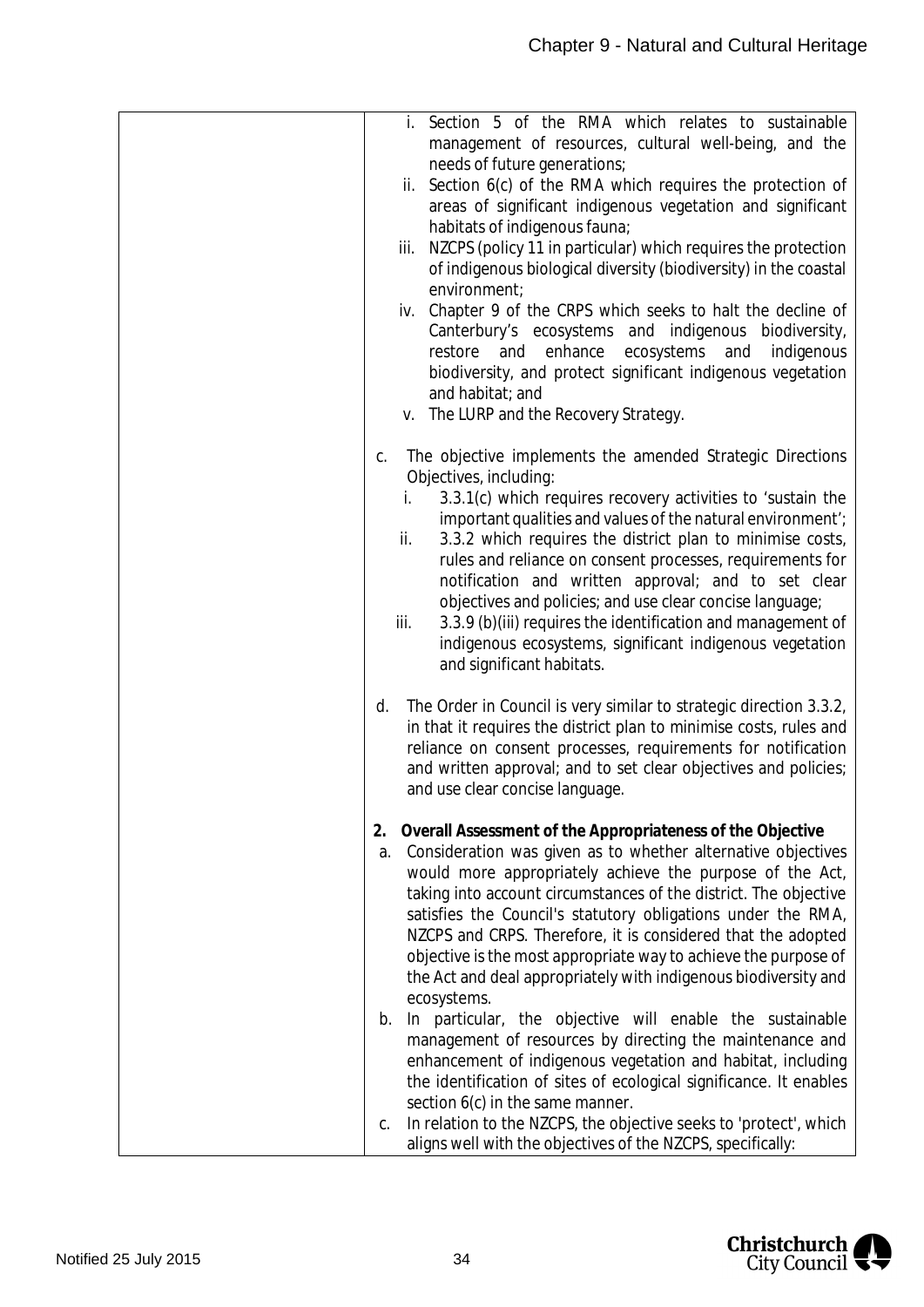|    | а.      | Objective 1 of the NZCPS which seeks to safeguard and<br>integrity, form, functioning and resilience of the coastal<br>environment and sustain its ecosystems;                                                      |
|----|---------|---------------------------------------------------------------------------------------------------------------------------------------------------------------------------------------------------------------------|
|    | b.      | Objective 2, which seeks to protect natural features and<br>landscapes; and                                                                                                                                         |
|    | $C_{1}$ | Objective 6, which seeks to protect the values of the coastal<br>environment.                                                                                                                                       |
| d. |         | In relation to the CRPS, the objective seeks to identify and<br>protect significant indigenous vegetation and significant<br>habitats of indigenous fauna, specifically:                                            |
|    | a.      | Objectives 9.2.1 - 9.2.3 which seek to 'halt the decline' of,<br>protect, and restore and enhance significant indigenous<br>vegetation and significant habitats of indigenous fauna;                                |
|    | b.      | Policy 9.3.1 which seeks the protection of sites identified<br>using the criteria at appendix 3 of the CRPS, and also the<br>protection of areas not yet assessed under these criteria;<br>and                      |
|    | $C_{1}$ | Policy 9.3.2 which seeks the identification of 'national<br>priorities for protection'.                                                                                                                             |
| е. |         | In relation to the Order in Council and the decision on the<br>Strategic Directions Chapter, the objective is considered<br>appropriate, specifically:                                                              |
|    | a.      | Objective 3.3.1(c) which seeks to sustain the important<br>qualities and values of the natural environment during<br>recovery;                                                                                      |
|    | b.      | Objective 3.3.9(b)(iii) in that objective 9.1.1 enables<br>identification and management as sought by 3.3.9.                                                                                                        |
|    | C.      | The Order in Council at 3.3.2 in that objective 9.1.1 is clear,<br>concise and does not seek a consenting regime which is<br>inconsistent with the Order in Council, given the statutory<br>context outlined above. |
|    |         |                                                                                                                                                                                                                     |

<span id="page-35-0"></span>**3.2 Evaluation of Proposed Objectives – Landscapes and Natural Character in the Coastal Environment**

| OBJECTIVE MOST APPROPRIATE WAY TO ACHIEVE THE PURPOSE OF THE RMA |                                                                     |  |
|------------------------------------------------------------------|---------------------------------------------------------------------|--|
| Objective                                                        | Summary of Evaluation                                               |  |
| 9.2.1.1 Objectives -                                             | 1. Relation to Resource Management Issue                            |  |
| <b>Outstanding Natural Features</b>                              |                                                                     |  |
| and Landscapes                                                   | The objective seeks the outcome of protecting the district's<br>a.  |  |
|                                                                  | ONFLs. The objective is related to resource management issues       |  |
| 9.2.1.1 Outstanding Natural                                      | 1 and 2 identified in the earlier issues section.                   |  |
| Features and landscapes                                          | b. The objective provides the over-arching, outcome for this        |  |
|                                                                  | chapter to protect ONFLs, which is a matter of national             |  |
| a. The district's outstanding                                    | importance under section 6(b) of the RMA.                           |  |
| natural features are                                             | The objective is considered to be appropriate to meet the           |  |
| protected, including the                                         | purpose of the RMA, section 5, of sustainable management.           |  |
| following identified features:                                   | With respect to section 5(2) this will be by assisting in providing |  |
| Kaitorete Spit                                                   | for community social, economic and cultural well-being. ONFLs       |  |

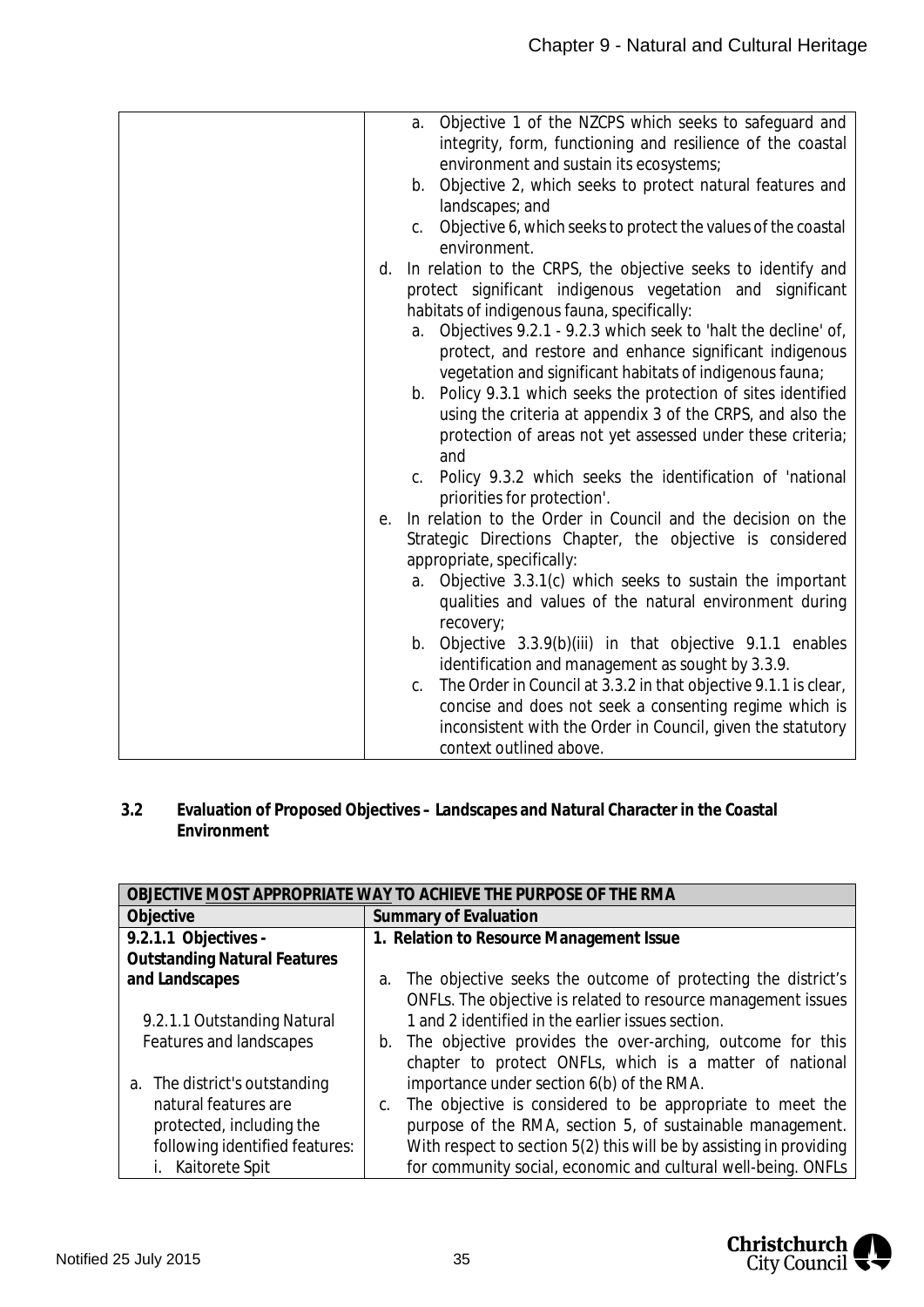| ii. Te Waihora / Lake<br>Ellesmere<br>Wairewa / Lake Forsyth<br>iii.<br>Brooklands Lagoon and<br>iv.<br>Spit / Te Riu o Te Aika<br>Kawa<br>Waimakariri River<br>V. | are part of the natural and physical environment, and the<br>objective is appropriate with reference to section $5(2)(c)$ of<br>avoiding, remedying, or mitigating any adverse effects of<br>activities on the environment. The objective also takes some<br>direction from 5(2)(b) of safeguarding the life-supporting<br>capacity of air, water, soil, and ecosystems - given ONFLs have a<br>relationship to these elements of the natural environment. |
|--------------------------------------------------------------------------------------------------------------------------------------------------------------------|------------------------------------------------------------------------------------------------------------------------------------------------------------------------------------------------------------------------------------------------------------------------------------------------------------------------------------------------------------------------------------------------------------------------------------------------------------|
| Travis Wetland /<br>vi.<br><b>Oruapaeroa</b>                                                                                                                       | As set out in the Scale and Significance section above, there are<br>d.<br>a number of other sections of Part 2 which are relevant to ONFLs                                                                                                                                                                                                                                                                                                                |
| Riccarton Bush /<br>vii.<br>Pūtarikamotu                                                                                                                           | given the range of values contributing to what makes them<br>important. The objective has also been drafted in consideration                                                                                                                                                                                                                                                                                                                               |
| Te Ihutai / Avon-<br>viii.<br><b>Heathcote Estuary</b>                                                                                                             | of those sections, but is linked most directly to s6(b) provision<br>concerning ONFLs. Also the CRPS contains objectives for the                                                                                                                                                                                                                                                                                                                           |
| South Brighton Spit / Te<br>ix.<br>Körero and Estuary<br>entrance                                                                                                  | identification and protection of ONFLs (CRPS, Chapter 12-<br>Landscape, Objective 12.2.1 - Identification and protection of<br>ONFLs). The principal reasons and explanations to Objective                                                                                                                                                                                                                                                                 |
| b. The district's outstanding                                                                                                                                      | 12.2.1 refers to the multi-dimensional nature of landscapes and<br>in respect of landscape values that, "These values can also                                                                                                                                                                                                                                                                                                                             |
| natural landscapes are<br>protected including the                                                                                                                  | overlap with the statutory considerations in Section 6(a)<br>Section 6(a) of the RMA, concerned with natural character,                                                                                                                                                                                                                                                                                                                                    |
| identified landscapes on:<br>i. Banks Peninsula / Te                                                                                                               | Section 6(c), significant areas of indigenous vegetation and<br>significant habitats of indigenous fauna, Section 6(f), historic                                                                                                                                                                                                                                                                                                                           |
| Pātaka o Rākaihautū<br>ii. The Port Hills / Ngā                                                                                                                    | heritage and Section 8 in relation to the principles of the Treaty<br>of Waitangi. Accordingly, it is important that there is some                                                                                                                                                                                                                                                                                                                         |
| Kohatu Whakarakaraka o<br>Tamatea Pōkai Whenua                                                                                                                     | clarity as to which values within a landscape contribute to its<br>status as outstanding'. Subsequent sections of this report focus                                                                                                                                                                                                                                                                                                                        |
|                                                                                                                                                                    | on clarity of values. However, for this stage in the evaluation it<br>is pertinent to recognise the statutory considerations, (including<br>in section 6, 7 and section 8).                                                                                                                                                                                                                                                                                |
|                                                                                                                                                                    | This objective takes direction from Chapter 8 of the CRPS<br>е.<br>concerning ONFLs in the coastal environment (in particular                                                                                                                                                                                                                                                                                                                              |
|                                                                                                                                                                    | Policy 8.3.4 Preservation of the Natural Character of the Coastal<br>Environment, under which ONFLs are specifically referenced<br>under $8.3.4(1)$ ).                                                                                                                                                                                                                                                                                                     |
|                                                                                                                                                                    | The objective takes direction from the NZCPS (particularly Policy<br>f.<br>15 Natural features and natural landscapes, with respect to the                                                                                                                                                                                                                                                                                                                 |
|                                                                                                                                                                    | identification and protection of ONFLS in the coastal                                                                                                                                                                                                                                                                                                                                                                                                      |
|                                                                                                                                                                    | environment), and as above the implementation directive<br>through the CRPS.                                                                                                                                                                                                                                                                                                                                                                               |
|                                                                                                                                                                    | The objective takes into account outcomes sought by the IMP.<br>g.<br>The IMP provides detail on places of importance to tangata                                                                                                                                                                                                                                                                                                                           |
|                                                                                                                                                                    | whenua, and process considerations for managing development<br>- including the range of places of importance, which include                                                                                                                                                                                                                                                                                                                                |
|                                                                                                                                                                    | cultural landscapes. The objective is appropriate in the context<br>of the IMP and will assist in providing a framework (part of a                                                                                                                                                                                                                                                                                                                         |
|                                                                                                                                                                    | wider framework of chapter objectives, including for Strategic<br>Directions) for recognising and maintaining Ngai Tahu values.                                                                                                                                                                                                                                                                                                                            |
|                                                                                                                                                                    | The objective implements the Strategic Directions objectives,<br>h.<br>including:                                                                                                                                                                                                                                                                                                                                                                          |

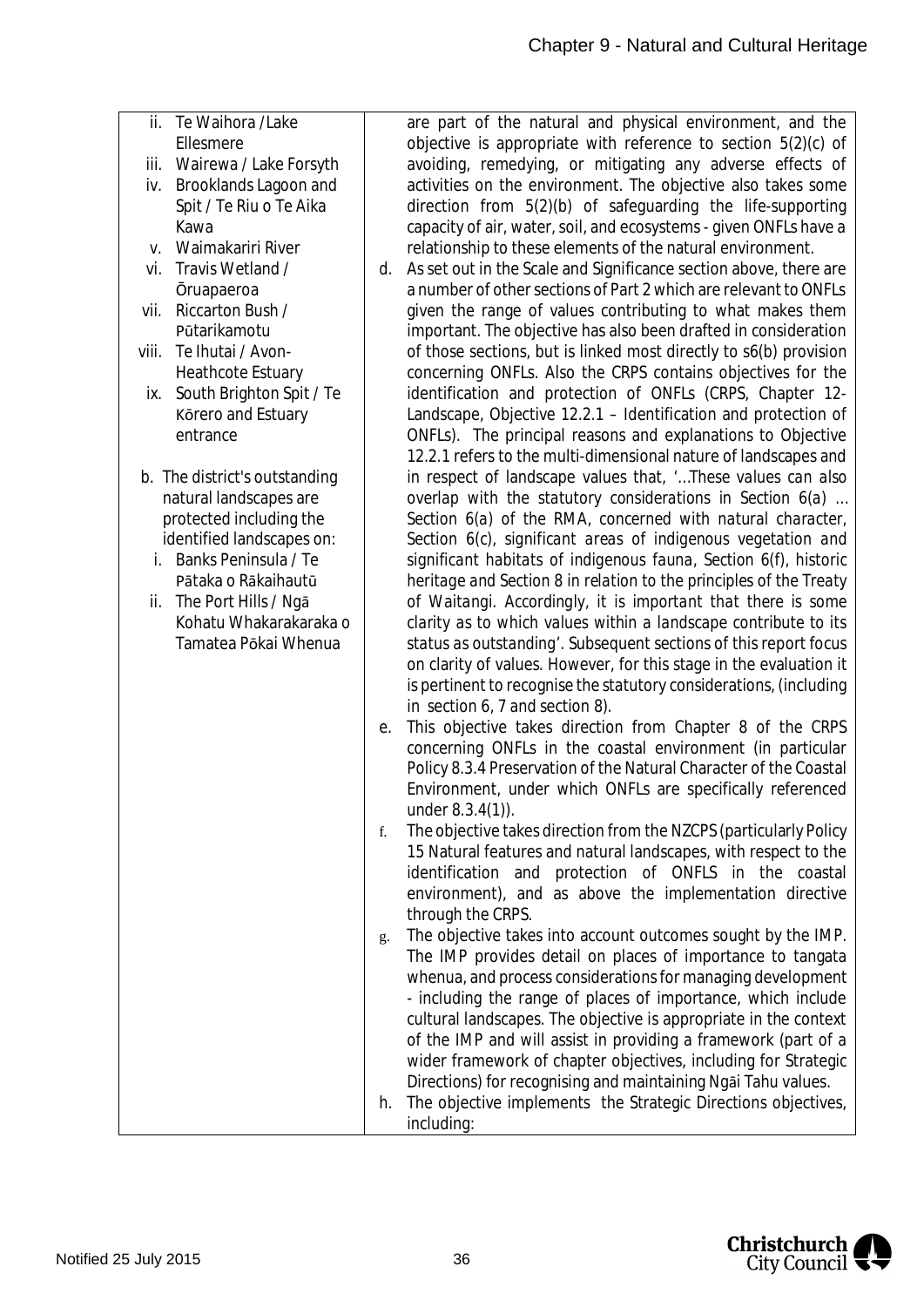| i.<br>Objective 3.3.1(c) which requires recovery activities           |
|-----------------------------------------------------------------------|
| to 'sustain the important qualities and values of the                 |
| natural environment'.                                                 |
| ii.<br>Objective 3.3.2 which requires amongst other                   |
| matters, to ' set clear objectives and policies; and                  |
| use clear and concise language'.                                      |
| Objective 3.3.9 (b)(i) which specifically addresses<br>iii.           |
| ONFL <sub>S</sub> .                                                   |
| The features and landscapes identified within the objective are<br>i. |
| derived from the landscape technical work undertaken to               |
| determine whether a landscape or landscape feature is                 |
| assessed as being outstanding. Further detail on the                  |
| methodology applied for the assessment of 'significance' and          |
| 'outstanding' is provided in Appendix 3.1 - Technical Landscape       |
| Overview Report, and in the landscape studies undertaken              |
| (refer Appendices 3.1 - 3.5 for Christchurch City and Banks           |
| Peninsula studies).                                                   |
| Consideration was given to whether alternative objectives<br>j.       |
| would more appropriately achieve the purpose of the Act. A            |
| variation for instance on an aspect of the objective, would be        |
| to not include the list of ONFLs within the objective. However,       |
| as the list is short and this level of specificity is useful to       |
| provide direction for implementation for supporting                   |
| provisions, it is appropriate in the context of this topic as there   |
| are a small number of places (due primarily to their large            |
|                                                                       |
| geographic scale). This is in contract for instance to the high       |
| number of significant historic heritage places and trees.             |
| 1. Overall Assessment of the Appropriateness of the Objective         |
| The proposed objective is considered to be the most<br>a.             |
| appropriate to achieve the purpose of the RMA.                        |
| This objective reflects the detailed higher order statutory<br>b.     |
| direction, especially with reference to the identification and        |
| protection of ONFLs being a matter of national importance             |
| (section 6(b) of the RMA). The use of the word 'protect' in the       |
| objectives is directly tied to section 6(b). It is considered         |
| appropriate to use direct application of 'protect' in this case.      |
| This is in contrast to SFLs as discussed further below.               |
| The objective takes direction from higher order documents<br>C.       |
| especially in the case of landscapes from the NZCPS and CRPS.         |
|                                                                       |
|                                                                       |

## 4.2.2 Evaluation of Proposed Objective – 9.2.1.2 Significant Features and Landscapes

| OBJECTIVE MOST APPROPRIATE WAY TO ACHIEVE THE PURPOSE OF THE RMA |                                                                                                                                          |  |
|------------------------------------------------------------------|------------------------------------------------------------------------------------------------------------------------------------------|--|
| Objective                                                        | Summary of Evaluation                                                                                                                    |  |
| 9.2.1.2 Objective - Significant<br>Features and Landscapes       | 1. Relation to Resource Management Issue                                                                                                 |  |
|                                                                  | The objective seeks the outcome of maintaining and enhancing<br>а.<br>the district's significant features and landscapes. This objective |  |

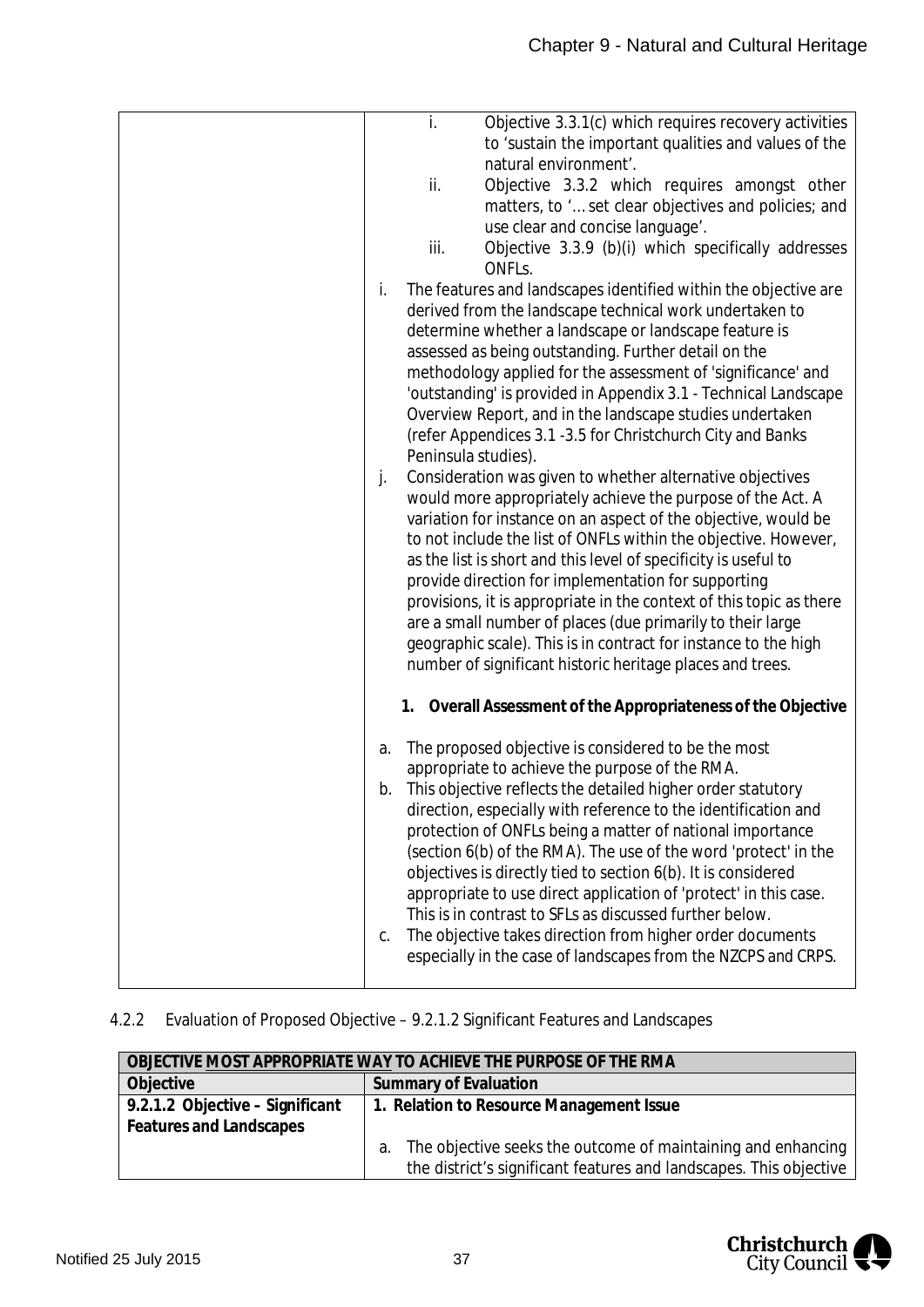| The district's significant<br>a. | is related to the landscape resource management issues 1 and          |
|----------------------------------|-----------------------------------------------------------------------|
| landscapes are                   | 2.                                                                    |
| maintained and                   | As for ONFLs, the objective provides the over-arching outcome<br>b.   |
| enhanced, including the          | for SFLs (to maintain and enhance them). Refer to Appendix 3.1        |
| following identified             | - Technical Landscape Overview Report for further detail on the       |
| features:                        | threshold at which a landscape or feature is 'significant' but not    |
| i.<br>Ōtūkaikino Creek           | 'outstanding'. These SFL have been derived from a study to            |
| ii.<br>Styx River /              | determine ONFLs, as opposed to, for instance, a study of other        |
| Pūharakekenui                    | landscapes, such as historic heritage or historic cultural            |
| iii.<br><b>Styx Mill Reserve</b> | landscapes.                                                           |
| iv.<br>West Melton /             | The objective is considered to be appropriate to meet the<br>C.       |
| Ōkakea Dry                       | purpose of the RMA, section 5, of sustainable management. As          |
| Plains                           | for ONFLs, with respect to section 5(2) this will be by assisting in  |
| Christchurch<br>V.               | providing for community, social and cultural well-being. SFLs are     |
| Coast/Te Tai o                   | similarly part of the natural and physical environment, and the       |
| Mahaanui                         | objective is appropriate with reference to section $5(2)(c)$ of       |
| Waikākāriki /<br>vi.             | avoiding, remedying, or mitigating any adverse effects on the         |
| Horseshoe Lake                   | environment.                                                          |
| Ōtākaro / Avon<br>vii.           | d. While there is no direct requirement under section 6 of the RMA    |
| River                            | to protect 'significant features and landscapes', there is a level    |
| viii.<br>Heathcote River/        | of direction from section 6 and section 7 matters, including 7(c)     |
| <b>Opāwaho</b>                   | the maintenance and enhancement of amenity values, and                |
| b. The district's significant    | section 7(f) maintenance and enhancement of the quality of the        |
| landscapes are                   | environment. As set out in the Scale and Significance section,        |
| maintained and                   | there are also overlaps with other statutory considerations in        |
| enhanced, including the          | part 2 of the RMA, including within section 6 and section 8 of        |
| identified landscapes on:        | the RMA.                                                              |
| i.<br>Banks Peninsula /          | The objective takes direction from the CRPS which has at<br>e.        |
| Te Pātaka o                      | Chapter 12- Landscape, Objective 12.2.2 has an objective of           |
| Rākaihautū                       | 'Identification and management of other landscapes - The              |
| ii.<br>The Port Hills /          | identification and management of other important landscapes           |
| Ngā Kohatu                       | that are not ONLs. Other important landscapes may include: (1)        |
| Whakarakarakao                   | natural character (2) amenity (3) historic and cultural heritage.     |
| Tamatea Pōkai                    | The principal reasons and explanations to Objective 12.2.2            |
| Whenua                           | refers to ' Natural character and / or historic cultural              |
|                                  | landscapes or historic heritage landscapes need to be identified      |
|                                  | and managed because they are matters of national importance           |
|                                  | and may warrant protection from inappropriate subdivision, use        |
|                                  | and development. It may also be appropriate that territorial          |
|                                  | authorities' district plans provide for varying degrees of amenity    |
|                                  | landscapes with associated landscape controls. These might            |
|                                  | seek, for example the protection of views or the maintenance of       |
|                                  | a particular identified matters of amenity which is important or      |
|                                  | significance for the local community.'                                |
|                                  | As for ONFLs it is important that there is clarity in why these<br>f. |
|                                  | 'other important landscapes' are significant, i.e. what are their     |
|                                  | specific qualities. The objective provides direction to the           |
|                                  | connected policies in this respect (as discussed further in the       |
|                                  | evaluation of provisions section).                                    |
|                                  | As for ONFLs the objective takes into account outcomes sought<br>g.   |
|                                  | by the IMP and is considered to be appropriate in this respect.       |

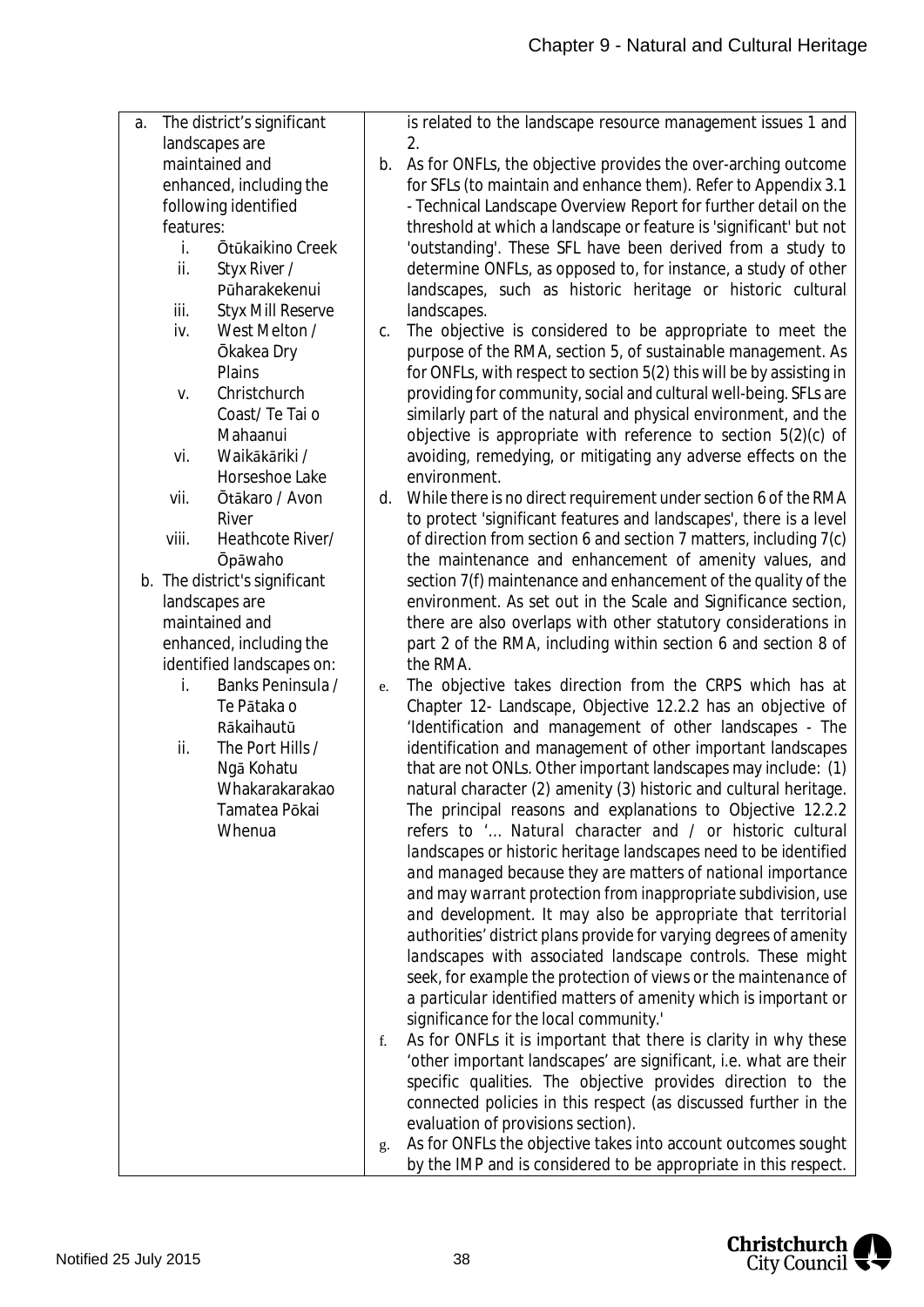| It will form part of a wider framework (with supporting<br>provisions) for recognising the maintaining Ngai Tahu values.<br>The objective will implement the amended Strategic Directions<br>h.<br>objective, including:<br>i. Objective 3.3.1(c) which requires recovery activities to 'sustain<br>the important qualities and values of the natural environment'.<br>ii. Objective 3.3.2 which requires amongst other matters, to '<br>set clear objectives and policies; and use clear and concise<br>language'.<br>iii. Objective 3.3.3, including clause (a) and (c).<br>Consideration was given to whether alternative objectives<br>i.<br>would more appropriately achieve the purpose of the Act. A<br>variation for instance on an aspect of the objective, would be to<br>not include the list of SFLs within the objective. As for ONFLs a<br>list is considered appropriate given it is short list, and it is useful<br>to provide direction for implementation for supporting<br>provisions.<br>2. Overall Assessment of the Appropriateness of the Objective                                                                                                                                                                                                                                                                                                                         |
|----------------------------------------------------------------------------------------------------------------------------------------------------------------------------------------------------------------------------------------------------------------------------------------------------------------------------------------------------------------------------------------------------------------------------------------------------------------------------------------------------------------------------------------------------------------------------------------------------------------------------------------------------------------------------------------------------------------------------------------------------------------------------------------------------------------------------------------------------------------------------------------------------------------------------------------------------------------------------------------------------------------------------------------------------------------------------------------------------------------------------------------------------------------------------------------------------------------------------------------------------------------------------------------------------------------------------------------------------------------------------------------------------|
| The proposed objective is considered to be the most<br>а.<br>appropriate to achieve the purpose of the RMA.<br>This objective takes direction from higher order documents<br>b.<br>especially with the identification and management of other<br>important landscapes provided for within the CRPS. It draws on<br>the landscape studies undertaken for the district (which include<br>assessment of a range of values associated with the natural and<br>physical environment including associated cultural values).<br>The use of the words 'maintain and enhance' is considered to be<br>C.<br>appropriate, as opposed to 'protect' for ONFLs. These are<br>important landscapes, although in general (subject to the values<br>of the particular feature or landscape) a less stringent set of<br>provisions is likely to be appropriate to manage them (to<br>maintain them). In addition they are likely to have greater<br>capacity to be able to be 'enhanced' over time due to their<br>'significant' rating (in contrast to the ONFLs).<br>Identification of features and landscapes which are not<br>d.<br>outstanding but which are still significant can help improve the<br>understanding of why these places are important, particularly<br>on a social and cultural basis and provide for their management,<br>which can be through both regulatory and non-regulatory<br>methods. |

## 4.2.3 Evaluation of Proposed Objective – 9.2.1.3 Natural Character in the Coastal Environment

| OBJECTIVE MOST APPROPRIATE WAY TO ACHIEVE THE PURPOSE OF THE RMA |                                          |  |  |
|------------------------------------------------------------------|------------------------------------------|--|--|
| Objective                                                        | Summary of Evaluation                    |  |  |
| Objective 9.2.1.3 - Natural                                      | 1. Relation to Resource Management Issue |  |  |
| Character in the Coastal                                         |                                          |  |  |
| Environment                                                      |                                          |  |  |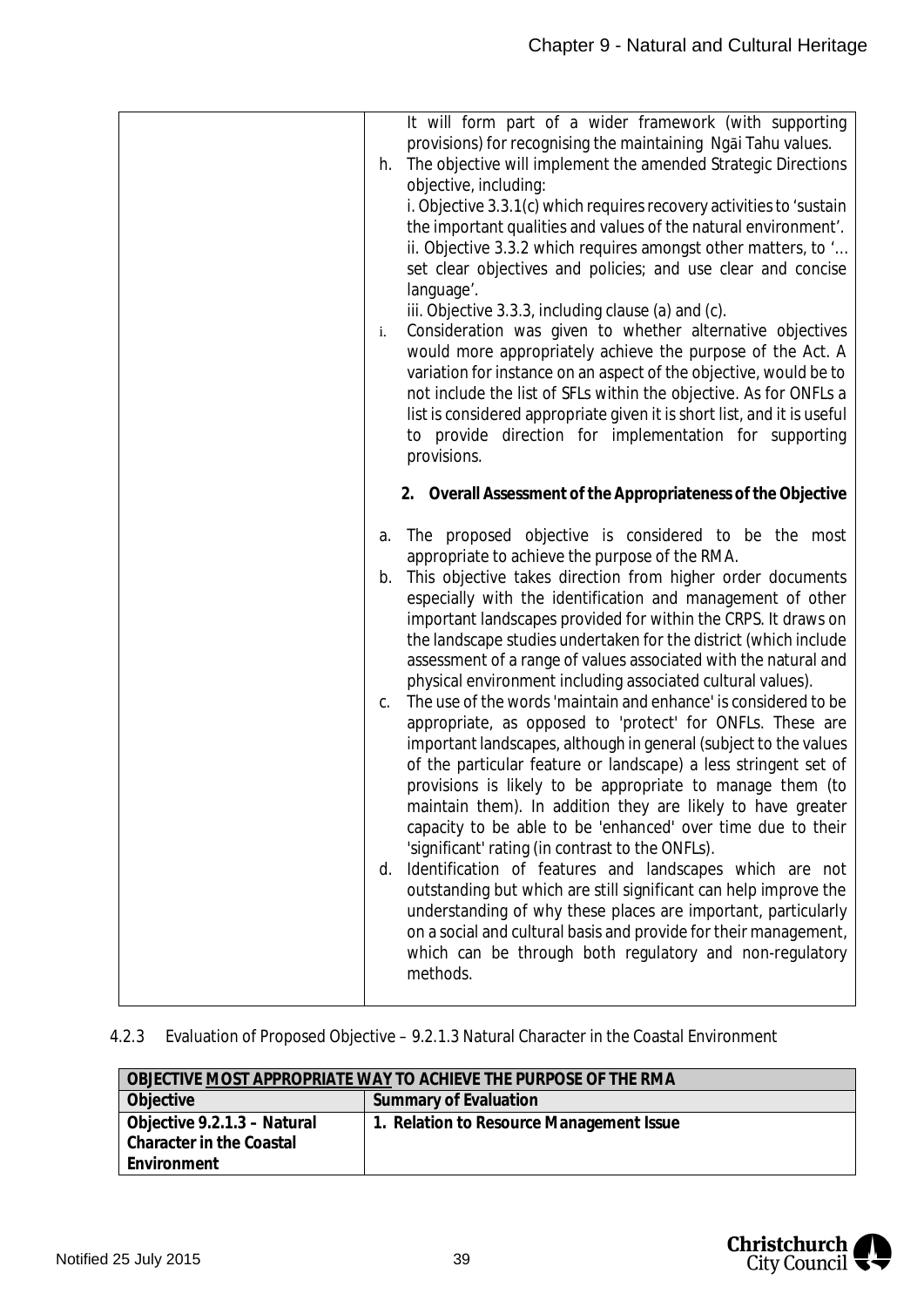|                                     | a. | The objective seeks the outcome of preserving the district's                                          |
|-------------------------------------|----|-------------------------------------------------------------------------------------------------------|
| Natural character in the district's |    | natural character in the coastal environment. This objective is                                       |
| coastal environment is              |    | related to the landscape resource management issue 3.                                                 |
| preserved.                          | b. | The objective provides the over-arching outcomes for this                                             |
|                                     |    | chapter to preserve natural character in the coastal                                                  |
|                                     |    | environment, a matter of national importance (section 6(a) of                                         |
|                                     |    | the RMA).                                                                                             |
|                                     | C. | The objective is considered to be appropriate to meet the                                             |
|                                     |    | purpose of the RMA, section 5, of sustainable management and                                          |
|                                     |    | with respect to 5(2). The objective is appropriate with respect to                                    |
|                                     |    | section 5(2)(c) of avoiding, remedying, or mitigating any adverse                                     |
|                                     |    | effects of activities on the environment. The objective also takes                                    |
|                                     |    | some direction from section 5(2)(b).<br>d. The NZCPS directs identification and management of natural |
|                                     |    | character in the coastal environment. The proposed objective is                                       |
|                                     |    | considered appropriate in respect of direction from the NZCPS,                                        |
|                                     |    | especially Policy 13 - Preservation of Natural Character. Chapter                                     |
|                                     |    | 8 of the CRPS includes recognition of the importance of natural                                       |
|                                     |    | character in the coastal environment including Objective 8.2.4 -                                      |
|                                     |    | Preservation, protection and enhancement of the coastal                                               |
|                                     |    | environment, and a specific Policy 8.3.4 - Preservation of the                                        |
|                                     |    | natural character of the coastal environment. The proposed                                            |
|                                     |    | objective is appropriate with respect to the NZCPS and CRPS.                                          |
|                                     | е. | The objective will implement the amended Strategic Directions                                         |
|                                     |    | objective, including:                                                                                 |
|                                     |    | i. Objective 3.3.1(c) which requires recovery activities to                                           |
|                                     |    | 'sustain the important qualities and values of the natural                                            |
|                                     |    | environment'.                                                                                         |
|                                     |    | ii. Objective 3.3.2 which requires amongst other matters, to '                                        |
|                                     |    | set clear objectives and policies; and use clear and concise                                          |
|                                     |    | language'.<br>iii. Objective 3.3.9 (b)(ii) which specifically addresses natural                       |
|                                     |    | character.                                                                                            |
|                                     | f. | Consideration was given to whether alternative objectives                                             |
|                                     |    | would more appropriately achieve the purpose of the Act. A                                            |
|                                     |    | variation for instance on an aspect of the objective, would be to                                     |
|                                     |    | include the list of areas of natural character within the objective.                                  |
|                                     |    | However, the areas are not as easily translated into a list and are                                   |
|                                     |    | considered to be better addressed at the policy level (on a                                           |
|                                     |    | coastal geographical area basis). Further detail on identification                                    |
|                                     |    | and management of the different levels of natural character                                           |
|                                     |    | (such as outstanding compared to at least high, corresponding                                         |
|                                     |    | to the provisions of NZCPS) is also provided in the proposed                                          |
|                                     |    | provisions of Chapter 9 <sup>21</sup> .                                                               |
|                                     |    | 2. Overall Assessment of the Appropriateness of the Objective                                         |
|                                     | а. | The proposed objective is considered to be the most                                                   |
|                                     |    | appropriate to achieve the purpose of the RMA.                                                        |
|                                     |    |                                                                                                       |

<span id="page-40-0"></span><sup>21</sup> Policy 13, NZCPS provides for identification and management corresponding to whether areas in the coastal environment are outstanding, or at least high natural character.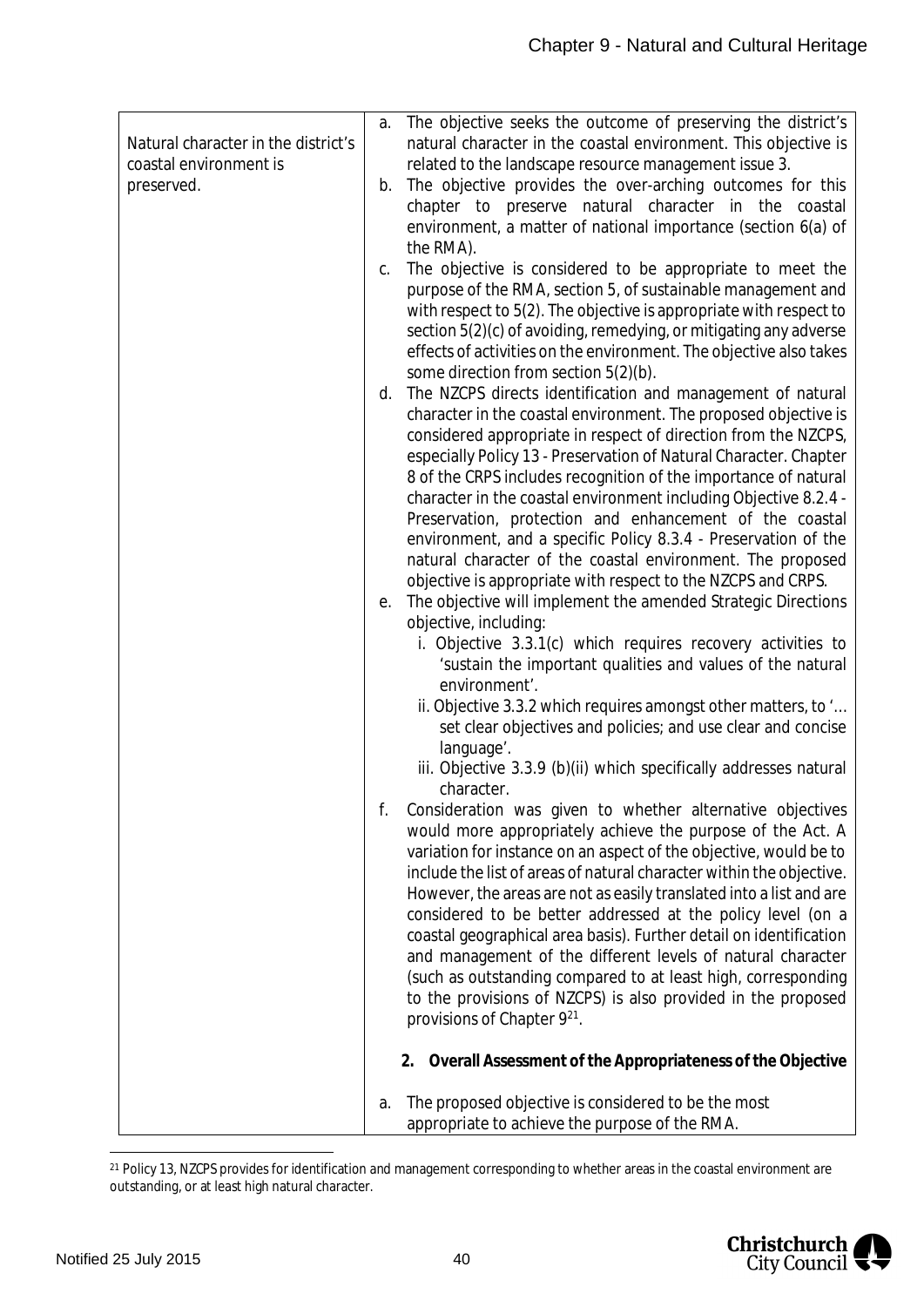| This objective reflects the detailed higher order statutory<br>b. |
|-------------------------------------------------------------------|
| direction, especially with respect to natural character in the    |
| coastal environment being a matter of national importance         |
| (section 6(a) of the RMA).                                        |
| It takes direction from higher order documents, especially in     |
| the case of landscapes from the NZCPS and the CRPS. The use       |
| of the word 'preserve' within the objective is directly linked to |
| section 6(a) as well as the NZCPS and CRPS and is considered      |
| necessary and appropriate at the district level and with respect  |
| to the range in levels of significance for natural character      |
| (including outstanding and at least high) for which supporting    |
| policy direction and rules are provided.                          |

## **3.3 Evaluation of Proposed Objective – Historic Heritage**

| OBJECTIVE MOST APPROPRIATE WAY TO ACHIEVE THE PURPOSE OF THE RMA                                                                          |                                                                                                                                                                                                                                                                                                                                                                                                                                                                                                                                                                                                                                                                                                    |  |  |
|-------------------------------------------------------------------------------------------------------------------------------------------|----------------------------------------------------------------------------------------------------------------------------------------------------------------------------------------------------------------------------------------------------------------------------------------------------------------------------------------------------------------------------------------------------------------------------------------------------------------------------------------------------------------------------------------------------------------------------------------------------------------------------------------------------------------------------------------------------|--|--|
| Objective                                                                                                                                 | Summary of Evaluation                                                                                                                                                                                                                                                                                                                                                                                                                                                                                                                                                                                                                                                                              |  |  |
| Objective 9.31                                                                                                                            | 1. Relation to Resource Management Issue                                                                                                                                                                                                                                                                                                                                                                                                                                                                                                                                                                                                                                                           |  |  |
| Historic heritage is maintained<br>recognising<br>the<br>important<br>contribution it makes to the<br>district's distinctive<br>character | Objective 9.3.1 seeks the outcome of maintaining historic<br>a.<br>heritage. This objective is related to all of the historic heritage<br>resource management issues 1 -3.                                                                                                                                                                                                                                                                                                                                                                                                                                                                                                                         |  |  |
| and identity,<br>role<br>and<br>in<br>recovery.                                                                                           | The objective provides the over-arching, outcome for this<br>b.<br>Chapter to maintain historic heritage which falls within the<br>definition in the RMA, and which is a matter of national<br>importance under s6(f).                                                                                                                                                                                                                                                                                                                                                                                                                                                                             |  |  |
|                                                                                                                                           | The use of 'maintained' is appropriate in an objective context as<br>C.<br>it encompasses both retention (including the process of<br>identification) and management through regulatory and non-<br>regulatory methods. The objective is considered to be<br>appropriate to meet the purpose the RMA (s5) by assisting in<br>providing for community, social, economic and cultural well-<br>being. Historic heritage is part of the natural and physical<br>environment, and the objective is appropriate with reference to<br>section 5(2)(c), avoiding, remedying, or mitigating any adverse<br>effects of the activities on the environment.                                                   |  |  |
|                                                                                                                                           | d. As set out in the scale and significance section above, the CRPS<br>contains objectives and policies for the identification and<br>protection of significant historic heritage (CRPS, Chapter 13,<br>Objective 13.2.1). This includes working with Ngai Tahu to<br>identify items, places or areas of historic heritage significance to<br>them (CRPS, Chapter 13 Policy 13.3.1). It further sets out to have<br>" regard to any relevant entry in the Historic Places Register in<br>the process of identifying and assessment the historic resource"<br>(Policy 13.3.1 (3)). Of particular relevance is that under this<br>policy, and Policy 13.3.3, historic cultural and historic heritage |  |  |

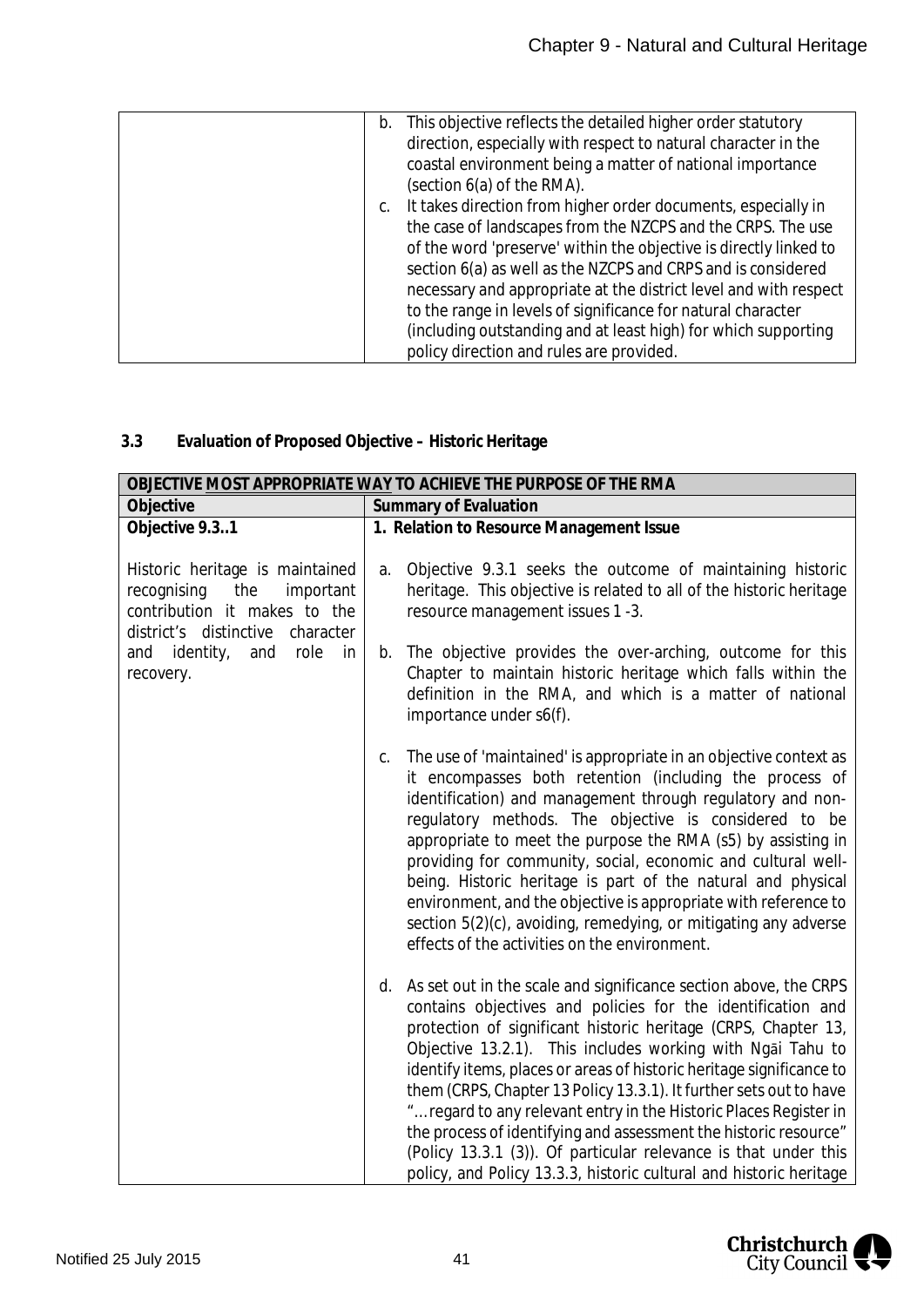| е. | landscapes there is a breadth of significant historic heritage<br>required to be recognised and provided for. The proposed<br>historic heritage objective is intended to provide direction at the<br>policy and rules level for the identification and management of<br>a wide range of historic heritage.<br>The proposed objective is appropriate in the context of the<br>NZCPS, which recognises the importance of, and management<br>of historic heritage resource in the coastal environment, this<br>includes the policy specifically addressing historic heritage<br>(Policy 17 – Historic heritage identification and protection). The<br>proposed objective implements the NZCPS, as it enables a wide<br>range of historic heritage to be identified. |
|----|------------------------------------------------------------------------------------------------------------------------------------------------------------------------------------------------------------------------------------------------------------------------------------------------------------------------------------------------------------------------------------------------------------------------------------------------------------------------------------------------------------------------------------------------------------------------------------------------------------------------------------------------------------------------------------------------------------------------------------------------------------------|
| f. | The objective takes into account the outcomes sought by the<br>CCRP, the LURP and the IMP. The IMP provides detail on places<br>of importance to tangata whenua, and process considerations<br>for managing development - including the range of places of<br>importance, including cultural landscapes. The objective is<br>appropriate in the context of the IMP and will provide a<br>framework (along with other Chapter objectives and Strategic<br>Directions objectives to maintaining Ngai Tahu values).                                                                                                                                                                                                                                                 |
| g. | The proposed objective implements Strategic Directions<br>Objective 3.3.2 (Objective - Clarity of language and efficiency).<br>It is appropriate to have a tailored objective to historic heritage,<br>including to directly refer to 'historic heritage' contained within<br>Chapter 9. It takes direction from the Strategic Directions<br>Objective 3.3.9 in particular clause (c). The objective takes<br>direction from Objective 3.3.3 Ngai Tahu Manawhenua.                                                                                                                                                                                                                                                                                               |
| h. | The objective does not detail the full range of historic heritage<br>to be maintained. This is provided for within the provisions and<br>is considered appropriate for historic heritage, given the breath<br>of historic heritage and the high number of places (refer to the<br>schedules for significant historic heritage places and for silent<br>file areas). The policies and supporting rules, and associated<br>Schedules provide for further differentiation and directions<br>concerning the classification of significance for heritage items<br>and settings.                                                                                                                                                                                       |
| i. | Consideration was given to including an additional objective,<br>specifically concerning historic heritage and role of maintaining<br>it in a recovery context. It is not considered necessary to have<br>an additional objective on this matter, particularly given the<br>overall emphasis in the Strategic Directions objective on<br>recovery. Moreover, this detail can be more directly and<br>appropriately implemented at the level of the policies and rules.                                                                                                                                                                                                                                                                                           |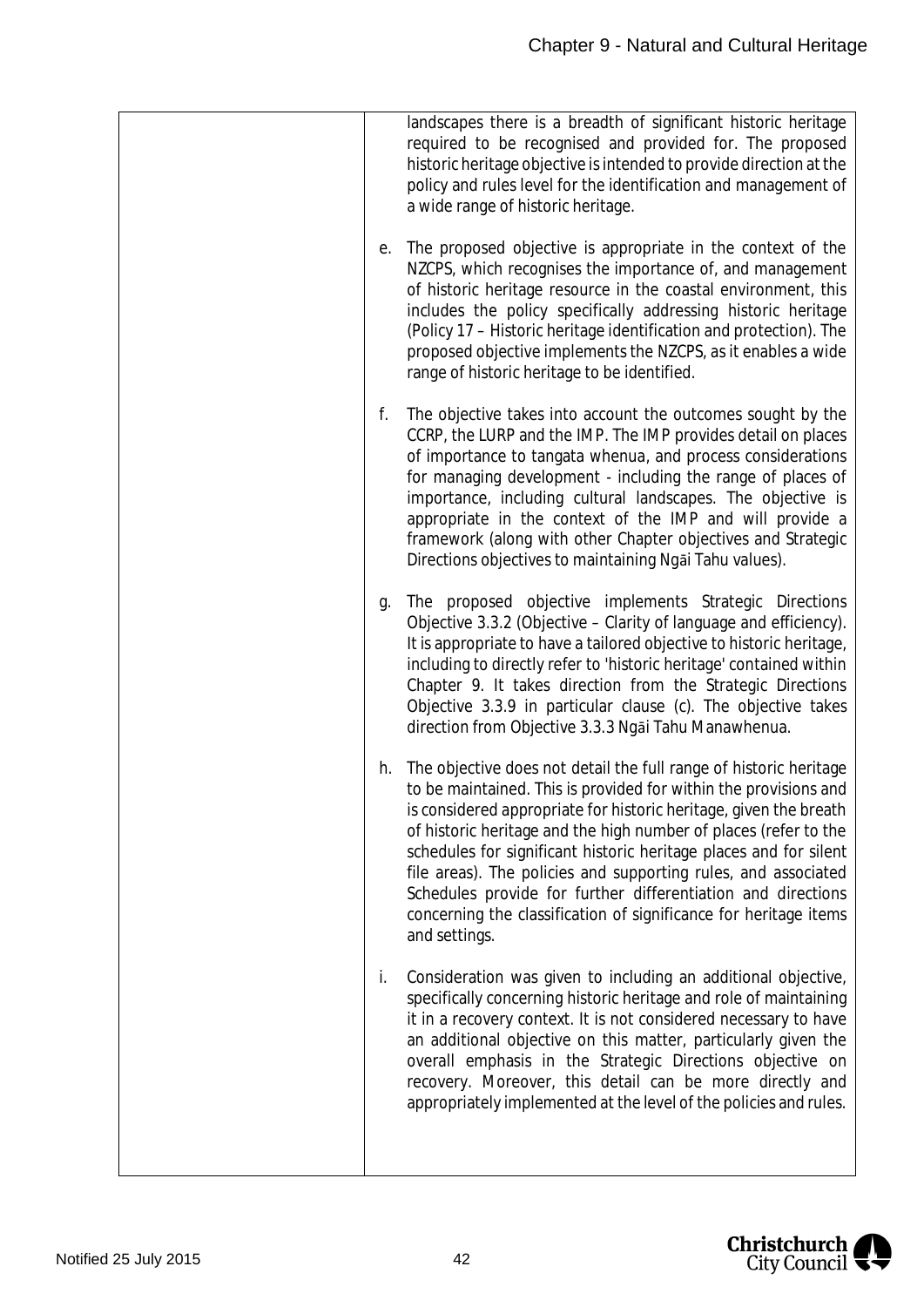| 3. | Overall Assessment of the Appropriateness of the Objective                                                                                                                                                                                                                                                                            |
|----|---------------------------------------------------------------------------------------------------------------------------------------------------------------------------------------------------------------------------------------------------------------------------------------------------------------------------------------|
| а. | Given the requirements in higher order documents pertaining<br>to historic heritage and S6(f) RMA, there is a need for an<br>objective(s) that clearly concerns the topic of historic heritage.<br>Given the direction in higher order statutory documents there is<br>little option to consider approaches that differ substantially |
| b. | from that proposed.<br>The objective meets the requirements of the Act. It is the most<br>appropriate in terms of achieving the purpose of sustainable<br>management of the RMA.                                                                                                                                                      |

# **3.4 Evaluation of Proposed Objective – Trees**

|                                    | OBJECTIVE MOST APPROPRIATE WAY TO ACHIEVE THE PURPOSE OF THE RMA                                                      |
|------------------------------------|-----------------------------------------------------------------------------------------------------------------------|
| Objective                          | Summary of Evaluation                                                                                                 |
| 9.4.1 Objective - Trees            | 1. Relation to Resource Management Issue                                                                              |
|                                    | a. This objective is directly related to the removal and maintenance                                                  |
| Maintain and enhance the           | of significant trees.                                                                                                 |
| contribution of significant trees, | b. The objective reflects the strategic context and purpose of the                                                    |
| and trees in the road corridors,   | RMA, and other higher order documents including                                                                       |
| parks, reserves and public open    | Section 5 of the RMA which relates to sustainable<br>i.                                                               |
| space, including in relation to:   | management of resources, cultural well-being, and the                                                                 |
| landscape character and<br>a.      | life-supporting capacity of air, water and soil;                                                                      |
| amenity;                           | ii.<br>Section 6(e) of the RMA which relates to the relationship                                                      |
| cultural values;<br>b.             | of Maori to taonga, including trees used for food, art and                                                            |
| purification of air and<br>C.      | medicine;                                                                                                             |
| rainwater;                         | iii.<br>Section 7(c) of the RMA requires that the Council shall                                                       |
| releasing oxygen and<br>d.         | have particular regard to achieving the sustainable                                                                   |
| storing carbon;                    | management of natural and physical resources. This                                                                    |
| cooling of the built<br>е.         | objective provides for the protection and enhancement                                                                 |
| environment and                    | of the city's significant trees which are noted as                                                                    |
| waterways;                         | contributing significantly to the city's character and                                                                |
| f.<br>stormwater and erosion       | amenity.                                                                                                              |
| management;                        | iv.<br>Section 7(f) of the RMA requires Council to have                                                               |
| biodiversity protection<br>g.      | particular regard to the maintenance and enhancement                                                                  |
| and enhancement.                   | of the quality of the environment. Significant trees                                                                  |
|                                    | contribute to the quality of the urban environment.                                                                   |
|                                    | Section 31 (1)(b)(iii) requires that the Council maintain<br>V.                                                       |
|                                    | biological diversity. Although not all significant trees                                                              |
|                                    | are indigenous, the objective assists in the                                                                          |
|                                    | maintenance of biological diversity.                                                                                  |
|                                    | Is not inconsistent with the LURP or the Recovery<br>vi.                                                              |
|                                    | Strategy.                                                                                                             |
|                                    | The objective implements the amended Strategic Directions<br>C.                                                       |
|                                    | Objectives, including:                                                                                                |
|                                    | 3.3.1(c) which requires recovery activities to 'sustain the<br>i.<br>important qualities and values of the<br>natural |
|                                    |                                                                                                                       |
|                                    | environment';                                                                                                         |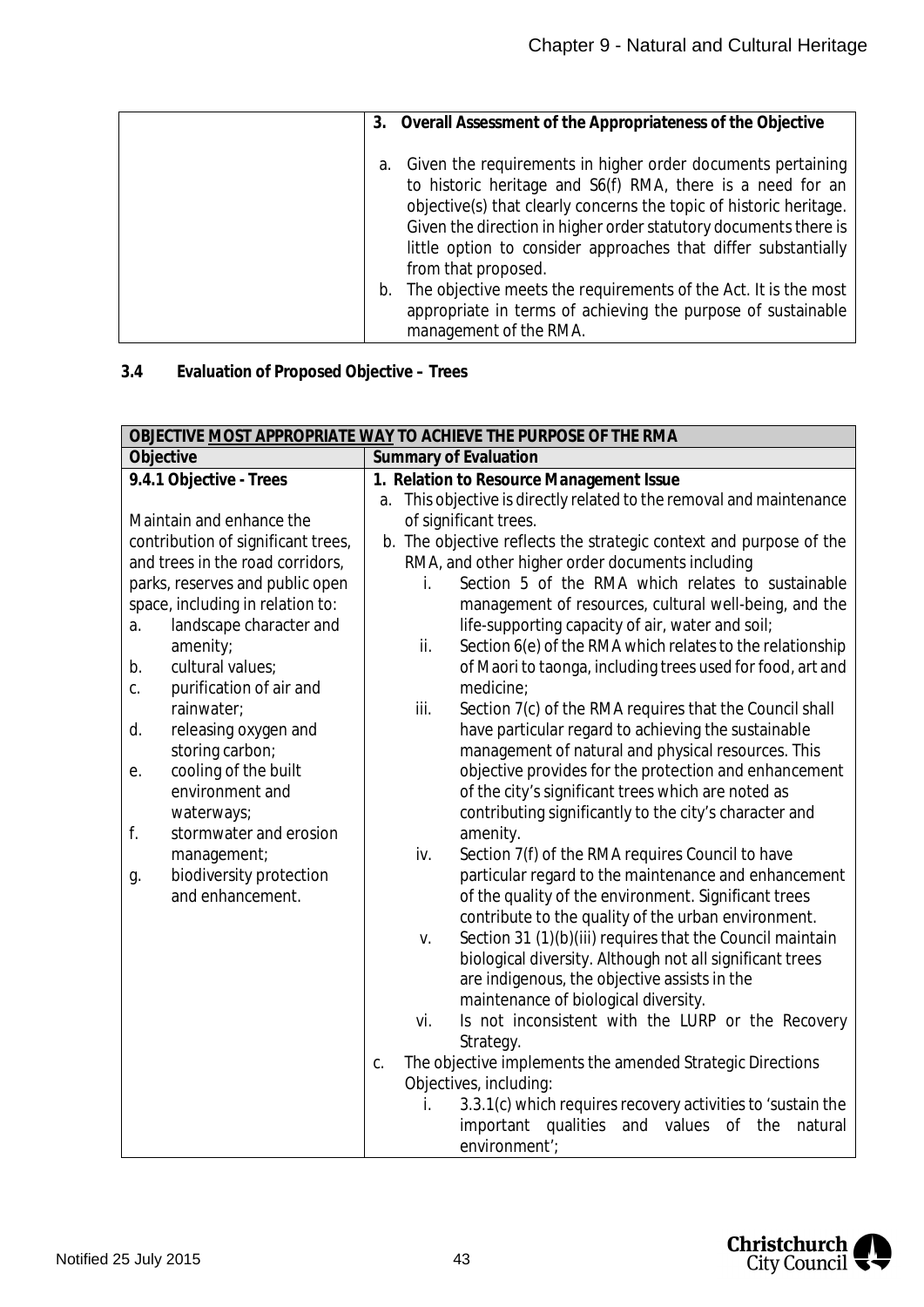| $\overline{\mathsf{ii}}$ .<br>3.3.2 which requires the district plan to minimise costs,<br>rules and reliance on consent processes, requirements<br>for notification and written approval; and to set clear<br>objectives and policies; and use clear concise language;<br>3.3.7(a) and (b) which require a high quality urban<br>iii.<br>environment;<br>The objective is not inconsistent with the LURP, the CCRP and<br>d.<br>takes into account the outcomes sought by the IMP.                                                                                                               |
|---------------------------------------------------------------------------------------------------------------------------------------------------------------------------------------------------------------------------------------------------------------------------------------------------------------------------------------------------------------------------------------------------------------------------------------------------------------------------------------------------------------------------------------------------------------------------------------------------|
| Given the direction provided by the documents above, there<br>е.<br>is little option to consider approaches that differ substantially<br>from that proposed.                                                                                                                                                                                                                                                                                                                                                                                                                                      |
| f.<br>The Order in Council is very similar to Strategic Direction<br>Objective 3.3.2, in that it requires the district plan to minimise<br>costs, rules and reliance on consent processes, requirements<br>for notification and written approval; and to set clear<br>objectives and policies; and use clear concise language.                                                                                                                                                                                                                                                                    |
| Overall Assessment of the Appropriateness of the Objective                                                                                                                                                                                                                                                                                                                                                                                                                                                                                                                                        |
| Consideration was given as to whether alternative objectives<br>a.<br>would more appropriately achieve the purpose of the Act,<br>taking into account circumstances of the district and also the<br>statutory direction provided in the RMA and the CRPS. Having<br>determined that a policy framework is necessary, the question<br>then is more about what the Council has to or wishes to<br>achieve - i.e. what is the Council's objective.                                                                                                                                                   |
| Consideration was given to the following options:<br>b.<br>an objective which directs the protection of significant<br>İ.<br>private and significant public trees;<br>an objective which directs the protection of significant<br>ii.<br>private trees;<br>an objective which directs the protection of significant<br>iii.<br>private trees and trees in parks, open spaces and                                                                                                                                                                                                                  |
| streets (either all of those meeting criteria).<br>The Council has predominately focused the assessment of<br>C.<br>significant trees (i.e. for inclusion on a schedule) on privately<br>owned trees and has also recognised the significance of trees<br>in for instance streets and open spaces (in public ownership) It<br>recognises that these trees will include some that are<br>significant, and also that they provide material environmental<br>services. They also contribute to the garden city aspect of<br>Christchurch and add significantly to amenity in Cooptown and<br>Akaroa. |
| On this basis, the Council has identified (iii) above as the<br>d.                                                                                                                                                                                                                                                                                                                                                                                                                                                                                                                                |
| preferred objective.<br>In particular, the objective will enable the sustainable<br>е.<br>management of resources by directing the maintenance and<br>enhancement significant and public trees. It enables section<br>$6(e)$ , $7(c)$ and $7(f)$ in the same manner.                                                                                                                                                                                                                                                                                                                              |

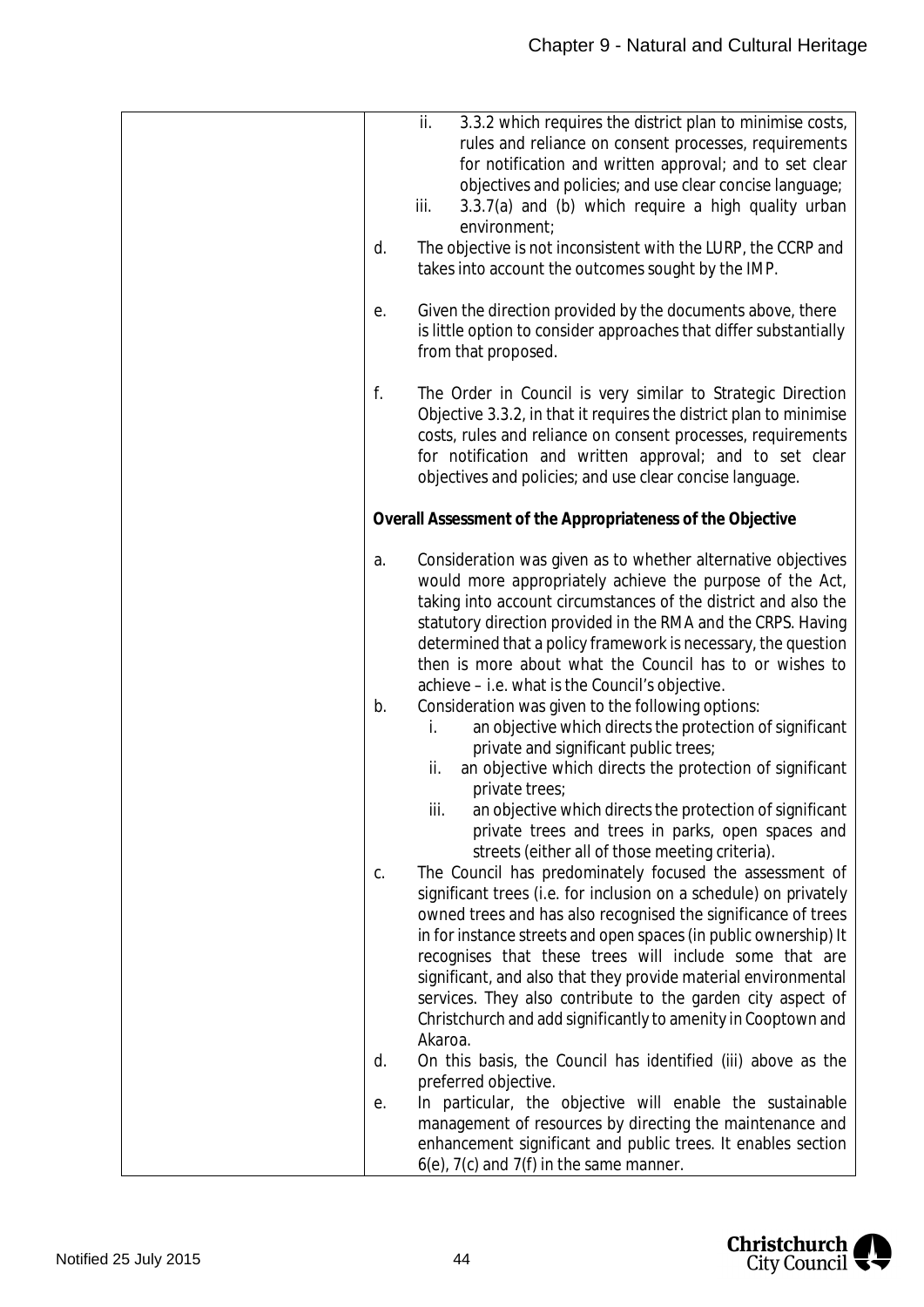| f. | In relation to the Order in Council and the decision on the<br>Strategic Directions Chapter, the objective is considered                                                                                            |
|----|---------------------------------------------------------------------------------------------------------------------------------------------------------------------------------------------------------------------|
|    | appropriate, specifically:                                                                                                                                                                                          |
| a. | Objective 3.3.1(c) which seeks to sustain the important<br>qualities and values of the natural environment during<br>recovery;                                                                                      |
| b. | Objective $3.3.9(a)$ and $3.3.9(c)$ in that Objective 9.1.1<br>enables management as sought by in these clauses.                                                                                                    |
| C. | The Order in Council at 3.3.2 in that Objective 9.1.1 is<br>clear, concise and does not seek a consenting regime<br>which is inconsistent with the Order in Council, given the<br>statutory context outlined above. |

## **4 EVALUATION OF PROPOSED POLICIES, RULES AND METHODS**

Section 32 (1)(b) of the RMA requires an evaluation of whether the provisions are the most appropriate way to achieve the objectives by identifying other reasonable practicable options, assessing the efficiency and effectiveness of the provisions in achieving the objectives, and summarising the reasons for deciding on the provisions.

The assessment must identify and assess the benefits and costs of environmental, economic, social and cultural effects that are anticipated from the implementation of the provisions, including opportunities for economic growth and employment. The assessment must, if practicable, quantify the benefits and costs and assess the risk of acting or not acting if there is uncertain or insufficient information available about the subject matter. Wherever practicable cost information is provided for instance with respect to the costs for replacing trees, and information provided on the costs of resource consent processing heritage applications.

A report prepared by Market Economics titled 'The Economics of Natural and Cultural Heritage Assets: Recommendations for Policy development' is attached at Appendix 10. This report is relevant to the four broad topic areas. It informs this stage of the Section 32 evaluation and provides recommendations for further work. The report provides detail on the economic attributes of heritage assets and on the values of heritage, including who accrues the benefits and costs. It provides overall commentary and recommendations at a broad level and including per topic area. As part of the overall recommendations it finds a combination of complementary tools are recommended to achieve natural and historic heritage outcomes through the district plan (refer page 4). This includes both regulatory and non-regulatory tools (methods), and this is discussed in the evaluation section below.

**4.1 Summary of Policy Options**

This section outlines the proposed changes, key alternatives considered, evaluates costs and benefits, including the effectiveness and efficiency of the changes proposed. Either within each topic table below of prior to it a summary of key alternatives considered is provided.

**4.2 Evaluation of Proposed Provisions – Indigenous Biodiversity and Ecosystems**

| PROVISIONS (POLICY, RULE, METHOD) MOST APPROPRIATE WAY TO ACHIEVE THE OBJECTIVES  |                              |  |  |
|-----------------------------------------------------------------------------------|------------------------------|--|--|
| Relevant objectives:<br>9.1.1.1 Objective: Indigenous biodiversity and ecosystems |                              |  |  |
| Provision(s) most appropriate                                                     | Effectiveness and Efficiency |  |  |
|                                                                                   |                              |  |  |

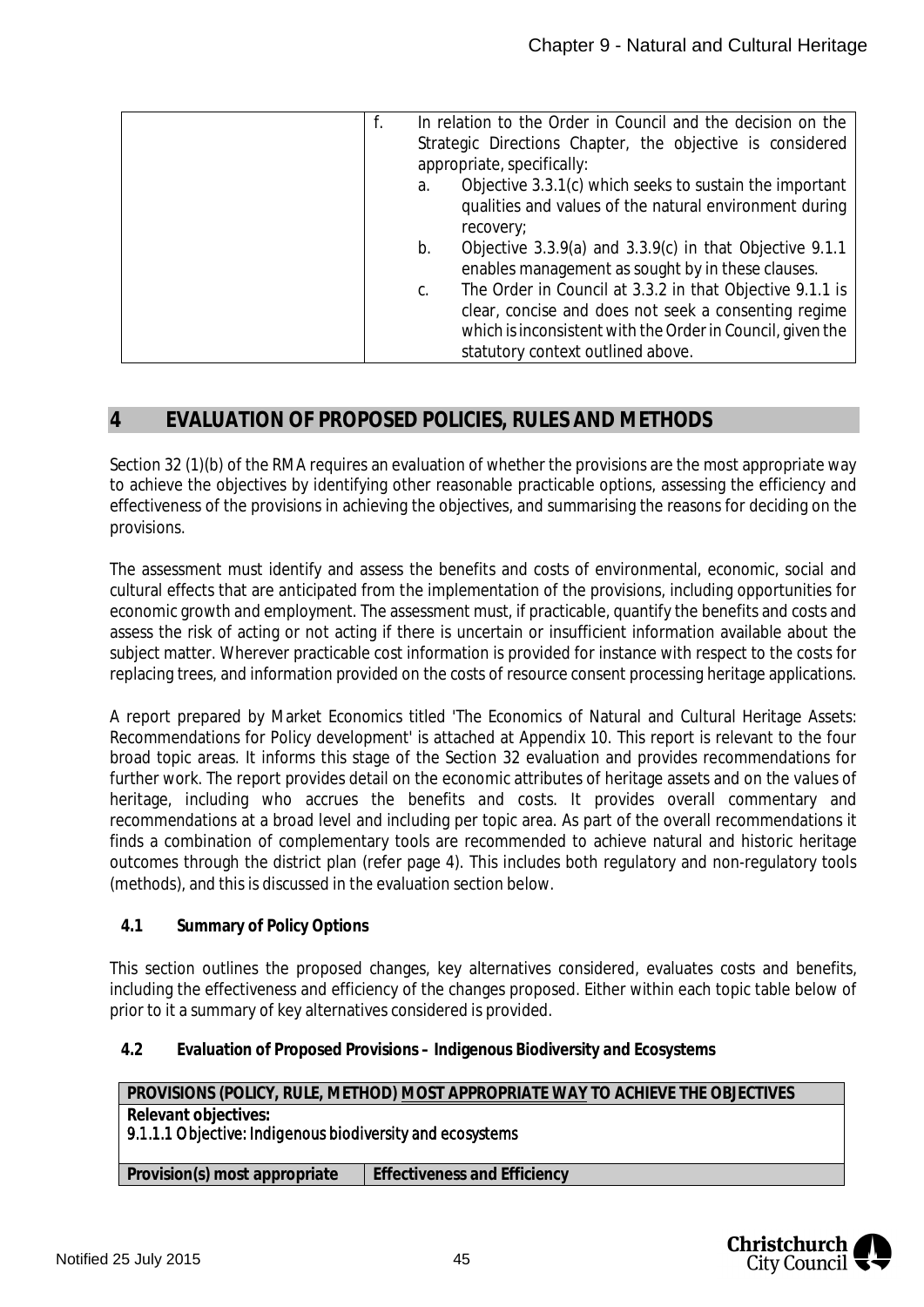| 9.1.1.1.1 Policy: Identification of   | Effectiveness<br>$1_{\cdot}$                                                                                           |
|---------------------------------------|------------------------------------------------------------------------------------------------------------------------|
| ecological significance               | The proposed policies clearly set out the way the objective<br>a.                                                      |
|                                       | will be achieved. They set out how areas of significant                                                                |
| 9.1.1.1.2 Policy: Land                | indigenous vegetation and significant habitats of                                                                      |
| management                            | indigenous fauna will be identified and protected. As this                                                             |
|                                       | is a very directive objective (and is so because of the clear                                                          |
| 9.1.1.1.3 Policy: Cultural            | direction from higher order documents), there is little room                                                           |
| Heritage and customary rights         | for ambiguity in developing policies to achieve this                                                                   |
|                                       | objective.                                                                                                             |
| 9.1.1.1.4 Policy: Incentives and      | The policies, therefore, closely reflect the requirements of<br>b.                                                     |
| assistance to maintain and            | higher order documents. In this way they are very effective                                                            |
| enhance indigenous biodiversity       | in achieving the objective and indeed there is limited other                                                           |
|                                       | options for giving effect to Chapter 9 CRPS and associated                                                             |
| 9.1.1.1.5 Policy: Offsetting          | Appendix 3.                                                                                                            |
|                                       | A policy has been provided for consideration of biodiversity<br>C.                                                     |
| Rule 9.1.2.2.1 Permitted              | offsets as a possible method for dealing with residual                                                                 |
| Activities - Indigenous               | adverse effects on significant values that are capable of                                                              |
| biodiversity and ecosystems           | being offset. This, again, is in line with higher order<br>documents (CRPS).                                           |
| Rule 9.1.2.2.3 Restricted             | The method of identification of Sites of Ecological<br>d.                                                              |
| <b>Discretionary Activities</b>       | Significance by using an overlay (layered over the                                                                     |
|                                       | underlying land zoning) is considered effective in                                                                     |
| Rule 9.1.2.2.4 Discretionary          | recognising that the values of areas of significant                                                                    |
| Activities                            | indigenous vegetation and significant habitats of                                                                      |
|                                       | indigenous fauna are not related to cadastral boundaries or                                                            |
| Rule 9.1.2.2.5 Non-complying          | zone boundaries but are defined according to the criteria                                                              |
| Activities                            | This overlay method is well<br>for being significant.                                                                  |
|                                       | established throughout New Zealand as an effective                                                                     |
|                                       | method of identifying areas of particular special value.                                                               |
| 9.1.3 Matters of Discretion           | In addition to Sites of Ecological Significance, the proposed<br>е.                                                    |
|                                       | provisions seek to protect 'other indigenous vegetation', as                                                           |
| Relevant definitions, including       | required by the CRPS (at Policy 9.3.1 (Method 3). This is to                                                           |
| the following key definitions:        | ensure that areas of indigenous vegetation not surveyed by                                                             |
| Indigenous vegetation                 | the Council are protected. To do this, the provisions add to                                                           |
| Indigenous biodiversity               | the existing definition of significant indigenous vegetation                                                           |
| Indigenous vegetation                 | taken from the operative BPDP, rather than using the CRPS                                                              |
| clearance                             | criteria used to determine significance. The addition is<br>required because the definition did not include the former |
|                                       | Christchurch City area. The addition requires that activities                                                          |
|                                       | involving the clearance or more than minor pruning of all                                                              |
|                                       | naturally occurring indigenous vegetation on the low plains                                                            |
| Appendix 9.1.5.1 Schedule of          | would require consent to reflect the rarity of remnant                                                                 |
| Sites of Ecological Significance      | indigenous vegetation and the inclusion of rarity in the                                                               |
| Appendix 9.1.5.2 Schedule             | criteria at Appendix 3 of the CRPS. In other words, the                                                                |
| reference map - Sites of              | Council considers that all naturally occurring indigenous                                                              |
| <b>Ecological Significance</b>        | vegetation on the low plains is significant due to its rarity.                                                         |
| (Christchurch City)                   | The Council has elected to use this definition by integrating                                                          |
| Appendix 9.1.5.3 Schedule             | it into the rules to minimise consenting (outside the low                                                              |
| reference map - Sites of              | plains) requirements. It does this by identifying particular                                                           |
| <b>Ecological Significance (Banks</b> | indigenous vegetation types, some with thresholds, as a                                                                |
| Peninsula)                            | starting point rather than a broader definition of any                                                                 |

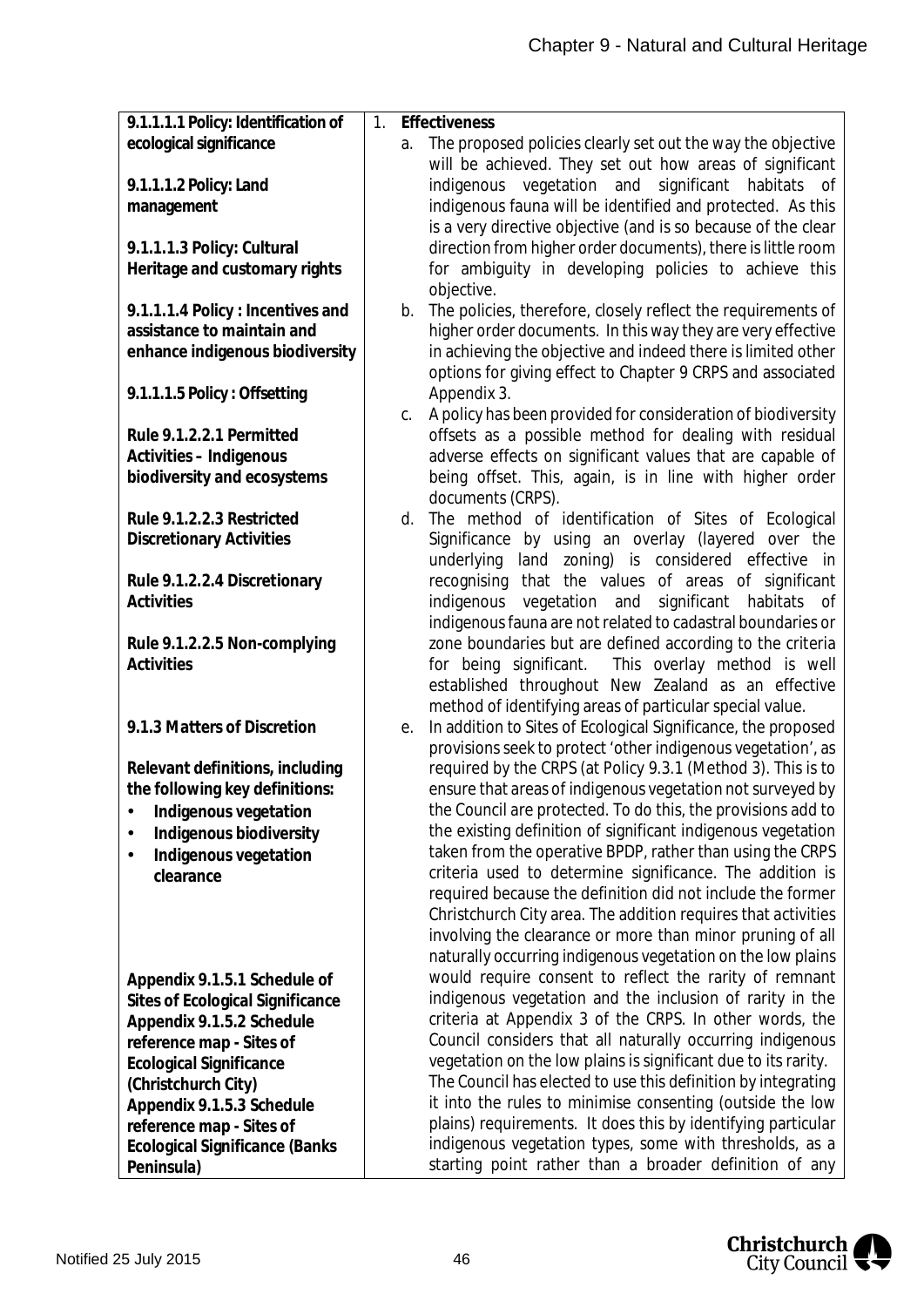| Appendix 9.1.5.4 Ecological      | indigenous vegetation. Combined with permitted day-to-             |
|----------------------------------|--------------------------------------------------------------------|
|                                  |                                                                    |
| <b>Districts Map</b>             | day land management activities, this provides clarity to           |
|                                  | landowners and plan users. Clearance of these specified            |
| Planning Maps - notation of      | vegetation types triggers a resource consent where                 |
| Sites of ecological significance | ecological significance of a development can be assessed           |
|                                  | along with ecological significance as directed by the CRPS.        |
|                                  | The rules as a package are considered effective in managing<br>f.  |
|                                  | the clearance of indigenous vegetation that could cause            |
|                                  | adverse effects on the values that make these areas                |
|                                  | significant. The rules have been developed from an                 |
|                                  | understanding of the values and the potential threats to           |
|                                  | those values, informed by the work undertaken by                   |
|                                  | ecologists. The rules have been designed to enable day-to-         |
|                                  | day land management activities and other activities that           |
|                                  | will maintain and enhance indigenous biodiversity values.          |
|                                  | These values are set out in the Statements of Significance         |
|                                  | (attached to the Section 32 report). The statements are the        |
|                                  | result of the surveys and assessment work as described in          |
|                                  | the technical report (at Appendix 2).                              |
|                                  | The vegetation clearance rules will work together with the<br>g.   |
|                                  | rules for the relevant zone and other District wide rules          |
|                                  | such as earthworks. For ease of use all rules relating to          |
|                                  | clearance of indigenous vegetation are contained in                |
|                                  | Chapter 9.1.                                                       |
|                                  | Consideration has also been given to the application of<br>h.      |
|                                  | activity statuses for various activities. In this way it is        |
|                                  | intended that the rules provide direction in terms of what         |
|                                  | activities are anticipated, accepted if well managed, or not       |
|                                  | anticipated. Where it is highly likely that an activity will       |
|                                  | lead to adverse effects that cannot be adequately avoided,         |
|                                  | remedied or mitigated, then it has been set as a non-              |
|                                  | complying activity to give clear direction that such activities    |
|                                  | are seen as inappropriate within an areas of significant           |
|                                  | indigenous vegetation and significant habitats of                  |
|                                  | indigenous fauna.                                                  |
|                                  | In considering activities and development within areas of<br>i.    |
|                                  | significant indigenous vegetation and significant habitats of      |
|                                  | indigenous fauna, beyond those identified as usually               |
|                                  | inappropriate, there is a need to consider how a proposal          |
|                                  | can be implemented while maintaining the identified                |
|                                  | values. Sometimes it is not a case of what an activity is but      |
|                                  | how it is managed that will determine whether it is                |
|                                  | appropriate or not (i.e. whether it can maintain the               |
|                                  | significant values). It is intended that the rules for             |
|                                  | restricted discretionary / discretionary activities be used as     |
|                                  | a mechanism to trigger a process between the Council and           |
|                                  | an applicant in better understanding significant values and        |
|                                  | ensuring that adverse effects are appropriately managed in         |
|                                  | a case by case manner.                                             |
|                                  | This package of rules for various activities and the process<br>j. |
|                                  | of considering consent applications is seen as being an            |

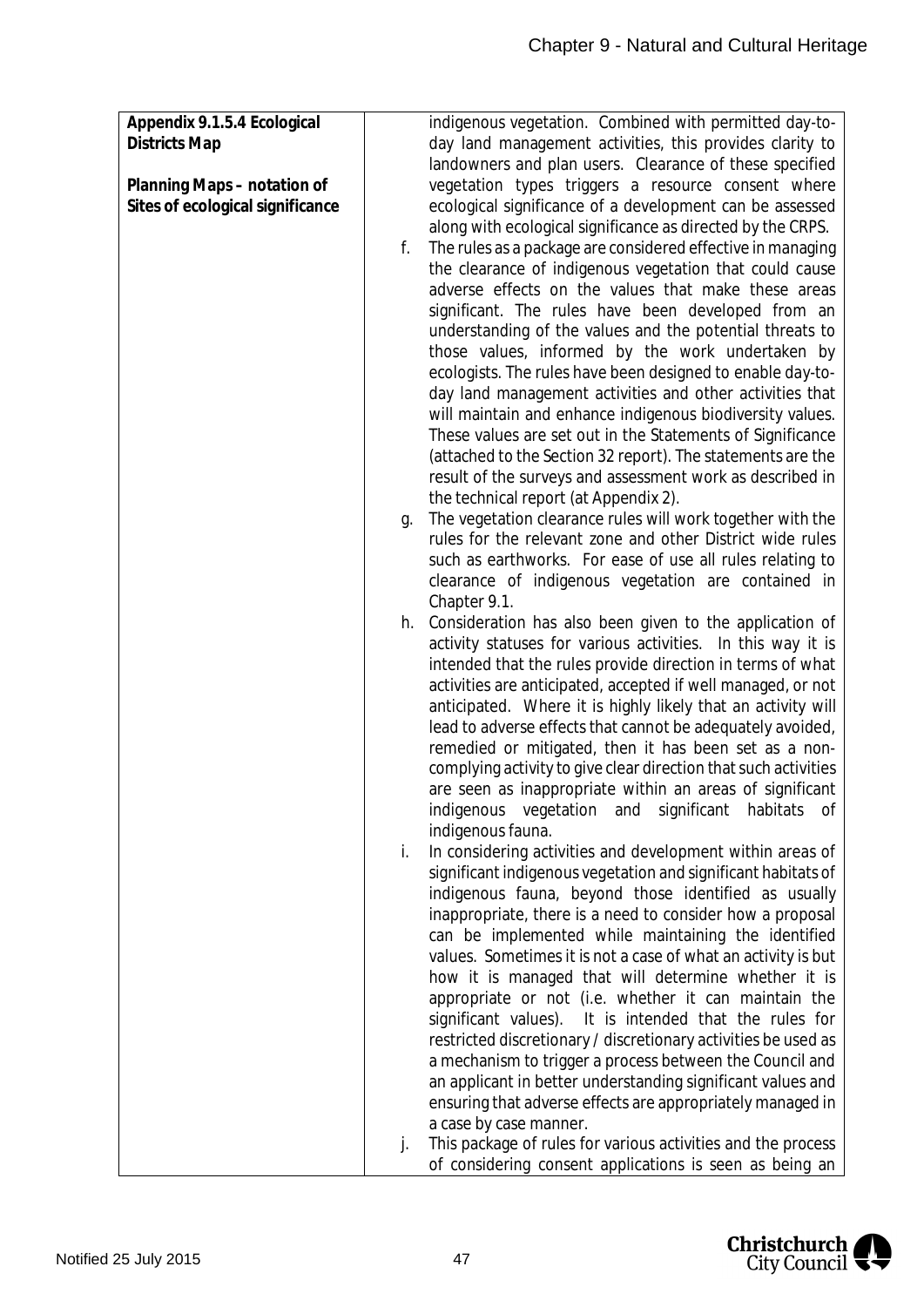|    |              | effective method of considering whether proposals will<br>have adverse effects on significant values or not. Without |
|----|--------------|----------------------------------------------------------------------------------------------------------------------|
|    |              |                                                                                                                      |
|    |              | such case by case consideration, there is a high risk of either                                                      |
|    |              | ruling out activities that can be well managed or                                                                    |
|    |              | alternatively allowing activities that could lead to adverse                                                         |
|    |              | effects. Again such an approach is well established across                                                           |
|    |              | the country.                                                                                                         |
|    | k.           | In identifying and protecting areas of significant indigenous                                                        |
|    |              | vegetation and significant habitats of indigenous fauna                                                              |
|    |              | there are opportunities for at least maintenance of, or                                                              |
|    |              | potentially growth in economic and employment factors,                                                               |
|    |              | through the maintenance of special values to the                                                                     |
|    |              | community and in particular through visitors contributing                                                            |
|    |              | to tourism.                                                                                                          |
|    | $\mathsf{L}$ | The Council has had to prioritise which areas to survey. It                                                          |
|    |              | has, however, had the benefit of a significant amount of                                                             |
|    |              | literature and previous surveys in doing so. It is proposed                                                          |
|    |              | to continue surveys post DPR and to propose further sites                                                            |
|    |              | of ecological significance in future plan change(s).                                                                 |
|    |              | m. Within the Central City, the Otakaro/Avon River is                                                                |
|    |              | identified as an SES. The SES relates to the area within the                                                         |
|    |              | bed of the river as a habitat for indigenous fauna. The Avon                                                         |
|    |              | River is recognised in the CCRP with improvements to the                                                             |
|    |              | river to improve in-stream values and public access. While                                                           |
|    |              | the SES will be subject to the rules managing indigenous                                                             |
|    |              | vegetation clearance activities in an SES, it is unlikely that                                                       |
|    |              | this will trigger consents. It is not considered that the                                                            |
|    |              | provisions will affect the recovery of the central city and                                                          |
|    |              | will be efficient in protecting the SES.                                                                             |
|    | n.           | In addition, a number of non-regulatory methods will                                                                 |
|    |              | provide assistance for landowners in managing indigenous                                                             |
|    |              | biodiversity include a landowner support package and                                                                 |
|    |              | support and advice from park rangers.                                                                                |
|    | 0.           | Overall it is considered that the policies, overlay, and rules                                                       |
|    |              | approach will be successful in achieving the objective.                                                              |
| 2. |              | Efficiency                                                                                                           |
|    |              | a. Placing quantitative values on the benefits and costs of                                                          |
|    |              | identifying and protecting areas of significant indigenous                                                           |
|    |              | vegetation and significant habitats of indigenous fauna is                                                           |
|    |              | difficult as they are mainly an expression of qualitative                                                            |
|    |              | values. Further discussion on this (as well as for other topic                                                       |
|    |              | areas in this report) can be found in the report at Appendix                                                         |
|    |              | 10. This includes the range of values of why these areas are                                                         |
|    |              | important but are difficult to quantify in a monetary sense.                                                         |
|    |              | It is commonly understood that there will be substantial                                                             |
|    |              | qualitative benefits in identification and protection of areas                                                       |
|    |              | of significant indigenous vegetation and significant habitats                                                        |
|    |              | of indigenous fauna to the wider community and this is why                                                           |
|    |              | they have been identified in the RMA as being a matter of                                                            |
|    |              | national importance. However, it is also clear that there                                                            |

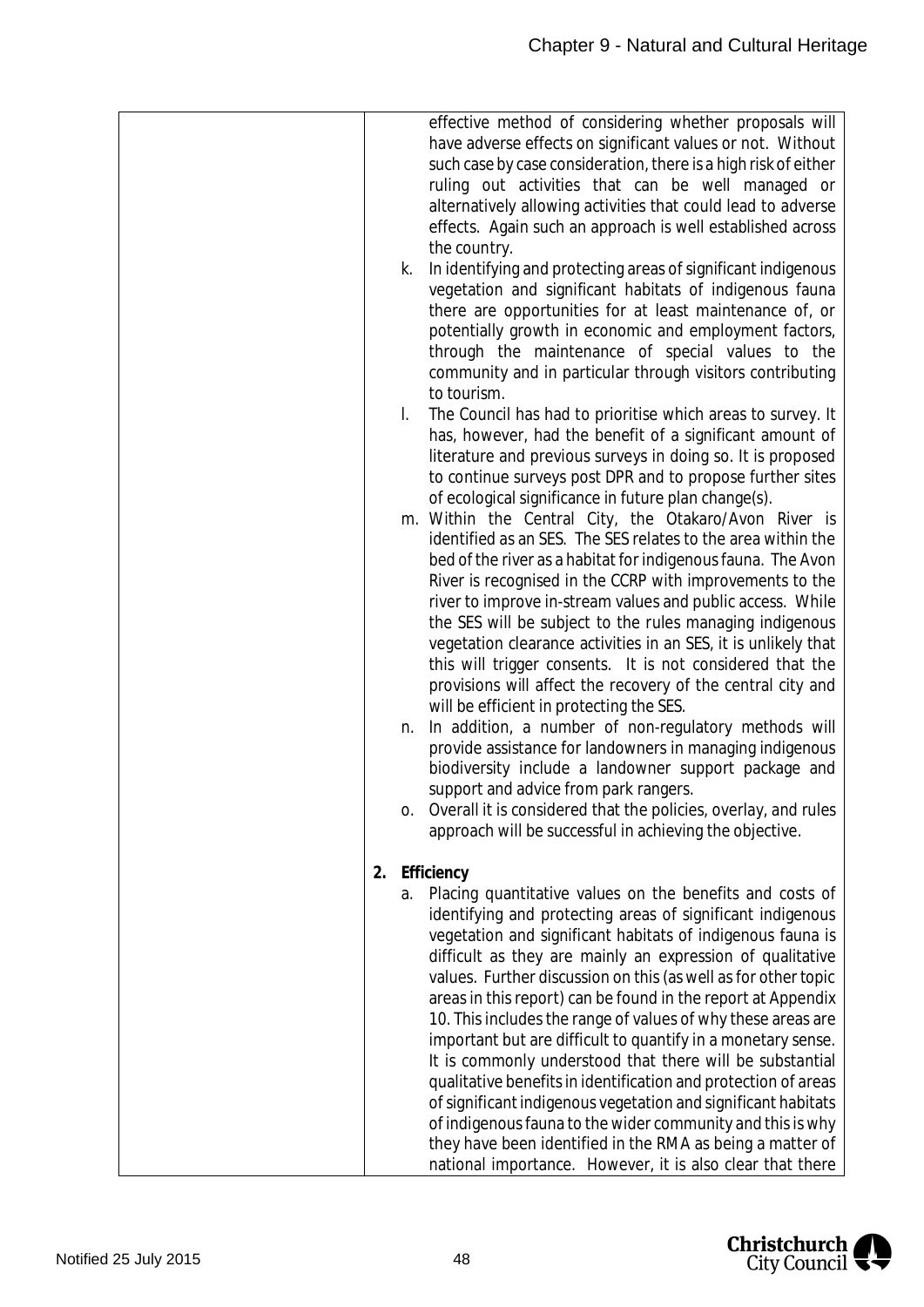| may be situations where there is a direct financial cost to<br>landowners in seeking consent for activities within a site of<br>Ecological Significance (SES) (and potentially in not being<br>able to undertake some activities within SES).<br>The proposed package of policies and methods provide for<br>b.<br>a level of day-to-day land or conservation management<br>activities that can be undertaken without requiring consent<br>(where appropriate) and subject to standards. Therefore,<br>this minimises the number of consents required. In<br>addition where consents are required they are proposed at<br>the lowest level of consenting considered appropriate to<br>protect significance values, therefore minimising the extent<br>of development controls.<br>Non notification clauses have been used for restricted<br>C.<br>discretionary activities. Beyond this it is considered<br>appropriate to rely on a case-by-case assessment to<br>consider notification requirements due to the variation in<br>vegetation<br>habitats<br>effects<br>between<br>types,<br>development scenarios that may trigger a consent to clear<br>indigenous vegetation. There is also a lot of community<br>interest in indigenous biodiversity values.<br><b>Benefits</b><br>3.<br>The benefits of the identification and protection of areas of<br>a.<br>significant indigenous vegetation and significant habitats of<br>indigenous fauna accrue particularly to the wider<br>community as these areas form a fundamental part of the<br>character and amenity of the district.<br>The environment will be supported and potentially in<br>b.<br>places enhanced over time, through the protection of these<br>significant areas. The long term protection of these areas<br>has benefits to the environment as a whole.<br>The benefits of protection of areas of significant indigenous<br>C.<br>vegetation and significant habitats of indigenous fauna also |     |
|---------------------------------------------------------------------------------------------------------------------------------------------------------------------------------------------------------------------------------------------------------------------------------------------------------------------------------------------------------------------------------------------------------------------------------------------------------------------------------------------------------------------------------------------------------------------------------------------------------------------------------------------------------------------------------------------------------------------------------------------------------------------------------------------------------------------------------------------------------------------------------------------------------------------------------------------------------------------------------------------------------------------------------------------------------------------------------------------------------------------------------------------------------------------------------------------------------------------------------------------------------------------------------------------------------------------------------------------------------------------------------------------------------------------------------------------------------------------------------------------------------------------------------------------------------------------------------------------------------------------------------------------------------------------------------------------------------------------------------------------------------------------------------------------------------------------------------------------------------------------------------------------------------------------------------------------------------------------------|-----|
|                                                                                                                                                                                                                                                                                                                                                                                                                                                                                                                                                                                                                                                                                                                                                                                                                                                                                                                                                                                                                                                                                                                                                                                                                                                                                                                                                                                                                                                                                                                                                                                                                                                                                                                                                                                                                                                                                                                                                                           | and |
|                                                                                                                                                                                                                                                                                                                                                                                                                                                                                                                                                                                                                                                                                                                                                                                                                                                                                                                                                                                                                                                                                                                                                                                                                                                                                                                                                                                                                                                                                                                                                                                                                                                                                                                                                                                                                                                                                                                                                                           |     |
| support wider economic aspects such as tourism from the<br>values that visitors place on these areas.<br>d. The use of an overlay is clear in identifying which areas are<br>significant, and therefore, benefits the landowners<br>affected, the wider community, and those implementing<br>the Plan.<br>Similarly the rules are clear about the intentions for<br>е.<br>activities within SES and this will make it easier for all users<br>of the Plan.<br>f.<br>The rules also clearly indicate other indigenous vegetation<br>types that require consent for clearance. This allows for a<br>more tailored approach to clearance of identified<br>vegetation types.<br>The rules complement a support package proposed for<br>g.<br>landowners, as outlined in detail in the Technical Report -<br>Sites of Ecological Significance Report at Appendix 2.                                                                                                                                                                                                                                                                                                                                                                                                                                                                                                                                                                                                                                                                                                                                                                                                                                                                                                                                                                                                                                                                                                            |     |

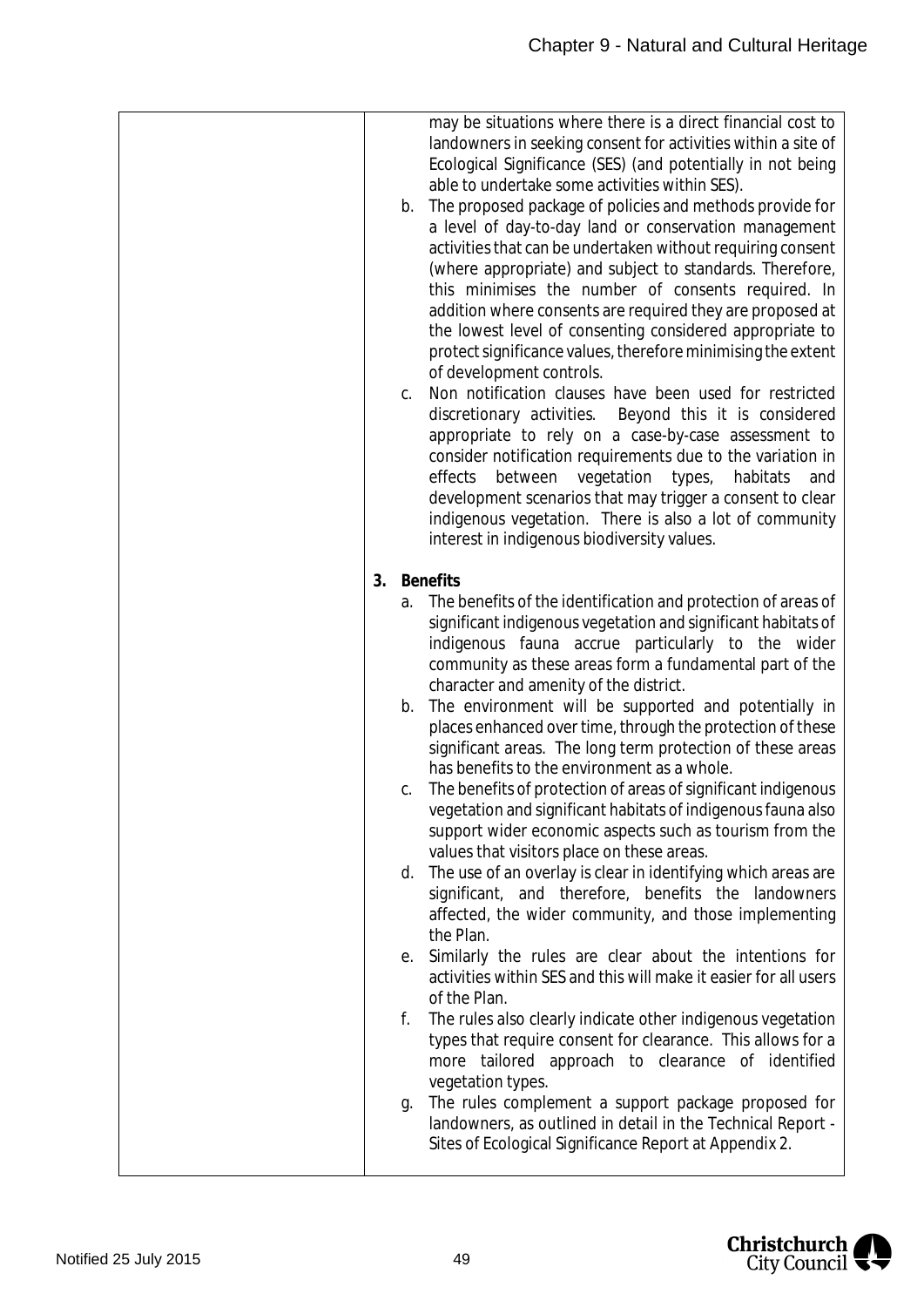|    |             |                                                  | 4. Costs<br>The most direct potential cost is to landowners of<br>a.<br>properties identified as SES, where the identification of the<br>area and application of rules to that area may reduce the<br>scope or number of potential activities that can be<br>undertaken as of right.<br>b. There is also impact on owners of property where<br>indigenous vegetation is located generally. Increasing the<br>scope of rules may mean that landowners are required to<br>seek resource consent for activities that they previously did<br>not need consent for. This is a cost in terms of preparation<br>for consent and application fees, as well as time related<br>costs. In addition, it is possible that there may be some<br>activities that landowners had aspirations for that can no |
|----|-------------|--------------------------------------------------|-----------------------------------------------------------------------------------------------------------------------------------------------------------------------------------------------------------------------------------------------------------------------------------------------------------------------------------------------------------------------------------------------------------------------------------------------------------------------------------------------------------------------------------------------------------------------------------------------------------------------------------------------------------------------------------------------------------------------------------------------------------------------------------------------|
|    |             |                                                  | longer be realised as they would not be appropriate within<br>an area of significant indigenous vegetation or significant                                                                                                                                                                                                                                                                                                                                                                                                                                                                                                                                                                                                                                                                     |
|    |             |                                                  | habitat of indigenous fauna.<br>Options less or not as appropriate to achieve the Objectives and Policies:                                                                                                                                                                                                                                                                                                                                                                                                                                                                                                                                                                                                                                                                                    |
|    |             | Option 2 (Status quo - current                   | Appropriateness                                                                                                                                                                                                                                                                                                                                                                                                                                                                                                                                                                                                                                                                                                                                                                               |
|    |             | policies and rules)                              |                                                                                                                                                                                                                                                                                                                                                                                                                                                                                                                                                                                                                                                                                                                                                                                               |
| 1. |             | City Plan:                                       | This approach is very limited in achieving the objective and policies                                                                                                                                                                                                                                                                                                                                                                                                                                                                                                                                                                                                                                                                                                                         |
|    |             | a. Generic objectives                            | for identification and protection of areas of significant indigenous                                                                                                                                                                                                                                                                                                                                                                                                                                                                                                                                                                                                                                                                                                                          |
|    |             | regarding natural                                | vegetation and significant habitats of indigenous fauna, for the                                                                                                                                                                                                                                                                                                                                                                                                                                                                                                                                                                                                                                                                                                                              |
|    |             | resources and the                                | following reasons:                                                                                                                                                                                                                                                                                                                                                                                                                                                                                                                                                                                                                                                                                                                                                                            |
|    |             | natural environment.                             | Ecological heritage sites identified in the City Plan where<br>i.                                                                                                                                                                                                                                                                                                                                                                                                                                                                                                                                                                                                                                                                                                                             |
|    | b.          | Policies relating to                             | identified using different criteria to that used to determine                                                                                                                                                                                                                                                                                                                                                                                                                                                                                                                                                                                                                                                                                                                                 |
|    |             | ecological heritage                              | significance under the current CRPS criteria.                                                                                                                                                                                                                                                                                                                                                                                                                                                                                                                                                                                                                                                                                                                                                 |
|    |             | areas and significant                            | The BPDP does not identify specific sites where the CRPS<br>ii.                                                                                                                                                                                                                                                                                                                                                                                                                                                                                                                                                                                                                                                                                                                               |
|    |             | natural areas.                                   | requires the Council to do so against particular criteria.                                                                                                                                                                                                                                                                                                                                                                                                                                                                                                                                                                                                                                                                                                                                    |
|    | С.          | Ecological heritage sites                        | The City Plan and BPDP adopt different approaches, making<br>iii.                                                                                                                                                                                                                                                                                                                                                                                                                                                                                                                                                                                                                                                                                                                             |
|    |             | shown on planning                                | it difficult to bring together in the pRDP.                                                                                                                                                                                                                                                                                                                                                                                                                                                                                                                                                                                                                                                                                                                                                   |
|    |             | maps.                                            |                                                                                                                                                                                                                                                                                                                                                                                                                                                                                                                                                                                                                                                                                                                                                                                               |
|    | d.          | Rules relating to                                |                                                                                                                                                                                                                                                                                                                                                                                                                                                                                                                                                                                                                                                                                                                                                                                               |
|    |             | vegetation removal on<br>parts of the Port hills |                                                                                                                                                                                                                                                                                                                                                                                                                                                                                                                                                                                                                                                                                                                                                                                               |
|    |             | and within ecological                            |                                                                                                                                                                                                                                                                                                                                                                                                                                                                                                                                                                                                                                                                                                                                                                                               |
|    |             | heritage sites.                                  |                                                                                                                                                                                                                                                                                                                                                                                                                                                                                                                                                                                                                                                                                                                                                                                               |
| 2. | <b>BPDP</b> |                                                  |                                                                                                                                                                                                                                                                                                                                                                                                                                                                                                                                                                                                                                                                                                                                                                                               |
|    | a.          | One objective                                    |                                                                                                                                                                                                                                                                                                                                                                                                                                                                                                                                                                                                                                                                                                                                                                                               |
|    |             | specifically regarding                           |                                                                                                                                                                                                                                                                                                                                                                                                                                                                                                                                                                                                                                                                                                                                                                                               |
|    |             | indigenous biodiversity                          |                                                                                                                                                                                                                                                                                                                                                                                                                                                                                                                                                                                                                                                                                                                                                                                               |
|    |             | and ecosystems.                                  |                                                                                                                                                                                                                                                                                                                                                                                                                                                                                                                                                                                                                                                                                                                                                                                               |
|    | b.          | Policies specifically                            |                                                                                                                                                                                                                                                                                                                                                                                                                                                                                                                                                                                                                                                                                                                                                                                               |
|    |             | regarding significant                            |                                                                                                                                                                                                                                                                                                                                                                                                                                                                                                                                                                                                                                                                                                                                                                                               |
|    |             | indigenous vegetation                            |                                                                                                                                                                                                                                                                                                                                                                                                                                                                                                                                                                                                                                                                                                                                                                                               |
|    |             | and habitats of                                  |                                                                                                                                                                                                                                                                                                                                                                                                                                                                                                                                                                                                                                                                                                                                                                                               |
|    |             | indigenous fauna.                                |                                                                                                                                                                                                                                                                                                                                                                                                                                                                                                                                                                                                                                                                                                                                                                                               |
|    | C.          | Ecological areas shown                           |                                                                                                                                                                                                                                                                                                                                                                                                                                                                                                                                                                                                                                                                                                                                                                                               |
|    |             | as an overlay on                                 |                                                                                                                                                                                                                                                                                                                                                                                                                                                                                                                                                                                                                                                                                                                                                                                               |
|    |             | planning maps.                                   |                                                                                                                                                                                                                                                                                                                                                                                                                                                                                                                                                                                                                                                                                                                                                                                               |

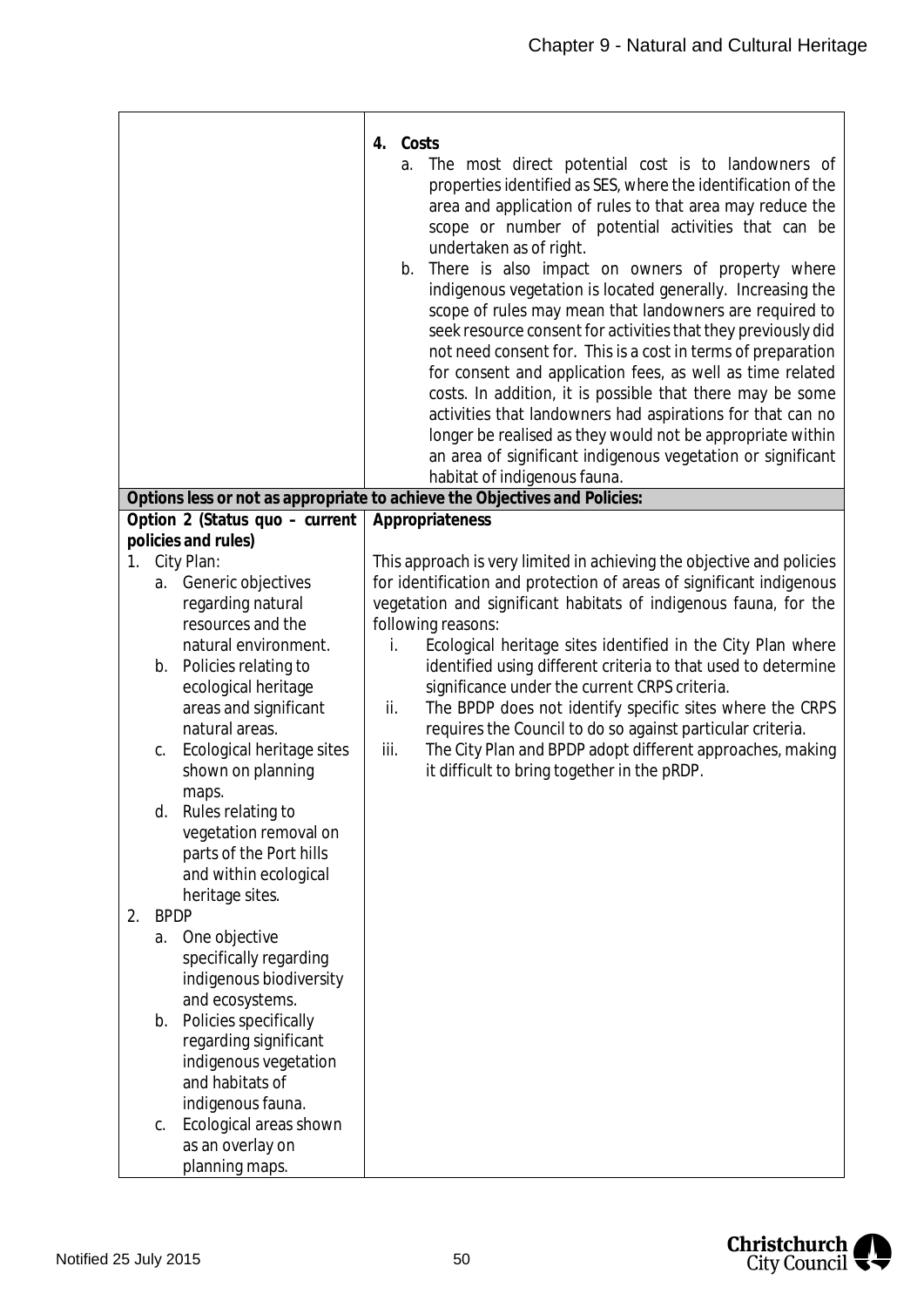| Rules relating to<br>d.       |                                                                      |
|-------------------------------|----------------------------------------------------------------------|
| clearance of significant      |                                                                      |
|                               |                                                                      |
| indigenous vegetation.        |                                                                      |
| e. Definitions relating to    |                                                                      |
|                               |                                                                      |
| significant indigenous        |                                                                      |
| vegetation                    |                                                                      |
| Option 3 - Reliance solely on | Appropriateness                                                      |
| non-regulatory methods        |                                                                      |
|                               | To the extent possible given the direction in the CRPS and NZCPS in  |
|                               |                                                                      |
|                               | particular, protecting indigenous biodiversity through non-          |
|                               | regulatory options might involve:                                    |
|                               | - Council and private funds to create awareness, promote             |
|                               |                                                                      |
|                               | community initiatives, working-bees, advisory roles.                 |
|                               | This already happens on Banks Peninsula in particular and the        |
|                               | Council has some funds available through the Long Term Plan to       |
|                               |                                                                      |
|                               | encourage this to continue.                                          |
|                               | There is, however, a need for there to be a line in the sand – these |
|                               | are matters of national importance and it is considered appropriate  |
|                               |                                                                      |
|                               | that there are rules to provide a means through which the Council    |
|                               | can ensure that these matters are at least maintained.               |
| Risk of Acting or Not Acting  |                                                                      |

There has been substantial technical work undertaken by ecologists to understand and document the ecological values of the areas identified as SES. There is a high level of understanding of the importance of robust identification and protection processes. This is further supported by an established process within the Ecological profession to undertaking such work, and through the CRPS setting the applicable criteria for assessment to be used across the Canterbury Region for identifying SES. Further discussion is provided in the Technical Report - Sites of Ecological Significance at Appendix 2.

Given that the issues around identification and protection of areas of significant values are well established nationally, there is a high level of understanding of the areas and values, together with the potential threats to values and therefore the need for appropriate management of activities and development. It is not considered that there is a high risk in implementing policy and methods relating to significant indigenous biodiversity, however, not including the proposed policies and rules would mean the loss of a significant tool the Council has in ensuring indigenous biodiversity is maintained. Further, not including rules would be contrary to the CRPS (Policy 9.3.2).

**4.3 Evaluation of Proposed Provisions – Landscape and Natural Character in the Coastal Environment**

An overview of the approach to the review of the district's ONL/Fs, Significant Landscapes and Features (SL/Fs), and CNCs is provided by the technical landscape overview report, attached as Appendix 3.2.

A comprehensive study of Banks Peninsula landscapes was undertaken by Boffa Miskell Ltd for the Council in 2007, referred to as Banks Peninsula Landscape Study, 2007. This formed the basis for the operative BPDP identification of ONLs, rural amenity landscapes, ONFs, CNCs areas and the framework of objectives, policies, methods and rules. As part of the DPR an addendum report has been prepared to address any changes to the landscape and natural character in the coastal environment that has occurred since 2007 and to reflect the requirements of the NZCPS 2010. The addendum report is attached at Appendix 3.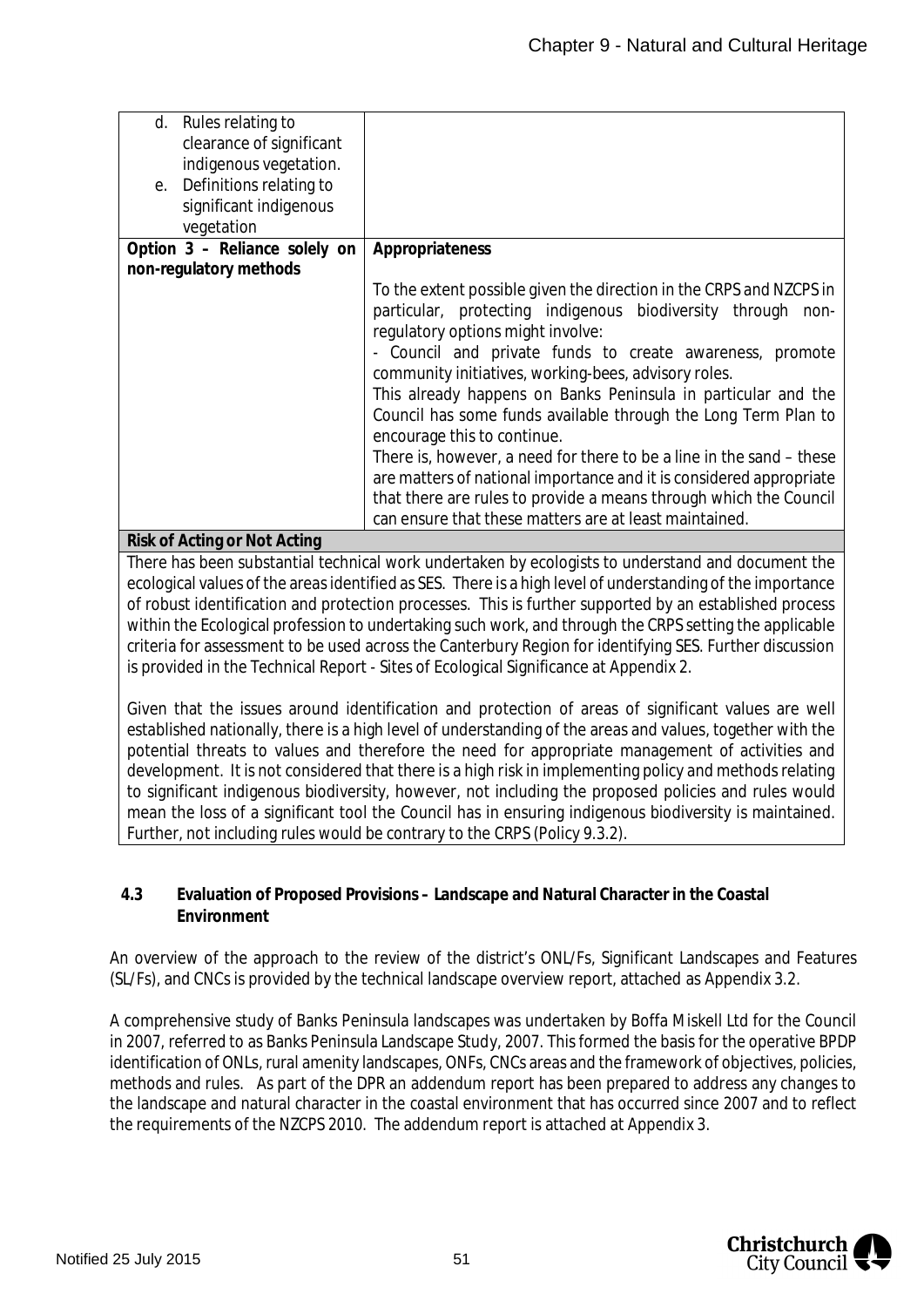By comparison the operative City Plan has limited provisions and references to landscapes. Prior to the DPR no comprehensive landscape study had been prepared at a city-wide scale. In 2014, the Council engaged Boffa Miskell Ltd to undertake a city-wide assessment of landscapes and assess the natural character values of the Coastal Environment in accordance with the NZCPS 2010. A goal of the study was to ensure that the ONF/Ls proposed in the DPR are consistent with each other in terms of their value and boundary identification. The resulting report is referred to as the Christchurch Landscape Study, 2014 and is attached as Appendix 3.3.

An economic evaluation is provided by the Market Economics report<sup>[22](#page-52-0)</sup> attached as Appendix 10. The report discusses heritage as an asset, how it is regarded within economic valuation processes and presents a methodology to evaluate heritage policy in light of the ownership of heritage assets by groups of individuals, yet benefits derived from those assets from different individuals.

### **Broader level options**

The following sets out the main options considered and an explanation of what each option entails. These broader options are considered relevant to the three main topic areas of ONFLs, SNFLs, and CNCs.

#### **Option 1** (*Proposed Approach)* **-** Use of Regulatory and Non-regulatory methods

Under option 1 ONL/Fs and SL/Fs and CNCs areas are identified at a district level. An objective and policy framework is provided to support their identification and management, and coupled with a range of methods for management, with the main method being District Plan maps, schedules and rules. The rules and schedules are grouped:

- a. Outstanding natural features and landscapes
- b. Significant features and landscapes
- c. Natural character in the coastal environment

The name applied to the Banks Peninsula Rural Amenity Landscapes under the Operative BPDP is amended to a Significant Landscape for consistency in terminology across the district.

Witihin the coastal environment areas have been identified as having:

- i. Natural character;
- ii. At least high (and very high) natural character; and
- iii. Outstanding natural character

This option draws on technical information from the landscape studies to determine the local context, and to inform the issues and options for management and regulatory provisions necessary. It involves developing provisions to reflect the NZCPS, CRPS, and the landscape studies and retaining existing provisions where monitoring has demonstrated them to be effective. In conjunction with the Order in Council and Statement of Expectations directions, for example to provide for less reliance on consenting, an appropriate mix of regulation is proposed. It includes consideration of use of non-regulatory methods, for example guidance and free advice to landowners and other methods.

The Market Economic report concludes *"In this context, it is appropriate to use a mix of regulation (where heritage maintenance is threatened) and non-regulation (where incentives can stimulate heritage protection) in order to maximise the provision of heritage within Christchurch while also considering the distribution of heritage effects on private land."* (refer Appendix 10 Market Economics report, page 52).

<span id="page-52-0"></span><sup>&</sup>lt;sup>22</sup> The Economics of Natural and Cultural Heritage Assets: Recommendations for policy development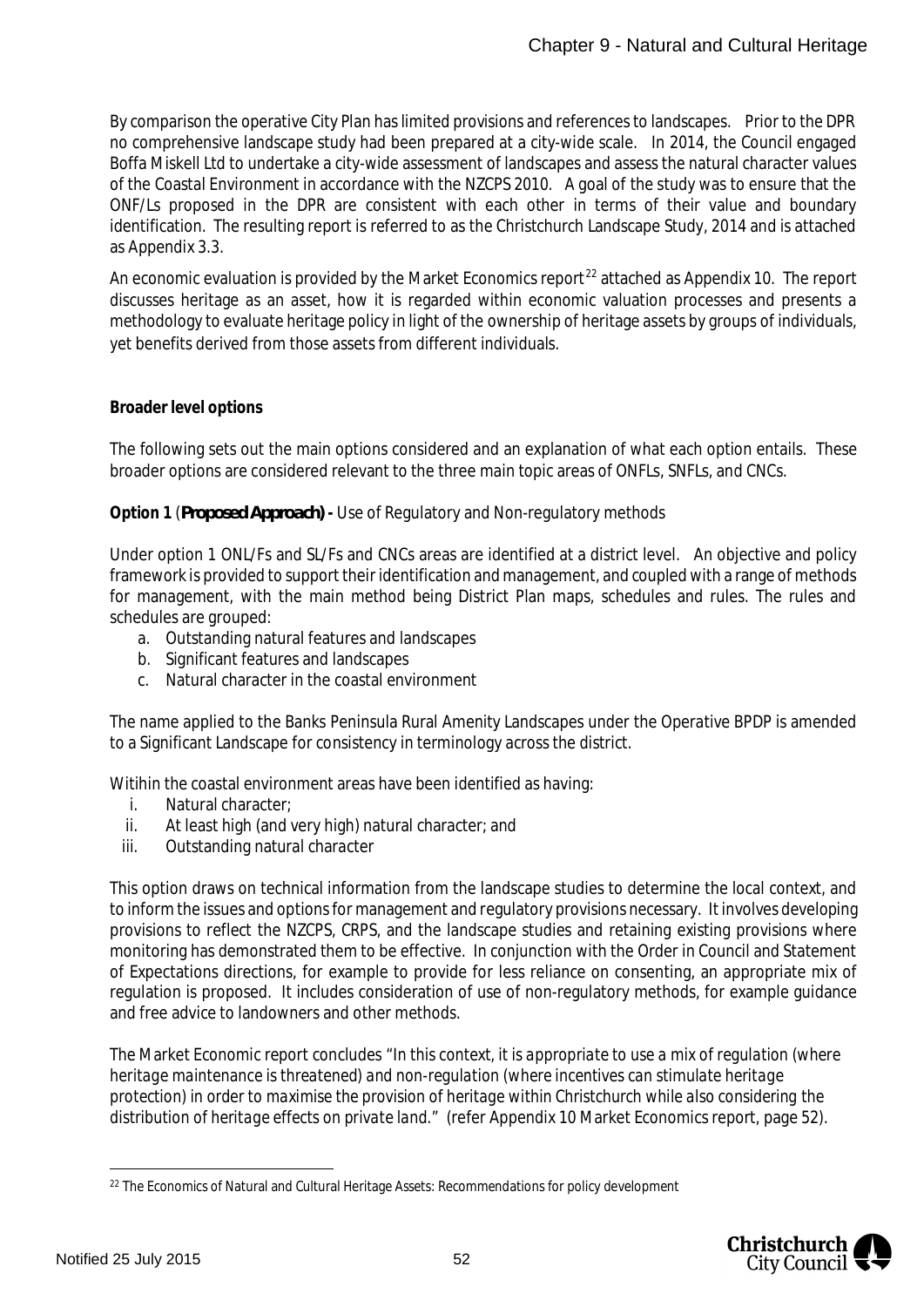**Option 2** Maintain the status quo.

This options means retaining the existing provisions in the City Plan and the BPDP. This includes continuing to manage those places within Banks Peninsula which already have a landscape or coastal natural character overlays. The approach across the district would be inconsistent as within the city there are currently no specific landscape provisions.

Deficiencies with the existing plan provisions as identified in the section 35 report "Evaluating the effectiveness and efficiency of the Christchurch City Plan (2011)" would not be addressed. Under this option the provisions would not reflect the NZCPS 2010, CRPS, and the landscape studies.

**Option 3** Adopt a more permissive approach to activities within landscapes and the coastal environment with minimal regulation and use of non-regulatory methods.

This option would reduce resource consent and compliance costs. Market Economics report concludes *"Subsidising, or providing free-of-charge, information, advice or technical knowledge from Council staff members to owners of natural and cultural heritage assets places can be a highly effective incentive, as can holding heritage events and recognising heritage best practice through award giving." (Market economics report, page 37).* Incentives do not guarantee protection or preservation and under this option the Councils statutory responsibilities under the RMA or strategies, plans and policies would not be given effect to.

| PROVISIONS (POLICY, RULE, METHOD) MOST APPROPRIATE WAY TO ACHIEVE THE OBJECTIVES |  |  |  |
|----------------------------------------------------------------------------------|--|--|--|
| Relevant objectives:                                                             |  |  |  |

**9.2.1.1 Objective – Outstanding Natural Features and Landscapes**

**9.2.1.2 Objective – Significant Features and Landscapes**

**9.2.1.3 Objective – Natural Character in the Coastal Environment**

| Provision(s) most appropriate   | <b>Effectiveness and Efficiency</b>                                       |
|---------------------------------|---------------------------------------------------------------------------|
|                                 | 1. Effectiveness                                                          |
| Option 1 (Proposed Approach)    | Option 1 is considered to be the most effective in achieving the          |
| Use of Regulatory and Non-      | objectives:                                                               |
| regulatory methods              |                                                                           |
|                                 | The provisions (policies and methods) provide for the identification      |
| <b>Policies</b>                 | and management of those places assessed as ONL/Fs SL/Fs and               |
| $9.2.2.1 - 9.2.2.10$            | CNCs through the recovery period by directly identifying features         |
|                                 | and landscapes in the district plan. This is effective in identifying the |
| <b>Rules 9.2.3</b>              | resource to be protected. Clear identification of landscapes and          |
|                                 | features enables a range of methods to be effectively applied,            |
| Matters of discretion 9.2.4     | including application and prioritisation of non-regulatory methods.       |
|                                 |                                                                           |
|                                 | The proposed policies detail the qualities - the values of these          |
|                                 | places. This enables the full range of values to be recognised            |
| Relevant definitions, including | including biophysical, sensory and associative (as derived from the       |
| the following key definitions:  | landscape assessment work). The matters of discretion set out the         |
| <b>Naturalness</b>              | relevant matters for ONFLs and SFLs. This includes emphasis on ONL        |
| Landscape                       | special qualities such as openness.                                       |
|                                 |                                                                           |
| Chapter 9 Appendices -          | Understanding the range of values for why these features and              |
| <b>Schedules</b>                | landscapes (places) are outstanding or significant, and then              |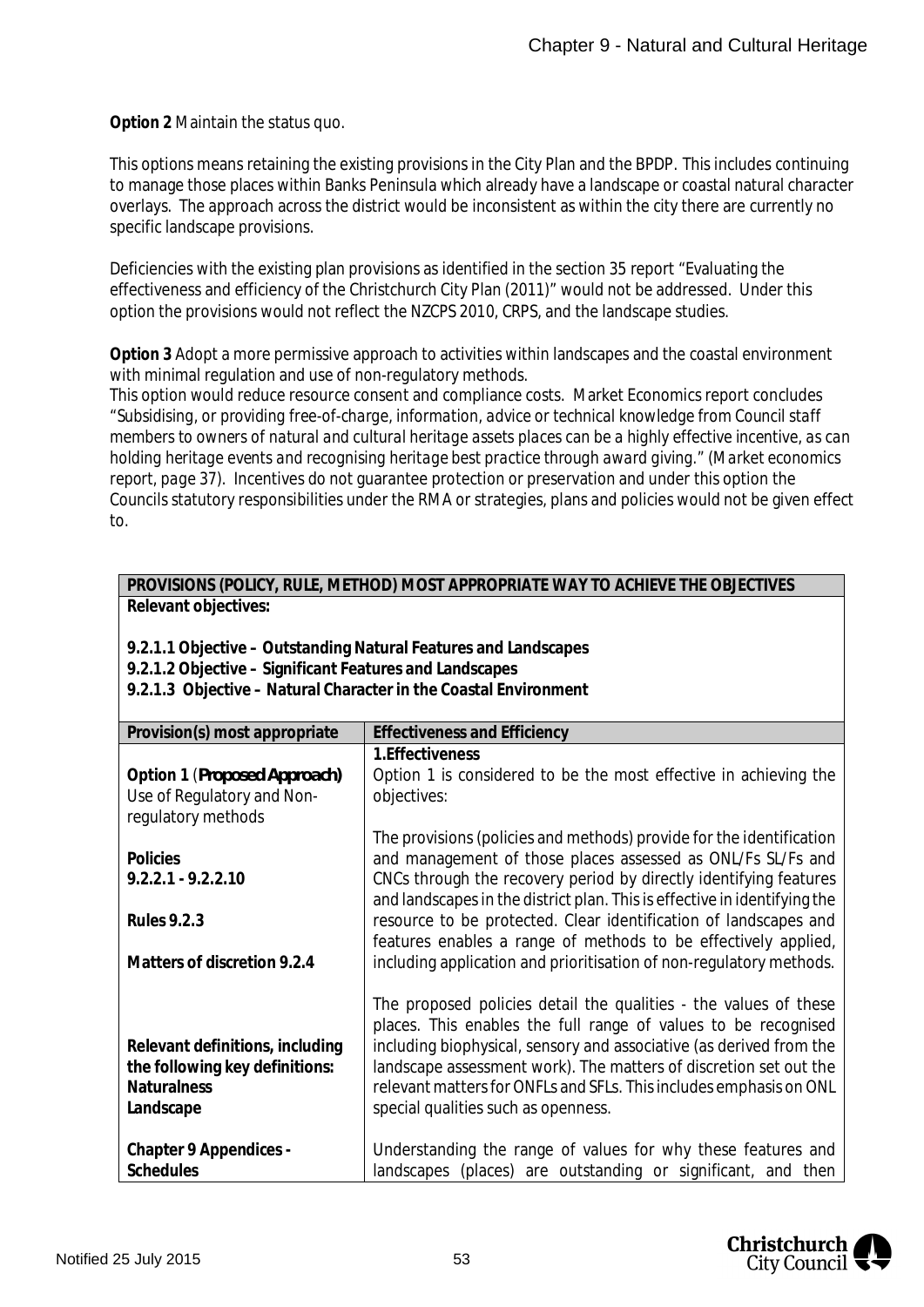| Planning Maps - notation of<br><b>ONFLS, SLFLs and Natural</b><br>Character areas | tailoring the management of them accordingly relative to their<br>classification and specific values assists in meeting obligations<br>under Part 2 of the RMA.                                                                                                                                                                                                                                                                                                                                                                                                                                                                                                                       |
|-----------------------------------------------------------------------------------|---------------------------------------------------------------------------------------------------------------------------------------------------------------------------------------------------------------------------------------------------------------------------------------------------------------------------------------------------------------------------------------------------------------------------------------------------------------------------------------------------------------------------------------------------------------------------------------------------------------------------------------------------------------------------------------|
|                                                                                   | The protection of ONF/Ls from inappropriate subdivision, use, and<br>development is a matter of national importance under section 6(b)<br>of the RMA. Outstanding features and landscapes within the district<br>should be afforded appropriate recognition within the district plan<br>(identification and regulatory provisions) so that they can be<br>managed and protected from inappropriate subdivision, use and<br>development.                                                                                                                                                                                                                                               |
|                                                                                   | Significant Landscapes and Features are also important within the<br>district. These are a tier below those directly provided for under<br>section 6b of the RMA. It is recognised that they have a range of<br>values with overlapping qualities and importance connected to<br>sections 6, 7, and 8 of the RMA as set out earlier in this report.                                                                                                                                                                                                                                                                                                                                   |
|                                                                                   | The landscape technical reports are derived out of an assessment<br>focused on ONF/Ls (i.e. in contrast to an assessment for instance<br>which may have focused on historic heritage or historic cultural<br>values), where values were ranked i.e. to determine significant or<br>outstanding classification. Many of these SFLs fell just below the<br>threshold of outstanding. Refer to the landscape technical reports<br>undertaken for Banks Peninsula and for Christchurch City<br>(Appendices $3.1 - 3.3$ ) for further detail on how places were<br>assessed and classified.                                                                                                |
|                                                                                   | The NZCPS 2010 and CRPS 2013 establish clear directives for the<br>management of the coastal environment. The NZCPS acknowledges<br>that the coastal environment has characteristics, qualities and uses<br>that mean there are particular challenges in promoting sustainable<br>management. It contains comprehensive objectives and policies<br>that address the coastal environment, natural character, natural<br>features and landscapes, the role of tangata whenua, public access,<br>recreation and coastal hazards. This report focuses on natural<br>character while the other attributes are addressed in detail in the<br>Coastal chapter and Coastal Section 32 report. |
|                                                                                   | As outlined in the technical report and Christchurch Landscape<br>Study, the environments with the greatest natural character are<br>those with comparatively low levels of human modification and are,<br>therefore, composed of natural elements appearing in natural<br>patterns and underpinned by natural processes. Natural character<br>is not defined in the RMA or in the NZCPS 2010. Assessing natural<br>character is not new and the methodology which has been<br>developed draws on the considerable experience gained from<br>evaluating coastal landscapes over the past fifteen to twenty years<br>and on case law.                                                  |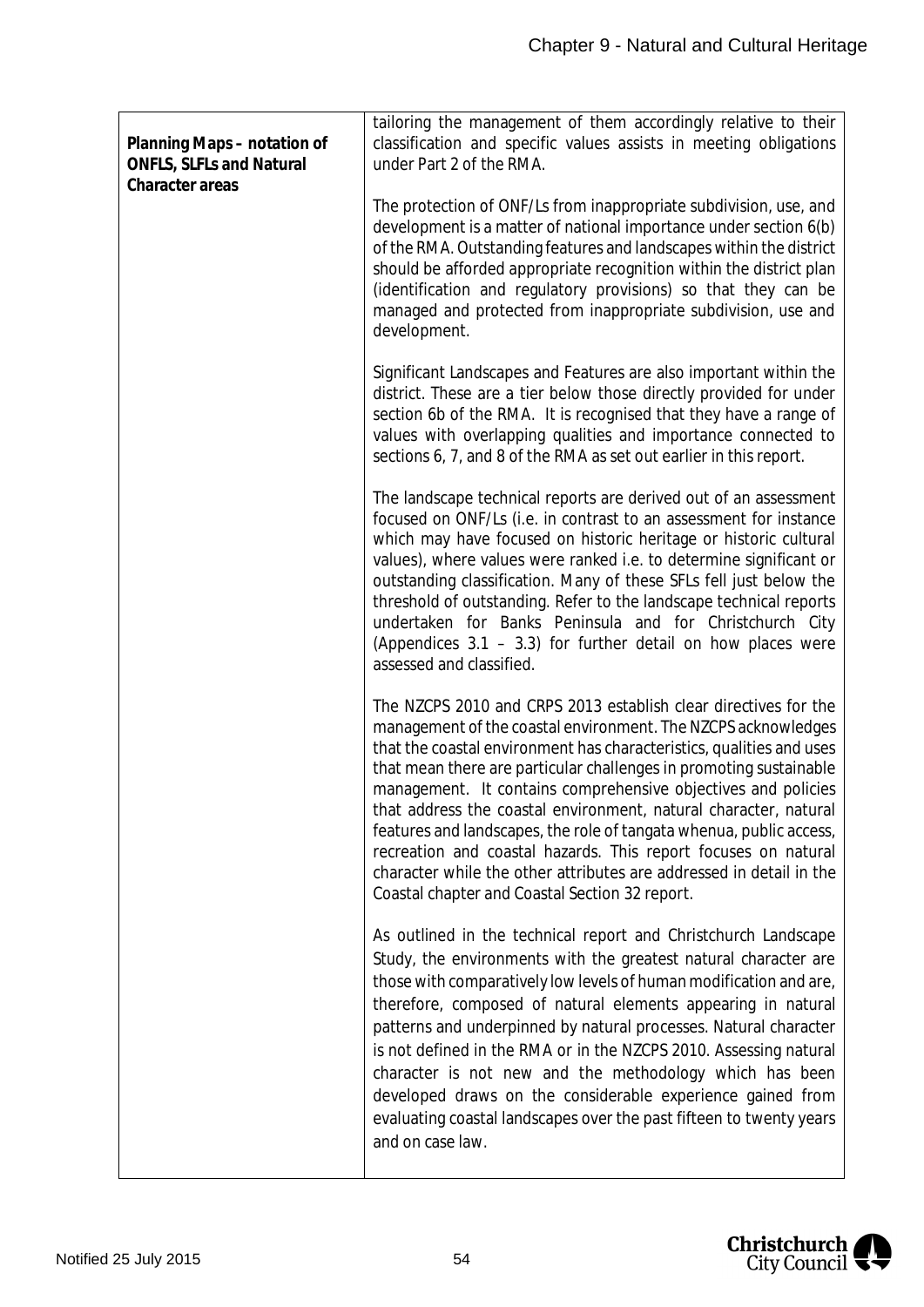| The NZCPS under Policy 13(2) confirms that natural character is not<br>the same as natural features and landscapes or amenity values. The<br>policy also lists a number of matters that may be included in natural<br>methodology<br>character.<br>The<br>developed<br>for<br>the<br>Otautahi/Christchurch Landscape Study incorporates these matters<br>in line with best practice. The matters under NZCPS Policy 13<br>include (but are not limited to):                                                                                                                                                                                                                                                                                                                        |
|------------------------------------------------------------------------------------------------------------------------------------------------------------------------------------------------------------------------------------------------------------------------------------------------------------------------------------------------------------------------------------------------------------------------------------------------------------------------------------------------------------------------------------------------------------------------------------------------------------------------------------------------------------------------------------------------------------------------------------------------------------------------------------|
| natural elements, processes and patterns;<br>(a)<br>biophysical, ecological, geological and geomorphological<br>(b)<br>aspects;<br>natural landforms such as headlands, peninsulas, cliffs,<br>(c)<br>dunes, wetlands, reefs, freshwater springs and surf breaks;<br>the natural movement of water and sediment;<br>(d)<br>the natural darkness of the night sky;<br>(e)<br>places or areas that are wild or scenic;<br>(f)<br>a range of natural character from pristine to modified;<br>(g)<br>experiential attributes, including the sounds and smell of the<br>(h)<br>sea; and their context or setting."                                                                                                                                                                      |
| Natural character has been assessed on a continuum of<br>modification that describes the degree of expression of natural<br>elements, patterns and processes (i.e. of the 'naturalness') in a<br>coastal landscape/ecosystem where the degree of 'naturalness'<br>depends on a number of factors (as detailed in the Landscape<br>Technical Report). The methodology rates natural character on a<br>seven-point scale from Very High (lowest amount of modification)<br>to Very Low (greatest amount of modification). The methodology<br>for the assessment of natural character within the district is<br>described in detail in the Otautahi / Christchurch Landscape Study<br>2015 and the Te Pātaka o Rākaihautū / Banks Peninsula Landscape<br>Review Addendum Report 2015. |
| The proposed approach includes ensuring management for the<br>remaining areas of natural character in the coastal environment,<br>not identified as outstanding or at least high natural character.                                                                                                                                                                                                                                                                                                                                                                                                                                                                                                                                                                                |
| Restoration of natural character has potential for long term<br>environmental benefits. Implementation is potentially expensive,<br>for example, fencing off areas to allow indigenous vegetation to re-<br>establish. This policy will be implemented primarily through other<br>methods as these are considered more efficient.                                                                                                                                                                                                                                                                                                                                                                                                                                                  |
| The policies the landscape and natural character sections of<br>Chapter 9 provide direction on the types of activities that have the<br>potential to adversely impact on the qualities, the values of these<br>places. They also describe activities to be encouraged. An example<br>is for the Banks Peninsula ONL and Significant landscape, whereby<br>the policies provide for conservation activities and enabling the                                                                                                                                                                                                                                                                                                                                                        |

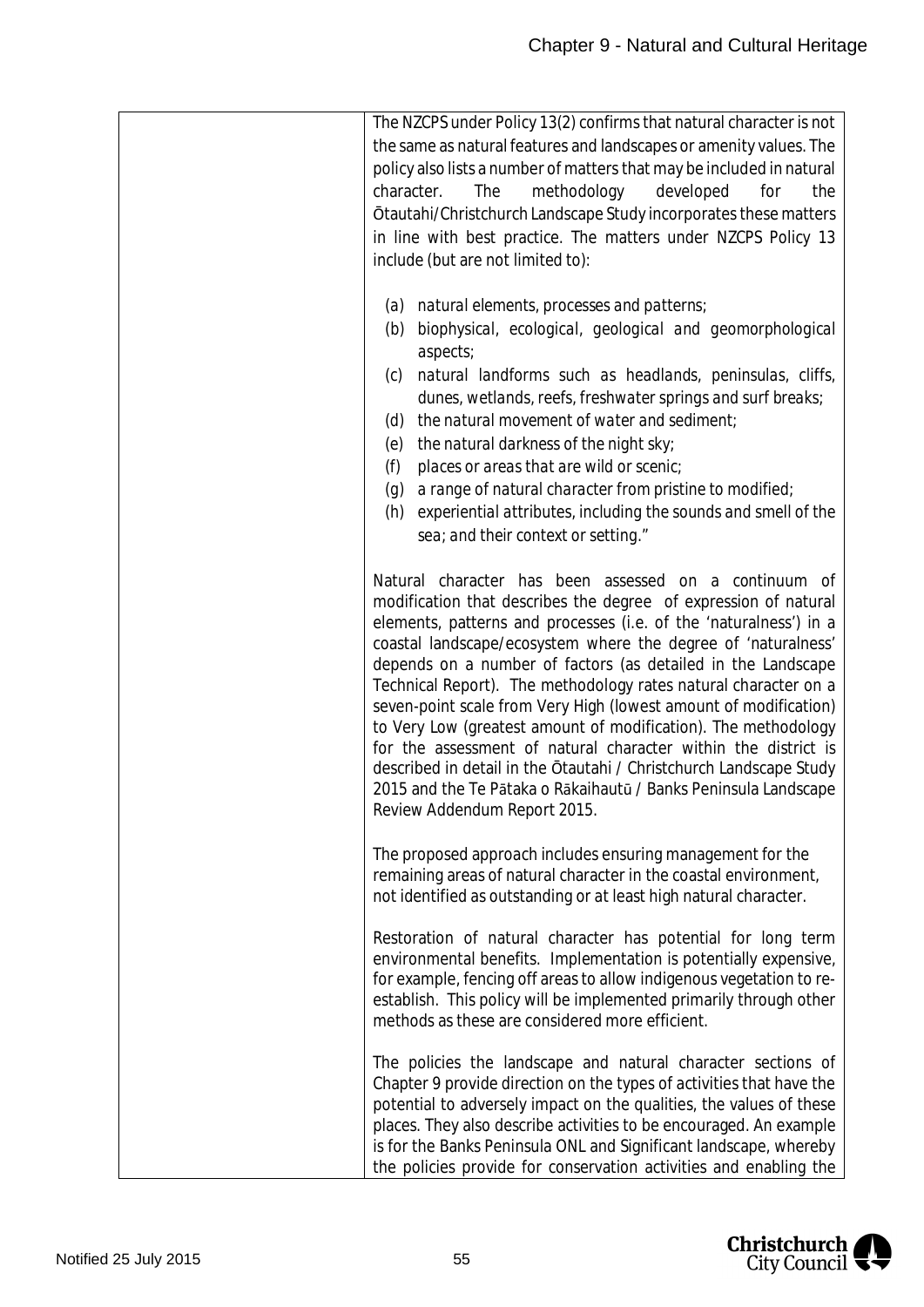| continuation of farming activities which complement rural<br>landscape character.<br>The policies are directive and positive wherever possible to support<br>activities which are central to protecting the qualities of the<br>landscapes and features. The policies and the rules differentiate the<br>level of protection required between ONFL and SFL. This is<br>necessary as some areas across the district, including the Port Hills<br>and Banks Peninsula, have parts therein which are outstanding or<br>significant <sup>23</sup> . The provisions are generally less restrictive for SFLs<br>than for ONFLs as these places are more likely to be able to absorb<br>to change than ONFLs before their values are undermined.<br>However, wherever appropriate the rules provide for some<br>permitted activities or less restrictive consenting requirements<br>(including non-notification) within the areas defined as ONFL. The<br>rules are informed by the management recommendations within<br>the Technical landscape reports, including recognition that some<br>areas which are more sensitive to change than others, or that<br>certain types of development are more likely to occur.<br>Farming is one of the backbones of the Banks Peninsula economy<br>and also integral to maintaining some of the landscape qualities.<br>Farm buildings are a necessary part of these operations and<br>providing for additional farm buildings is considered to have<br>benefits that outweigh the potential adverse effects on the<br>landscape qualities in ONLs and need to be provided for. The ONF<br>areas are less geographically extensive and are considered more<br>sensitive to modification by any building and accordingly are<br>subject to resource consent.<br>Farming is also recognised in the matters of discretion, requiring<br>consideration of whether a proposal supports the continuation of<br>farming<br>activities, in particular pastoral farming,<br>which<br>complements the landscape.<br>Small scale additions to existing buildings are provided for as a<br>permitted activity, subject to standards.<br>Many of the ONFLs and SFLs are used for recreation activities, in<br>particular areas in Banks Peninsula and on the Port Hills. The<br>policies and rules provide for associated recreation facilities<br>providing they are compatible with landscape qualities. This<br>includes for instance buildings being permitted, subject to meeting<br>a reflectivity standard.<br>For Banks Peninsula a buffer area to the ONFL is proposed to be<br>continued as exists in the Operative BPDP, moreover, the retention<br>of provisions concerning Important Ridgelines. For Banks Peninsula<br>(as opposed to the city) the provisions have been in effect for some<br>years under the Operative BPDP. |  |
|-----------------------------------------------------------------------------------------------------------------------------------------------------------------------------------------------------------------------------------------------------------------------------------------------------------------------------------------------------------------------------------------------------------------------------------------------------------------------------------------------------------------------------------------------------------------------------------------------------------------------------------------------------------------------------------------------------------------------------------------------------------------------------------------------------------------------------------------------------------------------------------------------------------------------------------------------------------------------------------------------------------------------------------------------------------------------------------------------------------------------------------------------------------------------------------------------------------------------------------------------------------------------------------------------------------------------------------------------------------------------------------------------------------------------------------------------------------------------------------------------------------------------------------------------------------------------------------------------------------------------------------------------------------------------------------------------------------------------------------------------------------------------------------------------------------------------------------------------------------------------------------------------------------------------------------------------------------------------------------------------------------------------------------------------------------------------------------------------------------------------------------------------------------------------------------------------------------------------------------------------------------------------------------------------------------------------------------------------------------------------------------------------------------------------------------------------------------------------------------------------------------------------------------------------------------------------------------------------------------------------------------------------------------------------------------------------------------------------------------------------------------------------------------------------------------------------------------------------------------------|--|
|                                                                                                                                                                                                                                                                                                                                                                                                                                                                                                                                                                                                                                                                                                                                                                                                                                                                                                                                                                                                                                                                                                                                                                                                                                                                                                                                                                                                                                                                                                                                                                                                                                                                                                                                                                                                                                                                                                                                                                                                                                                                                                                                                                                                                                                                                                                                                                                                                                                                                                                                                                                                                                                                                                                                                                                                                                                                 |  |
|                                                                                                                                                                                                                                                                                                                                                                                                                                                                                                                                                                                                                                                                                                                                                                                                                                                                                                                                                                                                                                                                                                                                                                                                                                                                                                                                                                                                                                                                                                                                                                                                                                                                                                                                                                                                                                                                                                                                                                                                                                                                                                                                                                                                                                                                                                                                                                                                                                                                                                                                                                                                                                                                                                                                                                                                                                                                 |  |
|                                                                                                                                                                                                                                                                                                                                                                                                                                                                                                                                                                                                                                                                                                                                                                                                                                                                                                                                                                                                                                                                                                                                                                                                                                                                                                                                                                                                                                                                                                                                                                                                                                                                                                                                                                                                                                                                                                                                                                                                                                                                                                                                                                                                                                                                                                                                                                                                                                                                                                                                                                                                                                                                                                                                                                                                                                                                 |  |
|                                                                                                                                                                                                                                                                                                                                                                                                                                                                                                                                                                                                                                                                                                                                                                                                                                                                                                                                                                                                                                                                                                                                                                                                                                                                                                                                                                                                                                                                                                                                                                                                                                                                                                                                                                                                                                                                                                                                                                                                                                                                                                                                                                                                                                                                                                                                                                                                                                                                                                                                                                                                                                                                                                                                                                                                                                                                 |  |
|                                                                                                                                                                                                                                                                                                                                                                                                                                                                                                                                                                                                                                                                                                                                                                                                                                                                                                                                                                                                                                                                                                                                                                                                                                                                                                                                                                                                                                                                                                                                                                                                                                                                                                                                                                                                                                                                                                                                                                                                                                                                                                                                                                                                                                                                                                                                                                                                                                                                                                                                                                                                                                                                                                                                                                                                                                                                 |  |
|                                                                                                                                                                                                                                                                                                                                                                                                                                                                                                                                                                                                                                                                                                                                                                                                                                                                                                                                                                                                                                                                                                                                                                                                                                                                                                                                                                                                                                                                                                                                                                                                                                                                                                                                                                                                                                                                                                                                                                                                                                                                                                                                                                                                                                                                                                                                                                                                                                                                                                                                                                                                                                                                                                                                                                                                                                                                 |  |
|                                                                                                                                                                                                                                                                                                                                                                                                                                                                                                                                                                                                                                                                                                                                                                                                                                                                                                                                                                                                                                                                                                                                                                                                                                                                                                                                                                                                                                                                                                                                                                                                                                                                                                                                                                                                                                                                                                                                                                                                                                                                                                                                                                                                                                                                                                                                                                                                                                                                                                                                                                                                                                                                                                                                                                                                                                                                 |  |

<span id="page-56-0"></span><sup>&</sup>lt;sup>23</sup> The geographical boundaries are notated in the corresponding schedules and planning maps.

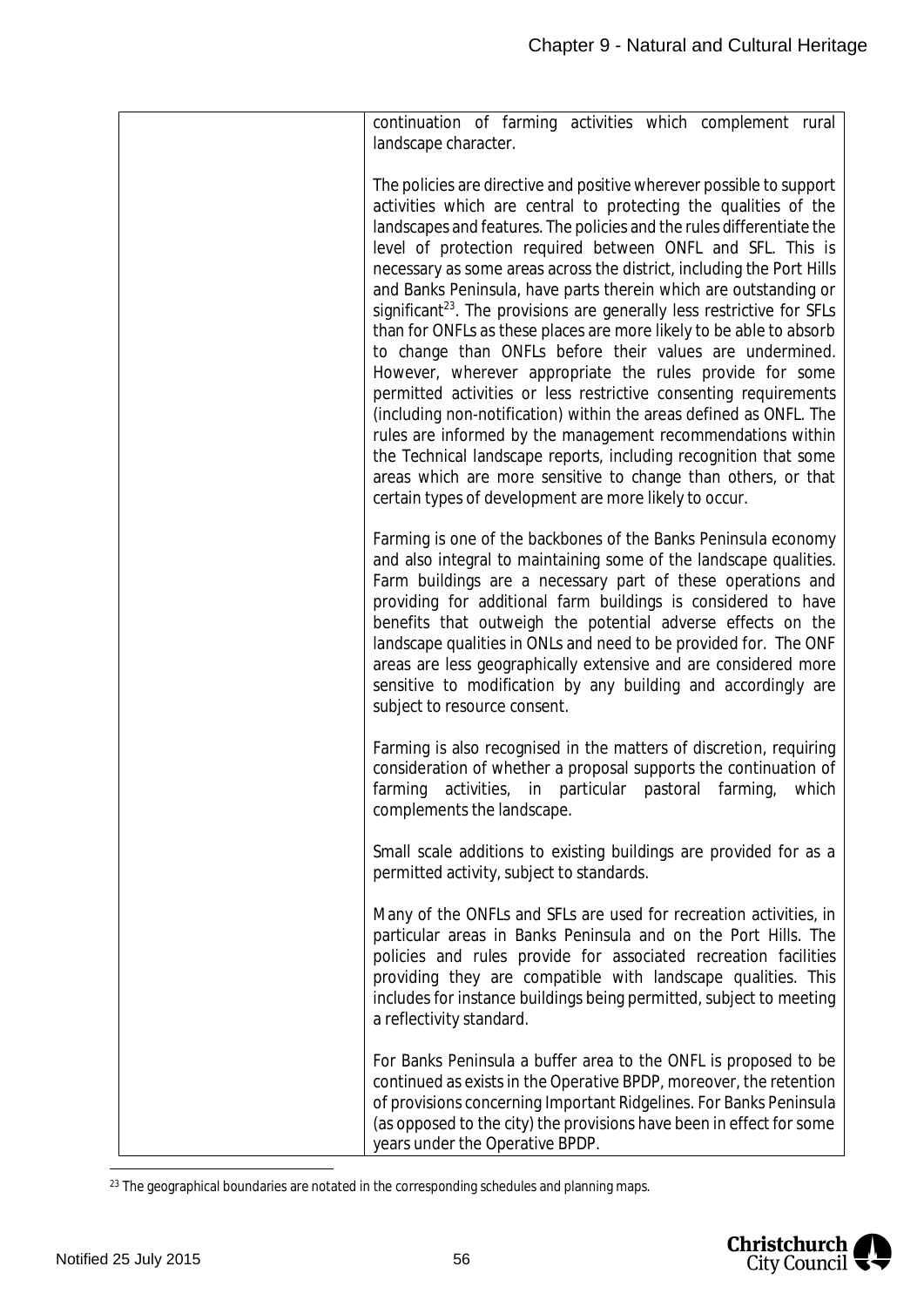| Many of the provisions are currently working well or require<br>adjustments for improvement. They have been continued<br>wherever possible, or modified to an extent (where appropriate) in<br>consideration of the Statement of Expectations (for example, less<br>reliance on consent) and the Strategic Directions decision. This is<br>demonstrated for instance through the use of a number of<br>permitted activities with standards (such as building reflectivity).<br>Refer also to the underlying zone chapters for further detail on<br>methods applicable to Significant landscape layer. The rules for the<br>Banks Peninsula SL primarily fall within the underlying zone<br>chapters (namely for much of the Peninsula within the rural zone).<br>This draws on an approach similar to the Operative BPDP. |
|---------------------------------------------------------------------------------------------------------------------------------------------------------------------------------------------------------------------------------------------------------------------------------------------------------------------------------------------------------------------------------------------------------------------------------------------------------------------------------------------------------------------------------------------------------------------------------------------------------------------------------------------------------------------------------------------------------------------------------------------------------------------------------------------------------------------------|
| Landscape overlays are being used on Planning Maps in order to<br>clearly identify the extent of all Outstanding and Significant Natural<br>Landscapes and Features and coastal natural character areas. These<br>overlays will 'sit above' the underlying zones and relate to specific<br>objectives and policies within the proposed Natural and Cultural<br>Heritage Chapter, together with rules (where additional provisions<br>are required) but will otherwise rely on the underlying zone rules.                                                                                                                                                                                                                                                                                                                  |
| Where land is in public ownership the regulatory provisions will<br>work in tandem with Council strategies and management plans for<br>instance for recreation areas and facilities.                                                                                                                                                                                                                                                                                                                                                                                                                                                                                                                                                                                                                                      |
| On public land, Council bylaws provide an effective method to<br>manage people, nuisance and access.                                                                                                                                                                                                                                                                                                                                                                                                                                                                                                                                                                                                                                                                                                                      |
| 2. Efficiency                                                                                                                                                                                                                                                                                                                                                                                                                                                                                                                                                                                                                                                                                                                                                                                                             |
| The rules for the overlays need to be read together with underlying<br>zone rules, district wide rules. This include, for example those<br>concerning subdivision, earthworks and utilities and general city<br>rules (e.g. setbacks from waterways). In addition the rules of this<br>Chapter will also apply to some activities undertaken in these<br>landscape overlays (for instance the rules for the clearance of 'other<br>indigenous vegetation' and for sites of ecological significance').<br>These rules are not repeated within this chapter, thereby avoiding<br>duplication.                                                                                                                                                                                                                               |
| The definition of naturalness is included to assist in the<br>interpretation of the policies.                                                                                                                                                                                                                                                                                                                                                                                                                                                                                                                                                                                                                                                                                                                             |
| The landscape reports can be used to inform assessment of<br>development proposals (as is the case currently for Banks Peninsula<br>with the Banks Peninsula Landscape Study 2007), for example for<br>resource consents, in consideration of plan change proposals, and<br>for use outside of the district plan, i.e. for other methods.                                                                                                                                                                                                                                                                                                                                                                                                                                                                                 |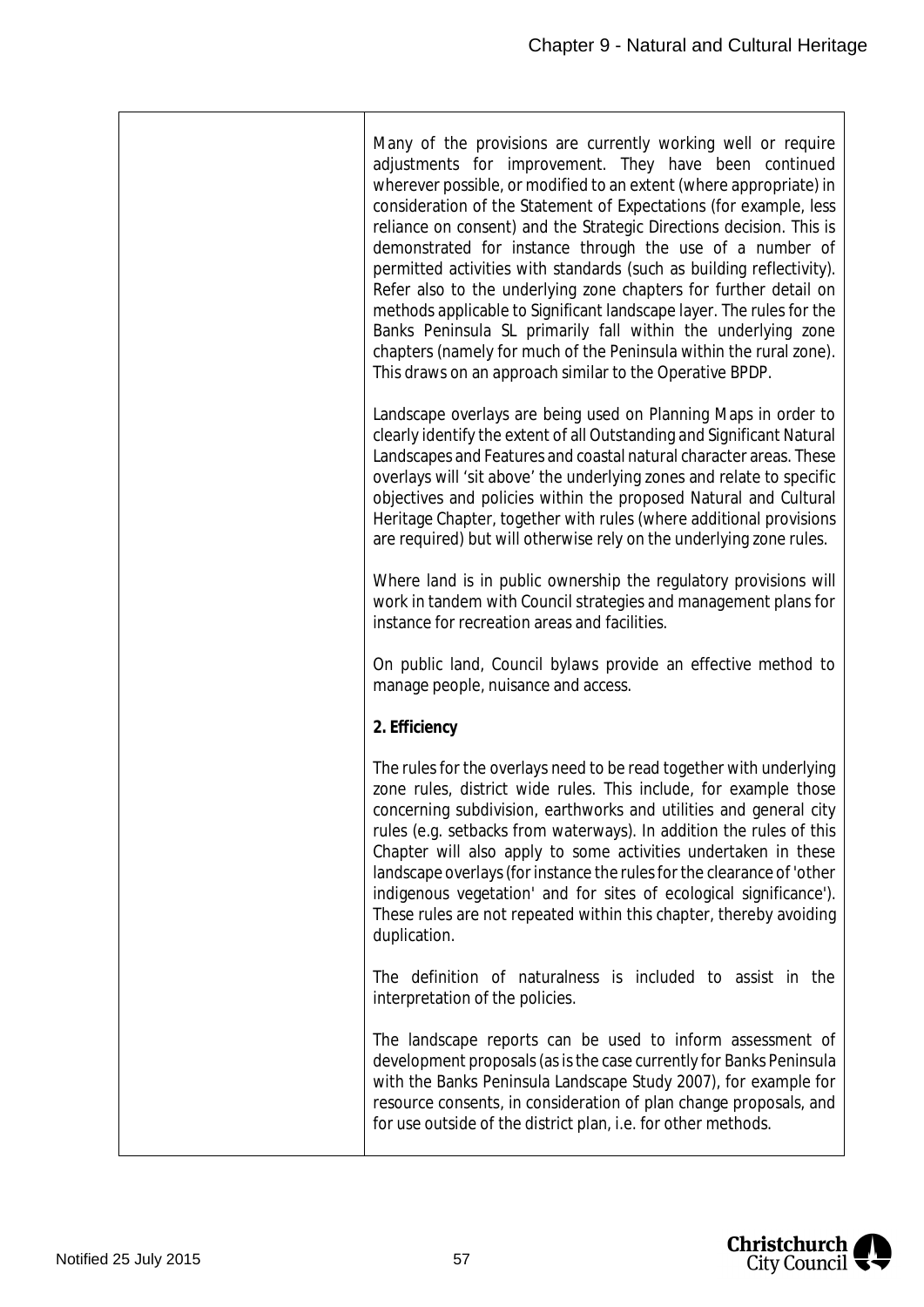| The features and landscapes are identified in the Schedules to<br>Chapter 9 and through notation on the Planning Maps. A unique<br>identification number is assigned to each landscape, feature for<br>reference purposes. This assists in locating feature or landscape<br>(the overlay) within the district.                                                                                                                                                                                                                                                                                        |
|-------------------------------------------------------------------------------------------------------------------------------------------------------------------------------------------------------------------------------------------------------------------------------------------------------------------------------------------------------------------------------------------------------------------------------------------------------------------------------------------------------------------------------------------------------------------------------------------------------|
| Many of the enabling provisions (list of permitted activities) are<br>found within the underlying zones. Key activities which support<br>ONFLs and SFLs, for example are proposed to be permitted in the<br>Rural Banks Peninsula and Open Space Natural Zones (part of Stage<br>2 of the DPR).                                                                                                                                                                                                                                                                                                       |
| Recognition of the potential need for flood protection works<br>(through hard or soft engineering solutions) with respect to natural<br>hazards is provided for at the policy level for many of the overlays,<br>particularly for the city, such as for the Waimakariri River and for<br>the rivers identified as SFLs. The policies would not restrict this from<br>occurring, but do provide for landscape values to be considered in<br>assessment and to be afforded a level of protection accordingly.<br>Matters of discretion are also included in relation to the Flat Land<br>Recovery Zone. |
| Activities which have the potential to significantly impact on the<br>values of ONL/Fs and SF/Ls, are provided for at a higher level of<br>consent. This is for instance the case for quarrying in the West<br>Melton/Okakeka Dry Plain (SF), and for quarrying in the Port Hills.                                                                                                                                                                                                                                                                                                                    |
| Access tracks are provided for as permitted activities provided they<br>are below a certain width (across the Banks Peninsula and city<br>features and landscapes). However, for ONFs in Banks Peninsula<br>these are subject to resource consent (restricted discretionary,<br>non-notified). This includes for Kaitorete Spit and Te Waihora/Lake<br>Ellesmere.                                                                                                                                                                                                                                     |
| The matters of discretion clearly set out the relevant matters for<br>landscapes and natural character in the coastal environment.<br>These include support for complementary conservation, farming<br>and recreation activities that are complementary.                                                                                                                                                                                                                                                                                                                                              |
| In terms of non-regulatory of other methods, the Council currently<br>provides free advice for landowners and applicants in relation to<br>resource consents. At the time of writing this, the free advice<br>includes the first half hour of planning advice at no charge. The<br>landscape planning advice is free of charge. This assists applicants<br>to better understand the related resource consent requirements<br>and encourage better outcomes.                                                                                                                                           |
| The Banks Peninsula Rural Development Guidelines 2010 are<br>available on the Council's website and in Council service centres<br>and provides guidance for applicants and/or landowners on<br>development considerations in ONLs, CNCs, and the Rural Amenity                                                                                                                                                                                                                                                                                                                                        |

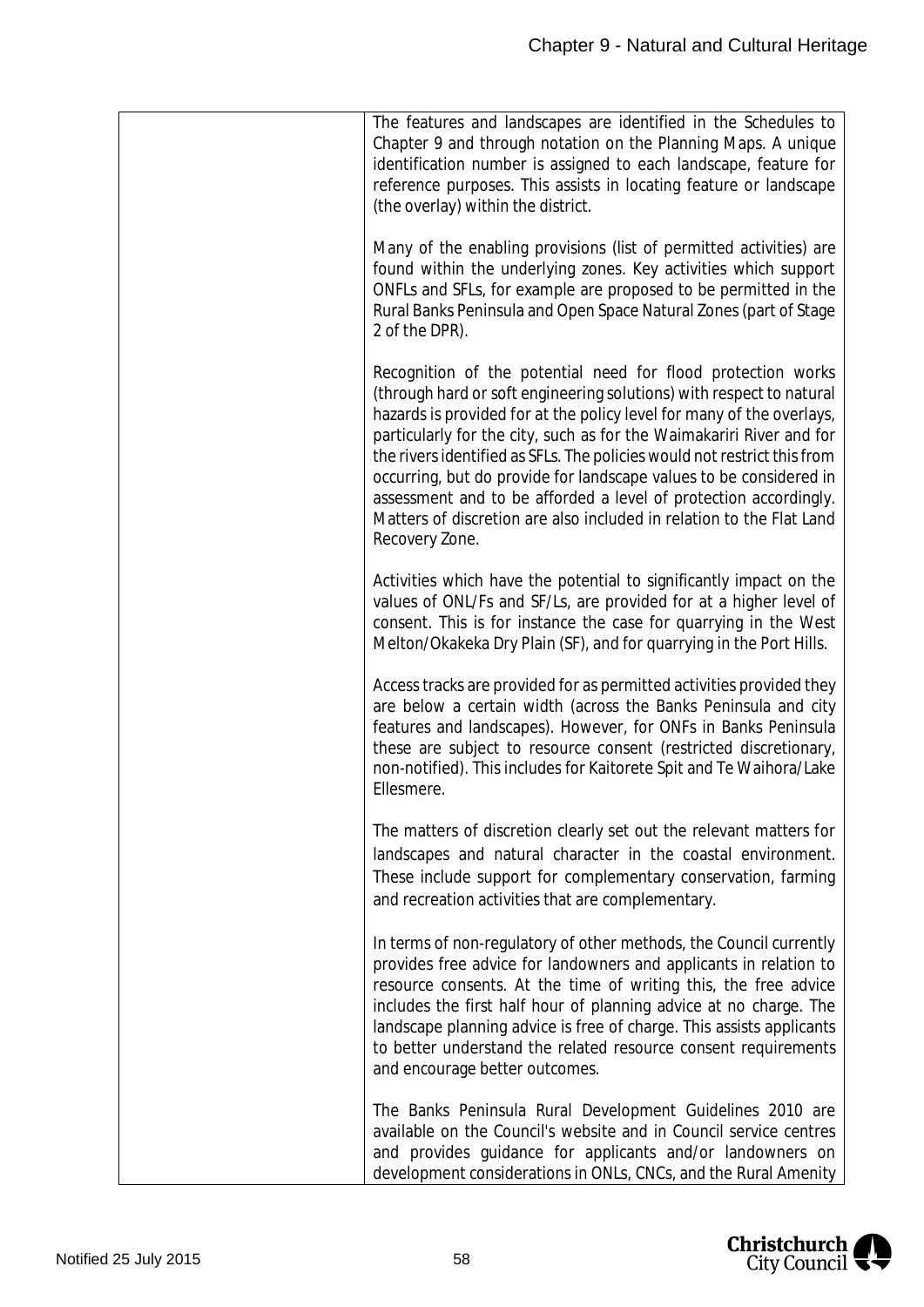| Landscape (RAL) (proposed Significant Landscape on Banks<br>Peninsula). The guidelines are included within the matters of<br>discretion.                                                                                                                                                                                                                                                                                                                                                                                                                        |
|-----------------------------------------------------------------------------------------------------------------------------------------------------------------------------------------------------------------------------------------------------------------------------------------------------------------------------------------------------------------------------------------------------------------------------------------------------------------------------------------------------------------------------------------------------------------|
| The Council's Biodiversity and Public Open Space Strategies provide<br>strategic policy advice and guidance for the protection and<br>enhancement of the district's 'high quality' landscapes. These<br>Council adopted Strategies provide high level policy direction on<br>the outcomes which are sought for landscapes across the district.<br>They also seek the protection and enhancement through land<br>purchase - either by Council or other parties, and there have been<br>land purchases in recent years aligning with aims of these<br>Strategies. |
| The Summit Road Protection Act provides protection of the scenic<br>and natural amenities and views from the Port Hills Summit Road.<br>As a method it would not be effective to rely on this legislation only,<br>as it is geographically constrained and does not recognise the<br>landscape qualities as identified in the landscape studies.                                                                                                                                                                                                                |
| Where land is in public ownership the regulatory provisions will<br>work in tandem with Council strategies and management plans for<br>recreation areas and facilities in this area.                                                                                                                                                                                                                                                                                                                                                                            |
| The policy 9.2.2.10 sets the framework for future identification and<br>management of cultural landscapes.                                                                                                                                                                                                                                                                                                                                                                                                                                                      |
| The Avon River is identified as a significant feature in the<br>Christchurch Landscape Study. To enable management in the<br>different parts of the City the river has been divided into three parts<br>- upstream of Central City (SF8.1), Central City (SL8.2) and East<br>(SF8.3). Where possible, reliance has been placed on the general<br>city building setback rules and the open space and margins zone<br>provisions trigger assessment of effects on the landscape qualities<br>of the river.                                                        |
| 3. Benefits                                                                                                                                                                                                                                                                                                                                                                                                                                                                                                                                                     |
| ONL/Fs SL/Fs and CNCs are highly valued by Ngai Tahu, the<br>community and visitors.                                                                                                                                                                                                                                                                                                                                                                                                                                                                            |
| Incorporating a detailed description of the landscape qualities will<br>have benefits in terms of the qualities being more visible, improving<br>community awareness of their importance, and for plan<br>administration.                                                                                                                                                                                                                                                                                                                                       |
| The resource consent process provides opportunity to assess the<br>context and values of historic and cultural significance and the<br>relationship, culture and traditions of Ngai Tahu.                                                                                                                                                                                                                                                                                                                                                                       |
| Tourism is an important industry within the city and on Banks                                                                                                                                                                                                                                                                                                                                                                                                                                                                                                   |

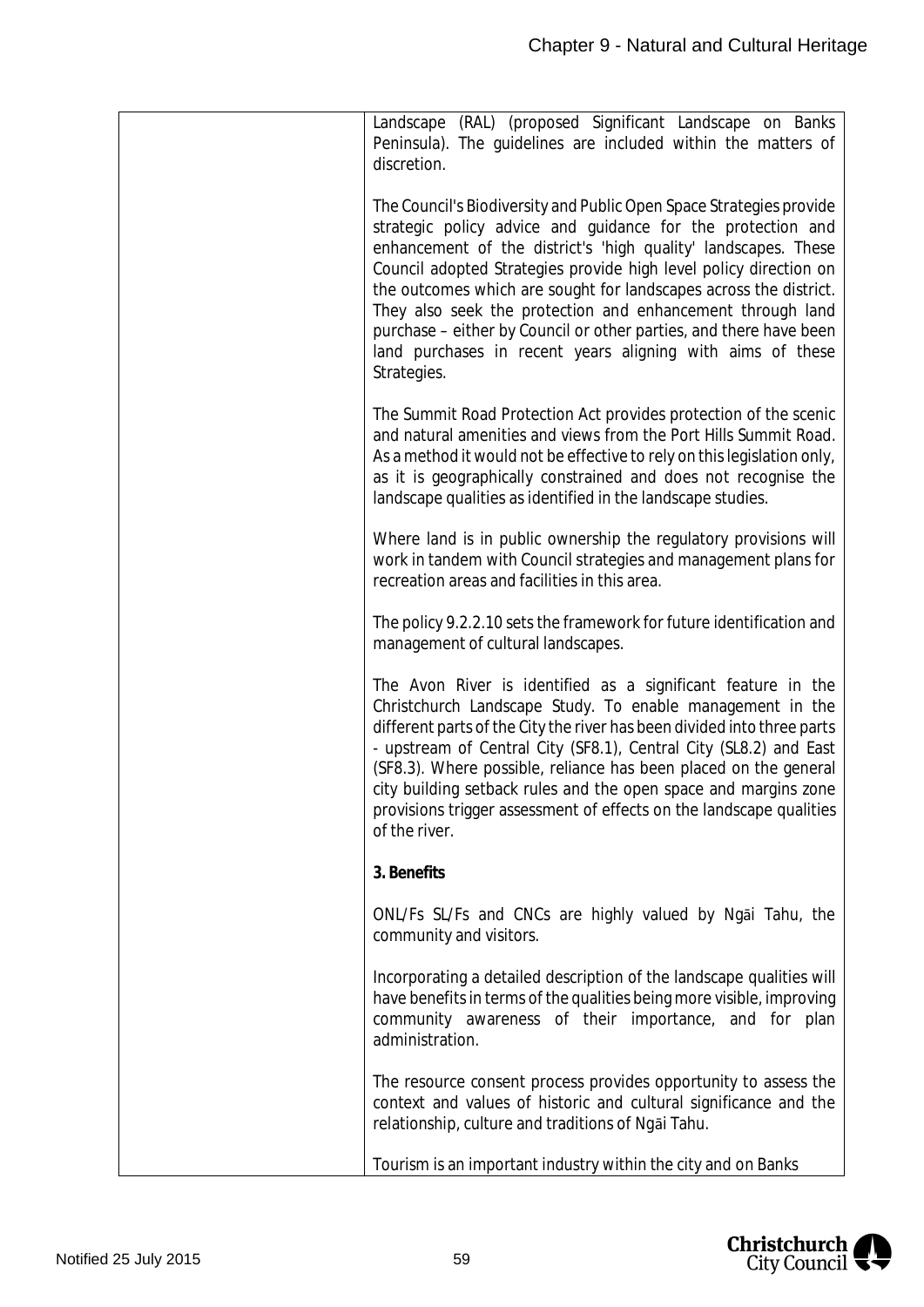| Peninsula with eco-tourism and, for example, the Banks<br>Peninsula walking track providing opportunities for people to<br>experience the district's outstanding natural environment. The<br>provisions are suitably enabling to continue to experience and<br>enjoy the environment and provide for recreation and conservation<br>activities.                                                                                            |
|--------------------------------------------------------------------------------------------------------------------------------------------------------------------------------------------------------------------------------------------------------------------------------------------------------------------------------------------------------------------------------------------------------------------------------------------|
| These areas are also used for recreation activities. The policies seek<br>to ensure that associated facilities are compatible with landscape<br>qualities.                                                                                                                                                                                                                                                                                 |
| A high number of activity statuses across the landscapes and<br>features are set at restricted discretionary (non-notified). Whilst<br>consent is required, the non-notification will assists to an extent in<br>reducing consent costs.                                                                                                                                                                                                   |
| The rules target activities, particularly buildings, that have the<br>potentially to damage, diminish or compromise landscape<br>qualities and natural character in the coastal environment.                                                                                                                                                                                                                                               |
| Well integrated development may be appropriate in some coastal<br>locations. Through the resource consent process the capacity of<br>the landscape to absorb change and techniques such as clustering<br>may be used to protect areas more sensitive to change.                                                                                                                                                                            |
| Where land is in public ownership the regulatory provisions will<br>work in tandem with Council strategies and management plans for<br>instance for recreation areas and facilities. On public land, Council<br>bylaws provide an effective method to manage people, nuisance<br>and access.                                                                                                                                               |
| 4. Costs<br>There are opportunity costs associated with development<br>opportunities that are foregone when more restricted policies are<br>applied to subdivision, use and development of land. For example,<br>limited provision for larger buildings may limit opportunities for<br>diversification of land uses. There are also direct resource consent<br>and compliance costs. These costs are analysed in detail in Appendix<br>10. |
| Without regulation, accessibility and human modification have the<br>potential to damage or destroy sensitive qualities, including<br>culturally significant sites.                                                                                                                                                                                                                                                                        |
| The reflectivity built form standard (for Banks Peninsula and the<br>Port Hills) may limited range of materials/finishes and result in<br>higher building costs.                                                                                                                                                                                                                                                                           |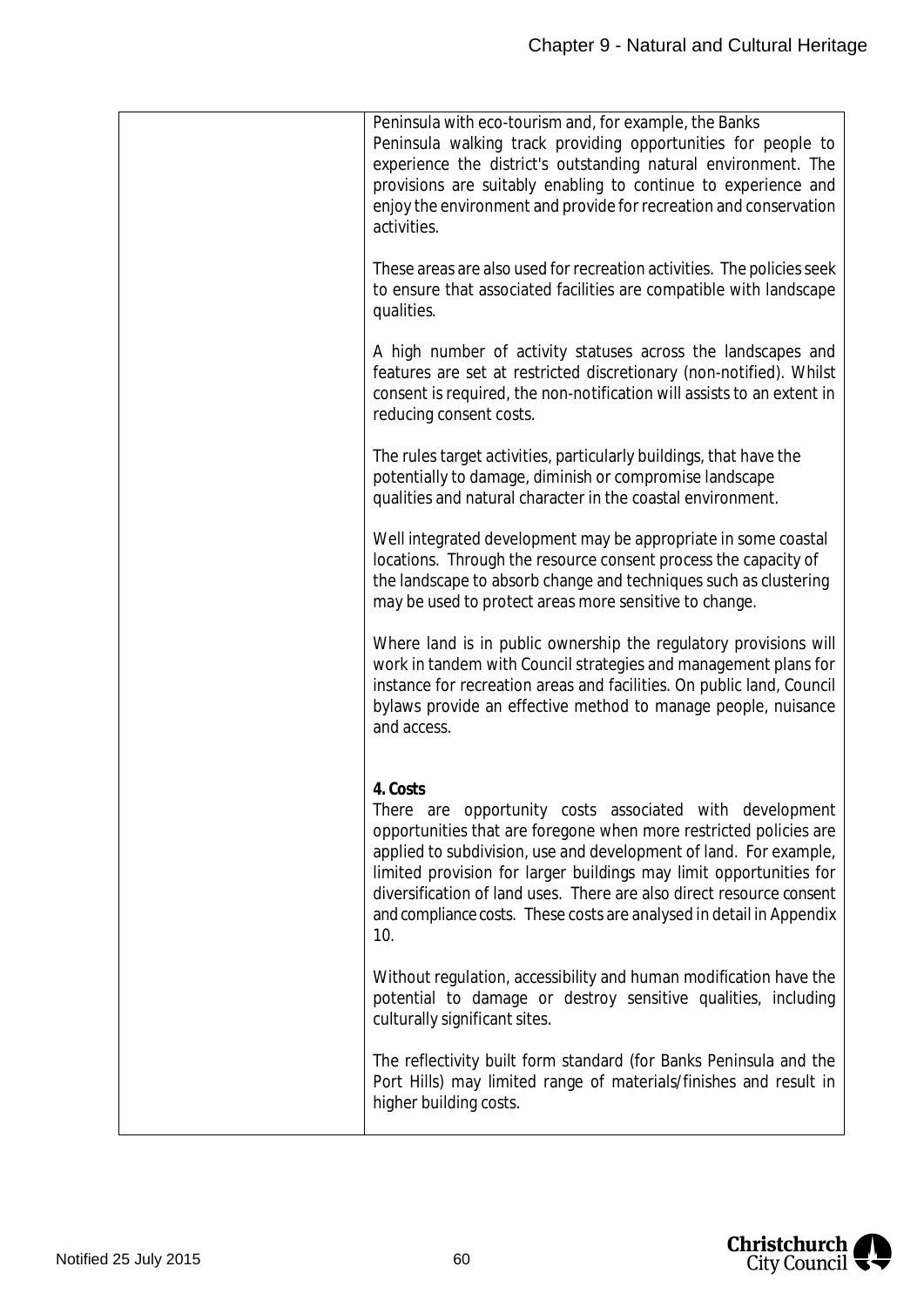|                                     | Generally activities requiring resource consent approval under the<br>operative CCP and BPDP will continue to require approval under the<br>Rules requiring resource consent approval create<br>pRDP.<br>compliance costs, however, this is considered necessary in the<br>context of protecting ONLs from inappropriate subdivision use and<br>development, maintaining and enhancing significant landscapes<br>and preserving natural character in the coastal environment.                                                                                                                                    |
|-------------------------------------|------------------------------------------------------------------------------------------------------------------------------------------------------------------------------------------------------------------------------------------------------------------------------------------------------------------------------------------------------------------------------------------------------------------------------------------------------------------------------------------------------------------------------------------------------------------------------------------------------------------|
|                                     | Landscapes and the coastal environment are dynamic and the<br>unique combination of attributes may change overtime. This will<br>require monitoring and future studies to be carried out by the<br>council to ensure that the areas on the ground match their<br>classification in the District Plan.                                                                                                                                                                                                                                                                                                            |
|                                     | Options less or not as appropriate to achieve the Objectives and policies:                                                                                                                                                                                                                                                                                                                                                                                                                                                                                                                                       |
| Option 2<br>Maintain the status quo | Appropriateness<br>The City Plan and BPDP are required to be updated to reflect<br>amendments to the NZCPS, the CRPS and the LURP.  While there<br>has been a comprehensive study of Banks Peninsula in 2007,<br>reflected in the BPDP, a similar study has only recently been<br>undertaken for the city as part of the DPR. The areas identified for<br>protection and management need to be updated to reflect the<br>landscape studies recently undertaken. Not undertaking this<br>assessment and mapping would mean outdated landscape and<br>natural character in the coastal environment identification. |
|                                     | The assessment of landscape and natural character in the coastal<br>environment requires a consistent methodology across the district<br>to be effective and for the foregoing reasons option 2 is not<br>considered appropriate.                                                                                                                                                                                                                                                                                                                                                                                |

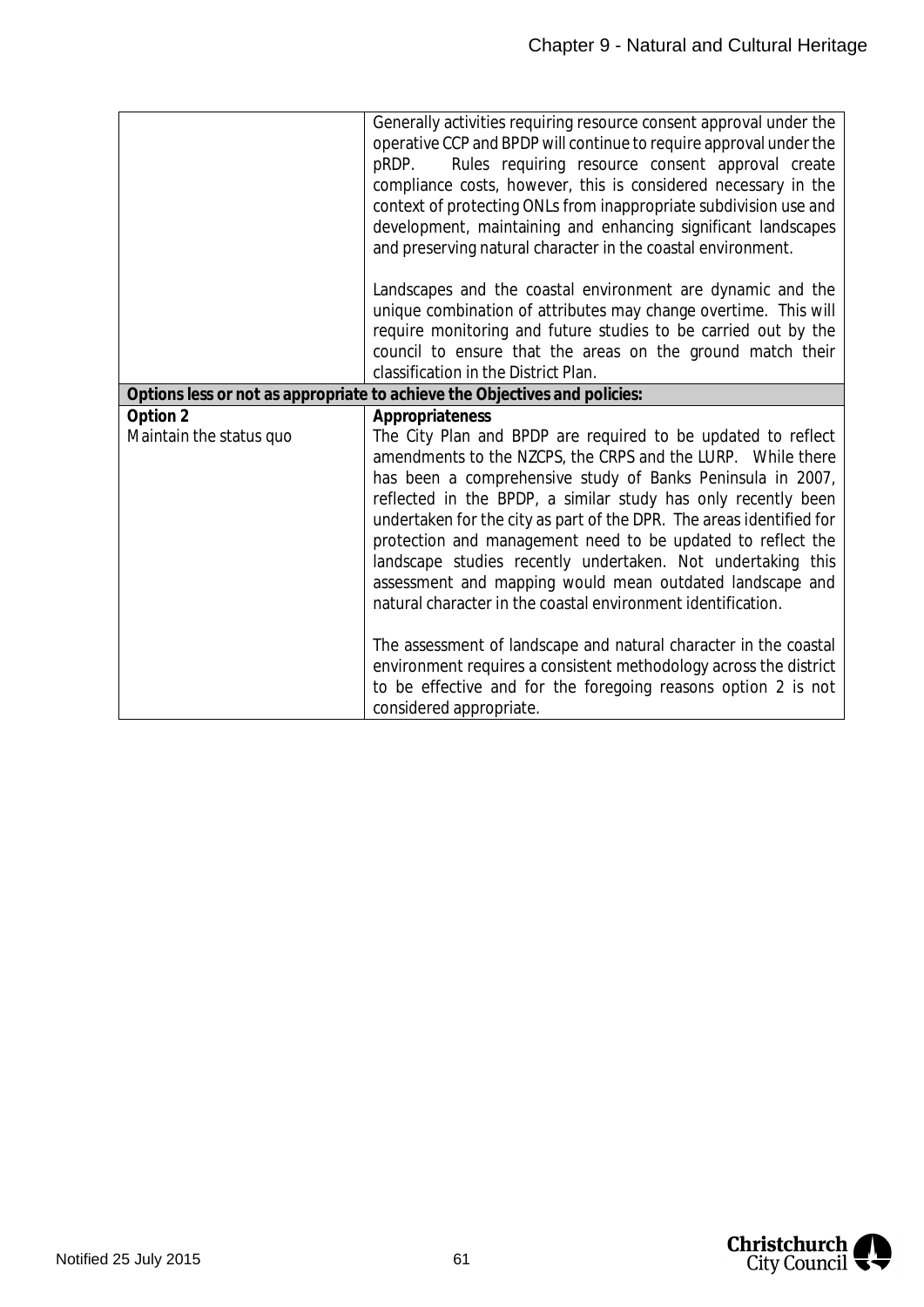| Option 3                       | Reliance predominantly on non-regulatory methods would not give                                                        |
|--------------------------------|------------------------------------------------------------------------------------------------------------------------|
| Reliance predominantly on Non- | effect to the Council's statutory responsibilities under the RMA,                                                      |
| Regulatory Methods.            | higher level policy direction, in particular the NZCPS 2010 and the                                                    |
|                                | CRPS.                                                                                                                  |
|                                |                                                                                                                        |
|                                | For ONFLs and SFLs, there is a need for a level of regulatory control                                                  |
|                                | to inform and determine appropriateness of activities undertaken,                                                      |
|                                | and to protect the values that make particular place important. This<br>includes values of significance to Ngai Tahu.  |
|                                |                                                                                                                        |
|                                | As discussed in Option 1 above, the Council currently provides                                                         |
|                                | guidance and some free advice for landowners.<br>Landscape                                                             |
|                                | guidelines are also available for Banks Peninsula. The Market                                                          |
|                                | Economics report (Appendix 10) identifies that such technical                                                          |
|                                | advice is: "important for social learning and for increasing heritage                                                  |
|                                | appreciation of landowners, both of which in theory should result in                                                   |
|                                | positive heritage outcomes for the district." (Market Economics                                                        |
|                                | report, page 50).                                                                                                      |
|                                |                                                                                                                        |
|                                | A very permissive approach has the potential to result in activities                                                   |
|                                | that damage, diminish or compromise landscape qualities and the                                                        |
|                                | natural character of the coastal environment.                                                                          |
|                                |                                                                                                                        |
|                                | While non-regulatory methods can assist in achieving the outcome                                                       |
|                                | they are not an effective method on their own and for the foregoing<br>reasons option 3 is not considered appropriate. |
| Risk of Acting or Not Acting   |                                                                                                                        |
|                                |                                                                                                                        |

The degree of uncertainty around the identification and qualities of landscapes and natural character in the coastal environment is low due to the extensive landscape studies commissioned by the council

The risk of not acting is that the Council fails to reflect the statutory direction provided in the RMA and higher level policy documents including NZCPS 2010 and the CRPS to protect ONL and ONF and preserve natural character in the coastal environment. Given this statutory direction the risk of not acting outweighs the risk of acting.

In addition, by not acting there is the risk of inappropriate development occurring in an uncoordinated manner that damages or destroys landscape qualities and natural character and the District Plan fails to the meet the needs of the community.

Promoting opportunities to restore natural character in the coastal environment will over time enhance this important resource.

### **4.4 Evaluation of Proposed Provisions – Historic Heritage**

Before undertaking the evaluation the following sets out the main options considered and an explanation of what each option entails.

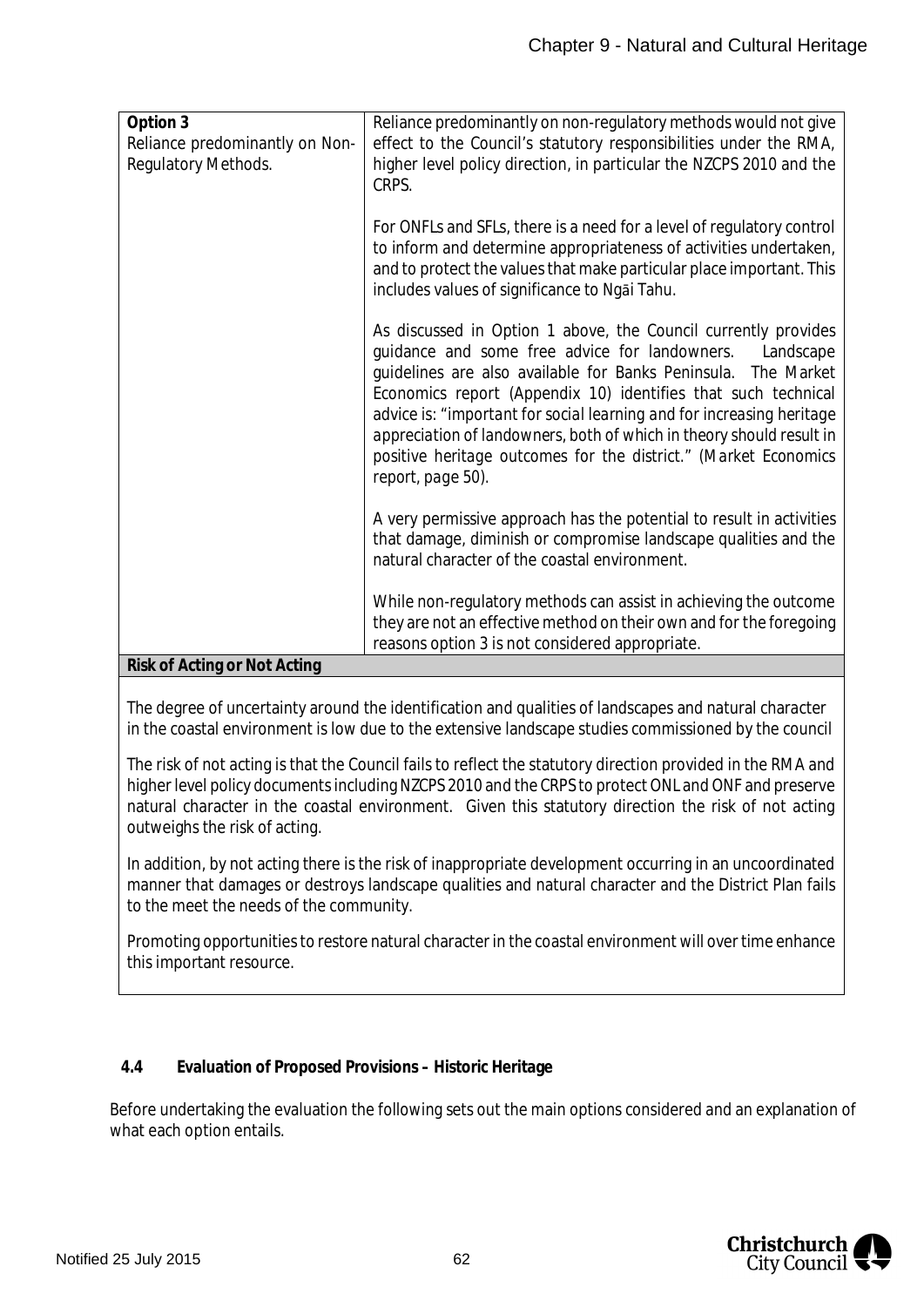#### **Option 1** (*Proposed Approach)* **- Use of Regulatory and Non-regulatory methods**

Option 1 includes identification and management of significant historic heritage through a policy framework, rules and associated set of matters of control and matters of discretion. This option would be supported with a non-regulatory package available to owners of listed heritage places. This option involves identification of Silent File areas in the planning maps and listed in a Schedule in the Appendices. The areas contain sites of Ngāi Tahu cultural significance. Provisions are provided to manage activities within these areas. A policy framework is proposed for the future identification of historic heritage – including sites of Ngāi Tahu Cultural significance, heritage areas, and cultural landscapes. A future programme is also sought for adding new heritage listings to the Plan.

In addition to identification through the use of schedules and planning maps, for significant historic heritage places which comprise heritage items and settings, an aerial map, for each heritage place is contained in the chapter appendices delineating the extent of item and the setting.

Under Option 1 archaeological sites are not identified in a Schedule to the Chapter. A policy direction concerning archaeological sites is proposed (to support Heritage New Zealand), with the management under other provisions (such as part of land use and subdivision consents), and as one of the considerations when assessing proposals for works to heritage items and settings, under given archaeological values component. This option works on the basis of a reliance on Heritage New Zealand to manage archaeological sites. A future programme proposes identification and listing of post 1900 archaeological sites.

Under Option 1, for places listed in the Schedule of Significant Historic Places (for Heritage Items and Settings) the schedule is structured on a two group classification, with Group 1 being those places of High Significance, and Group 2 those places which are significant to the district. Under this option a level of works to heritage items and settings is provided as permitted (subject to standards). Where works are more likely to have adverse impacts, and need to be managed, and in particular are irreversible, then consents are required. However, they are targeted, wherever practicable at the lowest level of consenting, or where the effects are potentially so significant then a higher activity status is necessary.

The options are supported by non-regulatory methods. The Council has a range of non-regulatory tools in current and proposed use, including the use of Heritage Incentives grants for heritage conservation works, and a range of free advice and assistance. Further detail is provided in Appendix 5.2 and in the evaluation section below.

**Options 2a and 2b - Variation of Proposed Option 1 relating to how the heritage items and heritage settings are classified and managed (e.g. 1 Group only, or 3 or 4 Groups)**

This option is similar to Option 1 in terms of the overall approach of the use of regulatory and non-regulatory methods. However, for the schedule of heritage items and settings the provisions would be based on an ungrouped Schedule (i.e. no categorisation to Group 1 or 2) under Option 2a, or on a Schedule categorised into 3 or 4 groups.

**Option 3** - **As for Option 1 or 2 but with more stringent regulatory controls applied (this relates to heritage items and settings).**

Under this option a resource consent would be required for all, or almost all work to a significant historic heritage places which are heritage items and setting, e.g. for repairs and maintenance. Such activities would be permitted (with standards) under option 1.

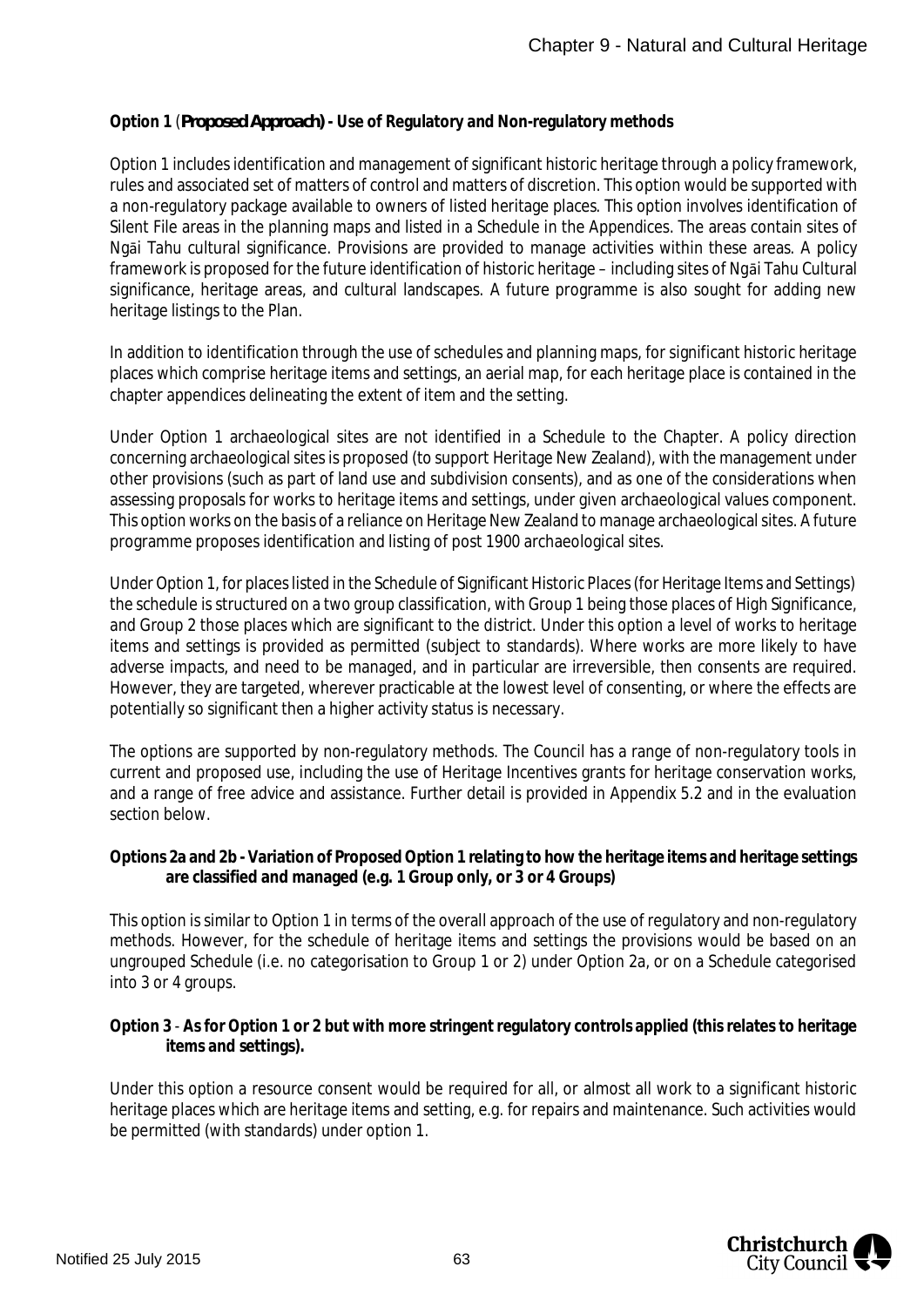**Option 4 – Reliance predominantly on Non-Regulatory Methods**

Adopt a very permissive approach to activities with minimal regulation and a near complete reliance on the use of non-regulatory methods, advice and assistance, such as grants.

**Option 5 - Status Quo**

This options means retaining the existing provisions in City Plan and the BPDP. It includes continuing to identify and manage those places within the district which already have a heritage overlay.

#### **PROVISIONS (POLICY, RULE, METHOD) MOST APPROPRIATE WAY TO ACHIEVE THE OBJECTIVES Relevant objectives:**

**9.3.1 Objective – Historic Heritage**

Historic heritage is maintained recognising the important contribution it makes to the district's distinctive character and identity, and the role in recovery.

| Provision(s) most appropriate                                                                                                                      | <b>Effectiveness and Efficiency</b>                                                                                                                                                                                                  |
|----------------------------------------------------------------------------------------------------------------------------------------------------|--------------------------------------------------------------------------------------------------------------------------------------------------------------------------------------------------------------------------------------|
| Option 1 Proposed Approach                                                                                                                         | 1. Effectiveness                                                                                                                                                                                                                     |
| 9.3.2.1 Policy - Protection of<br>sites of Ngai Tahu cultural<br>significance<br>9.3.2.2 Policy - Protection of<br>significant historic heritage - | Option 1 is considered to be the most effective in achieving the<br>historic<br>objective of maintaining<br>heritage.<br>The<br>following<br>effectiveness evaluation below is grouped under a number of sub<br>headings comprising: |
| heritage items and heritage<br>settings<br>9.3.2.3 - Protection of<br>significant historic heritage -<br>heritage items and heritage               | approach - introduction to identification<br>Overall<br>and<br>a.<br>management of scheduled /listed historic heritage, and future<br>work to recognise and manage other historic heritage.                                          |
| settings - assessment and<br>identification<br>9.3.2.4 Policy - Protection of<br>significant historic heritage -                                   | b. Heritage items and settings - 'significance' threshold and<br>inclusion in the Schedule, two group classification, settings, and<br>statements of significance.                                                                   |
| heritage areas - future                                                                                                                            | Policy framework and rules for heritage items and settings -                                                                                                                                                                         |
| assessment and identification                                                                                                                      | C.                                                                                                                                                                                                                                   |
| 9.3.2.5 Policy - Archaeological                                                                                                                    | overall approach                                                                                                                                                                                                                     |
| sites                                                                                                                                              | Policy framework and rules for heritage items and settings -                                                                                                                                                                         |
| 9.3.2.6 Policy - Heritage                                                                                                                          | d.                                                                                                                                                                                                                                   |
| conservation management and                                                                                                                        | detailed provisions                                                                                                                                                                                                                  |
| heritage principles - heritage                                                                                                                     | <b>Silent File Areas</b>                                                                                                                                                                                                             |
| items and settings                                                                                                                                 | e.                                                                                                                                                                                                                                   |
| 9.3.2.7 - Ongoing, viable use of                                                                                                                   | Schedules and Planning Maps - Identification of Historic                                                                                                                                                                             |
| heritage items and settings                                                                                                                        | f.                                                                                                                                                                                                                                   |
| 9.3.2.8 Policy - Relocation of                                                                                                                     | Heritage Places, Silent Files.                                                                                                                                                                                                       |
| heritage items within and                                                                                                                          | Policy direction - future work for other historic heritage, and                                                                                                                                                                      |
| beyond settings                                                                                                                                    | q.                                                                                                                                                                                                                                   |
| 9.3.2.9 Policy - Demolition of                                                                                                                     | non-regulatory methods                                                                                                                                                                                                               |
| heritage items                                                                                                                                     | a. Overall approach                                                                                                                                                                                                                  |
| 9.3.2.10 Policy - Awareness and                                                                                                                    | The provisions provide a policy framework and rules for the                                                                                                                                                                          |
| Education of historic heritage                                                                                                                     | identification and management of historic heritage, through the                                                                                                                                                                      |

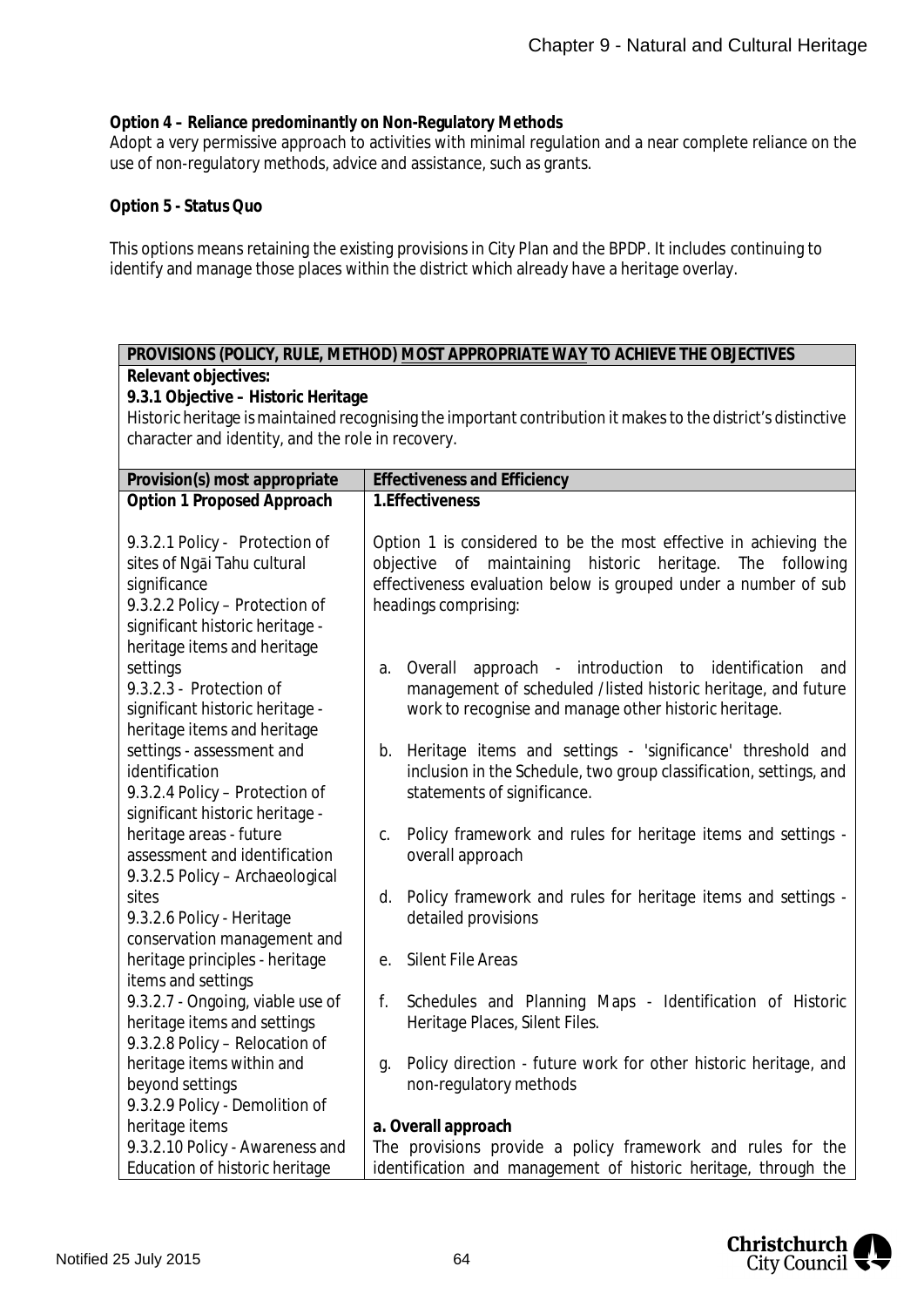| 9.3.2.11 Policy - Incentives and                    | recovery period, by identifying which historic heritage is to be                                                                                |
|-----------------------------------------------------|-------------------------------------------------------------------------------------------------------------------------------------------------|
| assistance for historic heritage                    | maintained, and how it is to be managed. They are effective in                                                                                  |
|                                                     | identifying the resource to be managed through inclusion of the                                                                                 |
| Rules 9.3.3.9 - Permitted                           | places in the Chapter 9 Schedules and through notation on the                                                                                   |
| <b>Activities</b>                                   | Planning Maps, and for heritage items and settings through inclusion                                                                            |
| Rules 9.3.3.11 - Controlled                         | of aerial maps in Chapter 9 Appendices.                                                                                                         |
| <b>Activities</b>                                   |                                                                                                                                                 |
| Rules 9.3.3.12 - Restricted                         | The relevant Schedules are the Schedule of Historic Heritage Places                                                                             |
| <b>Discretionary Activities</b>                     | (comprising heritage Items and Settings) and Silent Files Areas.                                                                                |
| 9.3.3.13 Non-notification                           | Further evaluation of these provisions is contained in the later                                                                                |
| 9.3.3.14 Restricted Discretionary                   | sections of this evaluation, including why these places are significant                                                                         |
| <b>Activities - Silent File Areas</b>               | and how they are to be managed.                                                                                                                 |
| 9.3.3.15 Non-notification                           |                                                                                                                                                 |
| 9.3.3.16 - Discretionary Activities                 | The provisions provide policy direction for future work to recognise,                                                                           |
| 9.3.3.17 Non-Complying                              | and protect and other areas and places of historic heritage, including:                                                                         |
| <b>Activities</b>                                   | providing for sites of Ngai Tahu cultural significance, including                                                                               |
| 9.3.4 Matters of Control -                          | culturally significant landscapes, wahi tapu and wahi taonga; and                                                                               |
| <b>Upgrade Works</b><br>9.3.5 Matters of Discretion | heritage areas. Policy 9.3.2.2 for heritage items and settings, and the<br>policy for heritage areas, provides the framework for adding further |
|                                                     | heritage items and settings to the Schedule of Significant Historic                                                                             |
| Relevant key definitions:                           | Heritage Places. There is an overlap in recognising and providing for                                                                           |
| Alteration of a heritage item                       | historic heritage, with other topics in this chapter, in particular                                                                             |
| Alternation of a heritage setting                   | reference should be made to the evaluation section above                                                                                        |
| Demolition                                          | concerning other significant landscapes (under which historic                                                                                   |
| Heritage fabric                                     | heritage and historic cultural landscapes are discussed).                                                                                       |
| Historic heritage                                   |                                                                                                                                                 |
| Heritage investigative and                          | Policies are proposed for awareness, education, incentives and                                                                                  |
| temporary works                                     | assistance (Policies 9.3.2.10 and 9.3.2.11). Enhancing awareness and                                                                            |
| Heritage item                                       | understanding, for instance through interpretation initiatives is a                                                                             |
| Heritage setting                                    | way to assist in recognising and retaining the memory of the loss of                                                                            |
| Heritage values                                     | heritage places and their values, for both current and future                                                                                   |
| Heritage                                            | generations. Policy 9.3.2.10 also promotes the use of conservation                                                                              |
| upgrade works                                       | plans.                                                                                                                                          |
| Historic heritage place                             |                                                                                                                                                 |
| Maintenance                                         | Working with owners and the public to promote heritage retention                                                                                |
| Reconstruction                                      | and best practice conservation supported by financial incentives has                                                                            |
| Relocation of a heritage item<br>Repairs            | proven to be an effective approach to heritage protection,<br>particularly in the period following the Canterbury earthquakes.                  |
| Restoration                                         | Grants, advice to applicants and heritage week and preparation of                                                                               |
| Site of Ngai Tahu cultural                          | conservation plans are key elements of Council non-regulatory tools                                                                             |
| significance                                        | for heritage protection.                                                                                                                        |
| <b>Silent File Area</b>                             |                                                                                                                                                 |
|                                                     | b. Heritage items and settings - 'significance' threshold and inclusion                                                                         |
|                                                     | in the Schedule, two group classification, settings, and statements of                                                                          |
| Chapter 9 Appendices -                              | significance.                                                                                                                                   |
| <b>Schedules</b>                                    | All items within the Schedule of Significant Historic Places have met                                                                           |
| 1. Significant Historic Heritage                    | a significance threshold for inclusion in the Schedule. These historic                                                                          |
| Places                                              | heritage places (which are heritage items and settings) are listed in                                                                           |
| 2. Silent File Areas                                | Appendix 9.3.6.1 to Chapter 9. Their inclusion in the Schedule means                                                                            |
|                                                     | these places can be afforded regulatory protection through the                                                                                  |
|                                                     | pRDP.                                                                                                                                           |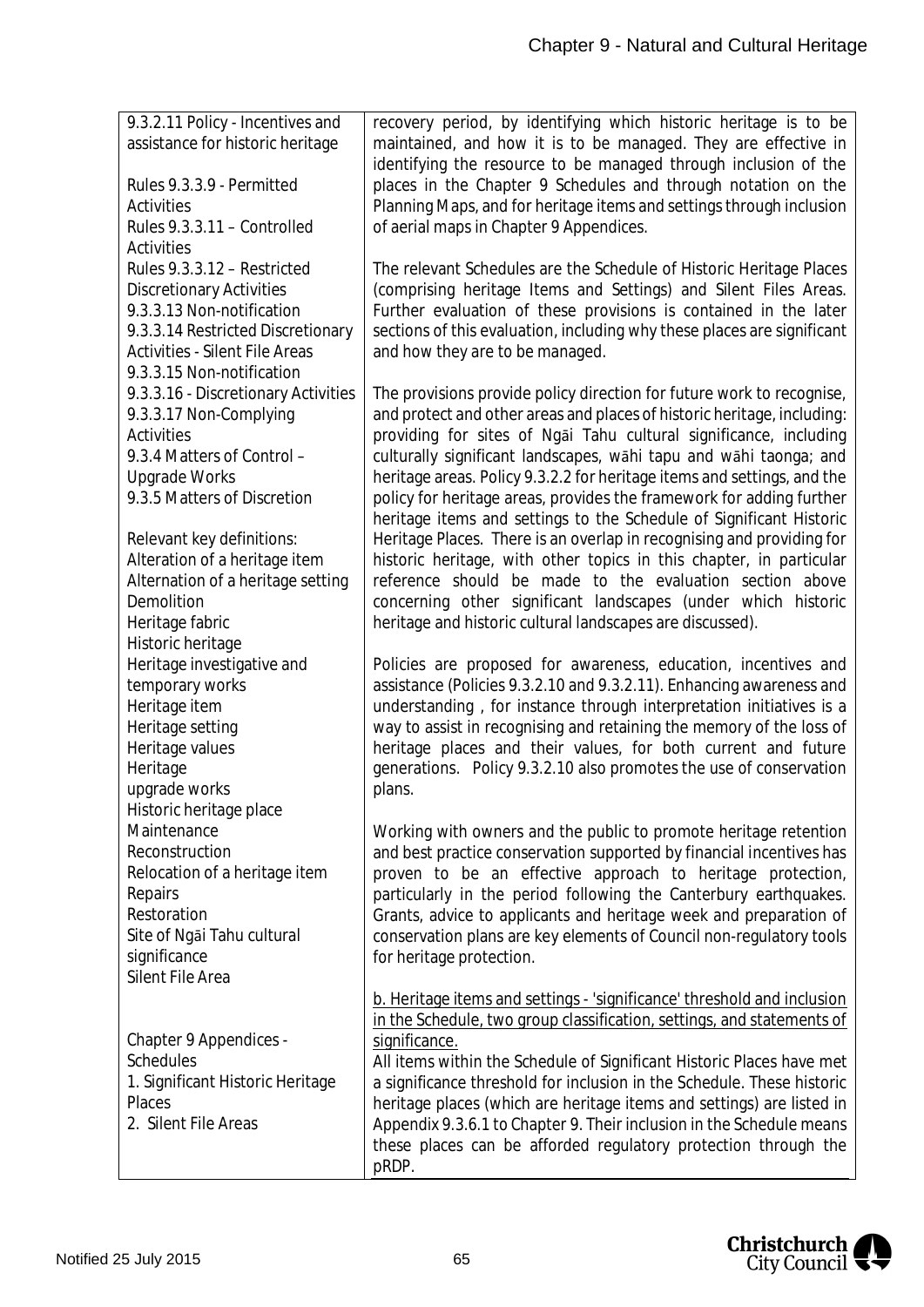| 3. Heritage Items and Settings -<br>Aerial Maps notating extent of<br>Item and Setting.<br>Planning Maps - notation of<br>location of Scheduled Historic<br>Heritage Places and Silent File<br>Areas | The Technical Report - Heritage at Appendix 4 details the heritage<br>assessment methodology used to determine whether a place is<br>'significant' to the district and, in addition, whether it is of high<br>significance. The diagram at Section 4 of that report shows the steps<br>undertaken in that assessment process. Some places are more highly<br>valued by the community (and this can be for a range of reasons),<br>such as for their role in the historic development of the district or<br>being a prominent physical landmark. The significance level is also<br>connected to a heritage item's 'authenticity and integrity, or iconic<br>status for instance. It finds that overall some places make more of a<br>contribution to city identity.                          |
|------------------------------------------------------------------------------------------------------------------------------------------------------------------------------------------------------|---------------------------------------------------------------------------------------------------------------------------------------------------------------------------------------------------------------------------------------------------------------------------------------------------------------------------------------------------------------------------------------------------------------------------------------------------------------------------------------------------------------------------------------------------------------------------------------------------------------------------------------------------------------------------------------------------------------------------------------------------------------------------------------------|
|                                                                                                                                                                                                      | The Technical Report details the number of new historic heritage<br>listings and items proposed, and those proposed to be removed from<br>the Schedule (for Christchurch and Banks Peninsula). Further listings<br>can be added in the future, as part of ongoing programme of<br>identification, through a thematic framework (Refer Section 5<br>'Adding to the Heritage Places Schedule' of the Technical report for<br>more detail on this approach).                                                                                                                                                                                                                                                                                                                                   |
|                                                                                                                                                                                                      | The Schedule of Significant Historic Heritages (The Schedule) is<br>structured on a two group classification with those of places of High<br>Significance falling in Group 1, and those which are Significant in<br>Group 2. Although, it should be recognised that all places on the<br>Schedule are significant and need to be appropriately managed so<br>that the heritage resources of the district can be maintained.<br>However, the classification of Group 1 and 2 does explicitly recognise<br>that some items are of higher importance to the district.                                                                                                                                                                                                                          |
|                                                                                                                                                                                                      | The planning provisions recognise and reflect this two tier<br>classification approach primarily through the policies and through<br>some of the matters of control and matters of discretion. They are<br>structured on the basis that it is important to maintain the heritage<br>values of all significance places, but for some there are certain works<br>that will, accordingly, need a higher level of regulatory intervention<br>(Group 1) to manage them, given they are highly significant to the<br>district. The tiered approach is complementary to a 'recovery<br>context' and enables prioritisation of the heritage resource, such as<br>for non-regulatory methods.                                                                                                        |
|                                                                                                                                                                                                      | The use of different activity status for the two groups has been<br>considered. In the case of heritage upgrade works consideration was<br>given to the use of restricted discretionary status for Group 1<br>heritage items, and controlled for Group 2. However, the use of<br>controlled for both groups was considered the most appropriate and<br>effective with respect to the nature of the works, likely effects to be<br>managed and the recovery context. It was considered that for both<br>groups this works should be enabled (as it is expected to occur) but<br>needed to be managed through a resource consent process. Similarly<br>for demolition, given the resultant impacts (i.e. Loss of entire<br>buildings or substantial parts thereof) a non-complying status was |

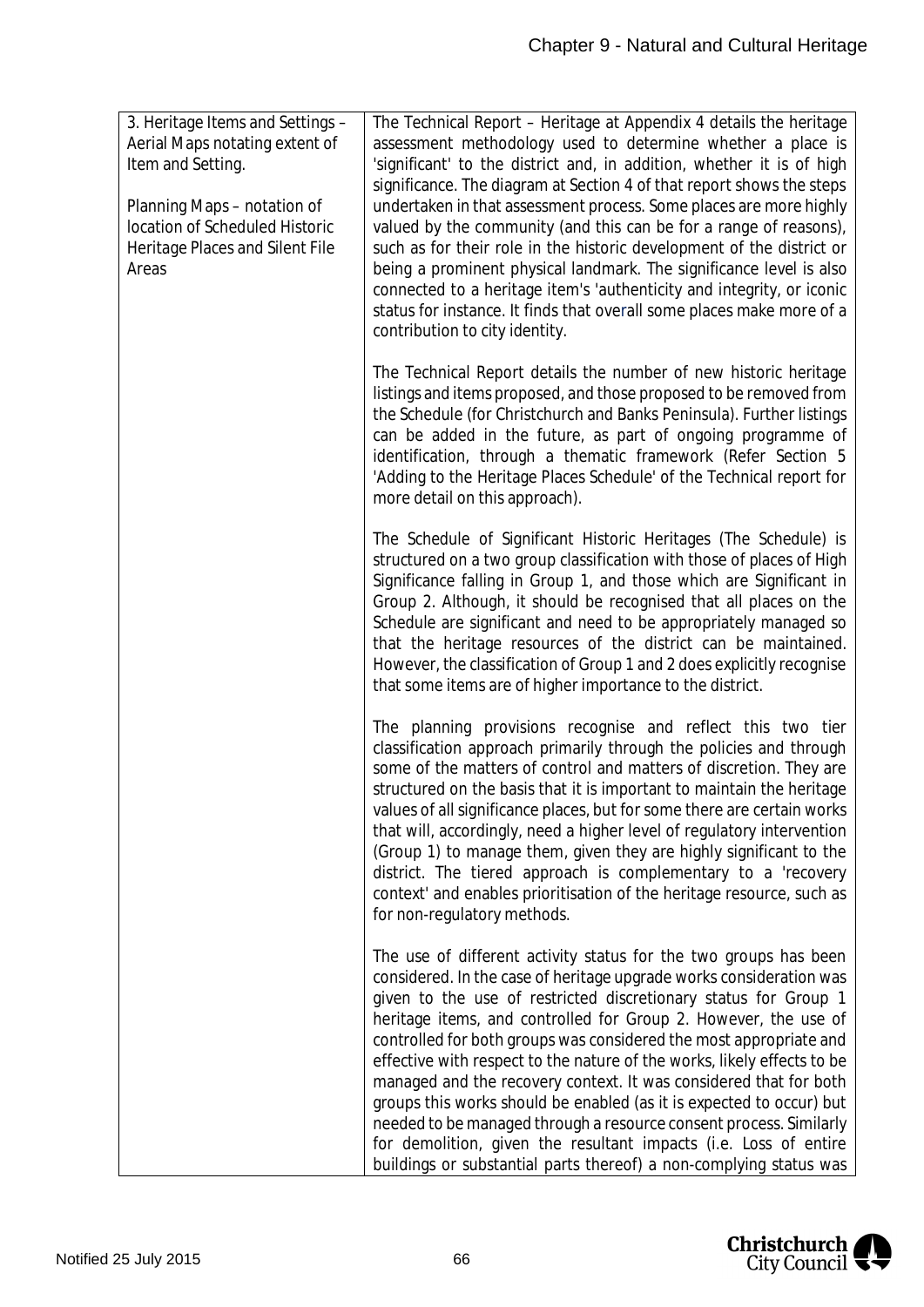| considered appropriate for all heritage items, and it would be less<br>appropriate to tier the level of regulatory intervention to group 1 -<br>non-complying and group 2 - discretionary. Whether a place is in<br>Group 1 or 2 can be considered, however, in the consideration of<br>resource consents through the matters of discretion. A different<br>activity status, is however, recognised for heritage investigative<br>works and temporary works between Group 1 and Group 2.                                                                                                                                                                                                                                                                                                                                                                                                                                                                                                                                                                                                                                                                                                                                                                                                                                                                                                                |
|---------------------------------------------------------------------------------------------------------------------------------------------------------------------------------------------------------------------------------------------------------------------------------------------------------------------------------------------------------------------------------------------------------------------------------------------------------------------------------------------------------------------------------------------------------------------------------------------------------------------------------------------------------------------------------------------------------------------------------------------------------------------------------------------------------------------------------------------------------------------------------------------------------------------------------------------------------------------------------------------------------------------------------------------------------------------------------------------------------------------------------------------------------------------------------------------------------------------------------------------------------------------------------------------------------------------------------------------------------------------------------------------------------|
| The recognition of settings for most heritage items is beyond the few<br>settings directly protected in the City Plan. It offers more explicit and<br>effective protection of contextual values of heritage items and their<br>surroundings. This is important with respect to the definition of<br>historic heritage in the RMA which includes surroundings and areas.<br>The assessments of significance for each heritage item has taken into<br>account the values of the surroundings of places (their settings) and<br>the management of this is implemented through certain activities in<br>settings requiring consents (discussed in the subsequent section) and<br>with the settings defined in the aerial maps.                                                                                                                                                                                                                                                                                                                                                                                                                                                                                                                                                                                                                                                                              |
| The City Plan identifies 22 settings as part of listed heritage items<br>(otherwise referred to as protected buildings, places and objects).<br>Settings are not identified in the BPDP. The City Plan defines these<br>settings to cover landscape features which contribute to the heritage<br>value of the item. There are no specific rules for 'settings', although<br>new buildings and subdivision on the site of heritage items are<br>controlled. In effect the surroundings associated with other Heritage<br>items are also protected but in a method which is only specified at a<br>generic level (i.e. the site). This does not take account of some places<br>having smaller or larger settings.                                                                                                                                                                                                                                                                                                                                                                                                                                                                                                                                                                                                                                                                                         |
| Appendix 8 of the Section 32 includes a set of 'Statements of<br>Significance' for the significant historic heritage places which are<br>heritage items and settings. These are for Banks Peninsula,<br>Christchurch, and the Central City. The range of values which make<br>these places are significant were considered in these assessments,<br>for example, historical and social value, and cultural and spiritual<br>values, as well as providing justification for reaching the threshold for<br>listing. These Statements are a tool for assisting in the assessment of<br>development proposals, including resource consents and plan<br>changes, and moreover, to support non-regulatory methods, such as<br>education and advice and for use in consideration of grants. As for<br>the other topic areas in this Chapter, the Statements are not<br>proposed to be included directly in the Plan (or included by<br>reference). The matters of discretion provide for consideration of the<br>significance of a place and its values, and therefore, the Statements<br>can inform the assessment of development proposals (without<br>direction inclusion in the Plan). These Statements may also need to<br>be adapted over time as new information is known, or as the place<br>changes. Inclusion outside of the plans means they can be updated<br>without necessitating a plan change. |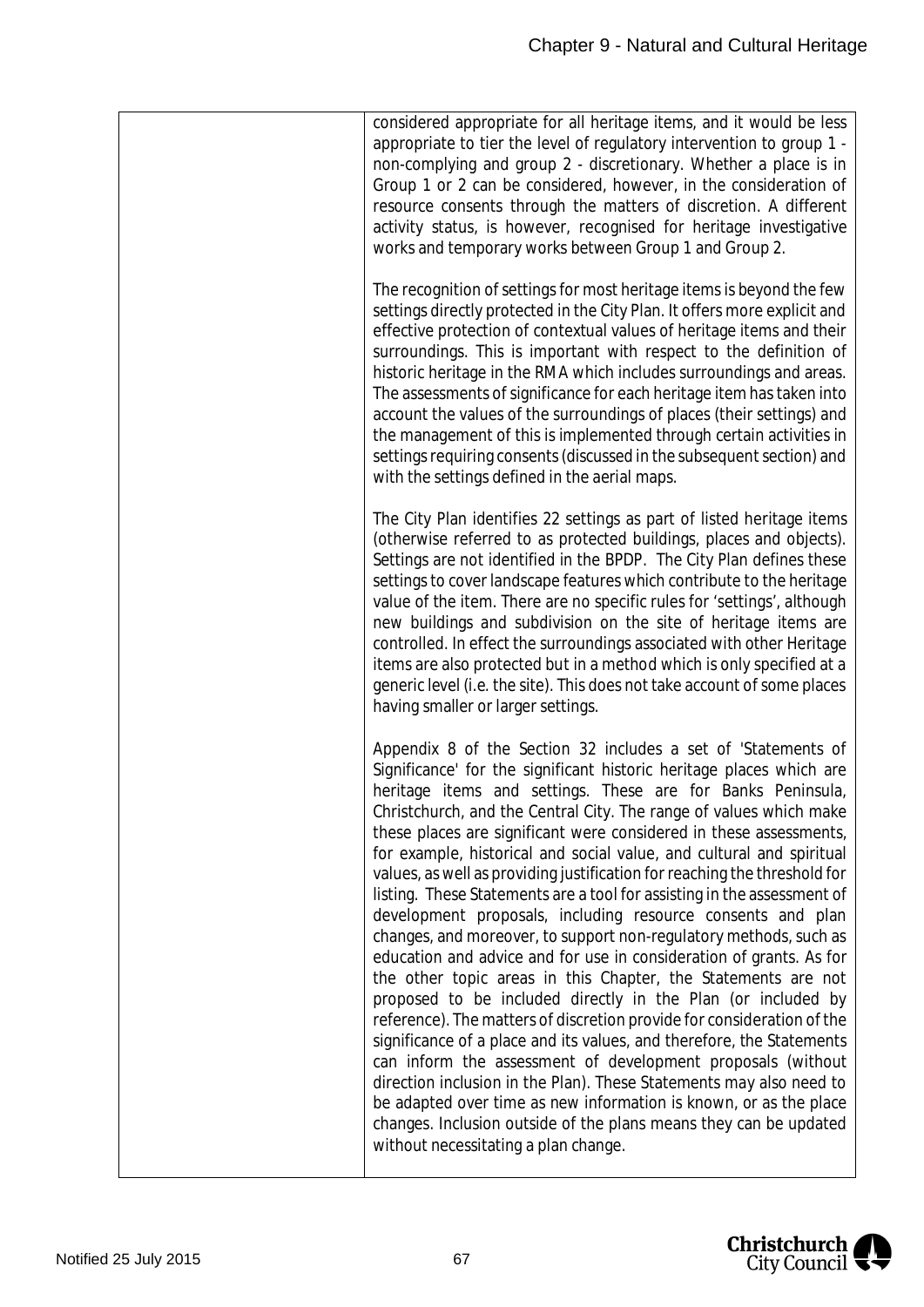| The proposed listing for the building known as Former Beaths/Arthur     |
|-------------------------------------------------------------------------|
| Barnetts at Colombo Street is listed only in respect of the following   |
| features and not in regard to any other part of the building:           |
| (a) The Cashel Street facade of the building above the veranda level    |
| (including the parapet, the multi paned windows above the               |
| veranda level).                                                         |
| (b) The Colombo Street facade of the building above the veranda         |
| level (including the parapet, the multi paned windows above the         |
|                                                                         |
| veranda level) and the 1933 building façade return on the south         |
| end.                                                                    |
| (c) The existing (1933) street veranda on Cashel and Colombo            |
| Streets including the diagonal metal supports, decorative               |
| copper fascias, metal soffit linings and decorative 'flower'            |
| bosses.                                                                 |
| (d) The "Starmart" Colombo Street shop front being the bronzed          |
| metal sections, diagonally intersected fan light, the decorative        |
| metal panels and metal framed exterior light.                           |
| (e) The 2 metal display cases on the granite faced columns.             |
|                                                                         |
| This is the same as the provisions of the Operative Plan.               |
| Note that this differs to the supporting Statement of Significance      |
| which details why this place is significant, and what is recommended    |
| to be listed which is the entire building. The reassessment of this     |
| place in the Statement of Significance is based on an updated           |
| methodology (as set out in the heritage technical report) for           |
| assessing significance. The assessment identified an increase in the    |
| extent of the listing. However, the resolutions of the District Plan    |
| Review Subcommittee 6.5.2015 are outlined as follows:                   |
|                                                                         |
| District Plan Review Subcommittee Resolutions 6.5.2015:                 |
|                                                                         |
| Amend the listing for 146 Cashel Street and 690 Colombo Street (the     |
| former Beath's Department Store) to include only those elements of      |
| the external façade detailed in the operative District Plan;            |
| That the heritage grouping of the Former Beath's Department Store       |
| at 690 Colombo Street be amended, from High Significance - Group 1      |
| to Significant - Group 2, to reflect the heritage significance of the   |
| limited listing (ie parts of the façade). And that aerial heritage map  |
| no. 687 be amended to show only the Cashel and Colombo Street           |
| facades and verandah as the listed heritage item, and to remove the     |
| identified setting (setting ID 590). And that the Schedule (Appendix    |
| 13.12.5.3) be amended to change the description to Former Beaths        |
| Department Store - Cashel and                                           |
|                                                                         |
| Colombo Street facades and remove setting from the description and      |
| remove the heritage setting number.                                     |
|                                                                         |
| See Schedule of Significant Historic Heritage Places - Appendix         |
| 9.3.6.1 and Aerial Map no. 687.                                         |
|                                                                         |
| c. Policy framework and rules for heritage items and settings - overall |
| approach                                                                |
| The policy framework and rules take direction from and give effect      |
| to higher order documents and Plans, including the provisions of the    |

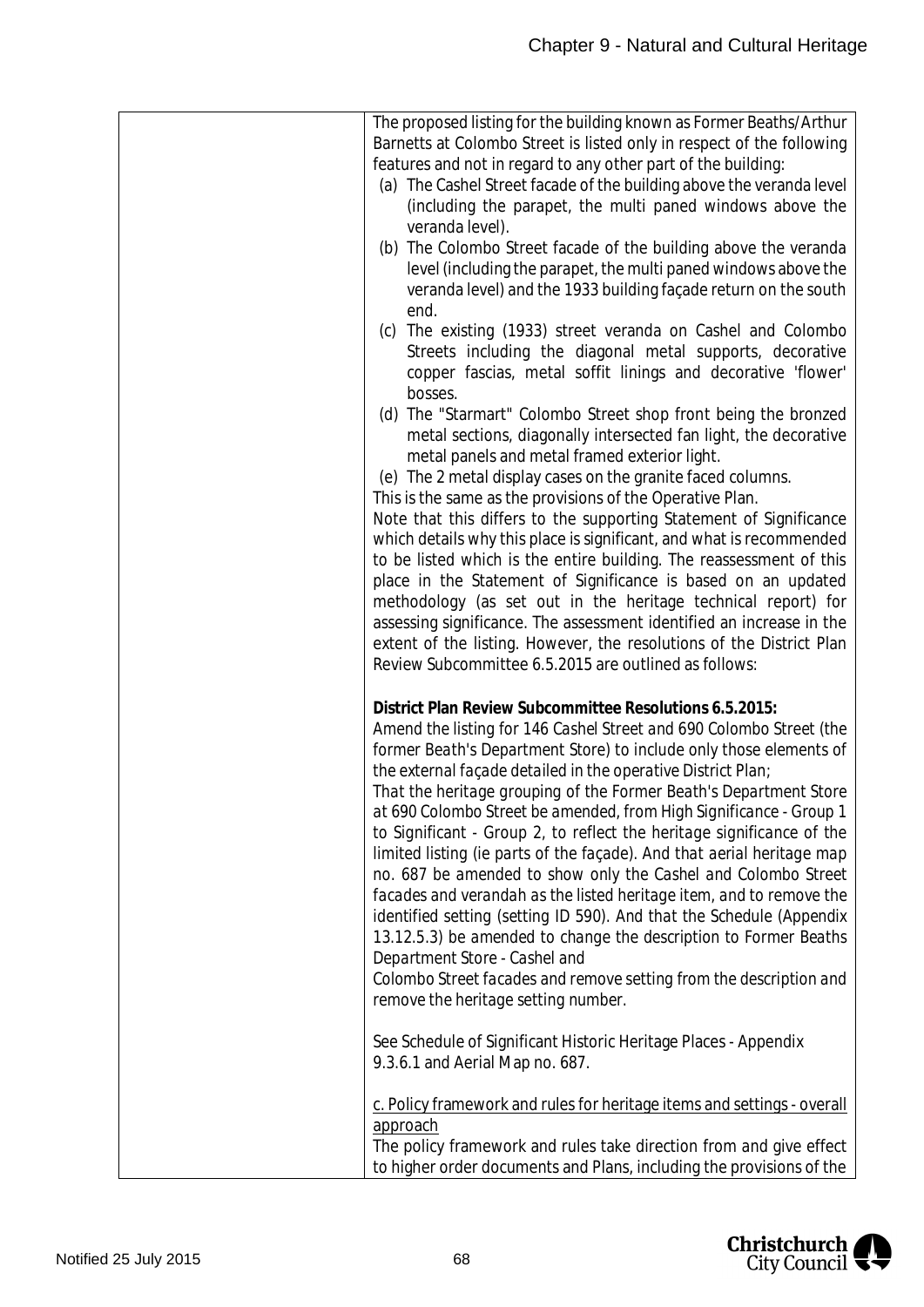| CRPS (Chapter 13) and the Order in Council Statement of<br>Expectations and LURP (in particular concerning reducing consenting<br>requirements), and most recently the decision on Strategic<br>Directions decision). Option 1 seeks to reduce requirements for<br>resource consents wherever possible.                                                                                                                                                                                                                                                                                                                                                                                                                                                                                    |
|--------------------------------------------------------------------------------------------------------------------------------------------------------------------------------------------------------------------------------------------------------------------------------------------------------------------------------------------------------------------------------------------------------------------------------------------------------------------------------------------------------------------------------------------------------------------------------------------------------------------------------------------------------------------------------------------------------------------------------------------------------------------------------------------|
| The emphasis of the provisions is on enabling ongoing adaptive use<br>of heritage places and maintaining values. This takes direction from<br>a recovery focus of the Strategic Direction objectives, and is<br>considered an effective policy framework when coupled with<br>conservation management and heritage principles to guide and<br>assess development proposals. This will contribute to maintaining<br>the values of heritage places and facilitating their ongoing use. Policy<br>9.3.2.7 recognises the recovery context directly, with reference to<br>the Canterbury earthquakes of 2010 and 2011.                                                                                                                                                                         |
| The CRPS requires identification and management of significant<br>historic heritage, although there is flexibility with respect to the<br>methods of implementation. Therefore, there is scope to apply<br>methods (rules) and non-regulatory methods in the way which is<br>effective to protect this resource. For historic heritage an option<br>which combines the use of regulatory methods and non-regulatory<br>methods is an effective approach. Further discussion on the<br>accompanying non-regulatory methods is provided below.                                                                                                                                                                                                                                               |
| The provisions have also been considered together with the<br>provisions introduced through the CCRP for the Central City. With<br>respect to consenting levels there will be some overall increases and<br>decreases in resource consent requirements. The provisions are<br>drafted to align with the Statement of Expectations, reducing<br>consenting and notification requirements wherever possible. As a<br>package the provisions support the Recovery Strategy and the CCRP<br>to recognise the values of historic heritage and how this is managed<br>in the post-earthquake context.                                                                                                                                                                                            |
| d. Policy framework and rules for heritage items and settings -<br>detailed provisions<br>The provisions are directive about the types of work anticipated, and<br>how they are to be carried out. A directive and enabling set of<br>provisions tailored to the nature of works their potential impacts or<br>risks (and positive effects - such as enabling ongoing use), and within<br>the context of a recovery environment is important to maintaining<br>historic heritage. This is especially so over the recovery period with<br>recognition of the impact of the earthquakes on the heritage<br>resource (both in terms of overall loss, but also damage which has<br>resulted to individual places) but also for the role which heritage has<br>in the recovery of the district. |
| The provisions provide the framework for what activities are<br>anticipated to occur, or to be restricted or avoided. This assists in<br>guiding preparing and assessment of consents so that heritage values                                                                                                                                                                                                                                                                                                                                                                                                                                                                                                                                                                              |

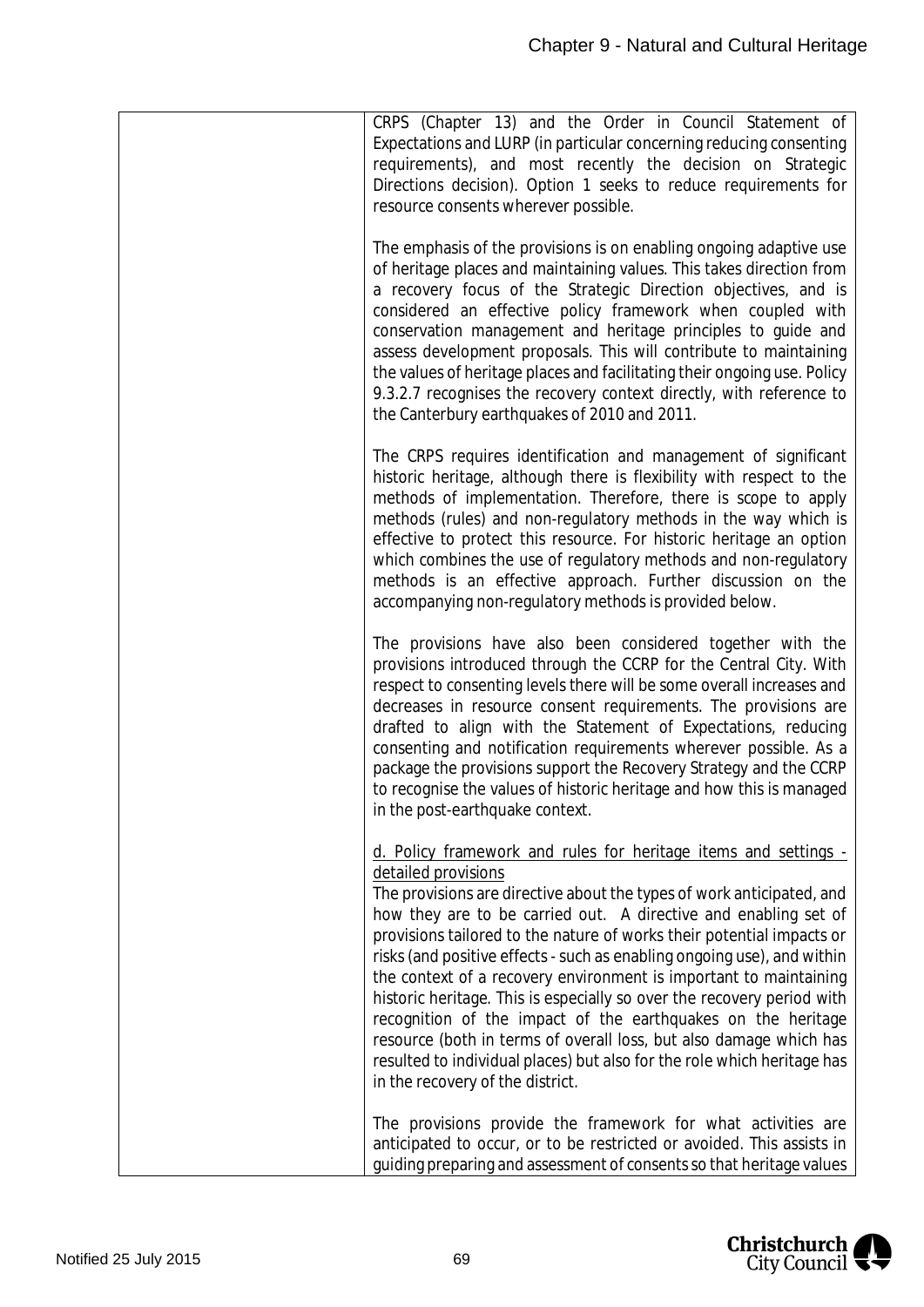| can be maintained (on a case by case basis), and cumulatively across<br>the district, and can be undertaken in the context of earthquake<br>recovery.                                                                                                                                                                                                                                                                                                                                                                                                                                                                                                                                                                                                                                                          |
|----------------------------------------------------------------------------------------------------------------------------------------------------------------------------------------------------------------------------------------------------------------------------------------------------------------------------------------------------------------------------------------------------------------------------------------------------------------------------------------------------------------------------------------------------------------------------------------------------------------------------------------------------------------------------------------------------------------------------------------------------------------------------------------------------------------|
| The package of policies, rules and definitions relating to the range of<br>works which are undertaken to heritage items, or in the surroundings<br>of heritage places (their settings), will aid in the preparation of<br>resource consents and assessment. It includes for some works to be<br>undertaken as permitted works, whereas resource consents are<br>required for works which have the most potential to modify heritage<br>fabric and values, especially works which are irreversible and where<br>an assessment is necessary by experts (including heritage experts) to<br>ascertain appropriateness, and any conditions to be applied.                                                                                                                                                           |
| Permitted activities - including repairs and maintenance heritage<br>items<br>Permitted works proposed are those which can occur with no or<br>minimal impact to heritage values (including repairs and<br>maintenance) subject to standards. This allows for routine work to<br>occur without incurring consent costs. Such works do need to be<br>supported by education and advice wherever possible, such as<br>through guidelines and expert advice and are supported by<br>standards. The application of permitted (with standards) has been<br>considered in the context of the costs of preparing and assessing<br>resource consents, which with reference to Appendix 5.2, the<br>average cost of a non-notified resource consent for a heritage<br>property in the period from 2013-2014 was \$1866. |
| The proposed definitions provide certainty for plan users regarding<br>what is a permitted activity, for example repairs and maintenance<br>compared with alterations, and therefore, whether resource consent<br>is required.                                                                                                                                                                                                                                                                                                                                                                                                                                                                                                                                                                                 |
| The proposed removal of resource consent requirement for repairs<br>in the city (outside Central City) aligns with the Permitted status for<br>repairs in the Central City and Banks Peninsula in the operative plans,<br>and supports owners to retain heritage items.                                                                                                                                                                                                                                                                                                                                                                                                                                                                                                                                        |
| Other activities proposed as permitted (subject to standards) include<br>some temporary activities, and outdoor advertising, and much of the<br>work undertaken in heritage settings.                                                                                                                                                                                                                                                                                                                                                                                                                                                                                                                                                                                                                          |
| Heritage upgrade works, reconstruction, and heritage investigative<br>works and temporary works<br>A controlled activity status is proposed for heritage upgrade works for<br>Group 1 and Group 2 items. Reconstruction works (for Group 1 and<br>Group 2) are also proposed to have a controlled activity status. For Group<br>1 heritage investigative works and temporary works this would be a<br>controlled activity (although permitted with standards for group 2)                                                                                                                                                                                                                                                                                                                                      |

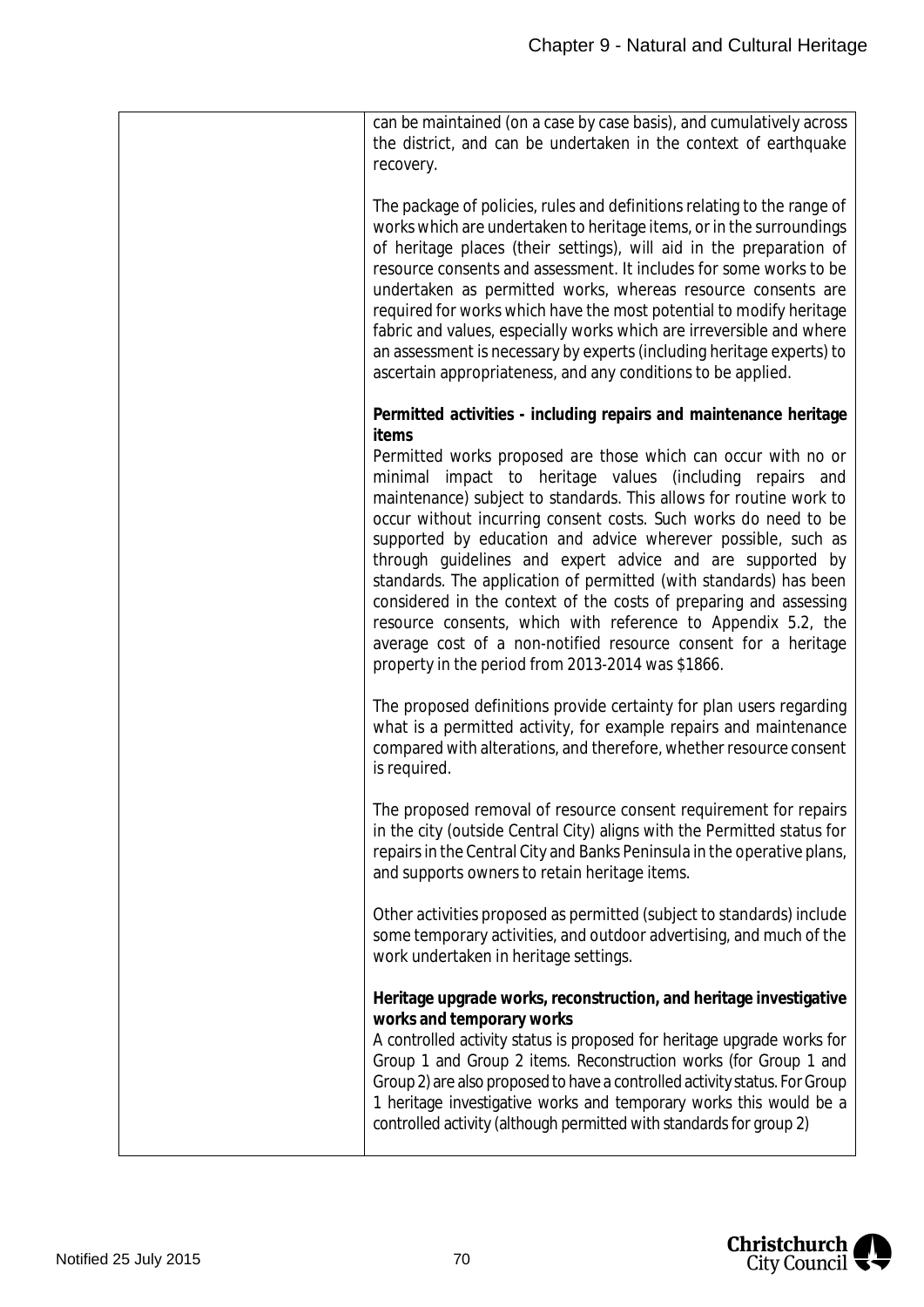| A controlled activity status means a development proposal cannot be<br>refused. Conditions can be attached to the consent. The consent<br>process provides an opportunity for Council (including heritage<br>experts) to guide the approach. It could help to achieve an outcome<br>which enables owners to continue to use and adaptively reuse their<br>buildings and which minimises impact on heritage fabric and values,<br>through for instance consideration of alternative (and potentially<br>more effective and efficient) options.                                                                                                                                                                                                                                                                                                                                                                                                                                                                                                                                                                                                                                                                                                                                                                                 |
|-------------------------------------------------------------------------------------------------------------------------------------------------------------------------------------------------------------------------------------------------------------------------------------------------------------------------------------------------------------------------------------------------------------------------------------------------------------------------------------------------------------------------------------------------------------------------------------------------------------------------------------------------------------------------------------------------------------------------------------------------------------------------------------------------------------------------------------------------------------------------------------------------------------------------------------------------------------------------------------------------------------------------------------------------------------------------------------------------------------------------------------------------------------------------------------------------------------------------------------------------------------------------------------------------------------------------------|
| With conditions being able to be attached to the consent, this means for<br>instance that methodologies could be required which require the process<br>of undertaking the works to be set out and approved. This could assist<br>with achieving the least possible impact on heritage fabric (and is an<br>important level of detail in the process of altering heritage fabric). An<br>example is that detail could be provided to specify whether the works will<br>be undertaken with the erection of scaffolding. Awareness and approval<br>of a related condition is important as if undertaken inappropriately this<br>has the potential to directly impact heritage fabric.                                                                                                                                                                                                                                                                                                                                                                                                                                                                                                                                                                                                                                            |
| For heritage upgrade works, consideration was given to whether<br>works could be carried out without consent, as permitted activities<br>subject to a sign off/certification process. However, given the nature<br>of the works - including the potential adverse effects which need to<br>be managed to an extent, and the range in type of works across the<br>different heritage items, this was not readily achieved.                                                                                                                                                                                                                                                                                                                                                                                                                                                                                                                                                                                                                                                                                                                                                                                                                                                                                                     |
| Since the introduction of the CCRP in 2012, seismic, fire and access<br>building code upgrades in the Central City have not required resource<br>consent where the work relates to areas undergoing earthquake<br>repairs, nor has earthquake-related reconstruction. The CCRP<br>introduced a controlled activity consent requirement for building<br>code upgrade works for Group 1 and 2 heritage items which are not<br>associated with earthquake repairs, affecting the 92 remaining<br>Group 1 and 2 listed heritage items in the Central City. The Group 3<br>and 4 listed items (83 items in total) do not currently require resource<br>consent for any building code upgrades. There are 184 heritage items<br>proposed to be listed in the Central City and a<br>proportion of these will require building code upgrades, although a<br>number have already completed upgrades as part of earthquake<br>repairs. Overall, the increase in consents is likely to affect a small<br>number of landowners. Further detail on the proportion of rating<br>units containing heritage items is set out in the Appendix 5.1 to<br>Chapter 9, Section 32, including for the central city area. The average<br>cost of a heritage resource consent is approximately \$2000 which is<br>similar to other resource consents. |
| The experience of Council heritage specialists in the post-earthquake<br>context has shown there is a high potential for significant effects on<br>heritage fabric and values as there are often a number of different<br>options for achieving code compliance including options which<br>require removal of heritage fabric and significant changes. In many                                                                                                                                                                                                                                                                                                                                                                                                                                                                                                                                                                                                                                                                                                                                                                                                                                                                                                                                                                |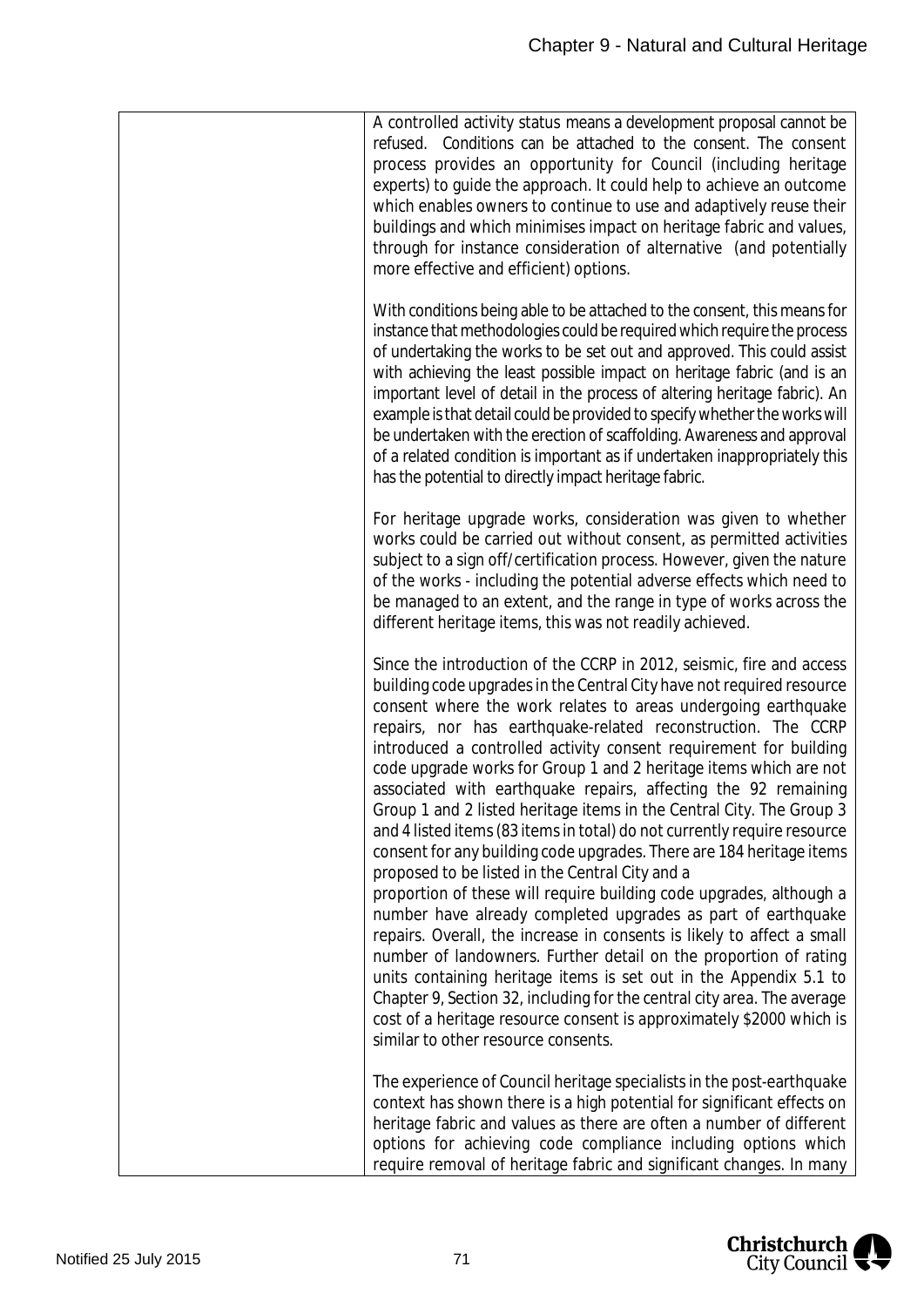| cases there are less intrusive alternative solutions which still achieve<br>building code compliance.<br>Note that the Council seeks to partly offset this regulatory<br>requirement by non-regulatory support in the form of incentive<br>grants and specialist advice. The Heritage Incentive Grants are<br>\$763,000 annually and fund up to 50% of the costs of the heritage<br>component of a building project including building code upgrade and<br>resource consent costs. In addition, the Central City Landmark<br>Heritage grant is a fund dedicated to retention of Central City<br>heritage and has \$1.7 million to allocate for the period July 2015-June<br>2016. Further detail is provided on available grants in Appendix 5.2.<br>Alterations to heritage items<br>Most other alterations, such as additions, external modifications, or<br>internal alterations are proposed as restricted discretionary (this is<br>distinct from heritage upgrade work). The policies and matters of<br>discretion recognise that alterations are anticipated to occur, to<br>support ongoing, viable use of heritage items, together with a set of<br>conservation principles to quide the works.<br>The matters of discretion will assist in the preparation of consents |                                                                      |
|----------------------------------------------------------------------------------------------------------------------------------------------------------------------------------------------------------------------------------------------------------------------------------------------------------------------------------------------------------------------------------------------------------------------------------------------------------------------------------------------------------------------------------------------------------------------------------------------------------------------------------------------------------------------------------------------------------------------------------------------------------------------------------------------------------------------------------------------------------------------------------------------------------------------------------------------------------------------------------------------------------------------------------------------------------------------------------------------------------------------------------------------------------------------------------------------------------------------------------------------------------------------------------|----------------------------------------------------------------------|
|                                                                                                                                                                                                                                                                                                                                                                                                                                                                                                                                                                                                                                                                                                                                                                                                                                                                                                                                                                                                                                                                                                                                                                                                                                                                                  |                                                                      |
|                                                                                                                                                                                                                                                                                                                                                                                                                                                                                                                                                                                                                                                                                                                                                                                                                                                                                                                                                                                                                                                                                                                                                                                                                                                                                  |                                                                      |
|                                                                                                                                                                                                                                                                                                                                                                                                                                                                                                                                                                                                                                                                                                                                                                                                                                                                                                                                                                                                                                                                                                                                                                                                                                                                                  |                                                                      |
| consideration of the appropriateness of the nature of the works to<br>the heritage place. It is proposed at restricted discretionary (non-<br>notified) as it is appropriate that there is an ability to decline these<br>applications in recognition that alterations could be substantial in<br>nature and scale <sup>24</sup> . If carried out inappropriately alterations have the<br>potential to damage heritage fabric, have irreversible impact and<br>result in having significance adverse impacts on heritage values. The<br>activity status has been informed by recommendations in the<br>technical report relating to the nature and scale of alterations and<br>whether they need to be controlled.                                                                                                                                                                                                                                                                                                                                                                                                                                                                                                                                                               | and assessment of applications. This enables detailed, case by case, |
| definition includes restoration,<br>'alteration'<br><b>The</b><br>however<br>reconstruction is separately defined. While these activities are<br>provided for and can have positive outcomes, they could also impact<br>on heritage values if there is not sufficient evidence of the elements<br>proposed to be reinstated or where the materials and forms<br>proposed are not comparable with heritage fabric.                                                                                                                                                                                                                                                                                                                                                                                                                                                                                                                                                                                                                                                                                                                                                                                                                                                                |                                                                      |
| The BPDP provides for internal alterations as a permitted activity.<br>Advice in the Technical Report - Heritage finds that this does not<br>recognise that the interior of most heritage items is equally<br>significant as the exterior. The advice (as for a number of other<br>recommendations in the report) draws on the ICOMOS New Zealand<br>Charter (2010) Article 13, and comments on the importance of<br>interior detailing, fixtures and fittings. Refer to the report for further<br>discussion.                                                                                                                                                                                                                                                                                                                                                                                                                                                                                                                                                                                                                                                                                                                                                                   |                                                                      |

<span id="page-72-0"></span><sup>&</sup>lt;sup>24</sup> The associated definition of 'alterations' includes include additions to heritage items.

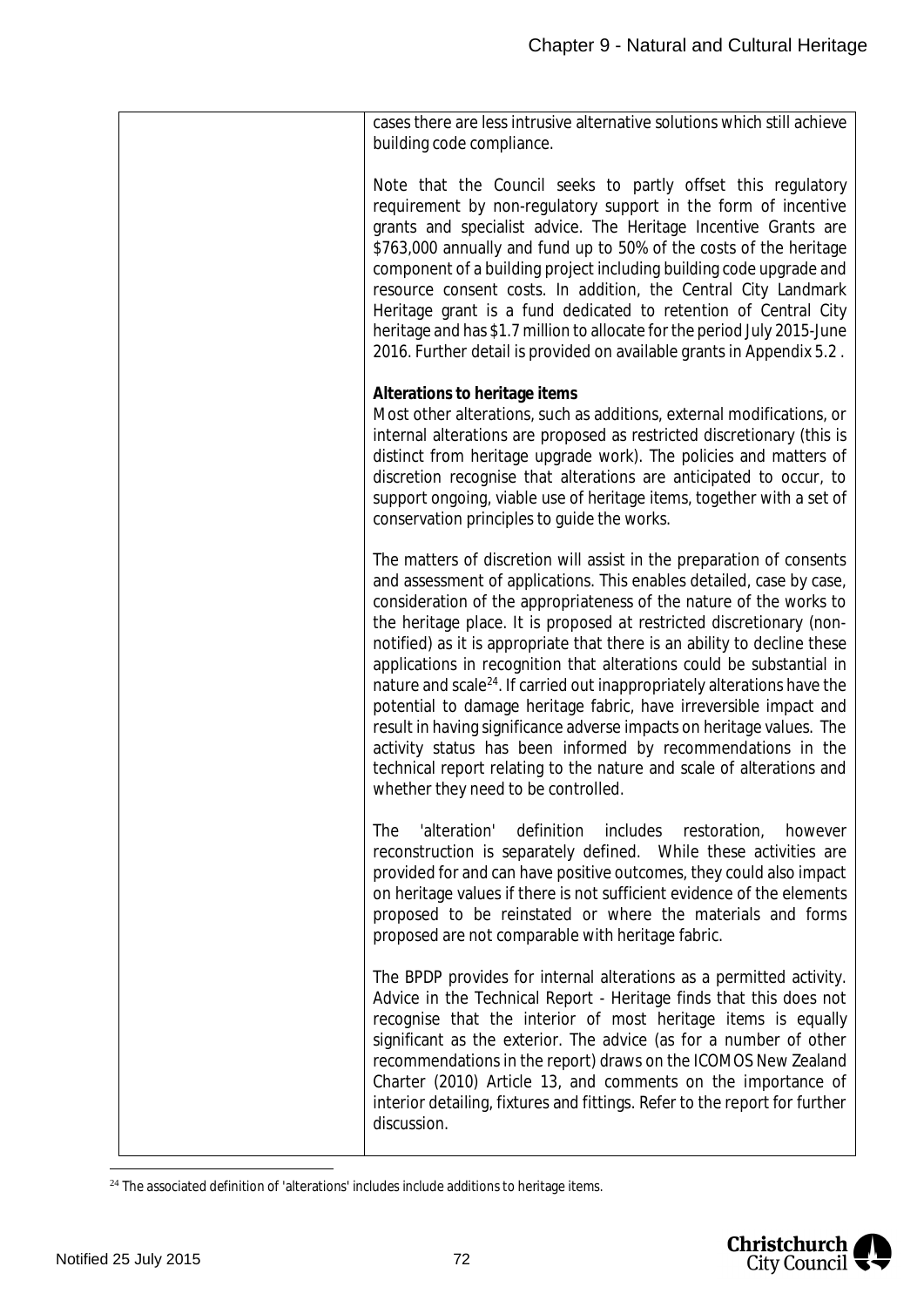| Relocation of heritage items<br>The proposed policy direction and rules for relocation beyond the<br>setting are in recognition of the very significant impact on heritage<br>values that can result. This activity has the potential to result in a<br>significant loss of values, especially contextual values and is proposed<br>as a fully discretionary activity status. The activity status is informed<br>by the potential to be a wide ranging number of reasons for why<br>relocating a building off-site is proposed and which cannot readily be<br>tied down into a set of matters of discretion, and a restricted<br>discretionary activity status. |
|-----------------------------------------------------------------------------------------------------------------------------------------------------------------------------------------------------------------------------------------------------------------------------------------------------------------------------------------------------------------------------------------------------------------------------------------------------------------------------------------------------------------------------------------------------------------------------------------------------------------------------------------------------------------|
| A non-complying activity status is considered less appropriate as<br>there may be instances (such as in connection with a wider<br>development proposal) where a new site, compatible with the<br>heritage values could support the ongoing use of the heritage item<br>could maintain significance to a high degree. It may also be the only<br>remaining option other than demolition.                                                                                                                                                                                                                                                                        |
| Relocation of an item within its settings has potential for less adverse<br>effects than when it is relocated beyond the setting, as most notably<br>the direct connection between heritage item and heritage context is<br>maintained (refer Section 9 Technical Report - Heritage). A restricted<br>discretionary status is proposed for this activity in contrast to<br>discretionary status, given the matters of discretion can be more<br>readily prescribed than for relocation beyond the setting.                                                                                                                                                      |
| Temporary relocation is specifically provided for as a controlled<br>activity where it relates to providing for upgrade works for ground,<br>foundation, and retaining wall remediation.                                                                                                                                                                                                                                                                                                                                                                                                                                                                        |
| Demolition of heritage items<br>Demolition is not anticipated for Group 1 or Group 2 items. The<br>associated definition and the proposed activity status recognise the<br>very high potential for significant adverse effects arising from<br>demolition of heritage items (including complete or substantial loss)<br>and on the district's heritage resource at an overall.                                                                                                                                                                                                                                                                                  |
| The Technical Report - Heritage at Appendix 4, Section 9,<br>recommends demolition should be a last resort and only considered<br>when all other alternatives have been identified and evaluated. It<br>refers to the impact of the earthquakes resulting in proposals to<br>demolish items and discusses the appropriateness (or otherwise) of<br>partly retaining items and buildings, e.g. retention of facades.                                                                                                                                                                                                                                             |
| A discretionary status has been considered for demolition. There may<br>be instances where demolition is the only last remaining option,<br>following exploring all other options. However, it is important that<br>this is determined through the highest activity status test in<br>recognition of the significance of the resource being protected. A<br>non-complying status is considered to be more appropriate for a<br>range of reasons, particularly: demolition is not an anticipated                                                                                                                                                                 |

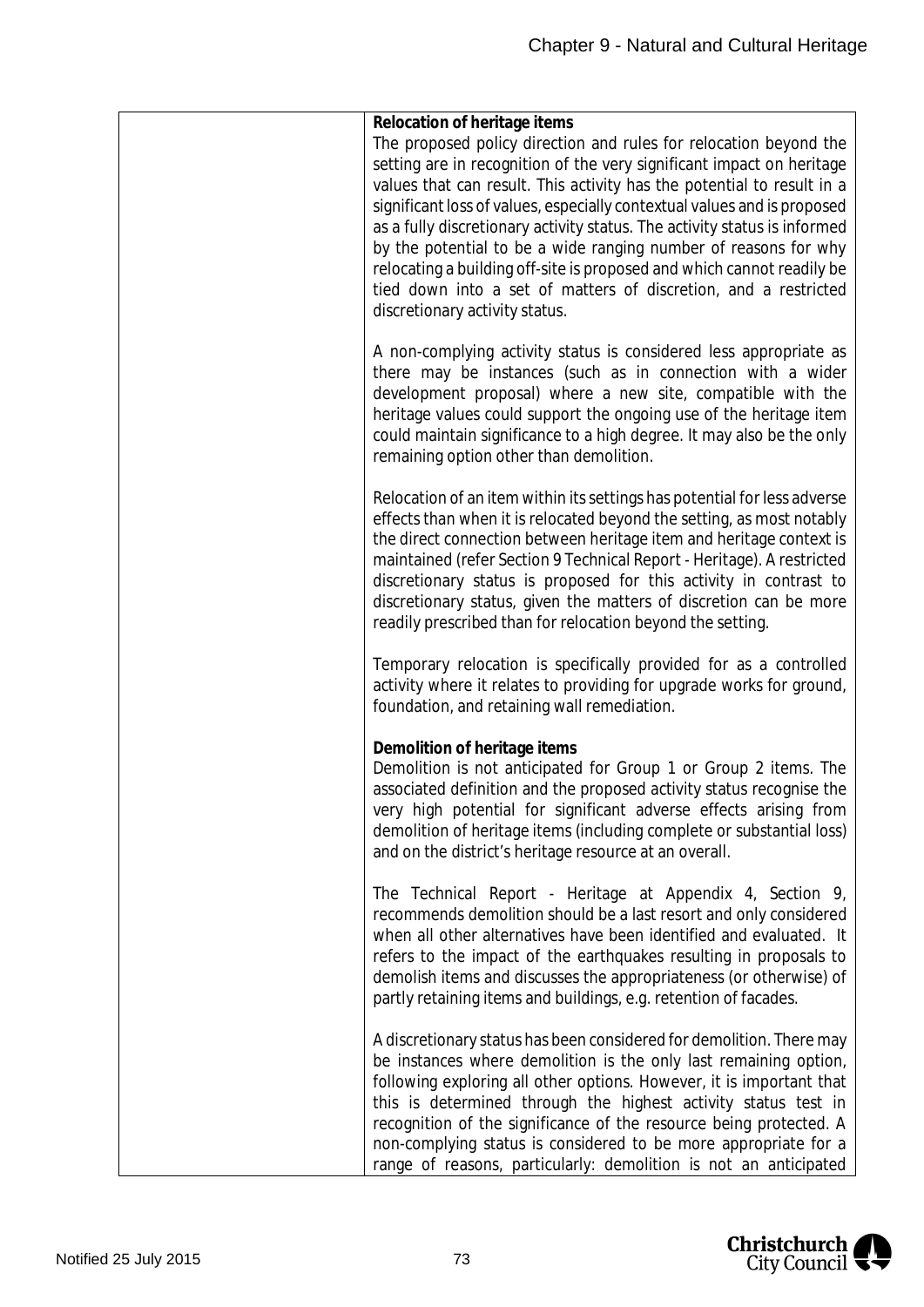| heritage conservation outcome, (it is a last resort); the places<br>identified on the associated schedule have been identified through<br>an assessment process as all being significant to the district; these<br>places fall within the definition of historic heritage in the RMA, which<br>is a section 6 matter of national importance; there is strong<br>regulatory direction in the CRPS to protect them (albeit not explicit<br>direction on the type of methods of activity status); and the role of<br>heritage in the social, cultural economic and well-being and recovery<br>of the district as discussed earlier in the report.                                                                                                                                                                             |
|----------------------------------------------------------------------------------------------------------------------------------------------------------------------------------------------------------------------------------------------------------------------------------------------------------------------------------------------------------------------------------------------------------------------------------------------------------------------------------------------------------------------------------------------------------------------------------------------------------------------------------------------------------------------------------------------------------------------------------------------------------------------------------------------------------------------------|
| It should be noted that with respect to the definitions of demolition<br>and alterations, there is scope for small scale, insignificant level of<br>demolition to occur as an 'alteration' (as restricted discretionary<br>status) as opposed to being treated as a demolition.                                                                                                                                                                                                                                                                                                                                                                                                                                                                                                                                            |
| Heritage settings<br>The proposed protection of settings recognises the contribution of<br>the contextual values of the heritage item to its significance. This is<br>important as not recognising and managing development in settings<br>has the potential to have significant adverse effects on the heritage<br>values of the setting and the item.                                                                                                                                                                                                                                                                                                                                                                                                                                                                    |
| The proposed approach for settings will assist in responding to issues<br>arising with the City Plan, whereby whole sites of large complexes are<br>currently caught by the Plan rules for new buildings on the site of<br>heritage places. Examples are St Andrews School, Rangi Ruru, and<br>Medbury Schools. It can also assist with issues which have arisen<br>with a lack of clarity of the actual extent of settings (i.e. the method<br>of identification) has resulted in an appeal to the Environment Court<br>in the case of Parkdale, 16 Heaton Street.                                                                                                                                                                                                                                                        |
| Under the proposed option a number of the settings do not extend<br>to the full extent of the property cadastral boundary. This means a<br>reduction in consent application requirements compared to an<br>automatic linking of setting to property boundary. It is only the area<br>covered by the item or setting which is subject to control. This is an<br>appropriate and effective approach as there is a more direct linkage<br>in the regulatory requirements to the heritage values of the place.<br>This is noting, in particular that the extent of each setting has been<br>informed by an expert assessment, and provided for in the<br>corresponding Statement of Significance. (Refer Technical Report -<br>Heritage, Section 7.1.2 – Heritage for further detail on how settings<br>have been determined). |
| For settings, the level of regulatory control is set at the activities<br>which have the most potential to impact on heritage values. It also<br>draws on the extent of technical/expert evaluation of significance of<br>the setting (as discussed further below). Moreover, that it would be<br>not be appropriate to apply further controls, where they are not<br>necessary or relevant to maintain heritage values and in the context                                                                                                                                                                                                                                                                                                                                                                                 |

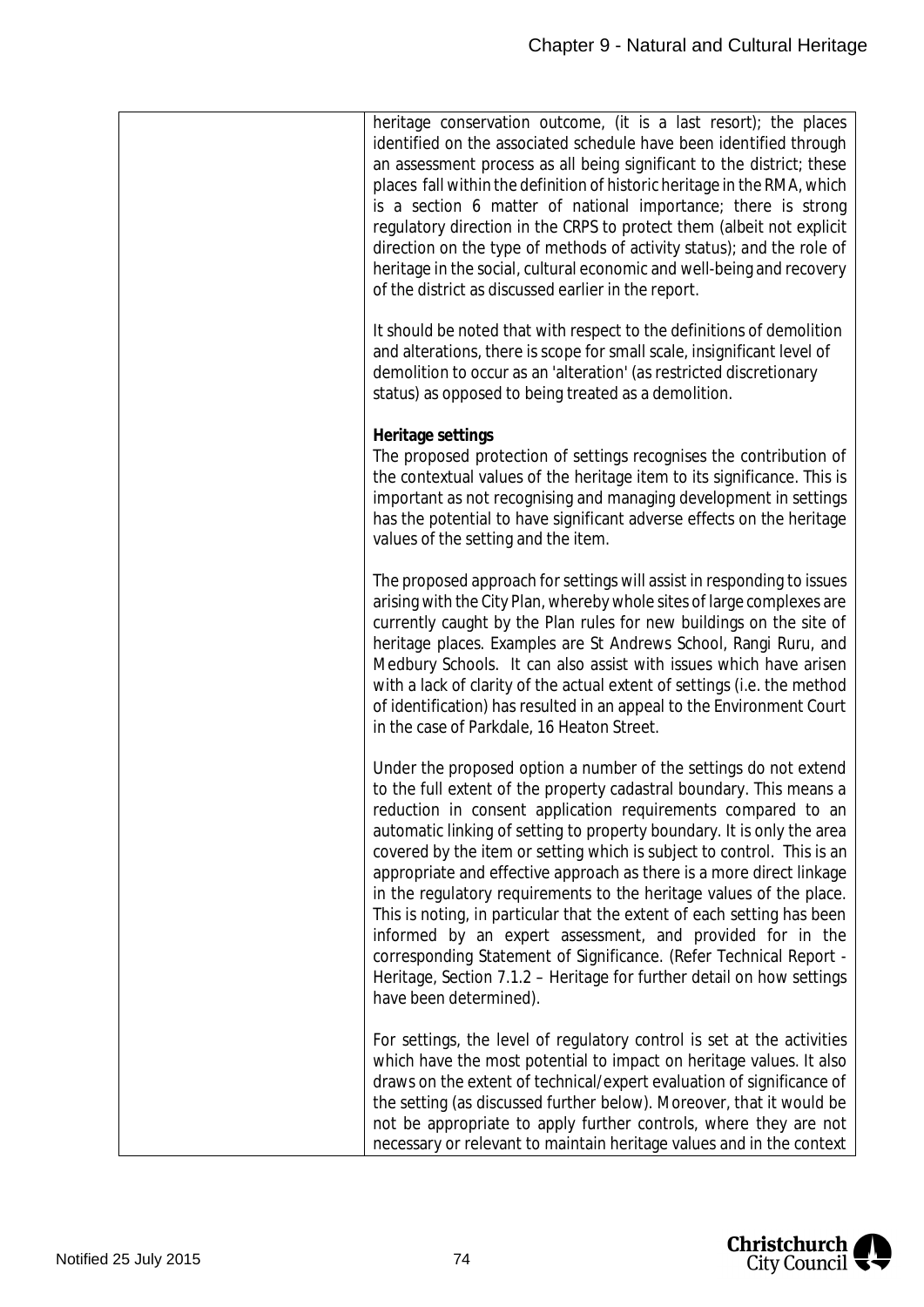| of recovery, including the costs of preparation and assessment of<br>resource consents.                                                                                                                                                                                                                                                                                                                                                                                                                                                                                                                                                                                                                                                                                                                                                                                                             |
|-----------------------------------------------------------------------------------------------------------------------------------------------------------------------------------------------------------------------------------------------------------------------------------------------------------------------------------------------------------------------------------------------------------------------------------------------------------------------------------------------------------------------------------------------------------------------------------------------------------------------------------------------------------------------------------------------------------------------------------------------------------------------------------------------------------------------------------------------------------------------------------------------------|
| The Technical Report describes the assessment undertaken with<br>respect to the extent of heritage settings per place. They have been<br>mapped to include mature trees and plantings, fences, gates, paths,<br>waterways, and other landscape features, where these contribute to<br>the heritage values <sup>25</sup> .<br>However, it should be noted that the<br>assessments of settings has not gone into the level of detail which<br>specifically documents the significance of these detailed aspects and<br>features to the extent that they are represented directly within the<br>Schedule at Appendix 9.3.6.1. Therefore, there is insufficient<br>information to propose specific controls, for instance on the removal<br>of trees in settings, or to changes in landscaping, except where this is<br>part of a wider development proposal for which resource consent is<br>required. |
| Notwithstanding, the surroundings of a number of places, or gardens<br>for instance in their own right are proposed as listed as heritage<br>items. This means they have the level of protection afforded to<br>heritage items for instance and is commensurate with the values of<br>those surroundings.                                                                                                                                                                                                                                                                                                                                                                                                                                                                                                                                                                                           |
| Rules for settings are proposed for subdivision (although this is<br>managed specifically through the subdivision chapter), new<br>buildings, and signage (which is beyond that permitted). Some<br>settings are mapped to extend beyond property boundaries, for<br>instance into road reserve. Further detail on why this is the case, is<br>provided for in the Technical Report and in the individual Statements<br>of Significance. However, with respect to the level of regulatory<br>intervention maintenance work within the road reserve will not<br>require resource consent.                                                                                                                                                                                                                                                                                                            |
| Additional buildings and outdoor advertising are currently controlled<br>on the sites of heritage items, as they have potential for adverse<br>effects on heritage fabric and values. Additional buildings on the site<br>of heritage buildings comprise approximately 15% of resource<br>consents for heritage properties - an average of eight applications<br>per year required resource consent between 2004- 2014 (refer<br>Appendix 5.2) Signs in heritage items to date have made up a small<br>proportion (approximately 5%) of resource consent applications for<br>heritage properties.                                                                                                                                                                                                                                                                                                   |



<span id="page-75-0"></span><sup>25</sup> Refer Technical Report - Heritage, Appendix 4 - Section 7.1.2.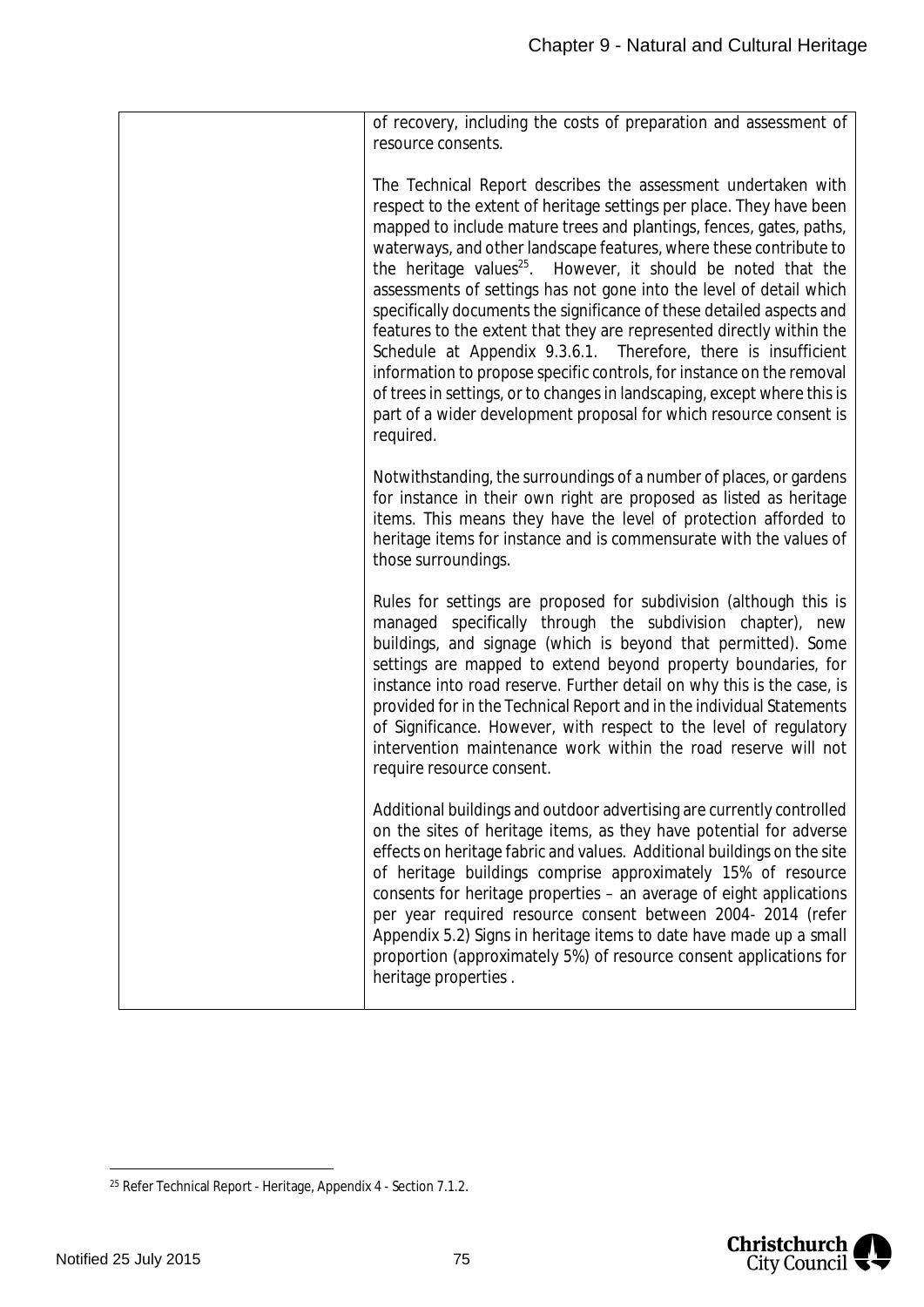| It is not proposed not to introduce a rule (similar to the rule in the<br>Central City, introduced through the CCRP in 2012) to control<br>development adjoining a heritage site within 30 metres of a heritage<br>item on an adjoining site. Whilst there is a risk that there could be<br>poorly designed development adjacent to an item, there has not<br>been the level of setting/surrounding analysis in the Technical Report<br>(beyond more immediate surroundings) to justify extending the area<br>protected. In addition, the level of re-building will be generally less<br>than in the Central City. Mainly, however, it is not appropriate in the<br>context of earthquake recovery, to impose consenting costs to<br>landowners adjacent to heritage items. |
|-----------------------------------------------------------------------------------------------------------------------------------------------------------------------------------------------------------------------------------------------------------------------------------------------------------------------------------------------------------------------------------------------------------------------------------------------------------------------------------------------------------------------------------------------------------------------------------------------------------------------------------------------------------------------------------------------------------------------------------------------------------------------------|
| Enabling other activities to occur in the area surrounding heritage<br>items, such as temporary events through marquees being enabled on<br>site, provides for other activities The associated standards for these<br>permitted activities ensure that the heritage values are protected.                                                                                                                                                                                                                                                                                                                                                                                                                                                                                   |
| Section 27 of the Canterbury Earthquake Recovery Act 2011<br>(CER Act)                                                                                                                                                                                                                                                                                                                                                                                                                                                                                                                                                                                                                                                                                                      |
| It is proposed to remove the clause in the General Rules inserted by<br>section 27 of the Canterbury Earthquake Recovery Act 2011 (CER Act)<br>which enables works approved under the CER Act to be exempt from<br>the need to obtain resource consent. The majority of make safe,<br>partial demolition and demolition works to heritage buildings were<br>approved initially by the Civil Defence authority and subsequently<br>under this provision. The immediate recovery period during which<br>the Canterbury Earthquake Recovery Authority (CERA) needed to<br>expedite decisions on dangerous buildings has past. These decisions<br>can be satisfactorily taken through the usual RMA resource consent<br>process.                                                |
| Exemptions<br>A number of exemptions from zone rules (referred as 'positive<br>regulatory methods) in Appendix 10, are proposed to increase the<br>range of possible uses of heritage items to support heritage<br>protection. This will assist for example in the policy direction to<br>support ongoing, adaptive use of heritage places. Special provision is<br>made for heritage items in open space zones (refer Chapter 18 - Open<br>Space).                                                                                                                                                                                                                                                                                                                         |
| Notable heritage items in Operative BPDP<br>Existing notable heritage items in the Town Centre and Residential<br>Conservation zones in the operative BPDP, are currently subject to<br>heritage objectives and policies, but the zone rather than the<br>heritage rules. These are proposed to be covered by the heritage<br>rules of the Replacement District Plan. This is a shift in approach, but<br>it is important that these places are assessed against the more<br>appropriate set of provisions which directly concern works to<br>heritage items and settings. It is not expected to impact significantly<br>on compliance and resource consent costs as resource consents are                                                                                  |

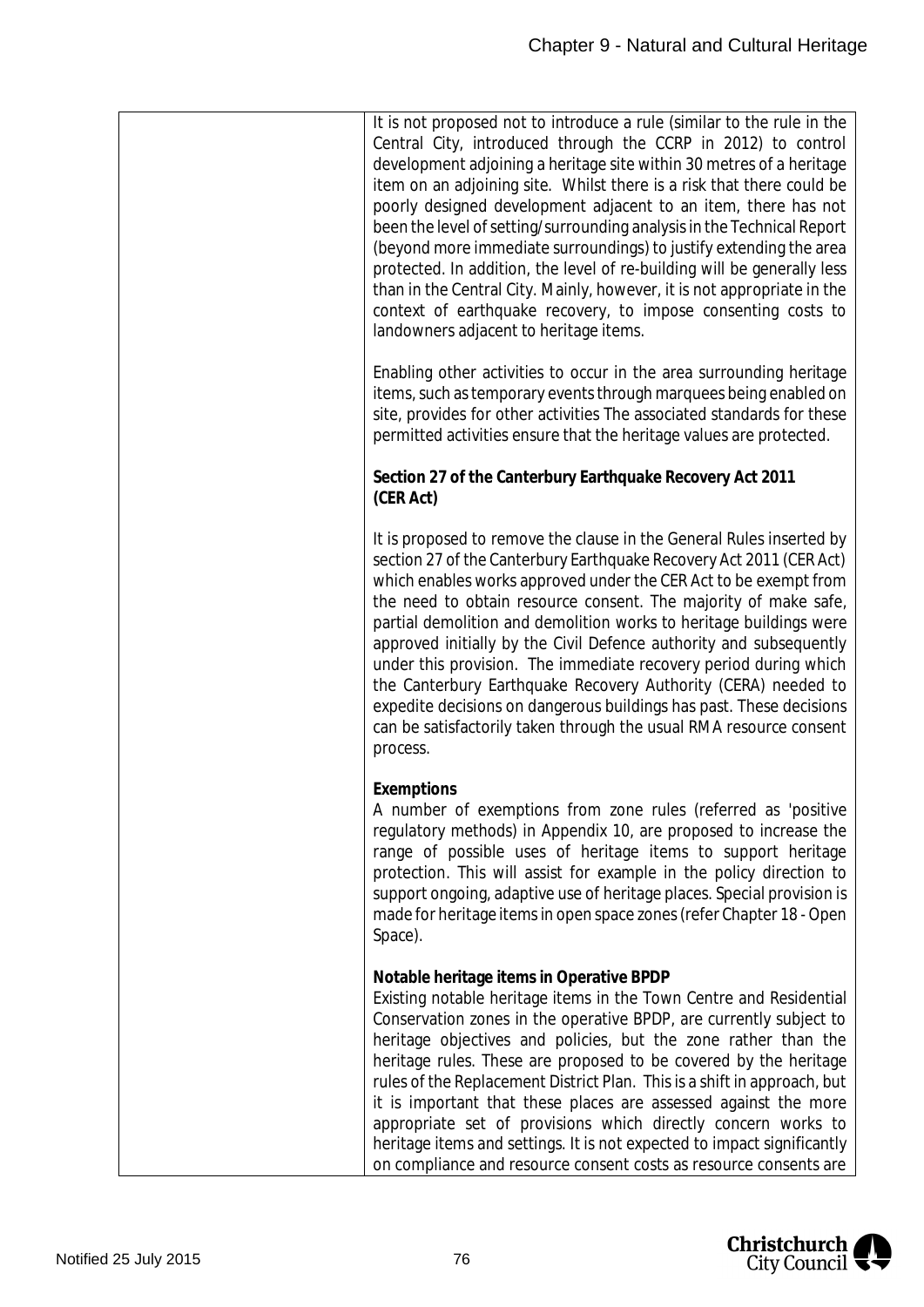| already required for external alterations, demolition and new<br>buildings in the zone.                                                                                                                                                                                                                                                                                                                                                                                                                                                                                                                                                                                                                                                                                                                                                                                                                                                                                                                                                                                                                                                     |
|---------------------------------------------------------------------------------------------------------------------------------------------------------------------------------------------------------------------------------------------------------------------------------------------------------------------------------------------------------------------------------------------------------------------------------------------------------------------------------------------------------------------------------------------------------------------------------------------------------------------------------------------------------------------------------------------------------------------------------------------------------------------------------------------------------------------------------------------------------------------------------------------------------------------------------------------------------------------------------------------------------------------------------------------------------------------------------------------------------------------------------------------|
| Heritage areas, including the Akaroa Historic Area<br>It is proposed not to apply the urban design controls for the Akaroa<br>Historic Area (AHA) within the heritage provisions as these do not<br>specifically control heritage fabric and values. The AHA covers the<br>area listed by Heritage New Zealand.                                                                                                                                                                                                                                                                                                                                                                                                                                                                                                                                                                                                                                                                                                                                                                                                                             |
| Much of this area falls within the proposed Residential Conservation<br>Zone (under Stage 2 of the DPR) which proposes rules which seek to<br>continue to protect character (refer Residential Chapter for further<br>detail).                                                                                                                                                                                                                                                                                                                                                                                                                                                                                                                                                                                                                                                                                                                                                                                                                                                                                                              |
| Whilst there is not proposed to be a Heritage Area overlay (with a<br>'historic heritage' focus), the heritage items/setting provisions<br>provide a level of protection for this area on an individual case by<br>case basis. There would need to be further analysis of the<br>appropriateness and boundaries of any proposed Heritage Area (or<br>in another area in the district) with respect to these being 'historic<br>heritage' based areas. There is not the up to date technical evaluation<br>available to support inclusion of an area at this time <sup>26</sup> . With respect<br>to Akaroa, the Technical Report - Heritage, refers to study<br>undertaken, the Akaroa Heritage Conservation Areas Study, 2009.<br>This included identifying six discrete areas of significance considered<br>'to be defensible for identification and protection at the time'.<br>However the report goes on to refer that none of the studies<br>(including studies for within Christchurch) have been revisited since<br>the earthquakes to determine how the areas have been affected,<br>including how they may have been compromised. |
| It is important that any such further work and consideration of any<br>regulatory protection afforded, is carried out in a comprehensive<br>way, including having regard to the range of other methods which<br>could effectively manage heritage areas (together with regulatory<br>protection), for instance through guidance and advice, and through<br>potential implementation of heritage areas regulatory provisions<br>coupled with character areas overlays. As set out in Appendix 5.2 a<br>specific programme of work for Heritage Areas is proposed through<br>the Long Term Plan. The policy framework proposed in Chapter 9<br>provides for future consideration of heritage areas.                                                                                                                                                                                                                                                                                                                                                                                                                                           |
| e. Silent File Areas<br>It is proposed to carry over the operative Silent File areas in the<br>BPDP <sup>27</sup> . These Silent File areas in Banks Peninsula are not as extensive<br>as those in the Mahaanui Iwi Management Plan (IMP) and there is an<br>area at Wairewa in the IMP which is not identified in the Operative<br>Banks Peninsula Plan. To amend these areas to, either reflect the IMP                                                                                                                                                                                                                                                                                                                                                                                                                                                                                                                                                                                                                                                                                                                                   |

<span id="page-77-0"></span><sup>&</sup>lt;sup>26</sup> The Technical Report - Heritage, Appendix 4 at Section 10 refers to the need to undertake further research to update the identification and evaluation of heritage areas.



<span id="page-77-1"></span><sup>&</sup>lt;sup>27</sup> The Silent File in Belfast is being addressed through Phase 1 of the District Plan Review.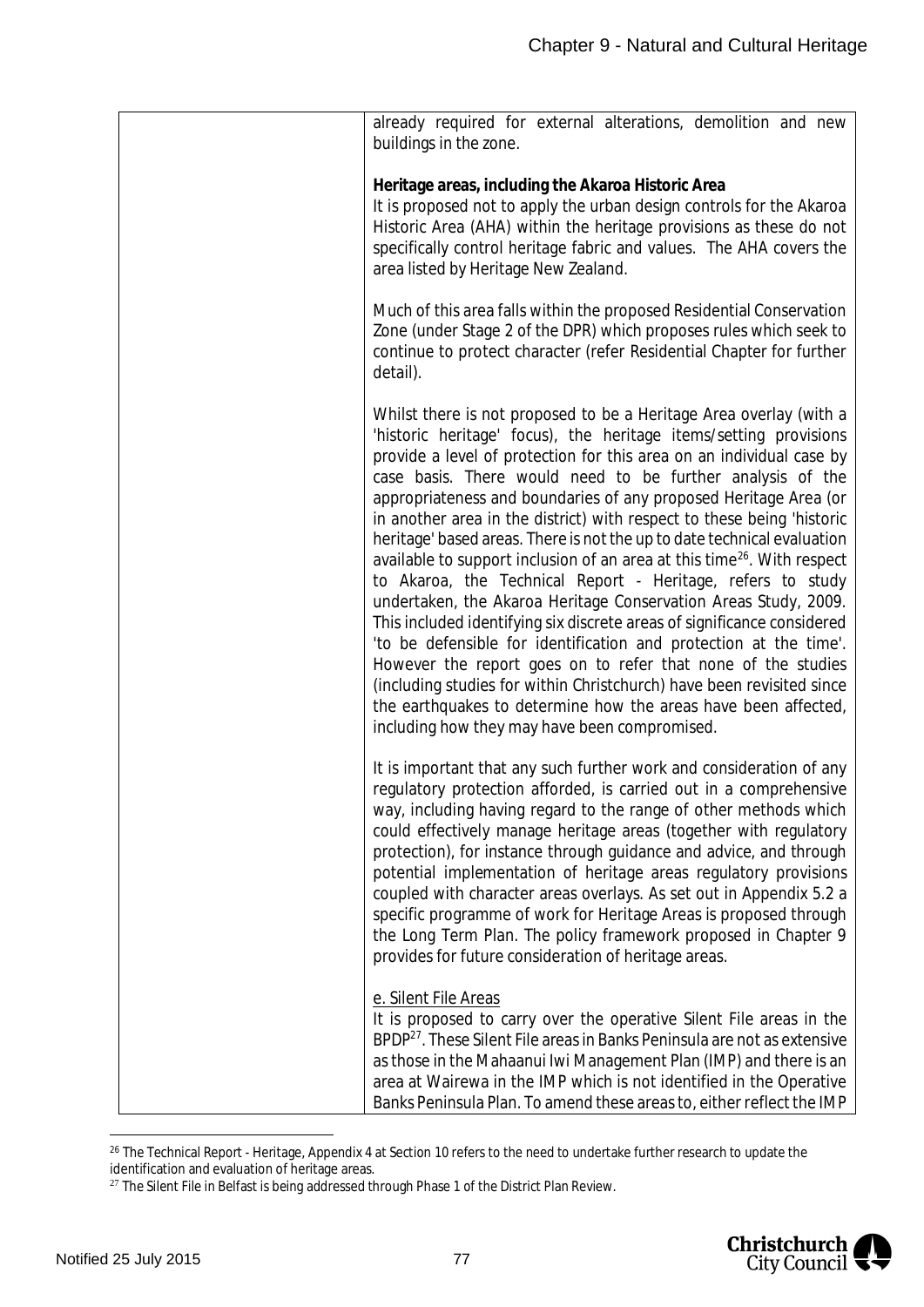| or, to update them or provide some more discreet scheduling, e.g.<br>including a wahi tapu schedule (for places which are agreed as<br>appropriate to specifically notate in the Plan rather than through use<br>of a silent file area overlay) or a combination of both is proposed to<br>be undertaken as part of a subsequent programme of work (a plan<br>change) which would include working with Ngai Tahu. Any<br>identification at a site specific level would need to be confirmed as<br>appropriate (per place) by Ngai Tahu (noting this is a shift away from<br>the use of silent file areas). However, it is anticipated that such<br>identification may sometimes be appropriate (given the work to<br>undertake a programme of work in partnership with Ngai i Tahu - a<br>plan change relating to wahi tapu (which would include a schedule)<br>has been under discussion with Ngai Tahu and MKT, and Council<br>officers during the course of preparing Chapter 9). |
|--------------------------------------------------------------------------------------------------------------------------------------------------------------------------------------------------------------------------------------------------------------------------------------------------------------------------------------------------------------------------------------------------------------------------------------------------------------------------------------------------------------------------------------------------------------------------------------------------------------------------------------------------------------------------------------------------------------------------------------------------------------------------------------------------------------------------------------------------------------------------------------------------------------------------------------------------------------------------------------|
| As set out in the earlier section of this report meetings have been<br>held with Council officers and representatives of Ngai Tahu and MKT<br>to initiate developing an appropriate approach to identifying and<br>managing places of cultural significance. This is in recognition that a<br>comprehensive approach is necessary and suitable time is afforded<br>(outside of the DPR) to undertake this work. As set out in Appendix<br>5.2 work on places of significance Ngai Tahu is one of series of<br>heritage projects proposed through the Long Term Plan. The Council<br>would seek to undertake this work for inclusion in the district plan<br>through future plan changes.                                                                                                                                                                                                                                                                                             |
| While a comprehensive piece of work is undertaken (including to<br>ascertain any more site specific places in the district for scheduling)<br>the silent file method provides a more general method, an 'alert'<br>method to trigger an assessment under the resource consent<br>process.                                                                                                                                                                                                                                                                                                                                                                                                                                                                                                                                                                                                                                                                                            |
| The proposed rules for Silent Files are similar to the Operative BPDP<br>and relate to new buildings, or additions to existing buildings and<br>earthworks. An exception is for the provision for planting and<br>removal of trees is not proposed to be carried over. Removal of<br>'indigenous vegetation' or activities in sites of ecological significance<br>will be covered through other rules of Chapter 9 as referred earlier in<br>this report.                                                                                                                                                                                                                                                                                                                                                                                                                                                                                                                            |
| f. Schedules and Planning Maps - Identification of Historic Heritage<br>Places, and Silent Files.                                                                                                                                                                                                                                                                                                                                                                                                                                                                                                                                                                                                                                                                                                                                                                                                                                                                                    |
| The Schedule for Significant Historic Heritage Places (Appendix<br>9.3.6.1) includes heritage items and settings, and contains<br>information per place covering street address, location, description<br>and/or name, unique identification numbers for heritage item and<br>setting, the relevant heritage aerial map, and planning map number.<br>Whether a place is High Significance (Group 1), or Significant (Group                                                                                                                                                                                                                                                                                                                                                                                                                                                                                                                                                           |

2) is detailed, as well as whether the place is listed by Heritage New Zealand Pouhere Taonga and the corresponding list number and

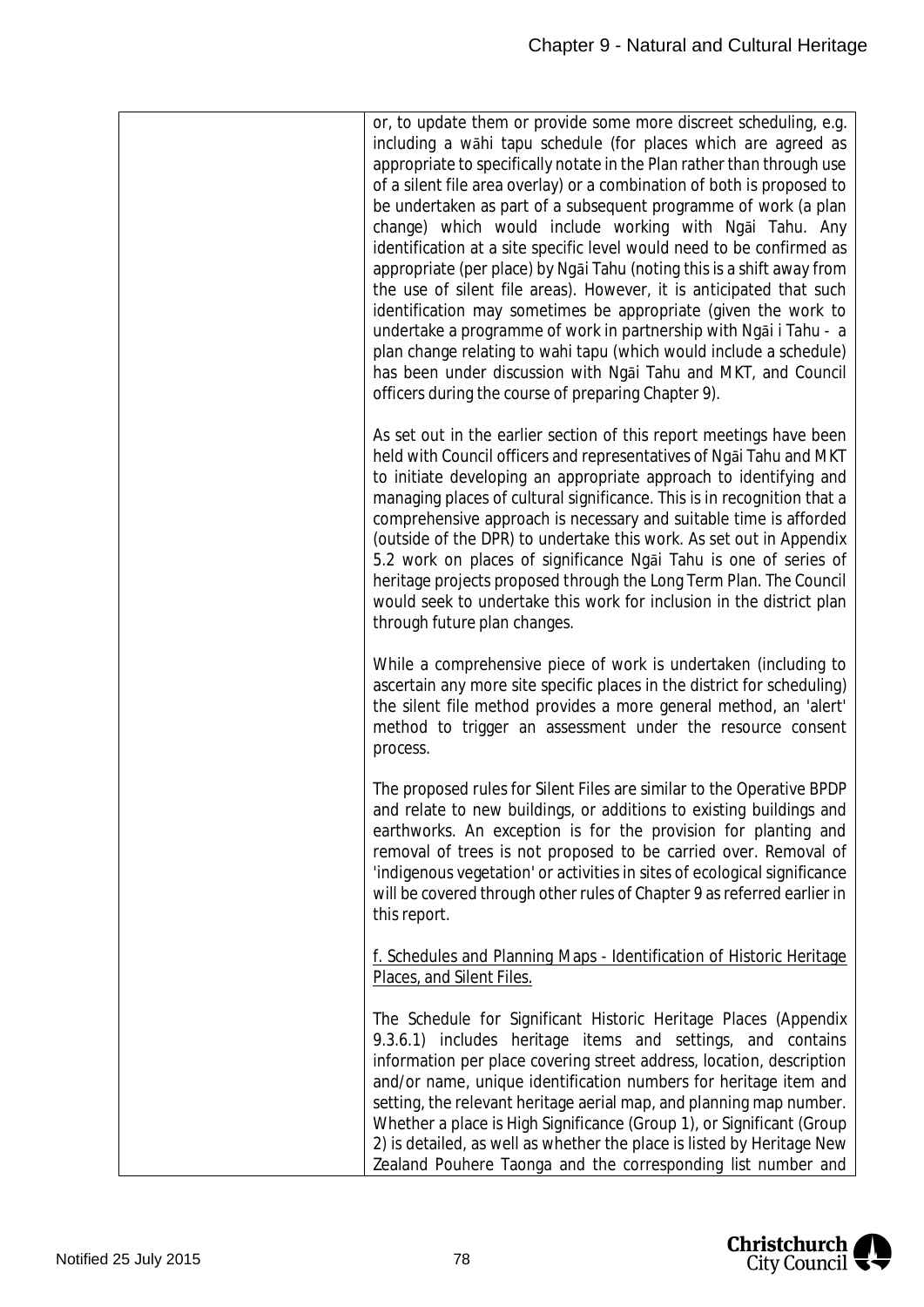| registration type. The shift to two groups and the inclusion of HNZ<br>listings has been informed by feedback received during CAG<br>workshops and meetings, from representatives of Heritage New<br>Zealand, and for the Ministry of Culture and Heritage, who have<br>recommended a two group classification system as opposed to a<br>single group (which was being considered in earlier versions of the<br>draft chapter).                                                                                                                                                                                                                                                                                                                                                                                                                                                                                                                                           |
|---------------------------------------------------------------------------------------------------------------------------------------------------------------------------------------------------------------------------------------------------------------------------------------------------------------------------------------------------------------------------------------------------------------------------------------------------------------------------------------------------------------------------------------------------------------------------------------------------------------------------------------------------------------------------------------------------------------------------------------------------------------------------------------------------------------------------------------------------------------------------------------------------------------------------------------------------------------------------|
| The scheduled places are shown on the planning maps with a<br>boundary around the land parcels which contain a heritage item<br>and/or setting, and in addition a star within that boundary. The<br>unique identification number shown on the map is that assigned<br>within the Schedule. This approach assists readers of the plan,<br>landowners, and others including those undertaking development<br>proposals near to heritage places, (such as through plan changes), to<br>identify whether there is a heritage places on a particular site, to<br>understand that a heritage provisions applies. The heritage aerial<br>maps provide clarity on the extent of the heritage item and setting.<br>The inclusion of heritage aerial maps is an effective approach of<br>identifying detailed aspects of a heritage listing, this provides<br>certainty and it especially important given the rules provisions are<br>structured around heritage items and setting. |
| The Schedule for Silent File Areas follows a similar structure to<br>Appendix 9.4 with the inclusion of an identification number (I.D no.)<br>Planning Map Number, Name and/or Description and Location. The<br>identification numbers correspond to the Iwi Management Plan<br>(IMP), although refer above for differences in corresponding<br>boundaries between the proposed extent in this proposal, compared<br>to within the IMP.                                                                                                                                                                                                                                                                                                                                                                                                                                                                                                                                   |
| An alternative approach for the heritage items (such as within the<br>Operative City Plan) is the use of symbols on a map to denote<br>presence of a heritage item, and no corresponding I.D number, and<br>no aerial map. However, the use of symbols only has caused issues in<br>the past with inaccurate placement of symbols on land parcels and<br>issues around how places are described in the schedule. An example<br>is in Christchurch City Council v Aidanfield Holdings Limited (CIV<br>2008-409-0092930) where there more than one building made up<br>the one listing - the farm buildings and the St John of God Chapel, on<br>different land parcels. The City Plan Maps identified the heritage<br>listing with one symbol, the Chapel. The decision found held that the<br>relevant heritage listing did not adequately identify the farm<br>buildings <sup>28</sup> .                                                                                 |
| With respect to heritage items and settings, not delineating settings<br>on aerial maps was considered, however this raises issues of<br>definition where the setting does not align to the property cadastral                                                                                                                                                                                                                                                                                                                                                                                                                                                                                                                                                                                                                                                                                                                                                            |

<span id="page-79-0"></span><sup>&</sup>lt;sup>28</sup> This was because the symbol on the planning maps identified a location some distance to the east of the farm buildings and there was no street number provided. Moreover, the description that did exist of the farm buildings expressly linked them to the St John of God Hospital Chapel, which had a different date of construction to the farm buildings.

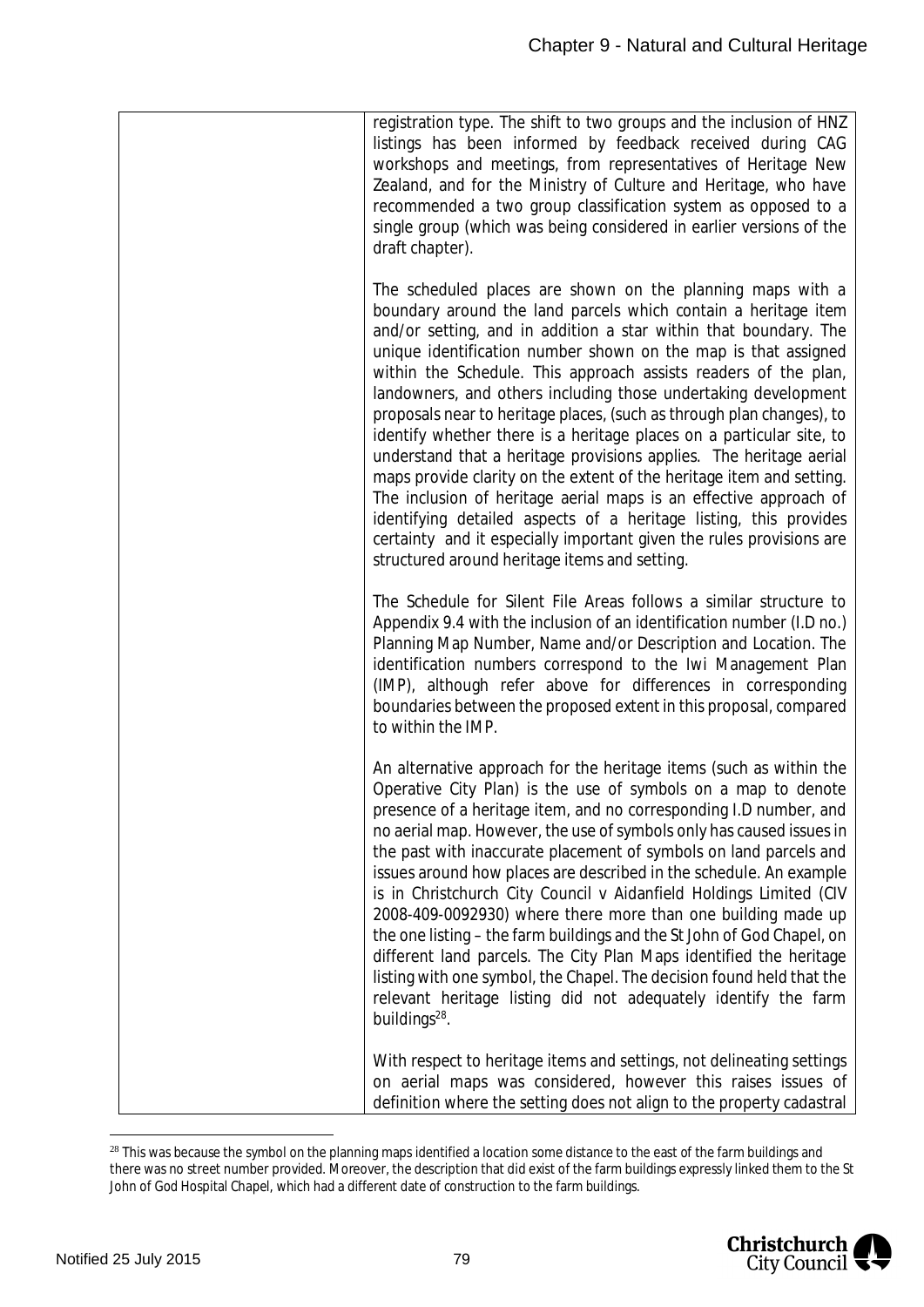| boundary. Aerial mapping enables the extent of settings to be<br>precisely identified, especially important where they do not follow<br>property boundaries.                                                                                                                                                                                                                                                                                                                                                                                                                                                                                                                                                                                                                                                                                                                                                                                                                                                                                  |
|-----------------------------------------------------------------------------------------------------------------------------------------------------------------------------------------------------------------------------------------------------------------------------------------------------------------------------------------------------------------------------------------------------------------------------------------------------------------------------------------------------------------------------------------------------------------------------------------------------------------------------------------------------------------------------------------------------------------------------------------------------------------------------------------------------------------------------------------------------------------------------------------------------------------------------------------------------------------------------------------------------------------------------------------------|
| g. Policy direction - future programme of work for other historic<br>heritage, and non-regulatory methods                                                                                                                                                                                                                                                                                                                                                                                                                                                                                                                                                                                                                                                                                                                                                                                                                                                                                                                                     |
| The focus of landscapes of Ngai Tahu cultural significance, other<br>cultural landscapes and heritage areas is on setting clear policy<br>direction that the Council will work with Ngai Tahu and stakeholders<br>to develop a framework for the protection for these important<br>elements of historic heritage. There are no new proposed rules in<br>relation to these aspects of historic heritage to recognise these<br>values or to impact on landowners at this stage. For Silent File areas<br>the existing provisions in the Banks Peninsula are proposed to be<br>generally continued. Notwithstanding, it should be noted that other<br>components of the chapter do recognise and provide for Ngai Tahu<br>cultural values in a landscape to an extent (although not directly<br>through this historic heritage section). This is through the ONF/Ls and<br>significant features and landscapes section as discussed above. The<br>work undertaken to inform these provisions can be used to inform<br>the future work programme. |
| A future programme of work will provide the framework for adding<br>new heritage listings to the Plan, and undertaking work concerning<br>the areas of cultural landscapes, heritage areas and sites of Ngai Tahu<br>cultural significance. It will enable an updating of previous<br>assessment work, and further preparatory work need to inform<br>listing of additional, or further types of historic heritage. A<br>programme of work is proposed to identify, assess, and list additional<br>significant historic heritage in future plan changes. This includes<br>work is for cultural landscapes and for places of significant to Ngai<br>Tahu, and is in recognition that it would need to be undertaken in<br>partnership with Ngai Tahu and Papatipu Runanga, and through<br>working with key stakeholders such as Heritage New Zealand. Detail<br>on the various heritage projects proposed through the Long Term<br>Plan is set out in Appendix 5.2.                                                                            |
| With respect to heritage items and settings as set out in the Technical<br>Report - Heritage, the Contextual Overview studies for Christchurch<br>City and Banks Peninsula have identified a number of gaps in the<br>historic themes represented in the schedule. Given the timeframes<br>of the current DPR process, it is proposed to utilise a rolling review<br>(through further plan changes) to work towards a more<br>comprehensive schedule as part of a future work programme.                                                                                                                                                                                                                                                                                                                                                                                                                                                                                                                                                      |
| Non-regulatory methods<br>Non-regulatory measures to support these provisions are an<br>important aspect of the proposal and have been outlined above. A<br>number of non-regulatory methods would accompany the provisions<br>and this is detailed in Appendix 5.2. This builds on the existing Council                                                                                                                                                                                                                                                                                                                                                                                                                                                                                                                                                                                                                                                                                                                                      |

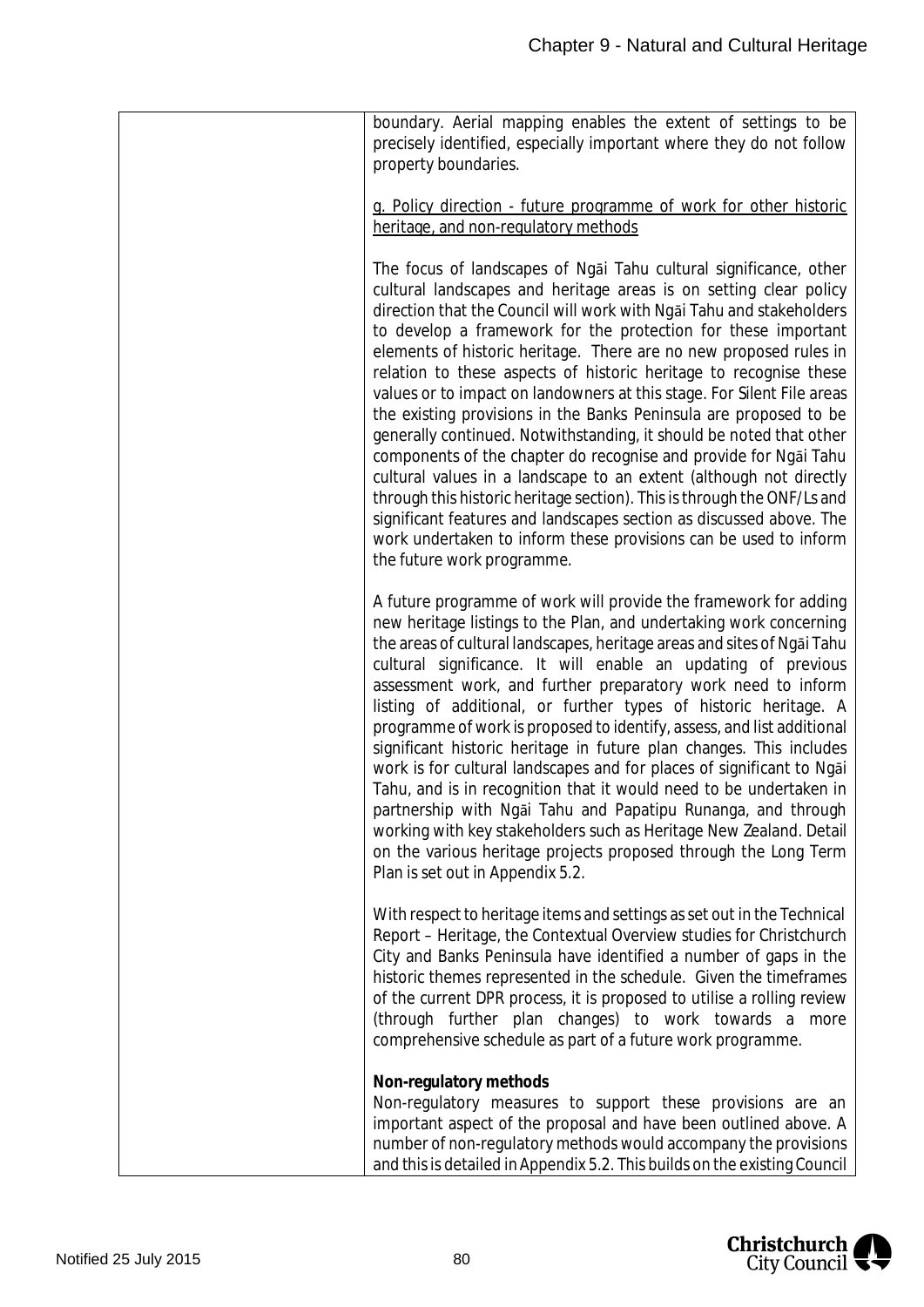|  | approach to support owners of heritage items (including financial<br>assistance and advice) and it is important that this is continued into<br>the future. Notably it includes free advice, access to heritage grants<br>for repairs, conservation and upgrades to listed items through a<br>Heritage Incentives Grants Scheme. The provision of financial<br>assistance on existing practice is proposed to be continued through<br>funding allocation to grants and access to heritage expert advice. <sup>29</sup>                                                                                                                                      |
|--|------------------------------------------------------------------------------------------------------------------------------------------------------------------------------------------------------------------------------------------------------------------------------------------------------------------------------------------------------------------------------------------------------------------------------------------------------------------------------------------------------------------------------------------------------------------------------------------------------------------------------------------------------------|
|  | 1. Efficiency                                                                                                                                                                                                                                                                                                                                                                                                                                                                                                                                                                                                                                              |
|  | <b>Benefits</b><br>a. Identification and management of historic heritage helps to retain<br>places that the community values. It recognises the public good<br>value of heritage. The protection of significant historic heritage is of<br>wider benefit to the public and visitors and contributes to district<br>identity and sense of place. The identification of items, and<br>appropriate management means people can visit, undertake<br>activities within, or view them. This may lift their experience and<br>benefit social and cultural well-being. The Report at Appendix 10<br>provides further detail on who accrues the benefits and costs. |
|  | b. Non-regulatory methods are important in helping owners to<br>make viable use of their buildings and maintain heritage<br>values. The provision of grants and in conjunction with<br>education and conservation advice assists owners and the<br>community to sustain the heritage resource.                                                                                                                                                                                                                                                                                                                                                             |
|  | c. Protection for heritage items and settings, and for places of<br>cultural significance to Ngai Tahu provides for a range of values to<br>be recognised and maintained, including those values of<br>significance to tangata whenua <sup>30</sup> .                                                                                                                                                                                                                                                                                                                                                                                                      |
|  | d. The proposed method for identification of heritage items and<br>settings will aid in plan administration and implementation. It<br>provides an efficient method of understanding which places have<br>heritage items, and the precise extent of items and settings.                                                                                                                                                                                                                                                                                                                                                                                     |
|  | e. Greater consistency in provisions across the district will aid<br>interpretation and implementation of the plan. The proposed<br>provisions provide for alignment across the district (refer also<br>Chapter 13) including a two group classification system. The<br>change will mean differences in activity status for some items<br>(more permissive in some cases, more restrictive in others). It<br>will simplify planning controls, provide consistent protection<br>of heritage fabric and values across the district.                                                                                                                          |

<span id="page-81-0"></span><sup>&</sup>lt;sup>29</sup> At time of writing the Council has a Heritage Incentives Grants available for heritage conservation works. This is \$763,000 per annum available to owners of listed heritage items.

<span id="page-81-1"></span><sup>30</sup> Through identification and provisions for Silent File Areas, and in part through protection of places that are Significant Historic heritage schedules which have tangata whenua values.

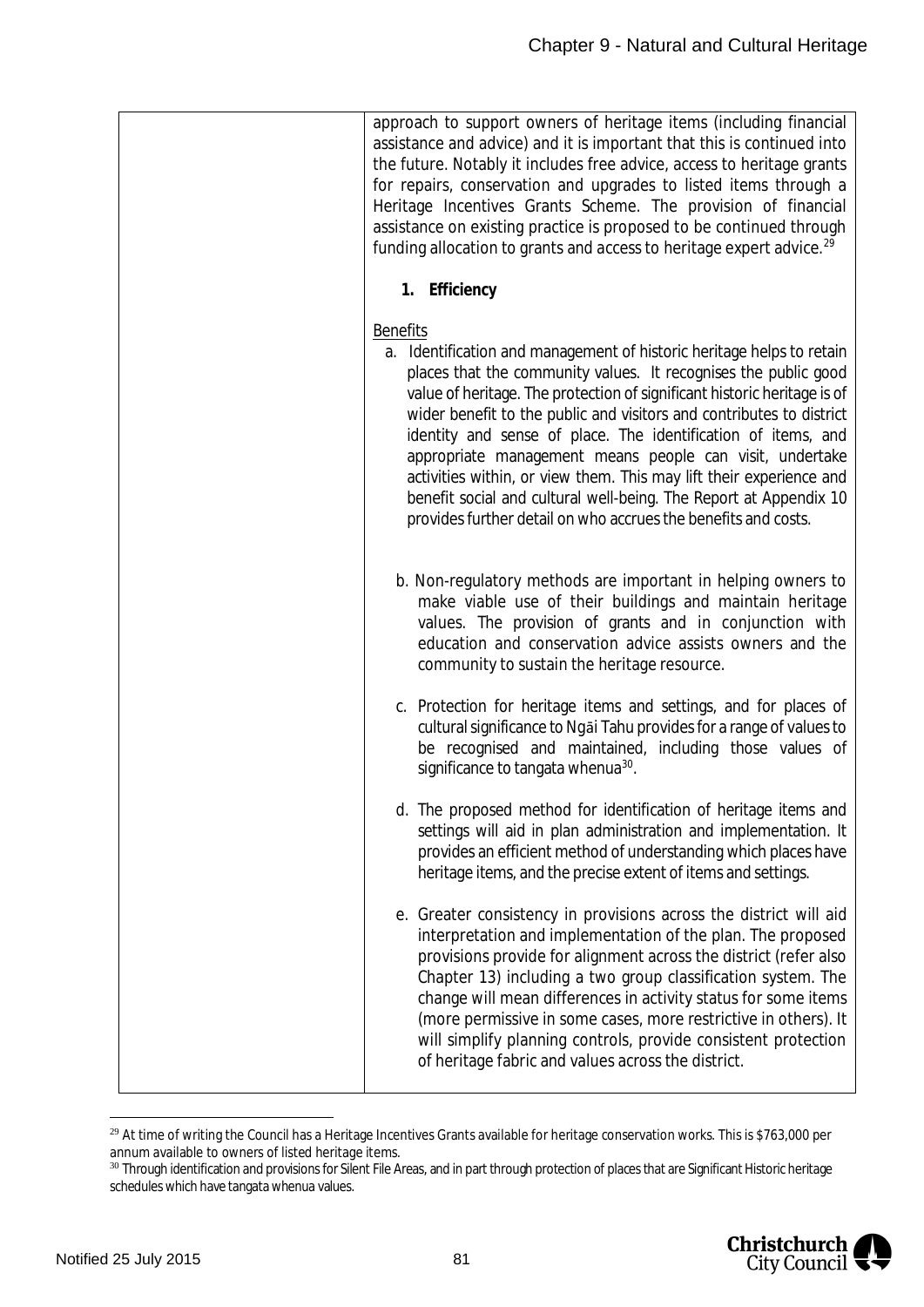| f. A two group classification applied across the district simplifies<br>the planning provisions. This is important in the context of the<br>requirements of the Statement of Expectations and to<br>managing heritage, as it aids in plan interpretation and<br>implementation, and provides for more, or less regulatory<br>intervention applicable to the status of a heritage place<br>(including through matters of discretion as proposed). The<br>recognition of High Significance in a Group 1 can also assist the<br>Council with prioritising grant allocation and advice.                                                                                                                                                                                                                                                                                                                                                                                                           |
|-----------------------------------------------------------------------------------------------------------------------------------------------------------------------------------------------------------------------------------------------------------------------------------------------------------------------------------------------------------------------------------------------------------------------------------------------------------------------------------------------------------------------------------------------------------------------------------------------------------------------------------------------------------------------------------------------------------------------------------------------------------------------------------------------------------------------------------------------------------------------------------------------------------------------------------------------------------------------------------------------|
| g. The proposed controlled activity status for heritage upgrade<br>works and for reconstruction, for heritage items is the least<br>onerous activity status which can be applied (beyond<br>permitted status). This recognises that building code upgrades,<br>for example, are an obligation for owners, and will to be<br>undertaken. Consent cannot be declined. This provides<br>certainty to owners of heritage buildings. The provisions<br>within the CCRP have been considered in determining the<br>appropriate activity status. For instance, for heritage upgrade<br>works the CCRP provides for this activity as permitted for<br>Group 3 and 4 items, and controlled for Group 1 and 2 items.<br>This means no change for some heritage items, and an<br>increase in consent levels for others. It is considered necessary<br>to enable this work to occur, but similarly to have a level of<br>control over these works given the potential for significant<br>adverse effects. |
| h. Activities that have the most potential to adversely impact on<br>heritage values are identified and managed through resource<br>consent processes to ensure heritage values can be maintained. In<br>addition, items can continue to be adapted or modified over time<br>to ensure ongoing use. Whilst there is resource consent<br>requirement it is within the parameters of an 'enabling' and<br>'recovery' provisions. The advice provided from heritage experts<br>(as part of non-regulatory measures) including as part of<br>applications can assist in improving proposals any may result in<br>less cost to owners and improved heritage outcome.                                                                                                                                                                                                                                                                                                                               |
| Activities that have less potential to adversely impact on heritage<br>İ.<br>values are identified and managed as permitted activities (subject<br>to standards). This enables landowners to undertake works<br>without requiring preparation of consents. It is also a benefit to<br>the community in reduced time and costs to Council to process<br>consents.                                                                                                                                                                                                                                                                                                                                                                                                                                                                                                                                                                                                                              |

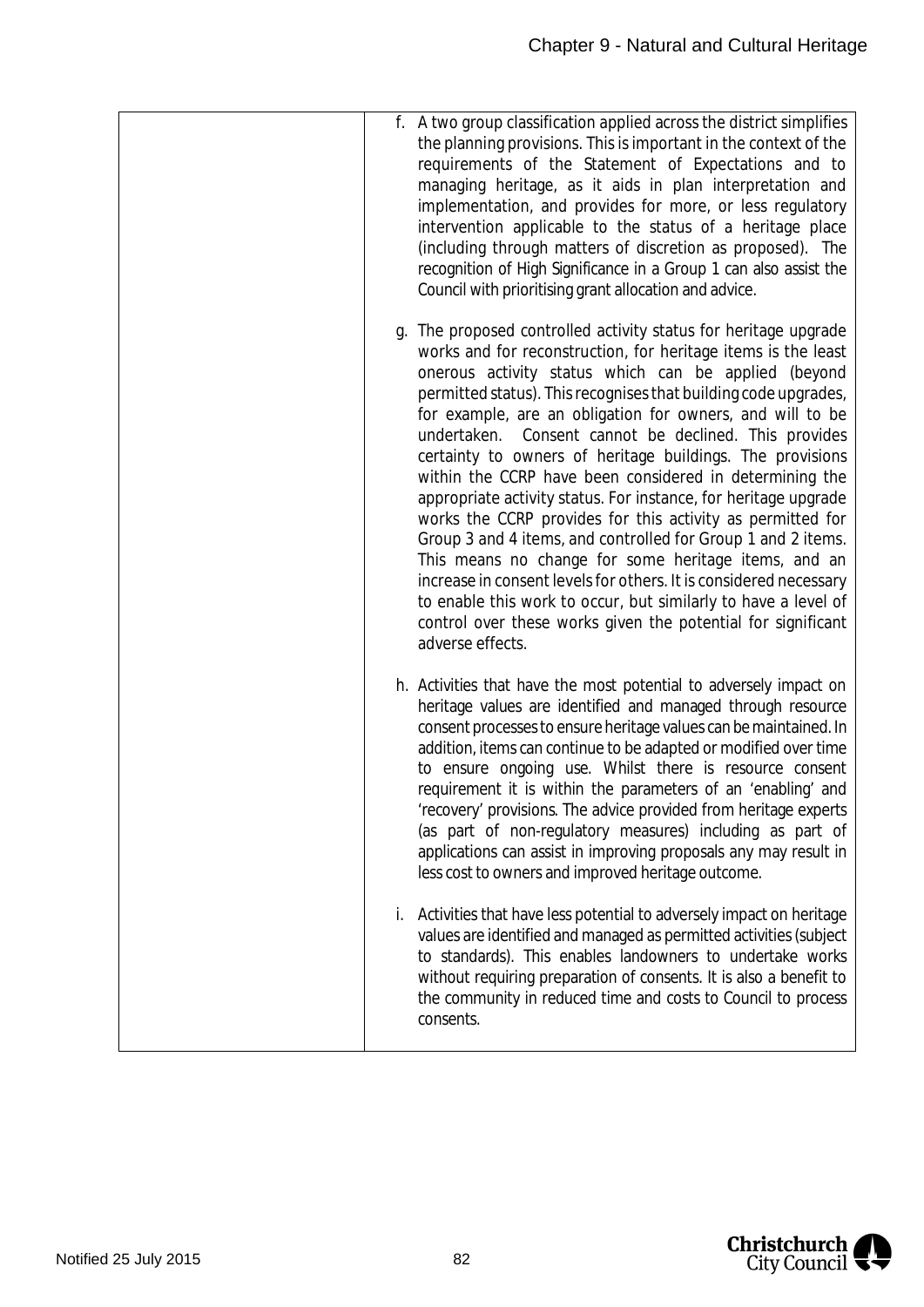| Providing for some works and activities to occur without the need<br>j.<br>for consent or through a low level consent process (such as<br>temporary marquees or signs not meeting permitted standards,<br>and with a non-notified status) means these activities can be<br>carried out more readily and at less expense. This could help to<br>provide a source of income for owners of heritage items for<br>holding events, for instance. This is a shift from the status quo<br>under which some low level/minor alterations (including erection<br>of temporary marquees) would need resource consent. The<br>associated standards for these permitted activities will assist<br>in ensuring that the heritage values are protected.                                                                                                                             |
|----------------------------------------------------------------------------------------------------------------------------------------------------------------------------------------------------------------------------------------------------------------------------------------------------------------------------------------------------------------------------------------------------------------------------------------------------------------------------------------------------------------------------------------------------------------------------------------------------------------------------------------------------------------------------------------------------------------------------------------------------------------------------------------------------------------------------------------------------------------------|
| k. The proposed removal of resource consent requirement for<br>repairs in the city (outside Central City) aligns with the<br>permitted status for repairs in the Central City and Banks<br>Peninsula plans and supports owners to retain heritage items<br>and reduces compliance costs.                                                                                                                                                                                                                                                                                                                                                                                                                                                                                                                                                                             |
| I. Provisions which exempt heritage items and settings from a<br>resource consent reduces costs to landowners. This recognises<br>the public good of these places and that there should be some<br>reduced costs and incentives for owners to retain and conserve<br>them.                                                                                                                                                                                                                                                                                                                                                                                                                                                                                                                                                                                           |
| m. The provision of financial assistance to owners of heritage<br>items (through grants) recognises the additional costs that<br>owners of heritage items may incur. Whilst owners accrue<br>costs concerning resource consents, there is the potential for<br>conservation works to be partly off-set through gaining access<br>to Council heritage grants.                                                                                                                                                                                                                                                                                                                                                                                                                                                                                                         |
| n. A number of the proposed provisions have a non-notified status<br>which also reduces consent application costs (both for owners and<br>for the community with respect to the costs of Council officer<br>processing resource consents).                                                                                                                                                                                                                                                                                                                                                                                                                                                                                                                                                                                                                           |
| Costs<br>Risk that some poor heritage outcomes may result through<br>a.<br>providing for repairs and maintenance to be undertaken without<br>heritage assessment through resource consent processes.<br>Cost to owners of heritage places and developers to obtain<br>b.<br>resource consents for a number of works (preparation and costs<br>accrued through processing applications). This cost accrues to a<br>small proportion of owners when considered at a district wide<br>level (refer Appendix 5.2 for the number of rating properties<br>affected by heritage provisions, which is small when considered<br>with respect to the district as a whole.<br>Costs to community to fund advice and assistance - such as<br>C.<br>heritage grants and advice, and heritage week.<br>Cost to the Council of processing and assessing resource<br>d.<br>consents. |

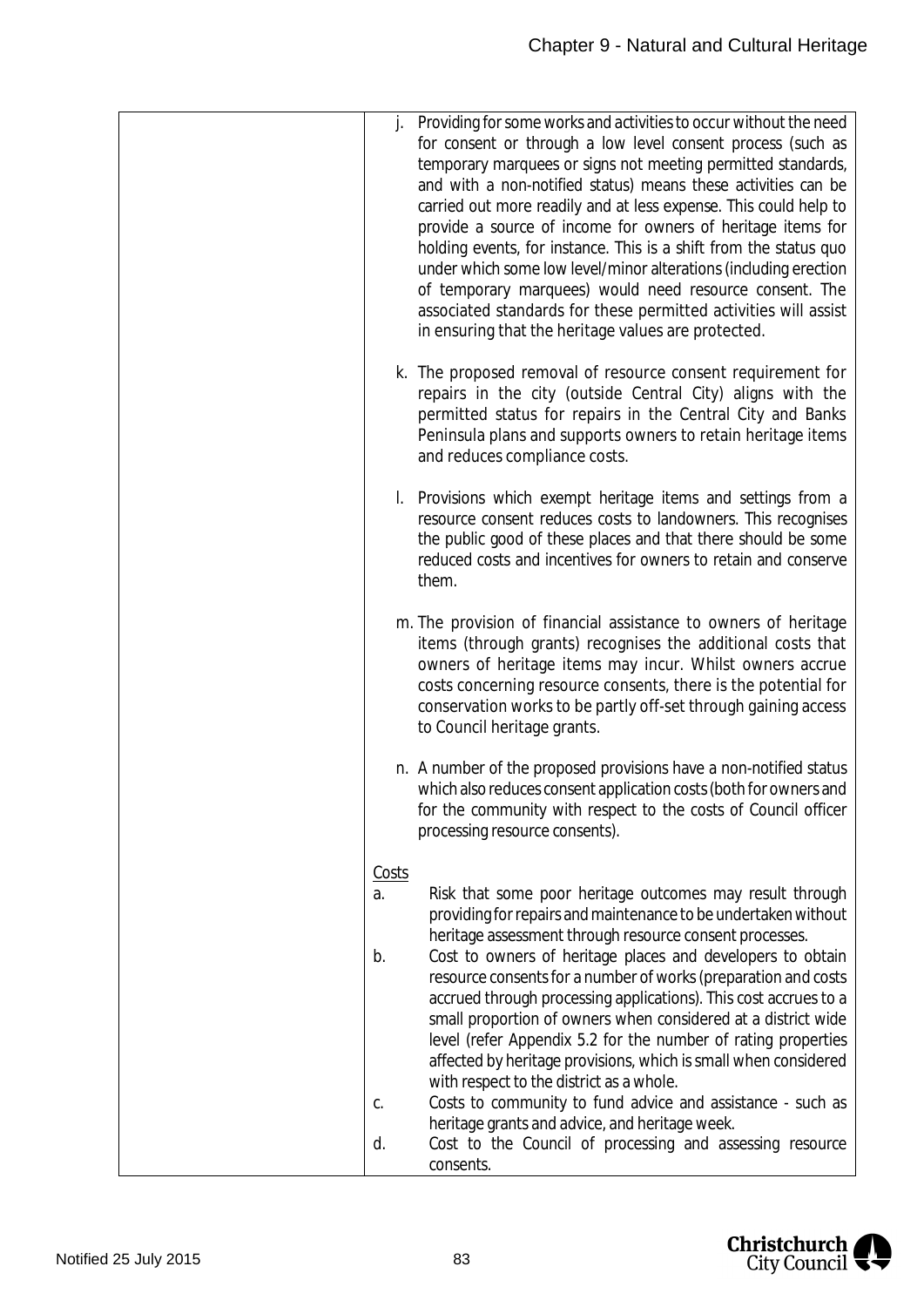| Costs (certainty and potential consent delays) for landowners<br>е.<br>and developers as restricted discretionary status for some<br>activities means the Council can decline an application which                                                                                                                                                                                                                                                                                                                                              |
|-------------------------------------------------------------------------------------------------------------------------------------------------------------------------------------------------------------------------------------------------------------------------------------------------------------------------------------------------------------------------------------------------------------------------------------------------------------------------------------------------------------------------------------------------|
| does not follow heritage conservation principles. There is also a<br>cost for applicants to the seek specialist advice.<br>f.<br>Settings provisions - these will result in a cost for new                                                                                                                                                                                                                                                                                                                                                      |
| buildings for instance (although there is already a<br>requirement for consent for new buildings on 'the site' of a<br>heritage building, place of object).                                                                                                                                                                                                                                                                                                                                                                                     |
| A new cost is imposed for owners of items in Banks Peninsula for<br>g.<br>internal alterations. This is expected to have a small additional<br>compliance cost as work is often undertaken to include both                                                                                                                                                                                                                                                                                                                                      |
| internal and external alterations.<br>The application of the heritage provisions to 'notable'<br>h.<br>buildings in Akaroa is expected to result in a small additional                                                                                                                                                                                                                                                                                                                                                                          |
| cost as resource consent is currently required for external<br>alteration (including building code upgrade affecting the<br>exterior), new buildings and demolition in those zones.                                                                                                                                                                                                                                                                                                                                                             |
| Overall evaluation<br>The point at which regulatory intervention falls for management of<br>historic heritage is at the level appropriate to achieve their                                                                                                                                                                                                                                                                                                                                                                                      |
| protection and to meet the objective of maintaining historic heritage.<br>Regulatory controls are necessary for some works, and for others are<br>not necessarily required, or can be appropriately managed (with<br>limited risk) through works being permitted subject to standards.                                                                                                                                                                                                                                                          |
| Owners of heritage buildings can also access information on how to<br>undertake these works according to conservation principles and<br>achieve appropriate outcomes with access to guidance and advice.                                                                                                                                                                                                                                                                                                                                        |
| There is a cost to landowners to carry out works to heritage places,<br>however, they are able to access advice, and in addition grants to<br>contribute to off-setting this cost, at least in part.                                                                                                                                                                                                                                                                                                                                            |
| The classification of the historic heritage list for items and settings<br>into two groups will assist in prioritisation in management the<br>heritage resource.                                                                                                                                                                                                                                                                                                                                                                                |
| The provisions will support recovery through less regulatory<br>intervention (wherever appropriate), thereby less cost to<br>landowners. There is a cost to the owners and community, for<br>example for the community through rates through financial<br>assistance and advice. However, the benefits of providing this<br>(coupled with less costs to landowners) including the value of<br>maintaining the district's heritage resources outweigh the costs. This<br>is particularly given the emphasis on heritage in the role of recovery. |
| There is a level of risk in respect of achieving heritage outcomes that<br>do not have significance adverse effects on heritage values through<br>not having regulatory controls (or more control) over some works,                                                                                                                                                                                                                                                                                                                             |

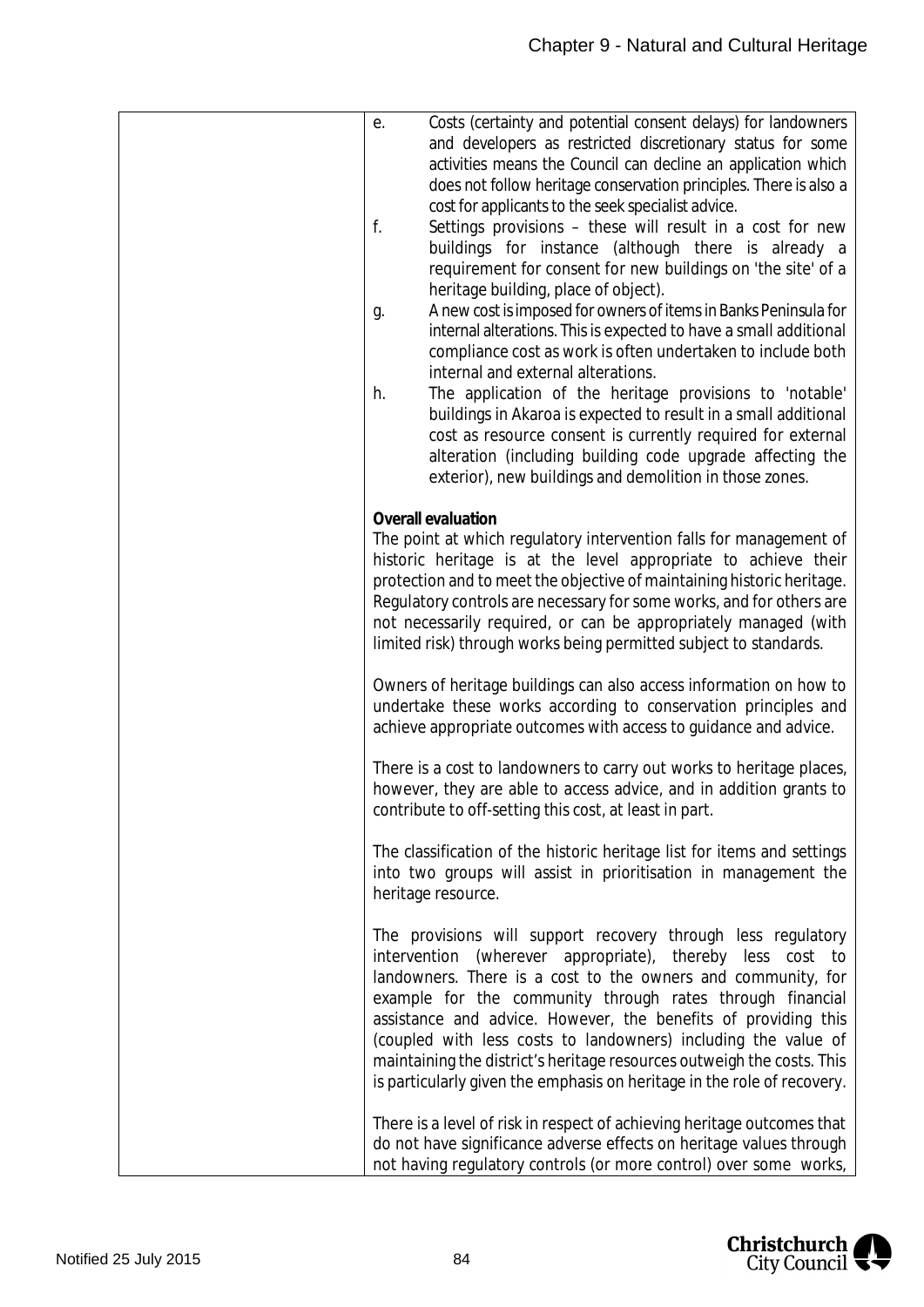|                                                                                                                                                             | e.g. for repairs and maintenance, and building code upgrade.<br>However, coupled with non-regulatory methods, such as advice and<br>education through guidance documents), and standards applied to<br>many of the permitted activities there is reduced risk of<br>inappropriate outcomes.                                                                                                                                                                                                                                                                                                                                                                                                                                                                                                                                                                                                                                                                                                                                                                                                                                                                                                                                                                                                                                                                                                                                                                                                                                                                                                                                            |
|-------------------------------------------------------------------------------------------------------------------------------------------------------------|----------------------------------------------------------------------------------------------------------------------------------------------------------------------------------------------------------------------------------------------------------------------------------------------------------------------------------------------------------------------------------------------------------------------------------------------------------------------------------------------------------------------------------------------------------------------------------------------------------------------------------------------------------------------------------------------------------------------------------------------------------------------------------------------------------------------------------------------------------------------------------------------------------------------------------------------------------------------------------------------------------------------------------------------------------------------------------------------------------------------------------------------------------------------------------------------------------------------------------------------------------------------------------------------------------------------------------------------------------------------------------------------------------------------------------------------------------------------------------------------------------------------------------------------------------------------------------------------------------------------------------------|
|                                                                                                                                                             | Options less or not as appropriate to achieve the Objectives and policies:                                                                                                                                                                                                                                                                                                                                                                                                                                                                                                                                                                                                                                                                                                                                                                                                                                                                                                                                                                                                                                                                                                                                                                                                                                                                                                                                                                                                                                                                                                                                                             |
| Option 2a - Variation of Option 1<br>with provisions based around an<br>ungrouped Schedule for Historic<br>Heritage Places (Heritage items<br>and settings) | Appropriateness<br>The option of a single group was considered early on in the Section<br>32 process and a change in appropriate in approach to a two group<br>classification was proposed from March 2015. During the S32<br>process of statutory consultation, feedback was received<br>recommending a two groups approach to be more appropriate.                                                                                                                                                                                                                                                                                                                                                                                                                                                                                                                                                                                                                                                                                                                                                                                                                                                                                                                                                                                                                                                                                                                                                                                                                                                                                   |
|                                                                                                                                                             | This option is considered less appropriate to achieve the objective. It<br>provides less scope to recognised and manage the district's highly<br>significant places (Group 1) through the provisions (as proposed<br>through the matters of discretion primarily). A single group limits<br>directness in the provisions to emphasise places of high significance,<br>and limits flexibility in tailoring the provisions.                                                                                                                                                                                                                                                                                                                                                                                                                                                                                                                                                                                                                                                                                                                                                                                                                                                                                                                                                                                                                                                                                                                                                                                                              |
| Option 2b - Variation of Option<br>1 with provisions based on a<br>Schedule categorised into 3 or 4<br>Groups.                                              | Appropriateness<br>The City Plan has a hierarchy of significance of heritage places of four<br>groups, and the Operative BPDP uses a two group classification <sup>31</sup> . The<br>City Plan four group hierarchy is more complex to use and administer<br>and the level of protection afforded through the provisions (the<br>policy framework and activity status) for some works to heritage<br>buildings is less for the lower upper groups with a tiered level of<br>protection afforded (through description of value of these plans and<br>the provisions). Notably, in the City Plan for the lower Group 4 their<br>protection is only 'desirable' and for Group 3 items the protection is<br>'important' where this can be reasonably achieved. As set out earlier<br>in this report, this has been problematic in recent years, for example<br>with loss of heritage buildings in the lower groups (Groups 3 and 4).<br>It would be possible to draft a set of provisions which are enabling (in<br>a recovery context) and protect heritage values, on the basis of a<br>three of four group structure. For instance the split of what requires<br>consent, or lower level consenting, may in effect be only a single split<br>between the upper and lower groups, and the group classification be<br>more directly applied at the matters of discretion or matters of<br>control. However, there would need to be a classification of the<br>heritage places into 3 or 4 groups through heritage assessment, and<br>this has not been undertaken.<br>The Technical Report – Heritage describes how a more finely grained |
|                                                                                                                                                             | assessment (beyond two groups) has not been undertaken, and is not<br>desirable or appropriate. With respect to the relationship to the                                                                                                                                                                                                                                                                                                                                                                                                                                                                                                                                                                                                                                                                                                                                                                                                                                                                                                                                                                                                                                                                                                                                                                                                                                                                                                                                                                                                                                                                                                |

<span id="page-85-0"></span><sup>&</sup>lt;sup>31</sup> The City Plan's group classified is connected to a heritage item's geographical significance (e.g. national, regional, metropolitan or local).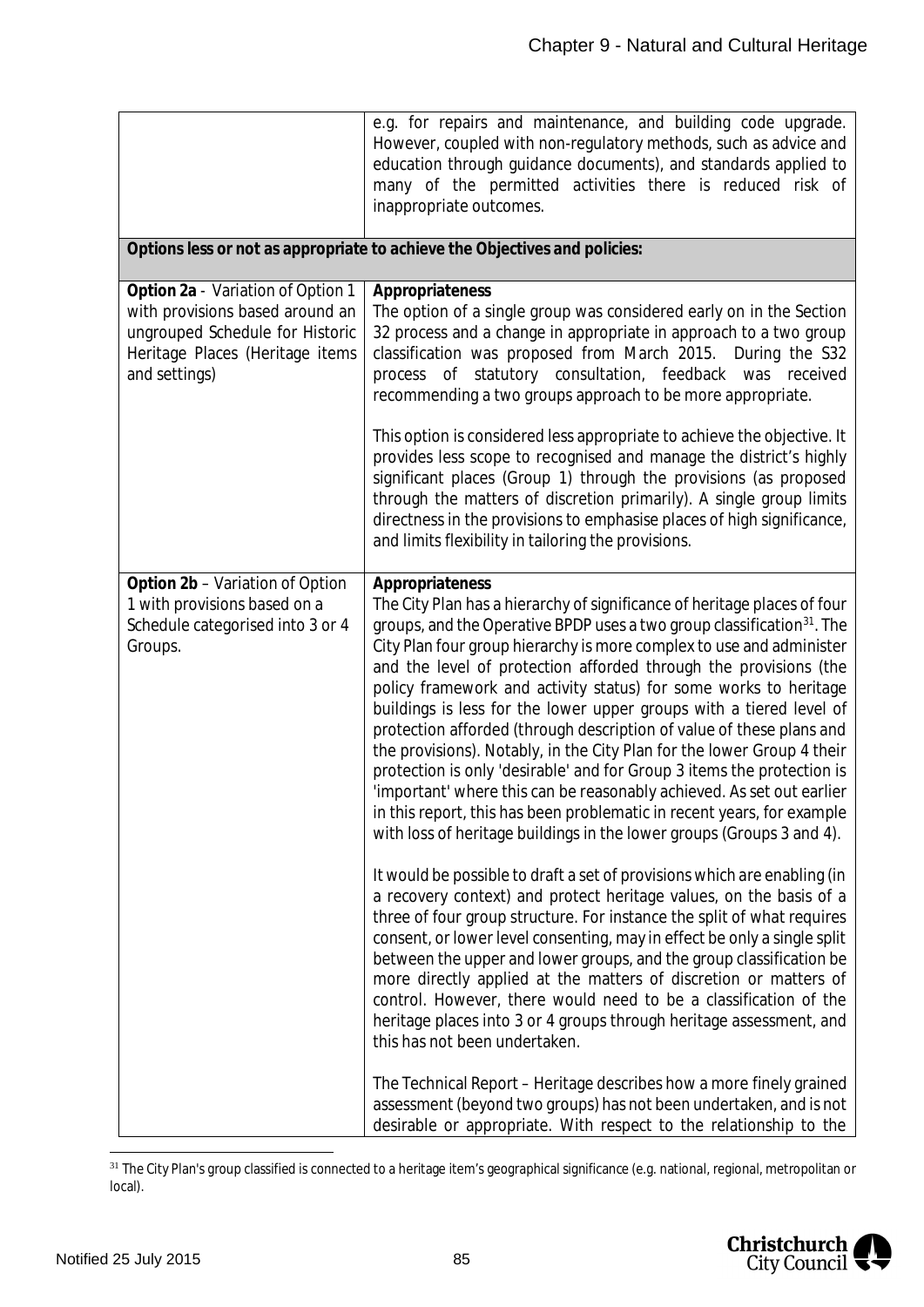|                                                                                                                                                                                                | provisions there is, therefore, no direct basis on which to draft<br>provisions on more than a two group classification system. In<br>addition the report also refers to listed items have been through a<br>rigorous assessment process, and all need adequate protection from<br>certain activities, especially for instance demolition, alterations and<br>relocation. On this basis it would be difficult to compose a more<br>tiered approach, than two groups for the policy framework and rules.<br>In addition, it is very important to draw on the issues with<br>continuation of existing provisions based on a more tiered hierarchy,<br>known to result in poor outcomes and complexities for plan<br>interpretation and implementation.<br>Therefore, this not an<br>appropriate approach.                               |
|------------------------------------------------------------------------------------------------------------------------------------------------------------------------------------------------|---------------------------------------------------------------------------------------------------------------------------------------------------------------------------------------------------------------------------------------------------------------------------------------------------------------------------------------------------------------------------------------------------------------------------------------------------------------------------------------------------------------------------------------------------------------------------------------------------------------------------------------------------------------------------------------------------------------------------------------------------------------------------------------------------------------------------------------|
| Option 3 - As for Option 1 or 2<br>with<br>but<br>more<br>stringent<br>regulatory controls applied, i.e.<br>most or all works to heritage<br>items and settings requiring<br>resource consent. | Appropriateness<br>As demonstrated in the evaluation of the proposed option 1 it is not<br>effective or efficient to apply more stringent controls for some<br>activities in respect of historic heritage. Under a more stringent<br>approach landowners would be able to less efficiently undertake<br>repairs and maintenance. This may mean some buildings are not<br>adequately maintained in the long term.                                                                                                                                                                                                                                                                                                                                                                                                                      |
|                                                                                                                                                                                                | Applying more stringent controls in the context of high order<br>documents, the Order of Council, and Strategic Directions -<br>particularly those given primacy in the Chapter, is a less appropriate<br>option. As an example, it would not demonstrate less reliance on<br>regulatory consent processes. It is recognised that there is a level of<br>regulatory control required to manage the heritage resources of the<br>district, however it can be achieved through minimal control where<br>possible (and appropriate to maintain heritage values), and/or<br>through lower level of consenting (activity status). Given there is a<br>suite of non-regulatory measures to assist in maintaining heritage it<br>is a less appropriate option to have a more stringent regulatory<br>framework than proposed under Option 1. |
| Option $4-$<br>Reliance predominantly on Non-<br>Regulatory Methods.                                                                                                                           | For heritage places, there is a need for a level of regulatory control<br>to help inform and determine appropriateness of works, including<br>the values as to why a particular place is important. This includes<br>values of significance to Ngai Tahu.                                                                                                                                                                                                                                                                                                                                                                                                                                                                                                                                                                             |
|                                                                                                                                                                                                | With higher order statutory direction and the role of recovery in the<br>district it is important that development concerning historic heritage<br>is appropriately carried out to respect and maintain heritage values.                                                                                                                                                                                                                                                                                                                                                                                                                                                                                                                                                                                                              |
|                                                                                                                                                                                                | Non-regulatory methods can also assist in achieving this outcome but<br>are not a suitable method on their own. An example, for instance is<br>an application which would result in significance change to a heritage<br>building could be declined through a consent process and alternative<br>and improved outcomes found. Without any regulatory intervention<br>there would be little or even no ability to influence the heritage<br>outcome.                                                                                                                                                                                                                                                                                                                                                                                   |

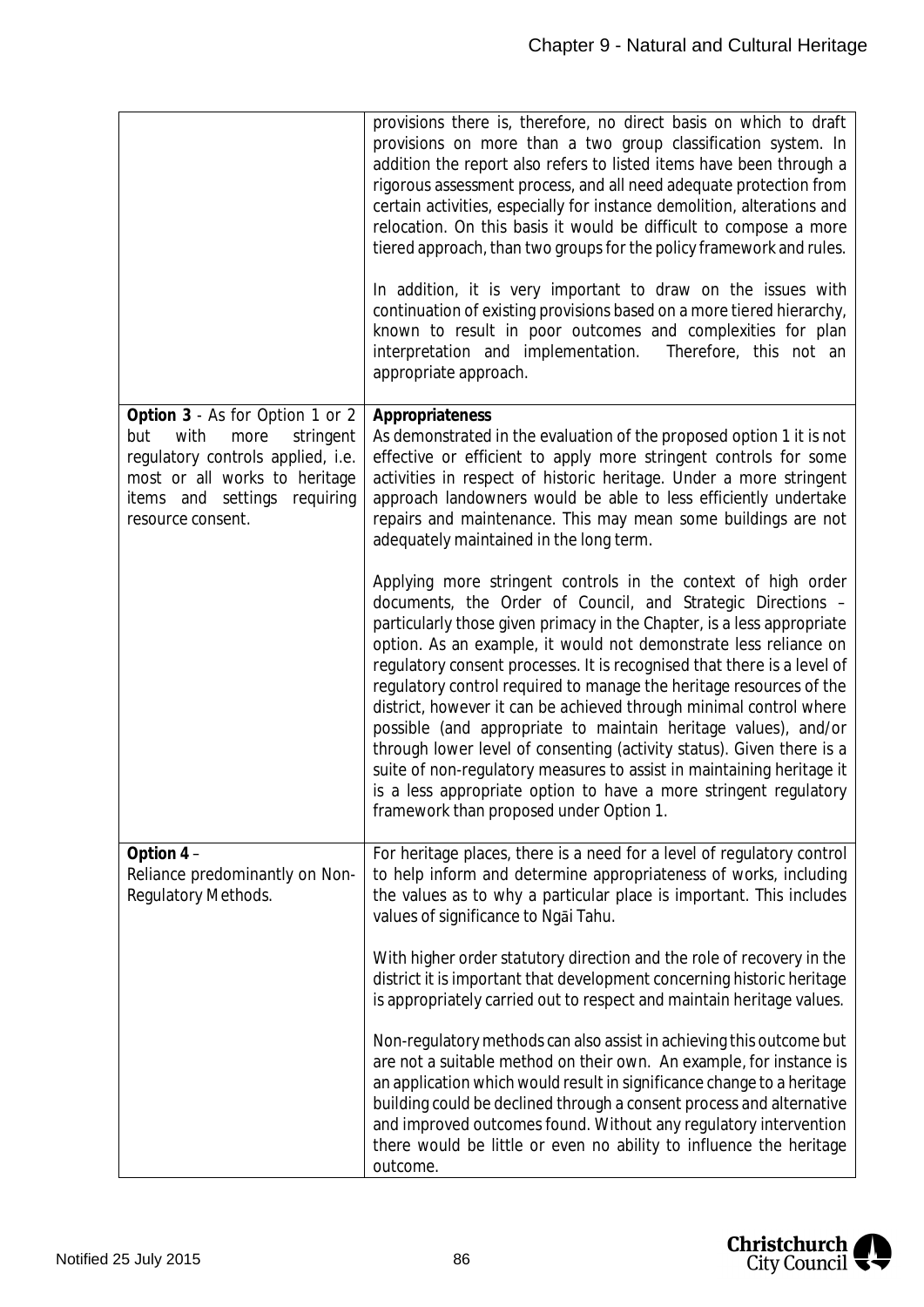| Option 5 - Status Quo            | Appropriateness                                                     |
|----------------------------------|---------------------------------------------------------------------|
| Provisions based on those within | This is considered to be an inappropriate option. It would mean the |
| the operative plans.             | provisions are not updated with respect to higher order document    |
|                                  | and in the context of earthquake recovery, and would be based on    |
|                                  | provisions which have known issues - as discussed throughout the    |
|                                  | evaluation above. Notably it would be difficult to achieve based on |
|                                  | the technical work undertaken given the amended approach to how     |
|                                  | heritage places have been assessed for significance.                |
|                                  |                                                                     |

#### **Risk of Acting or Not Acting**

As for the other topic areas above, there has been substantial technical work undertaken by experts to understand and document the heritage values of the places and determine whether they are significant for including in the Plan. There is a high level of understanding of future work required to address other areas of historic heritage including the need to work in a collaborative environment with key partners and stakeholders for future assessment, identification and consideration of appropriate methods to manage the heritage resource.

The potential threats to values have been considered and need to be managed accordingly. It is not considered that there is a high risk in implementing policy and methods relating to significant historic heritage, however, not including the proposed provisions would mean the loss of a significant tool the Council has in ensuring protection from inappropriate subdivision, use and development, and the overall objective of maintaining historic heritage. Further, not including policies and methods would not be appropriate with respect to giving effect to higher order documents, and with recognition of the role of heritage in recovery.

### **4.5 Evaluation of Proposed Provisions – Trees**

There are two key methods for protecting the district's trees. Firstly, there is proposed to be a schedule of significant trees on privately owned land, and secondly, rules are proposed to protect trees in the public realm only when they meet specific criteria. For the Central City, this would exclude street trees in accordance with the Central City Recovery Plan. The Council however considers that the avenues (Moorhouse, Fitzgerald, Bealey, Harper and Deans) surrounding the Central City do not form part of the Central City and therefore the trees within those avenues are protected. Some trees will be managed under the Reserves Act 1977.

In terms of the Order in Council, the number of consent applications likely to be received will be reduced because the schedule includes fewer trees, and there is no protection of street trees within the Central City. The redevelopment of the Avon River, Victoria Square and other public parks may require consent for tree removal, however, the consenting burden overall is considered likely to be reduced.

Before undertaking the evaluation, the following sets out the main options considered and an explanation of what each option entails.

**Option 1 - Status quo (current policies and rules)**

The existing City and Banks Peninsula Plan provisions are worded differently but have the same intent.

This option involves the listing of heritage or notable trees, both on public and private land.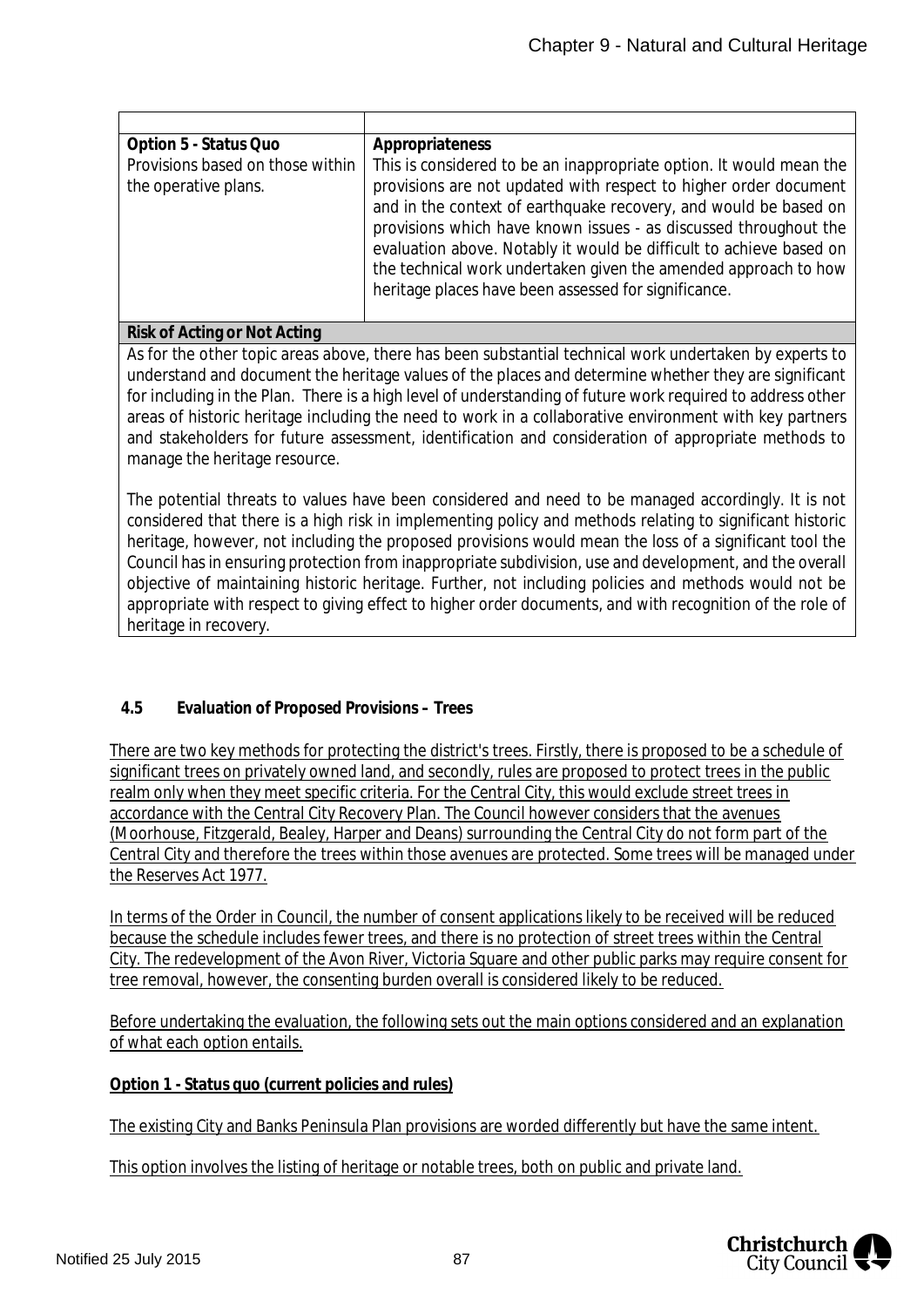Under Option 1 the tree assessment system (commonly referred to as "Walter's System") forms the basis of the current heritage and notable tree listings in the District Plans. Refer to Appendix 6 - Significant Trees Technical Report for a detailed description of this assessment methodology.

**Option 2 (Proposed Approach) - Combined existing and revised provisions**

In Option 2, the number of policies relating to trees in the existing plans are reduced to avoid repetition. Permitted activities, subject to specific standards and discretionary activities, limited to Council's discretion, are provided.

Under this option, the assessment system for tree evaluation is changed to a modified version of the Standard Tree Evaluation Method (STEM) because of a number of issues with the existing Walter's System assessment methodology. Refer to Appendix 6 - Significant Trees Technical Report for a detailed discussion regarding the difference between the two assessment methodologies.

The schedule under this option identifies significant trees on private land only. Significant trees in public land, such as road corridors (excluding Central City), parks, reserves and public open space, are protected where they meet certain criteria. 'Height' is used as the threshold for significance in protecting these trees. Other criteria are not deemed appropriate such as: (1) the shape of trees - these are highly modified due to the amount and type of pruning necessary, i.e., removing of lower branches so as not to obstruct pedestrians or vehicles; (2) suitability in the landscape - trees can cause damage to kerb and channel, footpaths, vehicle entrances, etc; (3) condition - tree structure and health would be evaluated as average. Height is therefore the most appropriate threshold for significance. It is noted that Auckland and Ashburton likewise use 'height' as the threshold for significance in protecting trees.

By the time a tree reaches 6 metres high, a street tree is between 20 and 30 years old and a park tree is between 17 and 20 years old. This represents a significant investment by the Council in maintaining the tree, particularly in the case of a street tree where there are more frequent maintenance activities undertaken due to the tree being positioned in the road corridor. It is viewed that 6 metres in height should be considered significant enough for protection. Due to some shrub borders or hedges in parks reaching a height of 6 metres, it is considered appropriate to use a higher threshold of 10 metres for trees in parks.

Under the district Plan Review, only those trees on private land listed in the existing schedules of the City and Banks Peninsula Plans were assessed. Possible significant trees on private land will be reviewed through a plan change subsequent to the District Plan Review.

### **Option 3 - No policy framework and full reliance on non-regulatory methods**

Under this option the protection of significant trees will be at the discretion of the community because there will be no policies in the Plan regarding its protection.

**PROVISIONS (POLICY, RULE, METHOD) MOST APPROPRIATE WAY TO ACHIEVE THE OBJECTIVES**

**Relevant objectives:**

**9.4.1 Objective – Trees**

Maintain and enhance the contribution of significant trees and trees in road corridors, parks, reserves and public open space including in relation to:

- a. landscape character and amenity;
- b. cultural values;
- c. purification of air and rainwater;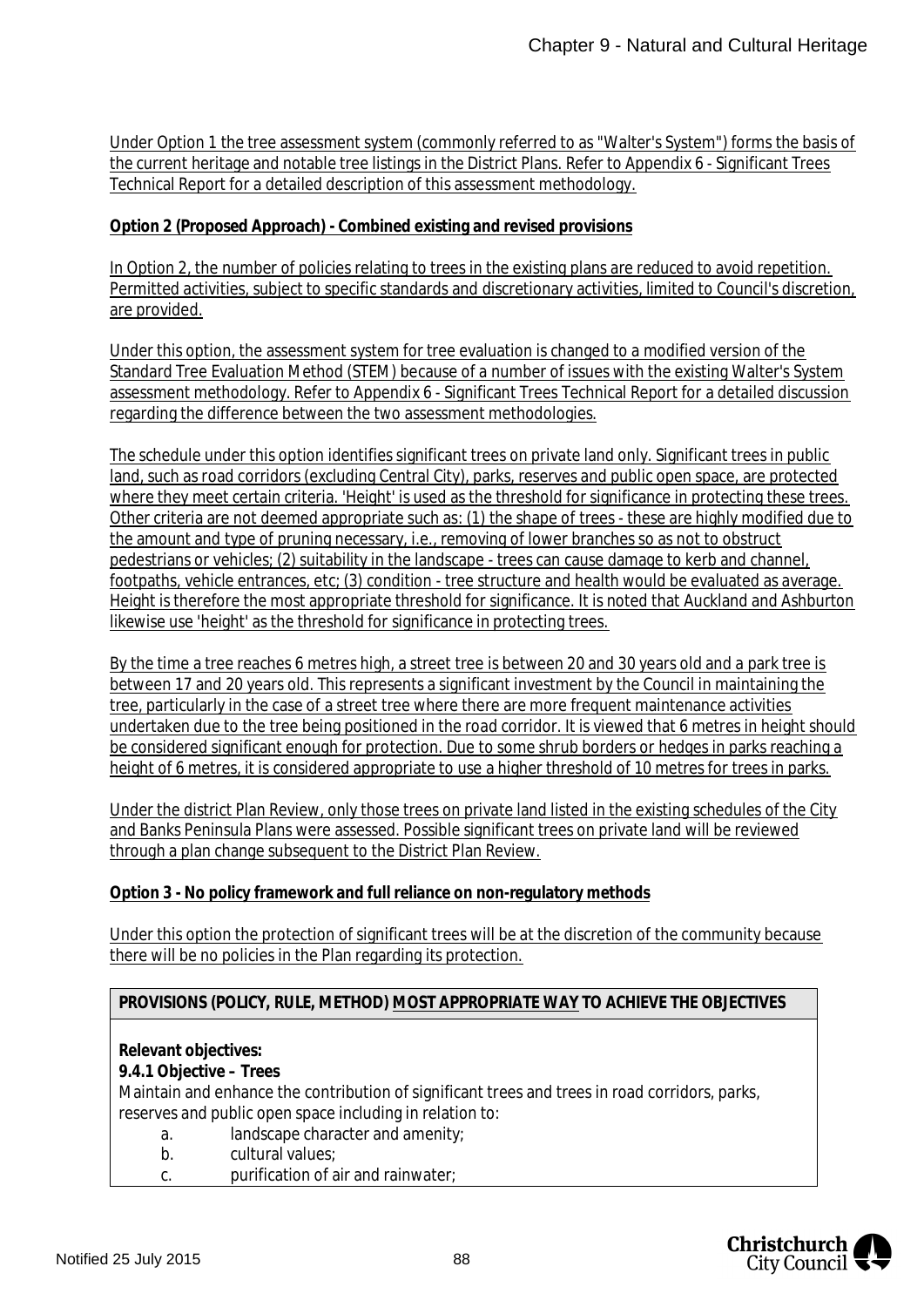| d.                                             | releasing oxygen and storing carbon;                                                                                       |  |  |
|------------------------------------------------|----------------------------------------------------------------------------------------------------------------------------|--|--|
| е.                                             | cooling of the built environment and waterways;                                                                            |  |  |
| f.                                             | stormwater and erosion management;                                                                                         |  |  |
| biodiversity protection and enhancement.<br>g. |                                                                                                                            |  |  |
| Provision(s) most appropriate                  | <b>Effectiveness and Efficiency</b>                                                                                        |  |  |
| (NB: most relevant parts of                    |                                                                                                                            |  |  |
| policies are <i>underlined</i> )               |                                                                                                                            |  |  |
| Option 2 (combined existing                    |                                                                                                                            |  |  |
| and revised provisions)                        | 1. Effectiveness                                                                                                           |  |  |
|                                                | Option 2 is considered more effective in achieving the objective                                                           |  |  |
| $9.4.12.1$ Policy – Tree                       | as it will:                                                                                                                |  |  |
| protection                                     | protect significant trees on private land and particular<br>a.                                                             |  |  |
|                                                | street, park and open space trees, enabling the provision of                                                               |  |  |
| 9.4.12.2 Policy - Tree                         | amenity, environmental services, and enable intensification                                                                |  |  |
| maintenance                                    | through protection of less trees on private land;                                                                          |  |  |
|                                                | maintain amenity and character of the district and<br>b.                                                                   |  |  |
| 9.4.12.3 Policy - Trees values in              | Christchurch's Garden City image;                                                                                          |  |  |
| road corridors, parks, reserves,               | result in greater environmental and social benefits than<br>C.                                                             |  |  |
| and public open space                          | the other identified options;                                                                                              |  |  |
|                                                | reflect the imperative to protect street, park and open<br>d.<br>space trees from inappropriate pruning, felling, or works |  |  |
| 9.4.12.4 Felling of significant<br>trees       | in close proximity;                                                                                                        |  |  |
|                                                | result in consistency across the district in terms of<br>е.                                                                |  |  |
| Rule 9.4.3.2.1 Permitted                       | assessment of significance;                                                                                                |  |  |
| activities - trees                             | f.<br>Provides for the specification, and tailoring of provisions                                                          |  |  |
|                                                | relative to whether a significant tree has 'exceptional'                                                                   |  |  |
| Rule 9.4.3.2.2 Restricted                      | values $32$ .                                                                                                              |  |  |
| discretionary activities - trees               |                                                                                                                            |  |  |
|                                                | Efficiency<br>2.                                                                                                           |  |  |
| Rule 9.4.3.2.3 Discretionary                   | <b>Benefits</b><br>a.                                                                                                      |  |  |
| activities - trees                             | Protect trees which are significant and which contribute<br>i.                                                             |  |  |
|                                                | to the landscape, character and amenity of the district,                                                                   |  |  |
| 9.4.2.4 Matters of Discretion                  | and have a value to the community.                                                                                         |  |  |
|                                                | Protects trees which have exceptional characteristics,<br>ii.                                                              |  |  |
| Key definitions                                | including historical and cultural significance.                                                                            |  |  |
|                                                | Economic benefit to the district from the greater<br>iii.                                                                  |  |  |
| <b>Planning Maps</b>                           | retention of trees, including increased investment in a                                                                    |  |  |
|                                                | more attractive district.                                                                                                  |  |  |
| <b>Schedules</b>                               | Enhanced and more sustainable living environments<br>iv.                                                                   |  |  |
|                                                | through retention of trees which provide environmental                                                                     |  |  |
|                                                | services.                                                                                                                  |  |  |
|                                                | Retention of trees planted in the public domain to retain<br>v.                                                            |  |  |
|                                                | environmental services, amenity, the garden city image,                                                                    |  |  |
|                                                | and also reduce cost to Council/community or                                                                               |  |  |
|                                                | replanting.                                                                                                                |  |  |
|                                                | Reduction in the number of significant trees on private<br>vi.                                                             |  |  |
|                                                | land, resulting in less consenting and compliance costs                                                                    |  |  |
|                                                | district-wide.                                                                                                             |  |  |

<span id="page-89-0"></span>32 The Technical Report for Trees sets out the assessment undertaken for assessing significance, including an evaluation to determine with whether a tree has exceptional values (Refer Appendix 6)

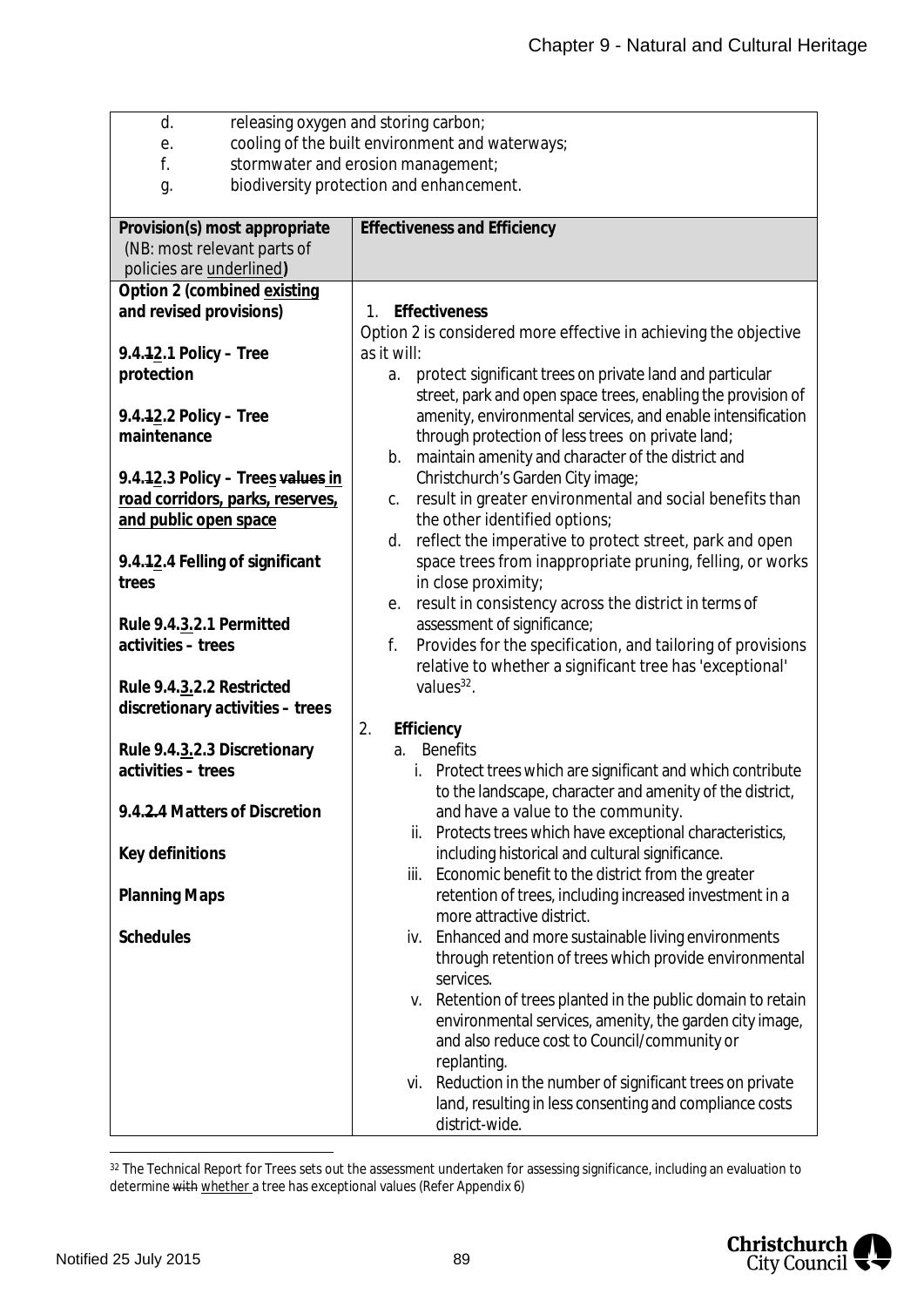|                                                       | Would be consistent with the draft Trees Policy (if<br>vii.                                                                                                                                                                                                                                                                                                                                                                                                                                                                                                                     |
|-------------------------------------------------------|---------------------------------------------------------------------------------------------------------------------------------------------------------------------------------------------------------------------------------------------------------------------------------------------------------------------------------------------------------------------------------------------------------------------------------------------------------------------------------------------------------------------------------------------------------------------------------|
|                                                       | adopted).<br>The average cost to remove and replace a medium to<br>viii.<br>large tree is \$1245. Such trees contribute significantly<br>to the 'garden city' image and the character of the<br>district. Retaining these trees, where structurally<br>sound, is beneficial in terms of both character and<br>cost (refer to the technical report at Appendix 6).                                                                                                                                                                                                               |
|                                                       | b. Costs<br>Cost of compliance for landowners, including resource<br>İ.<br>consent costs.<br>Restriction of the ability of landowners to remove or<br>ii.<br>significantly prune significant trees.<br>Opportunity costs, including development limitations to<br>iii.<br>accommodate significant trees.<br>Duplication of Reserves Act s42 provisions that restricts<br>iv.<br>damage to or removal of trees in Scenic, Historic,<br>Recreation or Local Purpose Reserves and where tree<br>management policy provisions are provided in adopted<br>Reserves Management Plans. |
|                                                       | Overall evaluation<br>Benefits to the environment significantly outweigh costs.<br>Environmental benefits are greater than for the other identified<br>options and achieves the highest net benefit to landowners and the<br>community.                                                                                                                                                                                                                                                                                                                                         |
|                                                       | Options less or not as appropriate to achieve the Objectives and policies:                                                                                                                                                                                                                                                                                                                                                                                                                                                                                                      |
| Option 1 (Status quo -<br>current policies and rules) | Appropriateness<br>The existing City Plan and Banks Plan provisions are similar in<br>intent but worded differently. The City Plan does not make<br>reference to environmental services.                                                                                                                                                                                                                                                                                                                                                                                        |
|                                                       | The existing Plans schedule both public and private trees. Other<br>non-significant public trees, however, provide important<br>benefits in terms of environmental services (as outlined in<br>eObjective 9.4.1).                                                                                                                                                                                                                                                                                                                                                               |
|                                                       | The key difference benefit of oOption 2 over oOption 1 is that<br>the trees that will be listed as being significant have been<br>assessed using consistent, rigorous and best practice methods.                                                                                                                                                                                                                                                                                                                                                                                |
|                                                       | Option 2 will also likely to protect more public trees - leading to<br>greater protection of trees which provide environmental<br>services, amenity and help maintain the garden city image.                                                                                                                                                                                                                                                                                                                                                                                    |
|                                                       | Option 1 is therefore not as appropriate as $\Theta$ Option 2.                                                                                                                                                                                                                                                                                                                                                                                                                                                                                                                  |
|                                                       |                                                                                                                                                                                                                                                                                                                                                                                                                                                                                                                                                                                 |

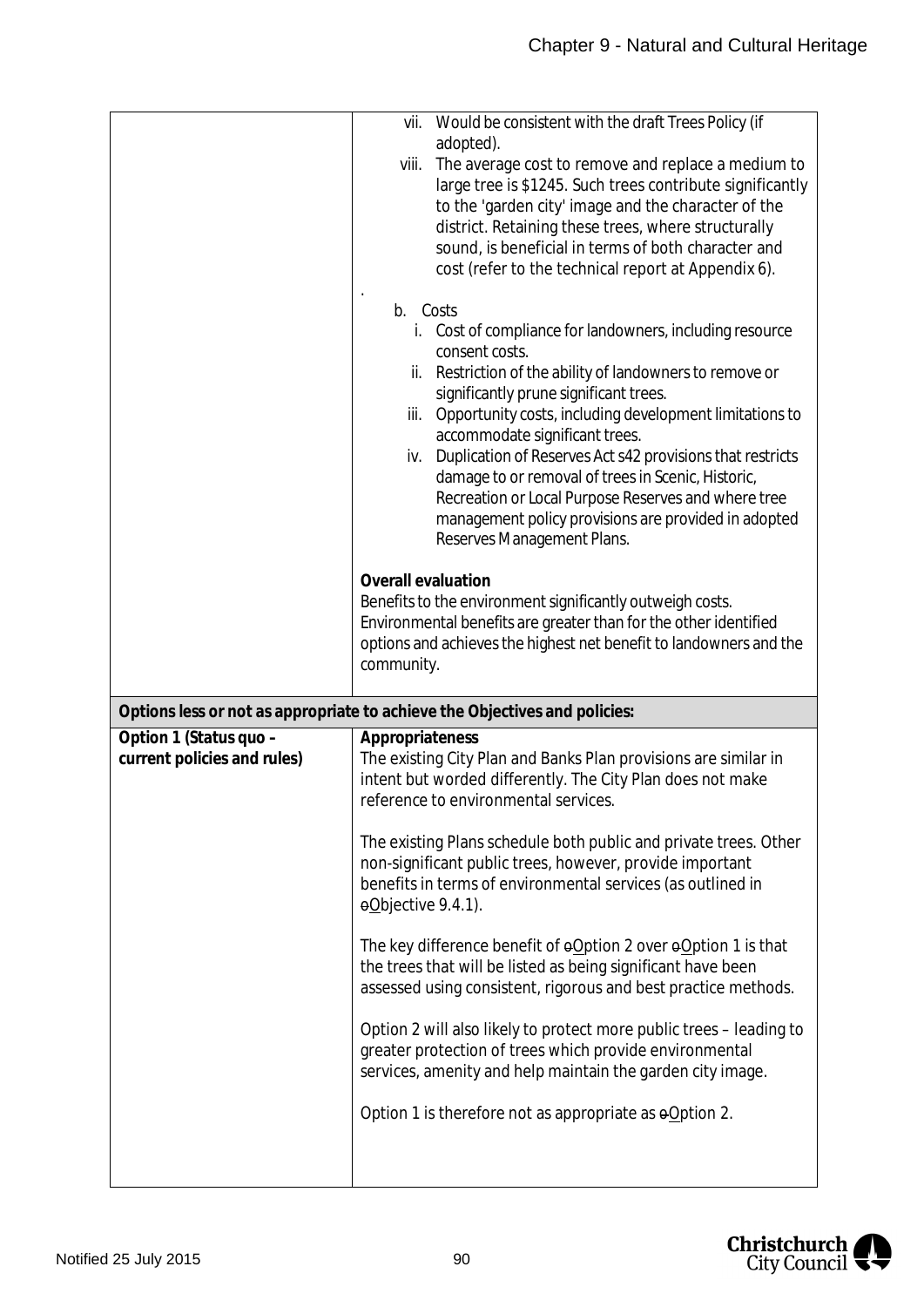| Option 3 (No policy framework<br>and full reliance on non-<br>regulatory methods) | Appropriateness<br>Having no policies regarding the protection of significant trees<br>provides no certainty that they will be protected. The protection<br>of significant trees will essentially be at the discretion of the<br>community and there is high risk associated with their removal,<br>or degradation through inappropriate activities/development.<br>This option is not considered appropriate. |
|-----------------------------------------------------------------------------------|----------------------------------------------------------------------------------------------------------------------------------------------------------------------------------------------------------------------------------------------------------------------------------------------------------------------------------------------------------------------------------------------------------------|
| Risk of Acting or Not Acting                                                      |                                                                                                                                                                                                                                                                                                                                                                                                                |
|                                                                                   |                                                                                                                                                                                                                                                                                                                                                                                                                |

There has been substantial technical work undertaken by experts with respect to significant trees, including an updated assessment process for 'significance' (Refer Technical Report - Trees for further discussion at Appendix 6). The report details the detailed assessment work undertaken to determine whether a tree is 'significant', including setting this out on a 'step by step' basis, and referring to the on-site assessment work undertaken.

The potential threats to values have been considered and need to be managed accordingly. It is not considered that there is a high risk in implementing policy and methods relating to significant trees and streets in road corridors, parks, and open spaces. However, not including the proposed provisions would mean the loss of a significant tool the Council has in ensuring protecting this natural resource.

## **5 CONCLUSIONS - INCLUDING RESPONSE TO STATEMENT OF EXPECTATIONS**

### **5.1 Response to Statement of Expectations**

The chapter responds to the Statement of Expectations as follows:

- Regulatory controls are applied wherever appropriate to achieve the objectives for natural and cultural heritage. This is in the context that Council must give effect to the CRPS and the NZCPS. These provide very strong direction in relation to several of the topics in this chapter, especially those which are matters of importance under section 6 of the RMA.
- Other methods currently in place or which could be utilised in the future (instead of non-regulatory methods) have been considered. Discussion on the available advice and grants for instance has directly informed the S32 evaluation and what are appropriate provisions.
- Wherever possible activities are permitted (subject to standards) so that there is less reliance on resource consent processes.
- The requirement for notification and written approval is limited to activities which are of particular concern and may need to be assessed through such a process.
- A more onerous activity status is proposed only where necessary and especially important to manage a particular resource of type of activity that has potential to significantly adversely or cause irreversible impacts on a natural or cultural feature or relative to its particular values.
- Activities which may result in complete loss of degradation of places, such as demolition of heritage buildings is, for example, set at non-complying status in recognition of the impact such an activity would have on maintaining heritage values.

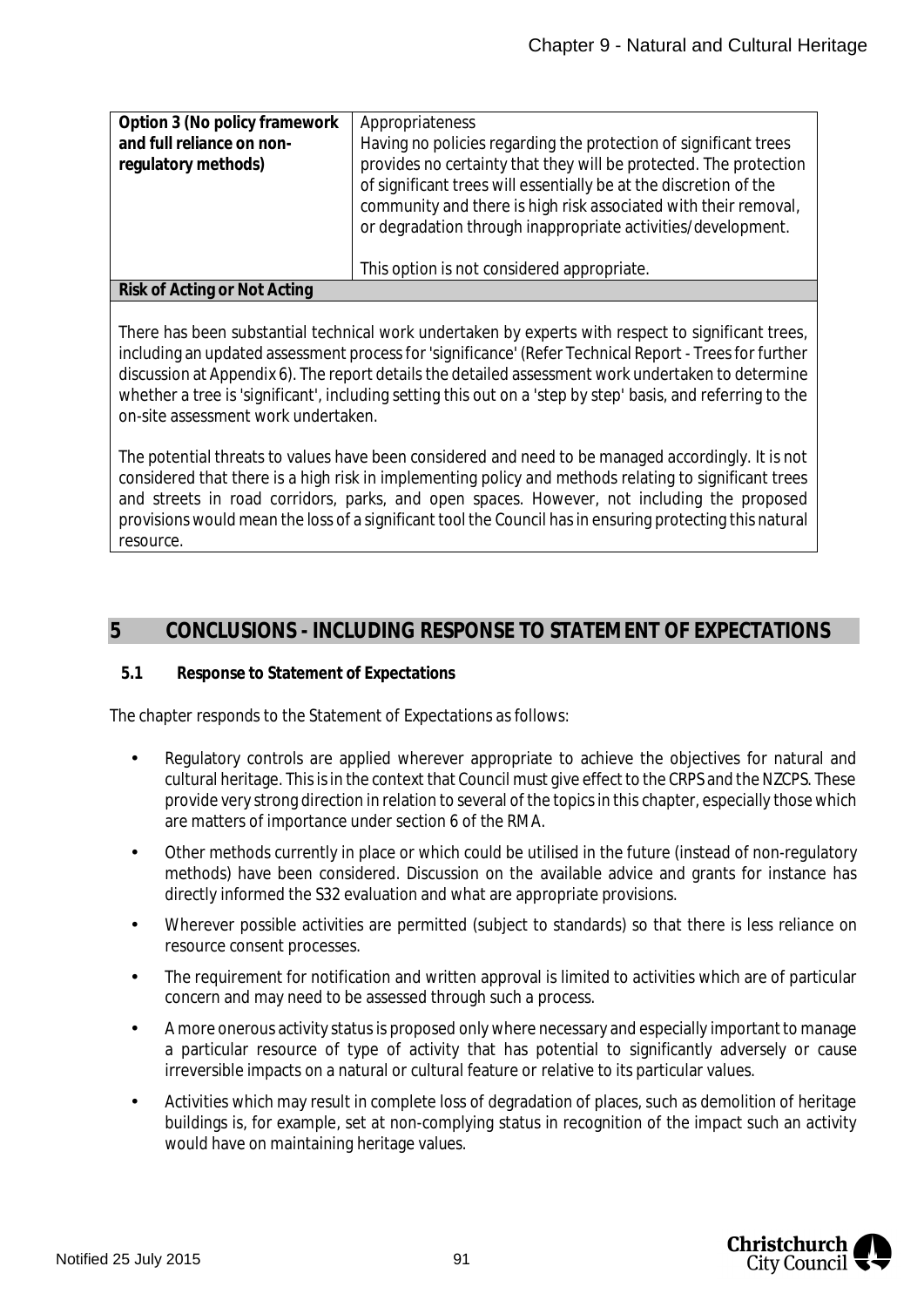- The tiered approach to the classification of some of the natural and cultural heritage features has enabled provisions to be drafted which reflect that some places are of such significance to the district that they need an additional level of regulatory intervention. Conversely this means for the other significant feature, they are identified and can be managed through less regulatory intervention. For all places proposed for inclusion on the relevant Schedules, the activity status and notification status is able to reflect that there are places of significance and of higher significance. This is considered important, consistent with existing plan provisions (as set out further in the Section evaluation), and more readily enables a recovery focused application of the provisions to achieve the objectives through focusing on where regulatory controls, including more stringent regulatory controls consenting is essential, or is not required subject to level of significance.
- The chapter is enabling for rural and recreation activities and for the ongoing use of historic heritage buildings where they can be carried out to integrated for instance with landscape values and character, or enhance the values.
- The proposed chapter is considered to be easier to use, with certainty of implementation for example, assisted through clear identification in schedules and mapping of places or features in the district which are afforded regulatory protection. Detailed mapping of historic heritage places provides an even higher level of certainty (through use of aerial maps) than would otherwise be achieved through use of planning map identification alone.
- Objectives and policies, clearly state outcomes and the landscape and natural character policies  $\mathbf{r}$ provide a set of qualities to describe why these places are important, thereby aiding in plan interpretation, administration and preparation of proposals for subdivision, use and development.
- The operative BPDP does not identify sites of ecological significance, so this does represent a significant policy shift for this area. In addition, new proposed listings are proposed (for historic heritage) and for landscapes and landscape features (both outstanding and significant).
- The CRPS at policy 9.3.1 requires not only that district plans will manage areas of significant indigenous vegetation and significant habitats of indigenous fauna, but that it will manage the clearance of indigenous vegetation on a case by case basis 9 (i.e. through resource consent). Such a requirement is considered onerous and is not consistent with the order in council. The proposed chapter adopts an approach which enables appropriate level of protection but also recognises the Order in Council requirements.
- **5.2 Overall Conclusion**

There are a high number of significant natural and cultural heritage features (sites, places, areas and landscapes) across the district which needs to be recognised and managed. The proposed objectives and provisions have been developed in recognition of the strategic context (which includes many of the topics in this chapter being section 6 matters of importance), the recovery environment, and the particular resource management issues to the broad topic areas. The provisions have been informed by a significant amount of technical / expert assessment and through working in a collaborative manner as outlined in the earlier sections of this report. In developing the overall approach to provisions the range of options available to protect and manage the natural and cultural resources of the district have been considered. The approach proposed comprises a mix of regulatory and non-regulatory methods across all of the broad topic areas.

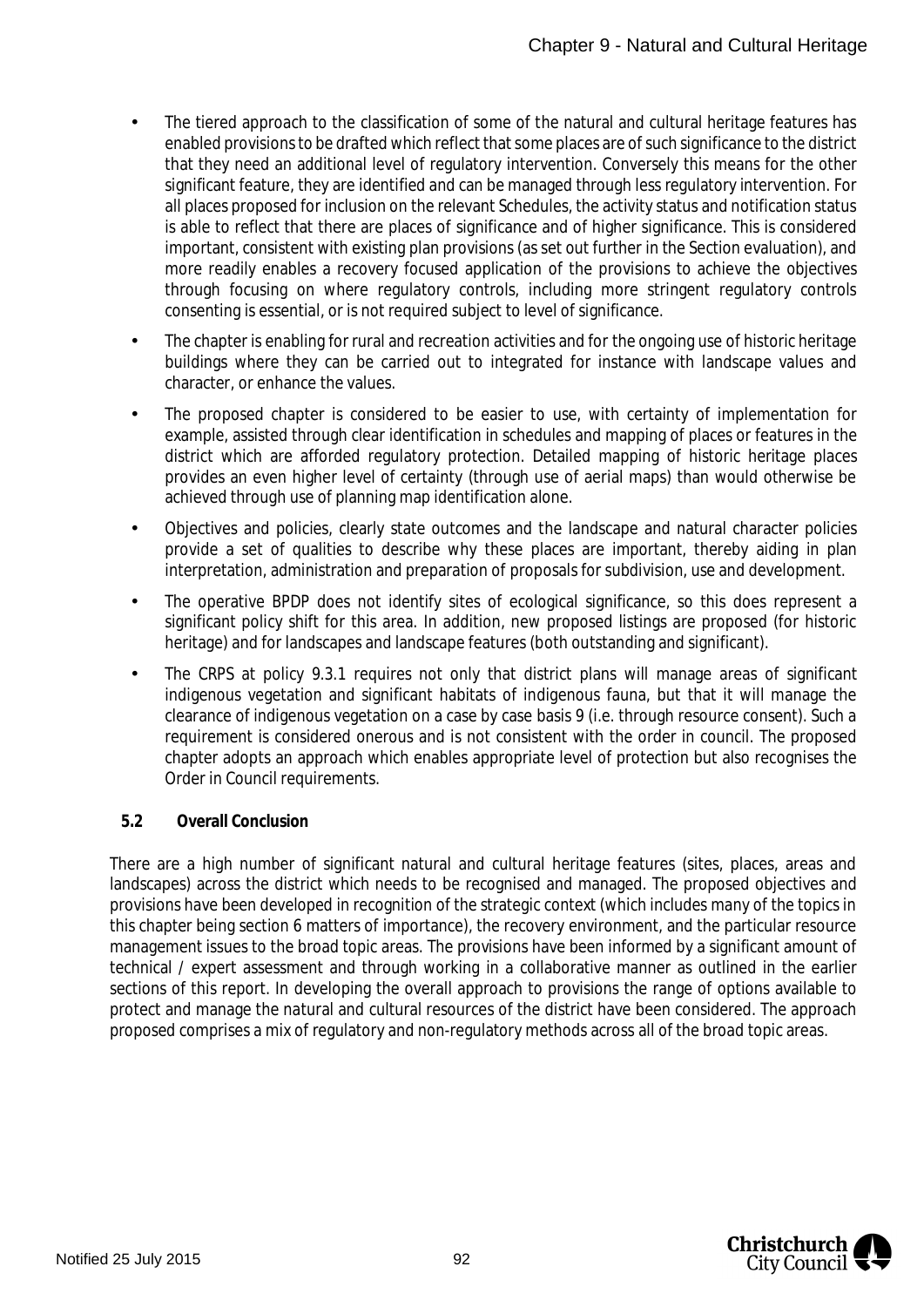# **6 BIBLIOGRAPHY**

| <b>Document Title/Date</b>                     | Author                                       |
|------------------------------------------------|----------------------------------------------|
| Resource Management Act 1991                   |                                              |
| Reserves Management Act 1977                   |                                              |
| Canterbury Earthquake Recovery Act 1991        |                                              |
| Canterbury Earthquake (Christchurch            |                                              |
| Replacement District Plan) Order 2014          |                                              |
| New Zealand Coastal Policy Statement 2010      | New Zealand Department of Conservation       |
| Canterbury Regional Policy Statement 2013      | <b>Environment Canterbury</b>                |
| The Mahaanui Iwi Management Plan 2013          | Ngāi Tūāhuriri Rūnanga, Te Hapū o Ngāti      |
|                                                | Wheke (Rāpaki), Te Rūnanga o Koukourārata,   |
|                                                | Ōnuku Rūnanga, Wairewa Rūnanga, Te           |
|                                                | Taumutu Rūnanga                              |
| The Recovery Strategy for Greater Christchurch | Christchurch Earthquake Recovery Authority   |
| Mahere Haumanutanga o Waitaha 2012             | (CERA)                                       |
| The Land Use Recovery Plan - Te Mahere         | Christchurch Earthquake Recovery Authority   |
| Whakahaumanu Tāone 2013                        | (CERA)                                       |
| Christchurch Central Recovery Plan - Te Mahere | Canterbury Earthquake Recovery Authority     |
| Maraka Ōtautahi 2012                           | (CERA)                                       |
| Heritage Buildings and Places Recovery         | Manatū Taonga Ministry for Culture and       |
| Programme for Greater Christchurch 2014        | Heritage                                     |
| Regional Plans, including: Canterbury Natural  | <b>Environment Canterbury</b>                |
| Resources Regional Plan, Proposed Canterbury   |                                              |
| Land and Water Regional Plan, Waimakariri      |                                              |
| River Regional Plan, Regional Coastal          |                                              |
| Environment Plan (RCEP), 2005                  |                                              |
| Natural Environment Recovery Programme for     |                                              |
| Greater Christchurch Whakaara Taiao, 2013      |                                              |
| National Policy Statement for Freshwater       | Ministry for the Environment                 |
| Management, 2014                               |                                              |
| Evaluation the Effectiveness and Efficiency of | Response Planning                            |
| the Christchurch City District Plan, 2011      |                                              |
| Evaluation the Effectiveness and Efficiency of |                                              |
| the Banks Peninsula District Plan, 2011        |                                              |
| New Zealand Biodiversity Strategy 2000         | Ministry for the Environment                 |
| Protecting our place: Introducing the national | Ministry for the Environment / Department of |
| priorities for protecting rare and threatened  | Conservation                                 |
| biodiversity on private land                   |                                              |
| Canterbury Biodiversity Strategy 2008          | <b>Environment Canterbury</b>                |
| Biodiversity Strategy 2008-2035 (2008)         | Christchurch City Council                    |
| Public Open Space Strategy 2010 - 2040         | Christchurch City Council                    |
| Surface Water Strategy 2009 - 2039 (2009)      | Christchurch City Council                    |
| Section 32 - Technical Reports -               | Various reports by Christchurch City Council |
| (refer Section 32 Appendices)                  | Officers (2015)                              |
|                                                | Reports by Boffa Miskell 2015                |
|                                                | Report by Market Economics 2015              |
| Water Supply Strategy 2009 - 2039              | Christchurch City Council                    |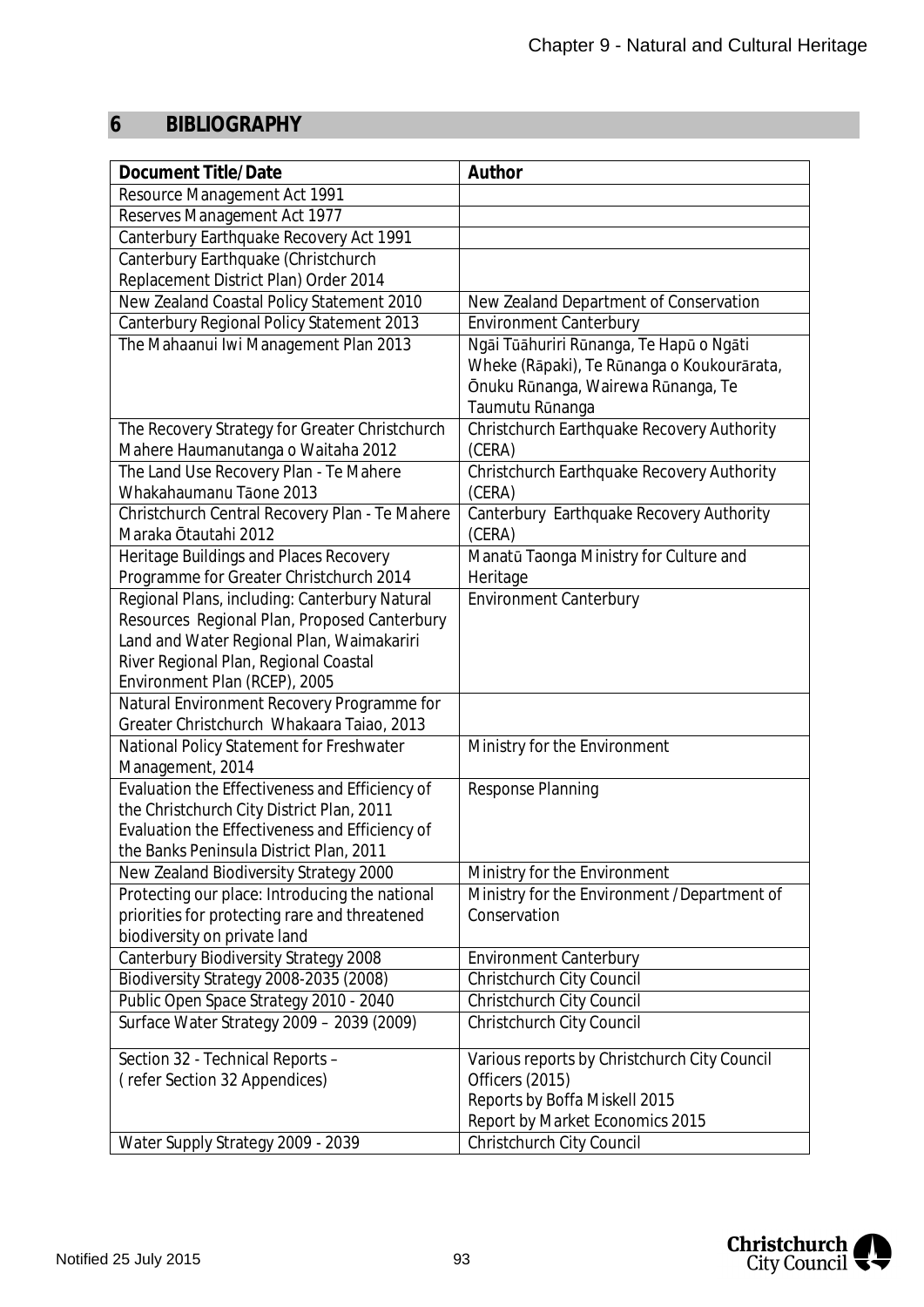| Document Title/Date                         | Author                                     |
|---------------------------------------------|--------------------------------------------|
| Canterbury Water Management Strategy        | Environment Canterbury (and others)        |
| (2011)                                      |                                            |
| Banks Peninsula Water Management Zone       | <b>Environment Canterbury (Environment</b> |
| Implementation Programme; Christchurch-     | Canterbury has summarised the water        |
| West Melton Water Management Zone           | management recommendations made by         |
| Implementation Programme; Selwyn Waihora    | Canterbury Water Management Strategy       |
| Water Management Zone Implementation        | (CWMS) zone committee to date).            |
| Programme                                   |                                            |
| Water Supply, Wastewater and Stormwater     | Christchurch City Council, under LGA       |
| <b>Bylaw 2014</b>                           |                                            |
| Parks and Reserves Bylaw (2008)             |                                            |
| Public Places Bylaw (2008)                  |                                            |
| 2013 - 2016 Community Outcomes for          | Christchurch City Council                  |
| Christchurch                                |                                            |
| <b>ICOMOS New Zealand Charter for the</b>   | <b>ICOMOS New Zealand</b>                  |
| Conservation of Places of Cultural Heritage |                                            |
| Value, Revised 2010                         |                                            |